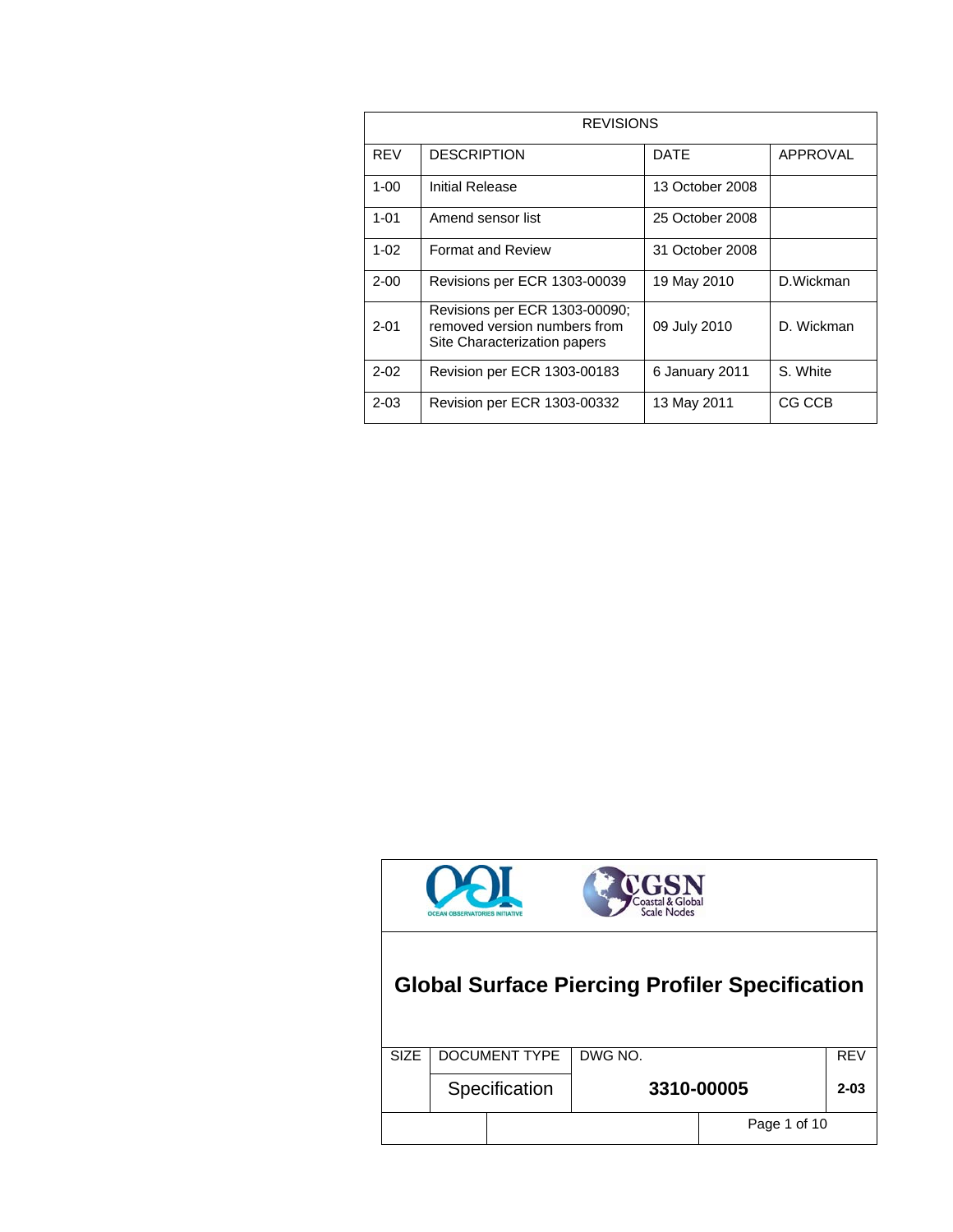### **Contents**

|  | 4.2.1 |  |
|--|-------|--|
|  | 4.2.2 |  |
|  | 4.2.3 |  |
|  | 4.2.4 |  |
|  | 4.2.5 |  |
|  | 4.2.6 |  |
|  |       |  |
|  | 4.3.1 |  |
|  | 4.3.2 |  |
|  |       |  |
|  | 4.4.1 |  |
|  | 4.4.2 |  |
|  |       |  |
|  | 4.5.1 |  |
|  | 4.5.2 |  |
|  | 4.5.3 |  |
|  |       |  |

| DWG NO.      | <b>REV</b> |
|--------------|------------|
| 3310-00005   | $2 - 03$   |
| Page 2 of 10 |            |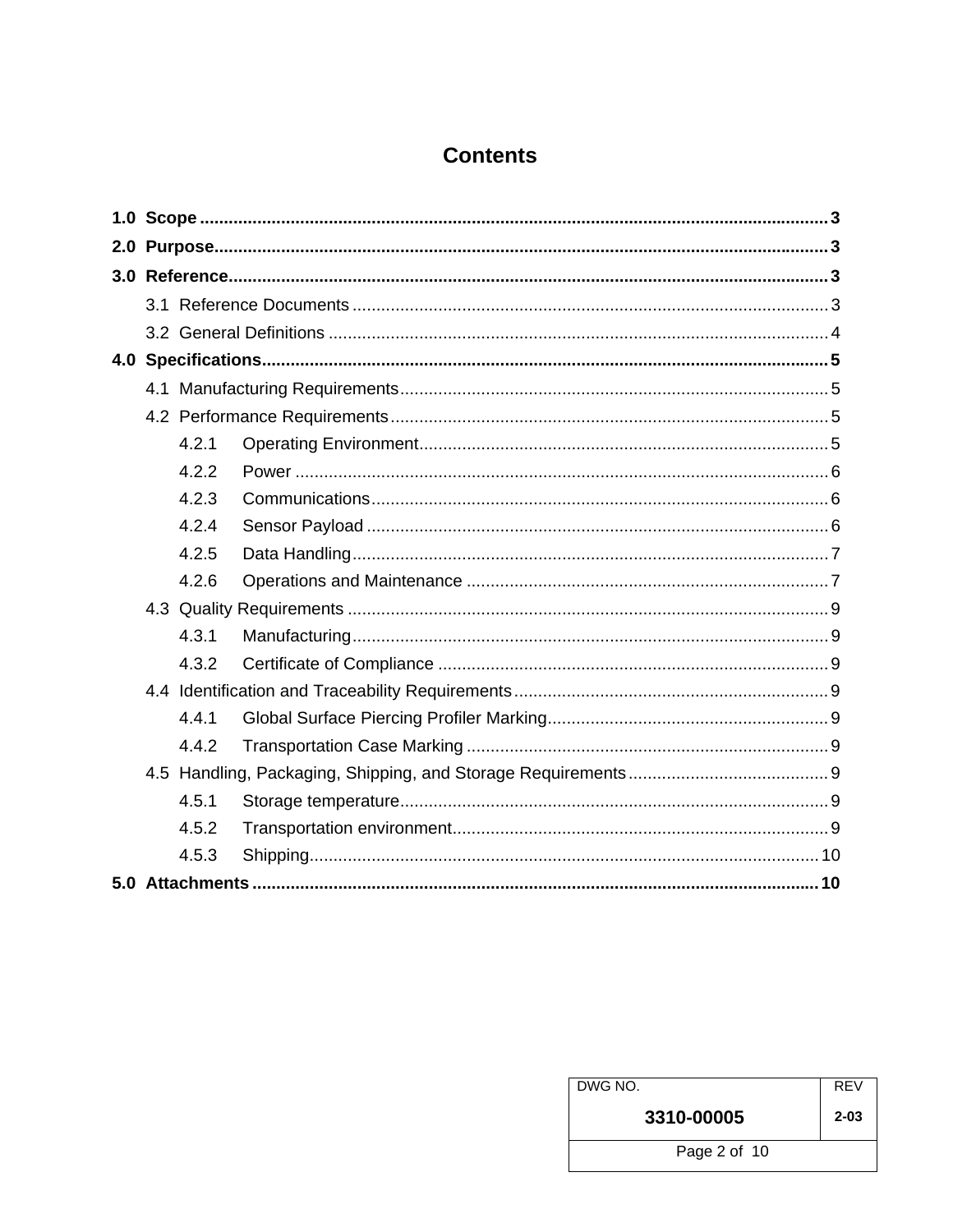#### <span id="page-2-0"></span>**1.0 Scope**

This document describes the specification requirements for the Global Surface Piercing Profiler. The specification describes the physical, functional and electrical characteristics of the Global Surface Piercing Profiler (GSPP).

#### <span id="page-2-1"></span>**2.0 Purpose**

The purpose of this specification is to provide the requirements for the Global Surface Piercing Profiler for use in the Ocean Observatories Initiative (OOI).

Moored profilers are one of the primary measurement tools used in the Coastal and Global Scale Nodes (CGSN) to obtain time series of the vertical profile of important variables in the oceans. In general, moored profilers consist of a suite of sensors that are raised and lowered through the water column on a regular basis.

A Global Surface Piercing Profiler is mounted at the upper end of a conventional subsurface oceanographic mooring. The mooring is held in a fixed geographic location by an anchor. At the upper end of the mooring, at a depth of about 200 meters, a large floatation buoy maintains tension in the mooring and keeps it vertical. Instruments are deployed along the mooring line connecting the upper float to the anchor. The Global Surface Piercing Profiler is mounted above the nearsurface floatation and raises sensors all the way to the surface. When the Profiler has surfaced, a telemetry system sends data back to shore using a satellite link. It also receives commands from shore to alter the operation of the profiler, the sensor package, and the processing performed on the data. The Profiler communicates with instruments on the mooring line below the near-surface floatation using an inductive modem. The Profiler collects their data, relays it to shore, and passes on to them any commands that have come from the shore station.

The goal is to have the Global Surface Piercing Profiler profile from the surface to as close to the depth of the near-surface floatation as practical. The threshold of acceptance is that a depth of 150 meters must be attainable, but the ability to get even deeper is desirable. Ocean currents acting on the mooring will tend to submerge the near-surface floatation, and this will submerge the Profiler to greater depths. The vendor must provide for this to allow operation all the way to the surface under conditions as described in these specifications. The vendor must supply a physical model or software tool relating the possible profiling range to velocity of currents and the subduction depth of the sub-surface floatation.

The Global Surface Piercing Profiler will be deployed in the open ocean far from shore in waters as deep as 5200 meters and will be maintained at thirteen month intervals.

#### <span id="page-2-3"></span><span id="page-2-2"></span>**3.0 Reference**

3.1 Reference Documents

The specifications of the Global Surface Piercing Profiler system are derived from the requirements listed in the OOI requirement module based on the end item use defined in the Final Network Design (FND) 1101-00000 (available upon request).

| DWG NO.      | <b>REV</b> |
|--------------|------------|
| 3310-00005   | $2 - 03$   |
| Page 3 of 10 |            |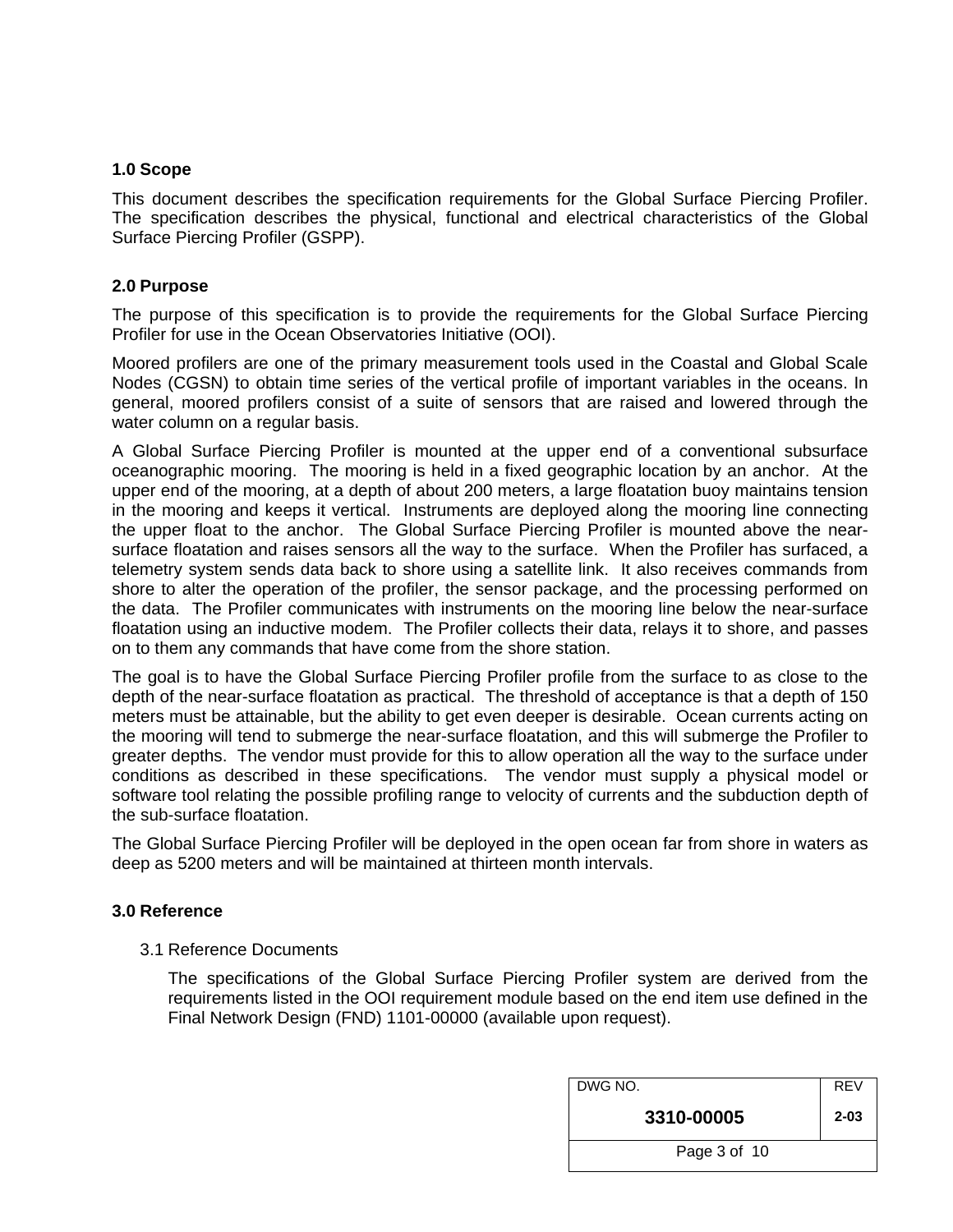Global Surface Piercing Profiler Interface Control Document (TBS) – to define mechanical and communications interface.

The following White Papers describe the site characteristics and environmental conditions of the global deployment sites (available on request):

- CGSN Site Characterization: Southern Ocean Array (3201-00007)
- CGSN Site Characterization: Irminger Sea Array (3202-00007)
- CGSN Site Characterization: Station Papa Array (3203-00007)
- CGSN Site Characterization: Argentine Basin Array (3206-00007)

#### <span id="page-3-0"></span>3.2 General Definitions

**Certificate of Compliance** – a certificate provided by the manufacturer stating that the unit is compliant with the requirements in the specification, has passed testing with records maintained by QA/QC at the vendor, and contains materials as agreed at the design reviews.

**Deployment Interval** – The period between launch and recovery.

**Mission** – An operational task, defined by a mission plan, during which the vehicle is active and sampling.

**Mission Plan** – A set of vehicle and sensor commands defining vehicle trajectory and sampling protocols; mission parameters include but are not limited to profiling depth, speed, sensors active and sensor sampling rates, data compaction and selection for telemetry to shore.

**Operate** – Correctly performing the designed functionality.

**Shore station** – In the context of these specifications, observatory management center(s) used to command and control profilers during a deployment through the use of bi-directional satellite communications (Iridium). The profilers will communicate with the shore station when the profiling body has pierced the surface of the ocean.

**Survive** – Experience an event without major loss of hardware. System may experience loss of functionality requiring repair to return to normal mode functionality.

**Sustain** – Experience an event (environmental extreme or condition) without permanent loss of normal mode functionality. System may experience reduction of functionality during the event.

| DWG NO.      | <b>REV</b> |
|--------------|------------|
| 3310-00005   | $2 - 03$   |
| Page 4 of 10 |            |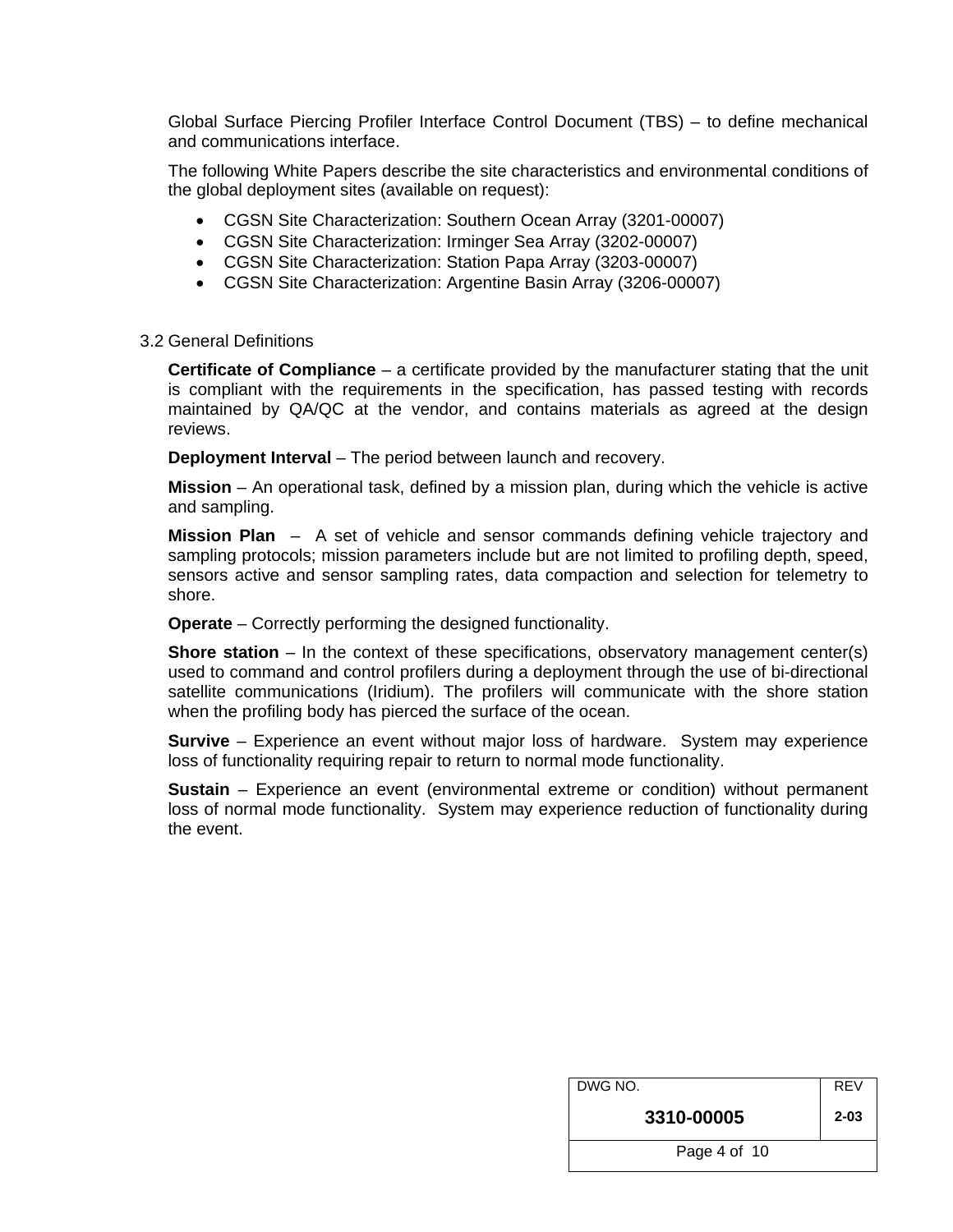#### <span id="page-4-0"></span>**4.0 Specifications**

Note: Specifications are assigned unique identifications specific to this document. Specifications tied directly to Global Surface Piercing Profiler requirements maintained in the database are followed by the requirement number in square brackets, e.g., [L4-CG-PR-RQ-110]. The requirement number is intended for internal OOI use.

#### <span id="page-4-1"></span>4.1 Manufacturing Requirements

MANU-001: To the greatest extent practical, all infrastructure of the Global Surface Piercing Profiler shall be compatible with applicable national and international standards, including those of the IEEE, ANSI, and IEC.

MANU-002: The materials used in construction of the profilers, sensors, and sensor mounts shall be chosen and treated in such a way as to reduce the levels of wear, corrosion and deterioration to allow multiple deployments of each unit. [L4-CG-PR-RQ-195]

MANU-003: All structural and electrical cables on a profiler deployed at depths shallower than 1000 m shall be protected from fish bite. [L4-CG-PR-RQ-181]

MANU-004: The Global Surface Piercing Profiler shall be capable of sustaining a pressure of 500 decibars. [L4-CG-PR-RQ-350]

MANU-005: The Global Surface Piercing Profiler should be capable of sustaining a pressure of 1000 decibars. This is an objective. [L4-CG-PR-RQ-351]

#### <span id="page-4-3"></span><span id="page-4-2"></span>4.2 Performance Requirements

#### 4.2.1 Operating Environment

OPEN-001: The Global Surface Piercing Profiler shall be capable of profiling from the ocean surface to a depth of 150m or more. [L4-CG-PR-RQ-110]

OPEN-002: The Global Surface Piercing Profiler should operate in conditions of winds up to 30 m $\cdot$ s<sup>-1</sup> and maximum wave heights up to 11 meters. This is an objective. [L4-CG-PR-RQ-111]

OPEN-006: The Global surface piercing Profiler shall operate in conditions of winds up to 13 m·s<sup>-1</sup> and maximum wave heights up to 4 meters. [L4-CG-PR-RQ-353]

OPEN-003: (*Reserved*)

OPEN-004: (*Reserved*)

OPEN-005: The attachment point of the Global Surface Piercing Profiler to the supporting mooring is at a nominal depth of 200 meters below the surface. The Global Surface Piercing Profiler shall be capable of profiling to the surface in the absence of currents when the attachment point has been subducted to a depth of up to 400 meters.

| DWG NO.      | <b>REV</b> |
|--------------|------------|
| 3310-00005   | $2 - 03$   |
| Page 5 of 10 |            |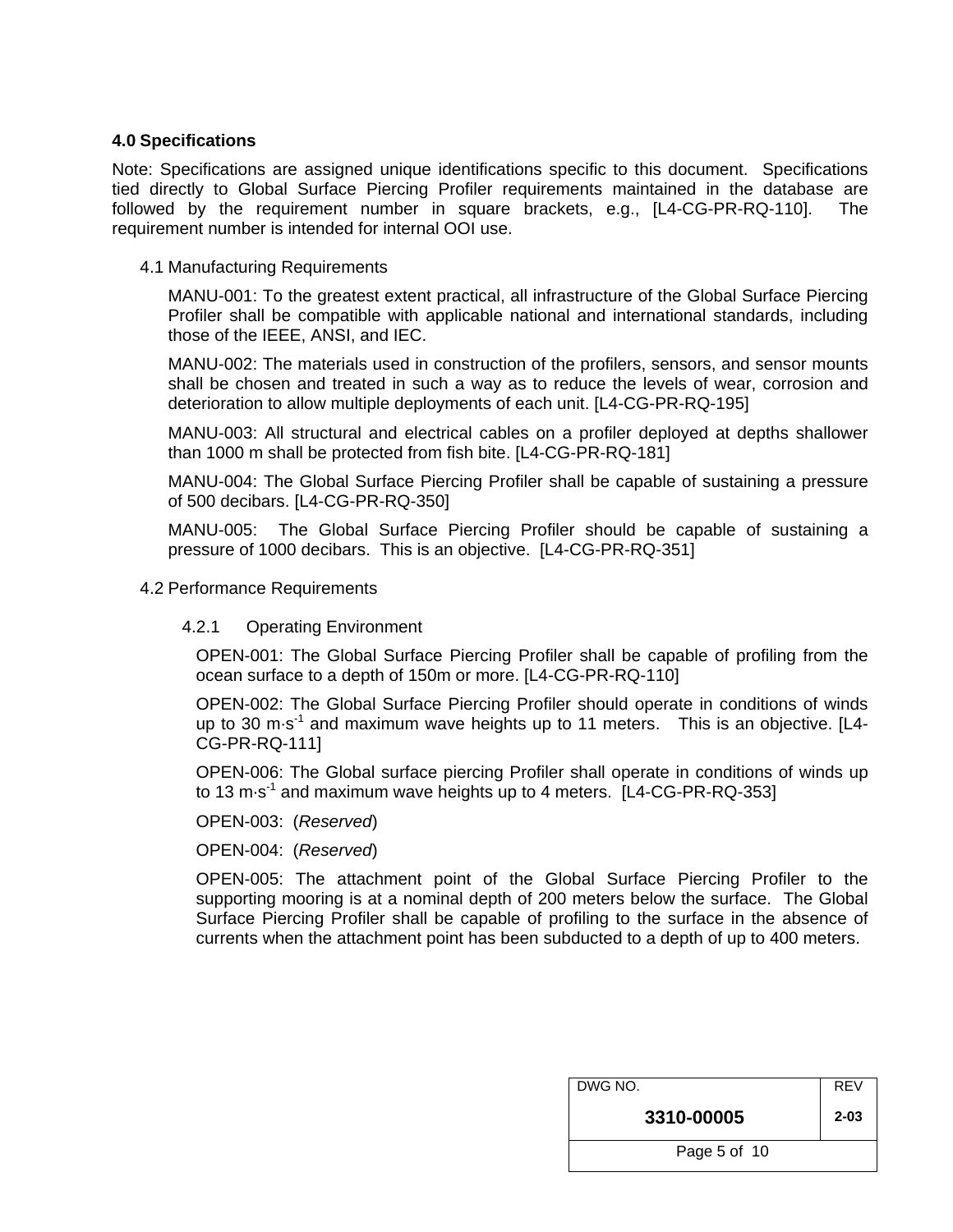#### <span id="page-5-0"></span>4.2.2 Power

POWR-001: The Global Surface Piercing Profiler shall be powered from an internal source which shall be sufficient to operate for the entire deployment interval. [L4-CG-PR-RQ-120]

POWR-002: The Global Surface Piercing Profiler shall be able to complete 2 roundtrip profiles per day over the entire profiling range for the duration of the deployment interval. [L4-CG-PR-RQ-115]

POWR-003: The Global Surface Piercing Profiler shall have the capability to reduce overall system functionality as power becomes limited or when directed by commands from the shore station. [L4-CG-PR-RQ-203]

#### <span id="page-5-1"></span>4.2.3 Communications

COMS-001: The Global Surface Piercing Profiler shall be capable of surfacing and transferring a subset of the data to shore using a bidirectional Iridium satellite link. [L4- CG-PR-RQ-134] [L4-CG-PR-RQ-208]

COMS-002: The Global Surface Piercing Profiler shall have the capability to send engineering data to a shore station via Iridium satellite link. [L4-CG-PR-RQ-209]

COMS-003: The Global Surface Piercing Profiler shall have the capability to receive commands from a shore station via Iridium satellite link. [L4-CG-PR-RQ-210]

COMS-004: The Global Surface Piercing Profiler shall have the capability to control and monitor the telemetry subsystem. [L4-CG-PR-RQ-202]

COMS-005: The Global Surface Piercing Profiler shall include a bidirectional inductive telemetry system to communicate data and commands with instruments on the same mooring. [L4-CG-PR-RQ-142]

#### <span id="page-5-2"></span>4.2.4 Sensor Payload

(See Section 5.0 for a list of sensors referred to in this section.)

SENS-001: The sensors are an integral part of the Global Surface Piercing Profiler and shall be provided, installed and integrated with each delivered unit.

SENS-002: The Global Surface Piercing Profiler shall measure Conductivity, Temperature, and Depth (CTD). [L4-CG-PR-RQ-121]

SENS-003: The Global Surface Piercing Profiler shall measure Dissolved Oxygen (DO). [L4-CG-PR-RQ-122]

SENS-004: The Global Surface Piercing Profiler shall measure Chlorophyll a Fluorescence and Optical Backscatter. [L4-CG-PR-RQ-124]

SENS-005: The Global Surface Piercing Profiler shall measure the Partial Pressure of Carbon Dioxide (pCO2) in water. [L4-CG-PR-RQ-291]

SENS-006: The Global Surface Piercing Profiler shall measure multispectral optical attenuation and absorption. [L4-CG-PR-RQ-126]

| DWG NO.      | <b>REV</b> |
|--------------|------------|
| 3310-00005   | $2 - 03$   |
| Page 6 of 10 |            |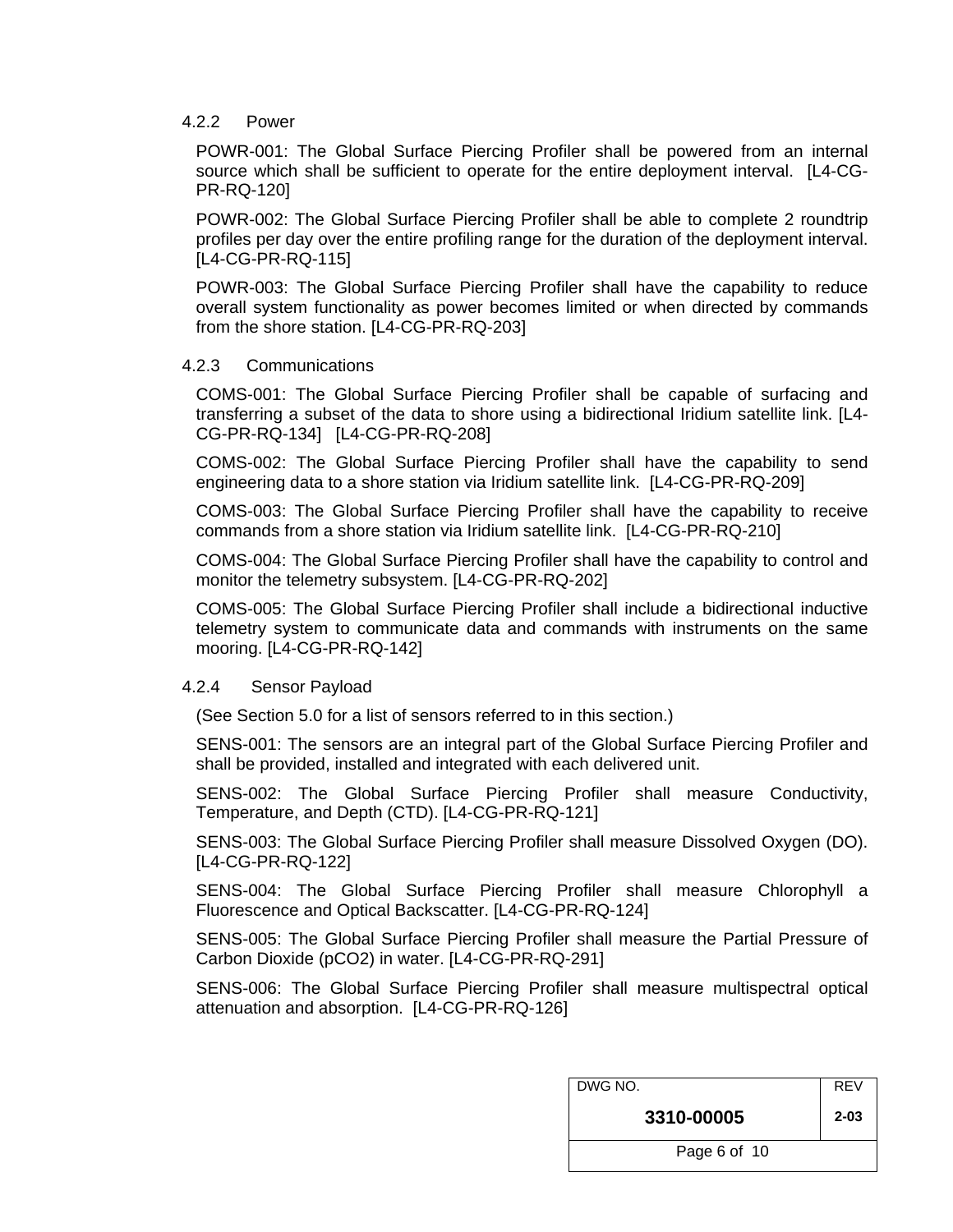SENS-007: The Global Surface Piercing Profiler shall measure Spectral Irradiance. [L4- CG-PR-RQ-127]

SENS-008: The Global Surface Piercing Profiler shall measure Nitrate. [L4-CG-PR-RQ-128]

SENS-009: The Global Surface Piercing Profiler shall sample all sensors at least once in every 25 cm of vertical travel. [L4-CG-PR-RQ-132]

SENS-0010: The Global Surface Piercing Profiler shall have the capability to monitor the orientation (attitude and heading) of the profiling body. [L4-CG-PR-RQ-335]

#### <span id="page-6-0"></span>4.2.5 Data Handling

DATA-001: The Global Surface Piercing Profiler shall have the capability to turn off sensors or instruments that malfunction or when directed by commands from the shore station. [L4-CG-PR-RQ-204]

DATA-002: The Global Surface Piercing Profiler shall contain a GPS receiver capable of acquiring a fix with a minimum of 3 satellites within 5 minutes of surfacing 90% of the time. [L4-CG-PR-RQ-143]

DATA-003: The Global Surface Piercing Profiler shall contain a real time clock which can be synchronized to UTC with an accuracy of  $+/- 1$  second using the GPS receiver. [L4-CG-PR-RQ-144]

DATA-004: The Global Surface Piercing Profiler shall stamp all data with the time of acquisition obtained from the real-time clock. [L4-CG-PR-RQ-144]

DATA-005: The Global Surface Piercing Profiler shall time-stamp and store all data from sensors in non-volatile memory. [L4-CG-PR-RQ-205]

DATA-006: The data storage subsystem shall have data storage capacity to store all of the engineering data and sensor data collected during the maintenance interval. [L4-CG-PR-RQ-207]

DATA-007: The data and command communication protocol shall employ an error detection/correction protocol. [L4-CG-PR-RQ-212]

#### <span id="page-6-1"></span>4.2.6 Operations and Maintenance

OPSM-001: The Global Surface Piercing Profiler shall assess the surface wave conditions by measuring pressure fluctuations, tension, acceleration of the profiling body or other means, and shall avoid surfacing of the sensor package in conditions deemed hazardous to the profiler. [L4-CG-PR-RQ-198]

OPSM-002: The Global Surface Piercing Profiler shall respond to commands from a remote shore station via Iridium satellite to change the operation of the profiler, sensor package, sensors, and telemetry system. [L4-CG-PR-RQ-211]

OPSM-003: The Global Surface Piercing Profiler shall have the capability to control and monitor the vertical velocity of the sensor package. [L4-CG-PR-RQ-199]

| DWG NO.      | <b>REV</b> |
|--------------|------------|
| 3310-00005   | $2 - 03$   |
| Page 7 of 10 |            |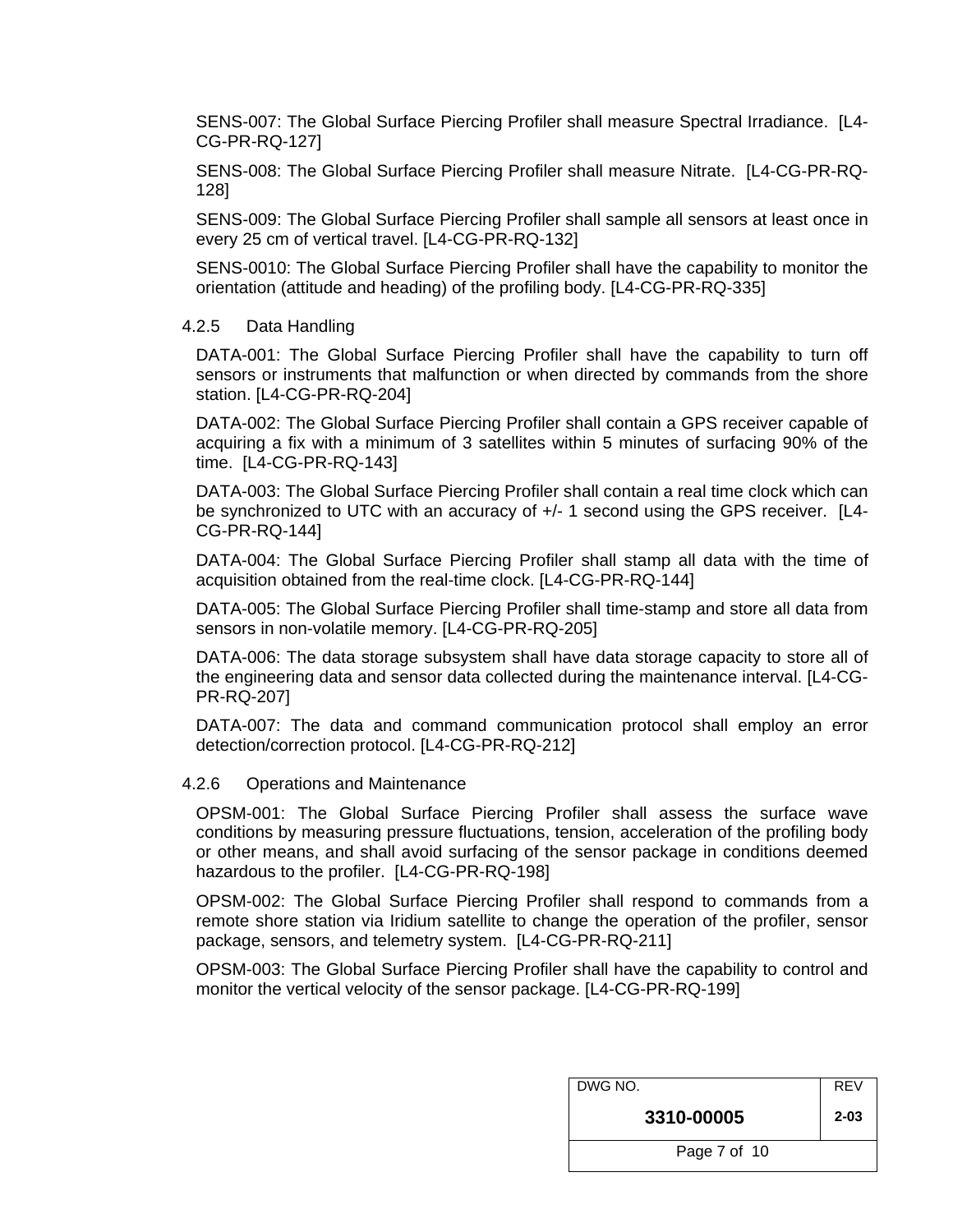OPSM-004: The Global Surface Piercing Profiler shall have the capability to control and monitor the range of vertical motion of the sensor package. [L4-CG-PR-RQ-200]

OPSM-005: The Profiler shall have the capability to control and monitor the data acquisition and storage of sensor data. [L4-CG-PR-RQ-201]

OPSM-006: The Profiler shall monitor the health of subsystems and record the timestamped engineering data in non-volatile memory. [L4-CG-PR-RQ-206]

OPSM-007: The profiling package of the Global Surface Piercing Profiler shall contain an emergency position locator, such as a System Argos beacon or equivalent to allow the location and recovery should it become detached from the main body. [L4-CG-PR-RQ-145]

OPSM-008: The Global Surface Piercing Profiler shall be recoverable and reusable following refurbishment and refueling. [L4-CG-PR-RQ-183]

OPSM-009: The science sensors on a Profiler shall be user-replaceable in the field with identical spare sensors without requiring the opening of the pressure housing. [L4-CG-PR-RQ-182

OPSM-010: Science sensor replacement (with identical spares) shall require no modification to the profiler hardware or software. On board storage of instrument serial numbers and calibration coefficients is not construed as modification to profiler software. [L4-CG-PR-RQ-196]

OPSM-011: The designed maintenance and operation interval for the Global Surface Piercing Profiler shall be thirteen months. [L4-CG-PR-RQ-114]

OPSM-012: The vendor shall supply operation manual(s) detailing operation, maintenance, handling, and shipping of the Global Surface Piercing Profiler.

OPSM-013: The Global Surface Piercing Profiler shall be deployable by UNOLS ships. [L4-CG-PR-RQ-308]

OPSM-014: The vendor shall provide a mission planning tool to provide estimates of energy usage as a function of sensor payload and sampling interval. [L4-CG-PR-RQ-184]

OPSM-015: The mission planning tool shall provide estimates of energy usage as a function of profiling speed, vertical profiling speed, current speed, and in situ water density. [L4-CG-PR-RQ-213]

OPSM-016: The mission planning tool shall provide estimates of the data storage needs as a function of sensor payload and sampling interval. [L4-CG-PR-RQ-214]

OPSM-017: The mission planning tool shall monitor the power usage of a deployed profiler and provide estimates of the capacity remaining. [L4-CG-PR-RQ-216]

OPSM-018: The mission planning tool shall monitor the data storage usage of a deployed profiler and provide estimates of the capacity remaining. [L4-CG-PR-RQ-217]

OPSM-019: The mission planning tool shall provide estimates of the telemetry bandwidth requirements as a function of sensor payload, sampling interval, and data decimation options. [L4-CG-PR-RQ-215]

| DWG NO.      | <b>REV</b> |
|--------------|------------|
| 3310-00005   | $2 - 03$   |
| Page 8 of 10 |            |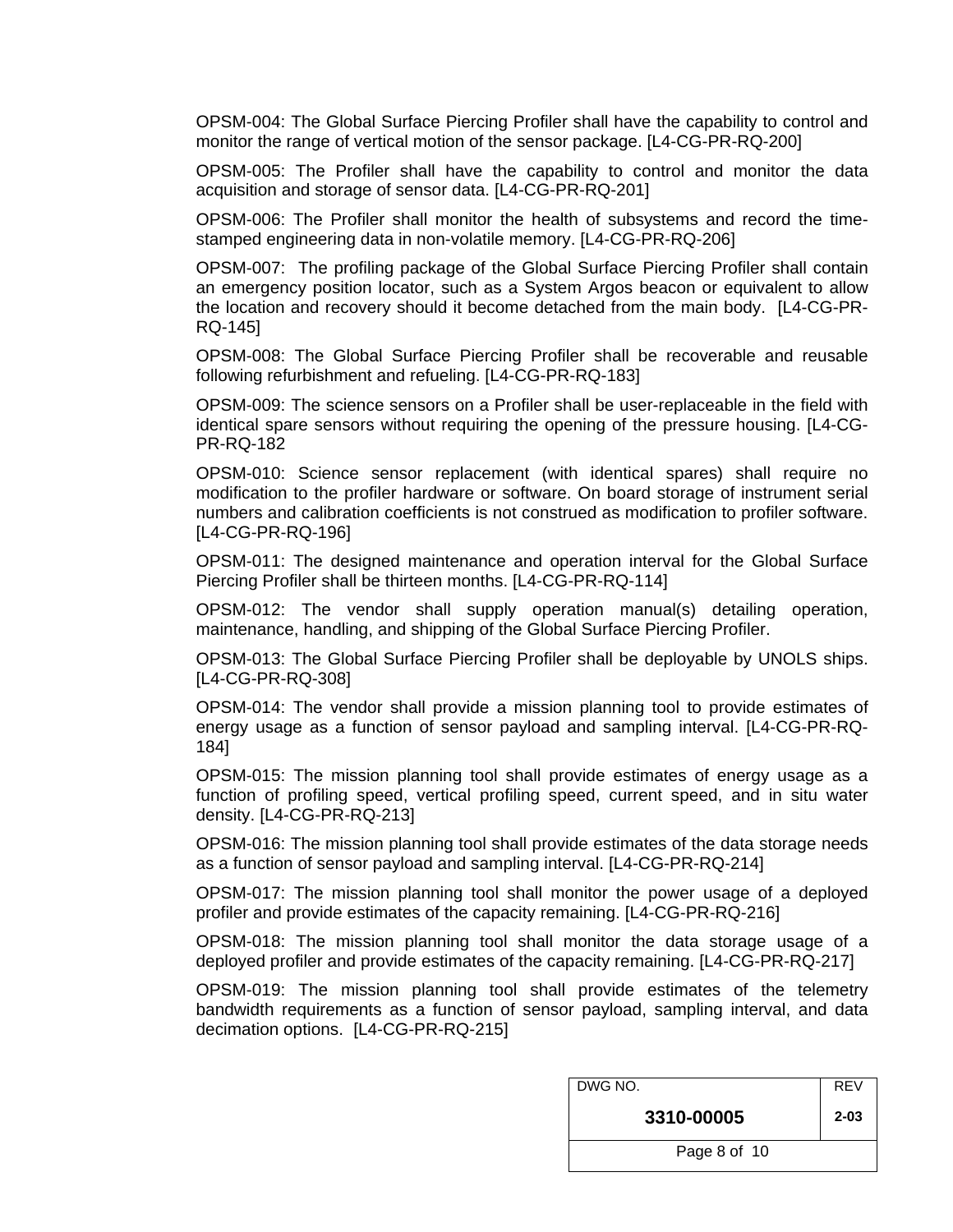OPSM-020: The vendor shall provide a modeling tool to predict the influence of ocean currents upon the profiling range of the Profiler. The model may assume uniform, unidirectional currents throughout the range of the Profiler. A tabulation or datasheet summarizing the results is acceptable. In any case, all drag coefficients, wetted areas, and other assumptions made in the calculations must be listed. Current speeds up to 1 meter per second are sufficient.

#### <span id="page-8-1"></span><span id="page-8-0"></span>4.3 Quality Requirements

#### 4.3.1 Manufacturing

QUAL-001: The Global Surface Piercing Profiler shall be manufactured in accordance with the manufacturer's best practices. Records of quality assurance tests and inspections shall be available for review by the purchaser.

QUAL-003: The manufacturer of the Global Surface Piercing Profiler should have an ISO-9001:2008 certified Quality Management System. This is an objective.

#### 4.3.2 Certificate of Compliance

QUAL-002: A certificate of compliance shall be provided with each delivered unit. The certificate of compliance shall be supported with copies of the Factory Acceptance Test report and calibration records for each sensor following integration into the unit.

#### <span id="page-8-4"></span><span id="page-8-3"></span><span id="page-8-2"></span>4.4 Identification and Traceability Requirements

#### 4.4.1 Global Surface Piercing Profiler Marking

IDNT-001: Global Surface Piercing Profiler shall be marked indelibly on an exterior surface. Marking shall include:

- Manufacturer's part number
- Unit serial number
	- CGSN part number for the Global Surface Piercing Profiler: "P/N 3310-00005-00001"

#### 4.4.2 Transportation Case Marking

IDNT-002: Global Surface Piercing Profiler transportation cases shall have external labels specifying safe handling precautions.

#### <span id="page-8-7"></span><span id="page-8-6"></span><span id="page-8-5"></span>4.5 Handling, Packaging, Shipping, and Storage Requirements

#### 4.5.1 Storage temperature

SHIP-001: Profiler shall be capable of being stored without damage or degradation between 0° F and 120° F for periods of up to 1 year.

#### <span id="page-8-8"></span>4.5.2 Transportation environment

SHIP-002: The profiler in its transportation case must survive shipping conditions defined by ASTM D4169 truck assurance level 1.

| DWG NO.      | <b>REV</b> |
|--------------|------------|
| 3310-00005   | $2 - 03$   |
| Page 9 of 10 |            |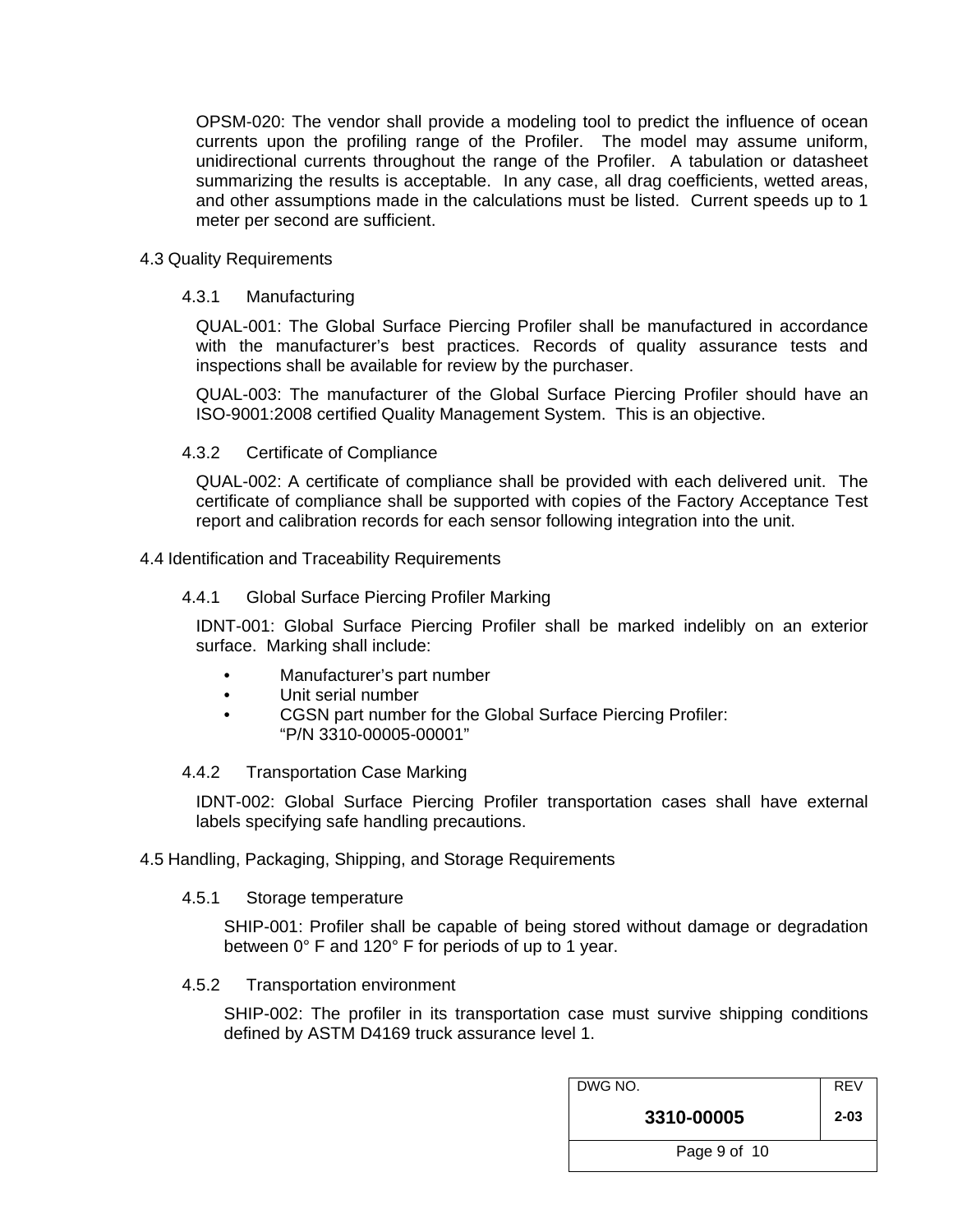#### 4.5.3 Shipping

SHIP-003: Units shall be delivered with a reusable transportation case via commercial carrier to the address specified in the contract or purchase order.

#### <span id="page-9-1"></span><span id="page-9-0"></span>**5.0 Attachments**

Global Surface Piercing Profiler Instrument List

| DWG NO.       | <b>REV</b> |
|---------------|------------|
| 3310-00005    | $2 - 03$   |
| Page 10 of 10 |            |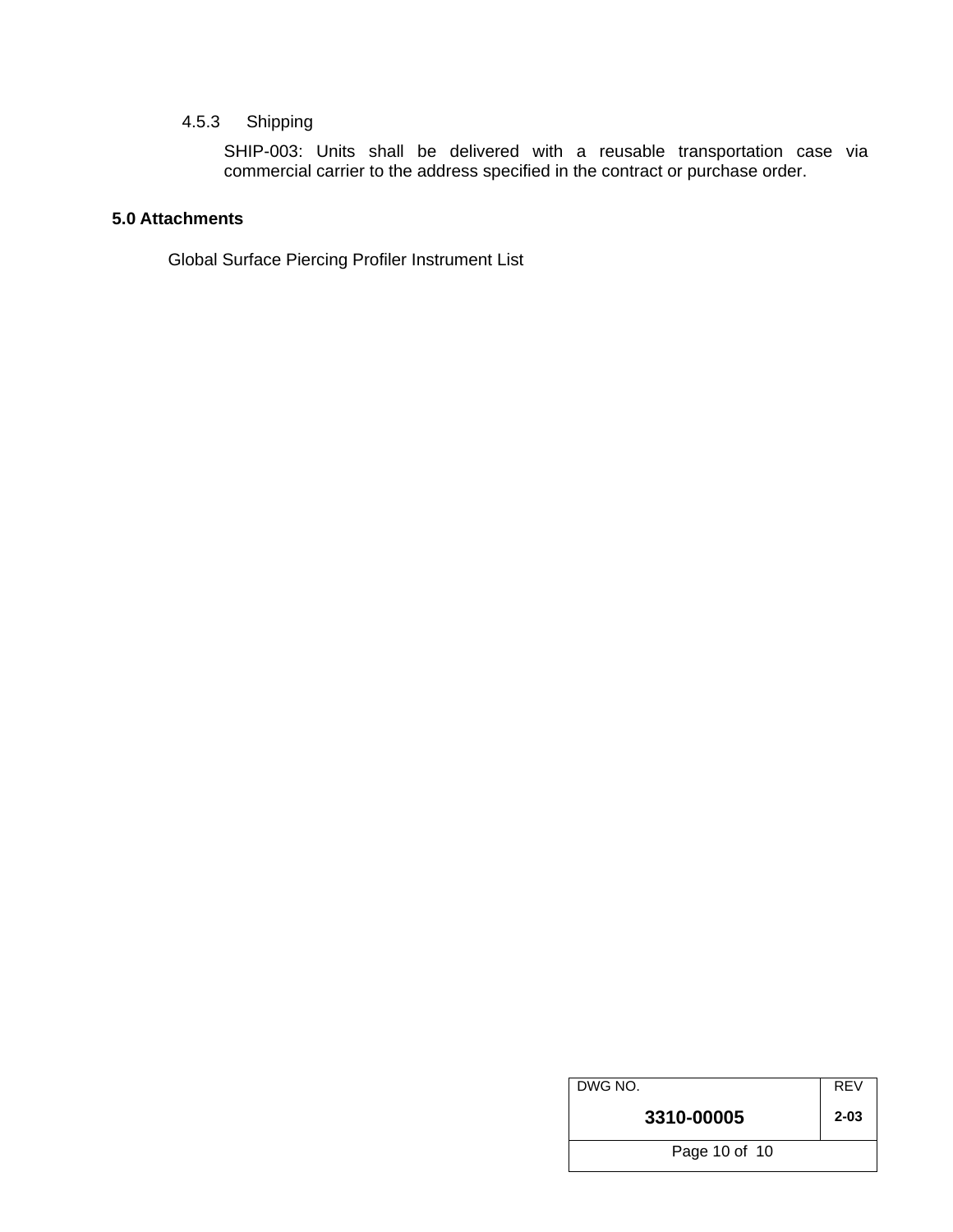

## **SPECIFICATIONS FOR CONDUCTIVITY TEMPERATURE DEPTH (CTD) INSTRUMENTS ON MOBILE ASSETS AND PROFILERS**

Version 2-00 Document Control Number 1331-00001 2011-03-10

Consortium for Ocean Leadership 1201 New York Ave NW, 4<sup>th</sup> Floor, Washington DC 20005 www.OceanLeadership.org

in Cooperation with

University of California, San Diego University of Washington Woods Hole Oceanographic Institution Oregon State University Scripps Institution of Oceanography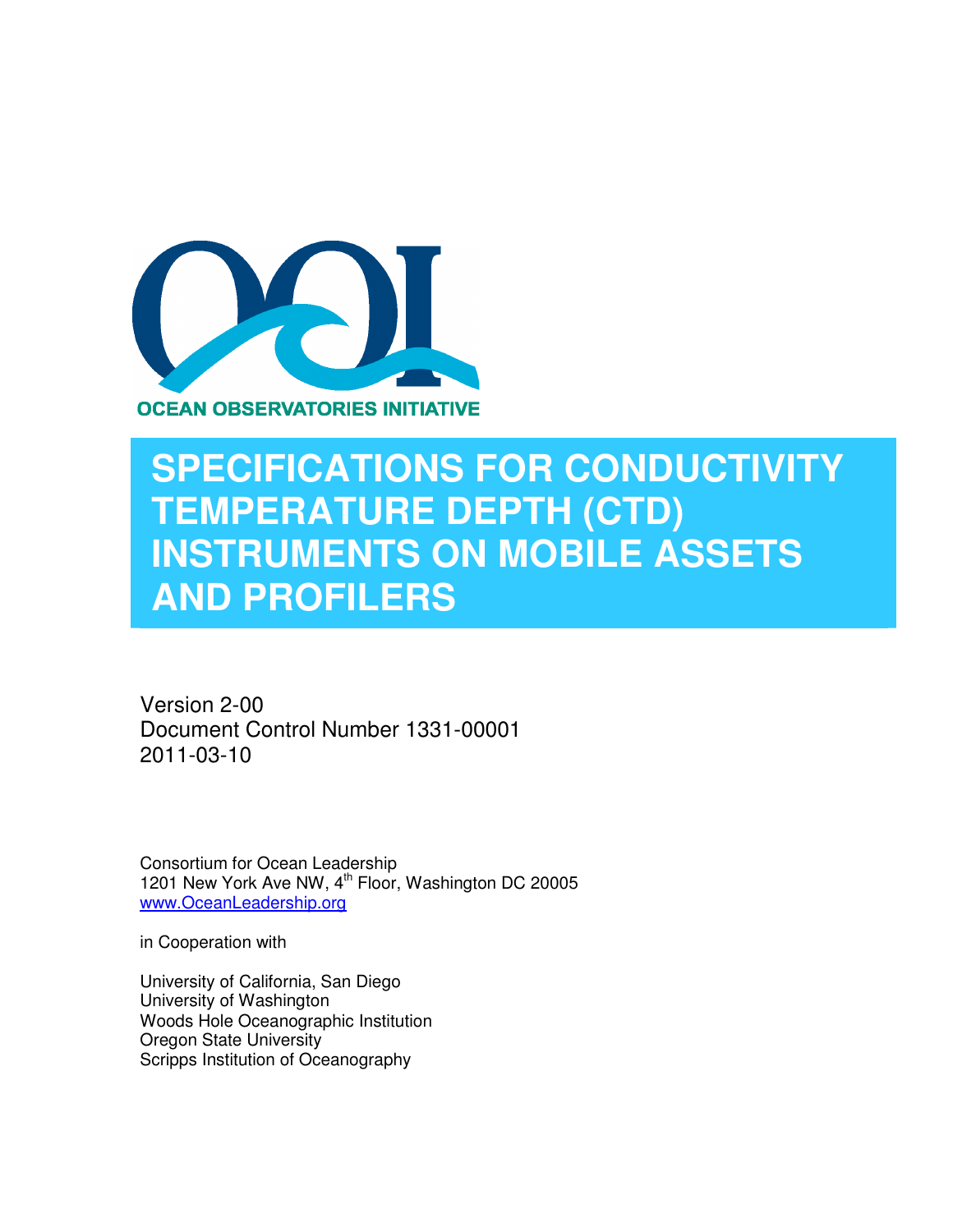#### **Document Control Sheet**

| <b>Version</b> | <b>Date</b> | <b>Description</b>                                                                                                                                                                                           | Originator                          |
|----------------|-------------|--------------------------------------------------------------------------------------------------------------------------------------------------------------------------------------------------------------|-------------------------------------|
| $0 - 01$       | 5/18/2010   | Derived Profiler specs from<br>general CTD spec.                                                                                                                                                             | <b>Rob DelCoco</b>                  |
| $0 - 02$       | 5/19/2010   | Changed title to include all<br>mobile assets and profilers                                                                                                                                                  | Rob DelCoco                         |
| $0 - 03$       | 5/19/2010   | Added SALT -002 and<br>COND-001 to account for<br>wire following profilers on<br>CG that descend to 120<br>meters or less                                                                                    | Lorraine Brasseur                   |
| $1 - 00$       | 5/21/2010   | Corrections from SE (typos<br>only)                                                                                                                                                                          | Lorraine Brasseur                   |
| $1 - 01$       | 6/1/2010    | Added pres-002 and<br>adjusted pres-001 to correct<br>for depth range on profilers<br>as opposed to mobile<br>assets - discussed with SE;<br>removed draft watermark,<br>formatting for OOI<br>compatibility | Lorraine Brasseur                   |
| $1 - 02$       | 10/15/2010  | Modified SALT and COND<br>to be consistent with the<br>CTD spec for fixed<br>platforms as directed by<br>10/15 CCB.                                                                                          | <b>Rob DelCoco</b>                  |
| $1 - 03$       | 1/24/2010   | Updated the mobile CTD<br>Spec to be consistent with<br>the new spec template                                                                                                                                | Jennifer Dorton                     |
| $1 - 04$       | 2/2/2011    | Minor corrections                                                                                                                                                                                            | Jennifer Dorton                     |
| $1 - 05$       | 2/15/2011   | Made corrections to Section<br>1.2 and updated the<br>requirements based on info<br>provided by Art.                                                                                                         | Jennifer Dorton                     |
| $1 - 06$       | 2/16/2011   | Updated spec based on<br>corrections/explanations<br>from Al Plueddemann                                                                                                                                     | Jennifer Dorton                     |
| $1 - 07$       | 2/18/2011   | Updated spec based on<br>discussions with Lorraine &<br>Ed.                                                                                                                                                  | Jennifer Dorton                     |
| $1 - 08$       | 2/22/2011   | Updated traceability to new<br>requirements.                                                                                                                                                                 | Ed Chapman                          |
| $1 - 09$       | 2/25/2011   | Update based on CCB                                                                                                                                                                                          | Lorraine Brasseur                   |
| $1 - 10$       | 3/02/2011   | Refined pump and accuracy<br>specs.                                                                                                                                                                          | Lorraine Brasseur<br>Al Plueddemann |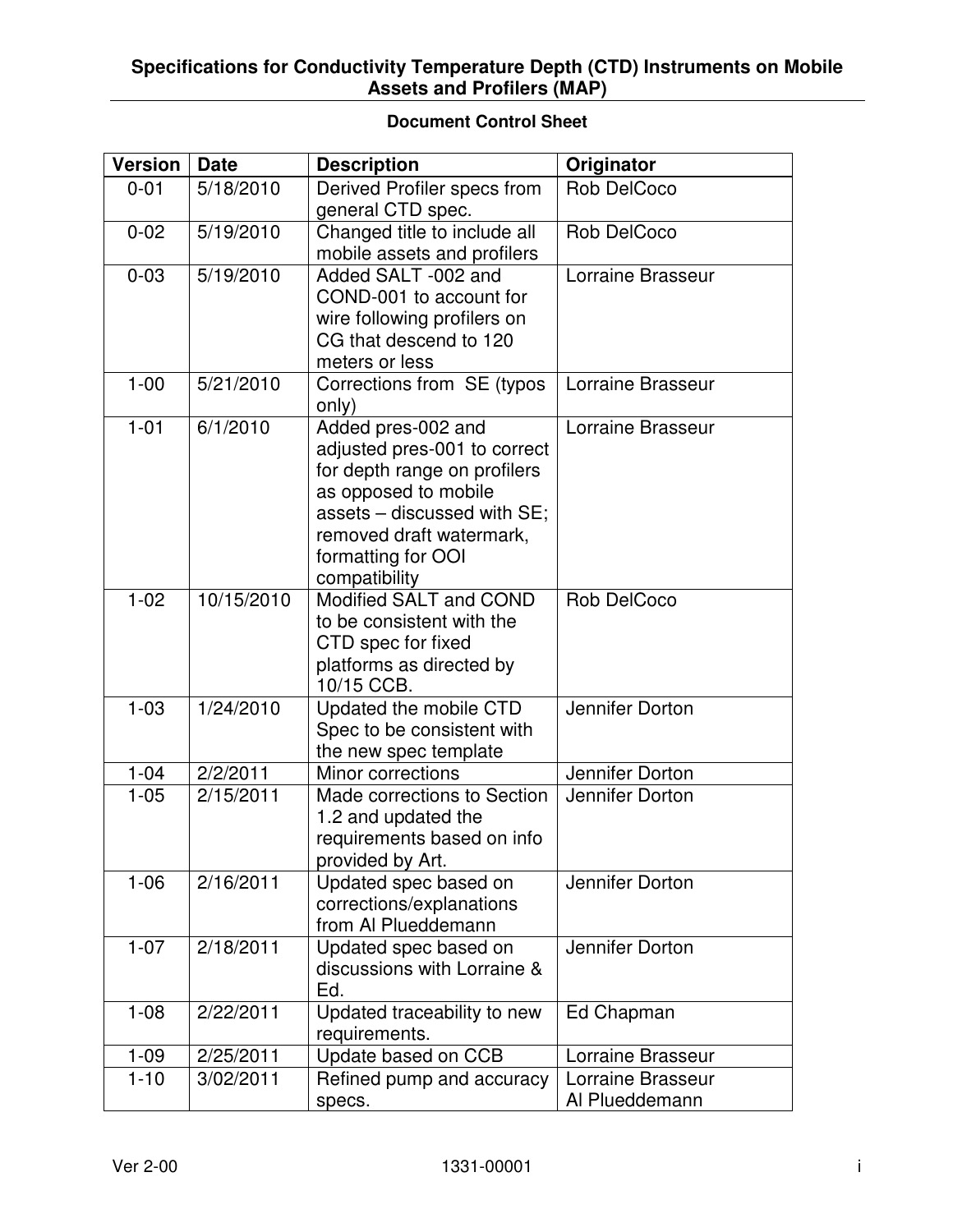| 1-11     | 3/10/2011 | Liens from ECR #1300-<br>00130     | Ed Chapman |
|----------|-----------|------------------------------------|------------|
| $2 - 00$ | 3/10/2011 | Release version.<br>ECR#1300-00130 | Ed Chapman |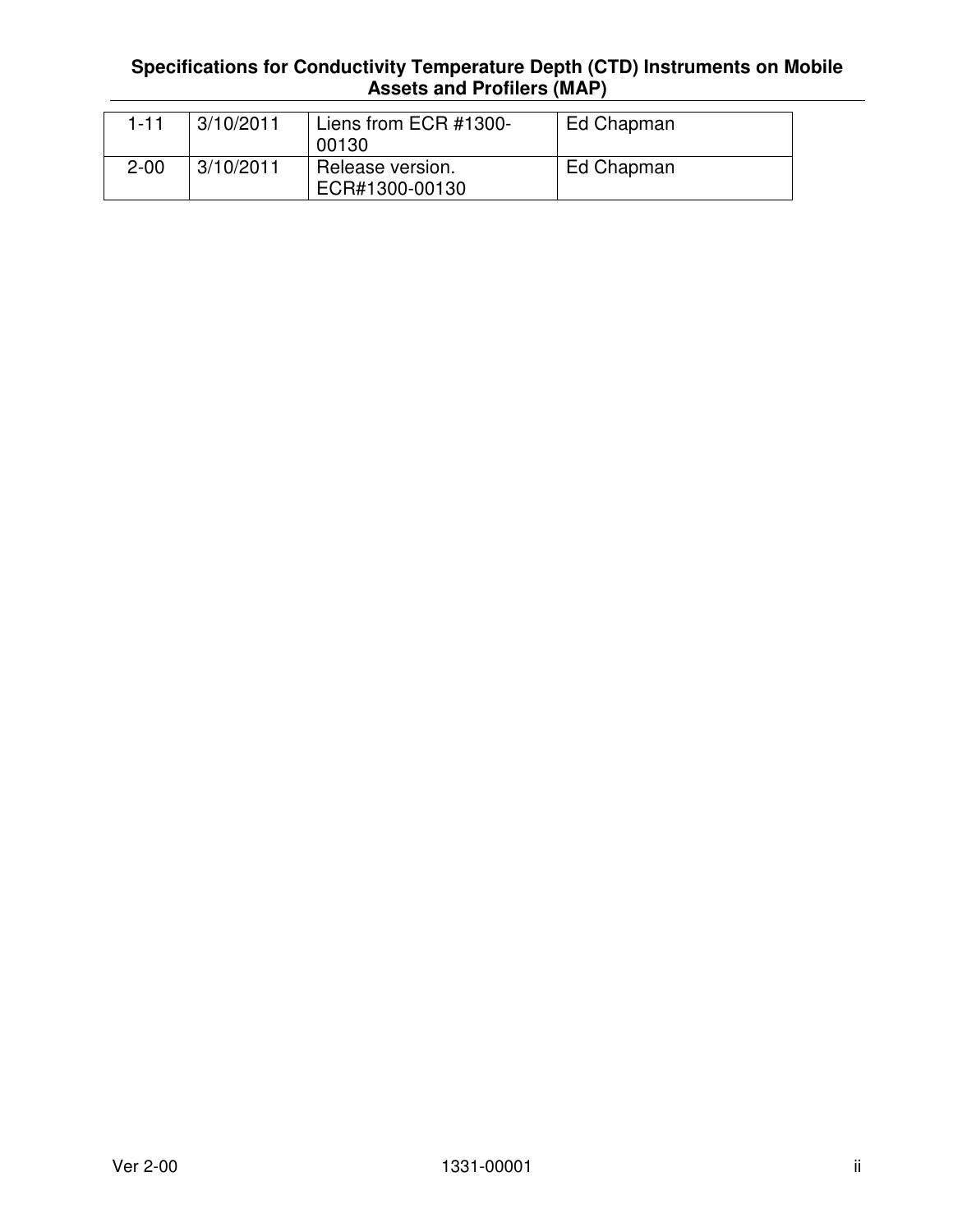#### **Signature Page**

This document has been reviewed and approved for release to Configuration Management.<br>OOI Senior Systems Engineer:  $\overline{ }$ OOI Senior Systems Engineer:  $\frac{f/f}{f}$  V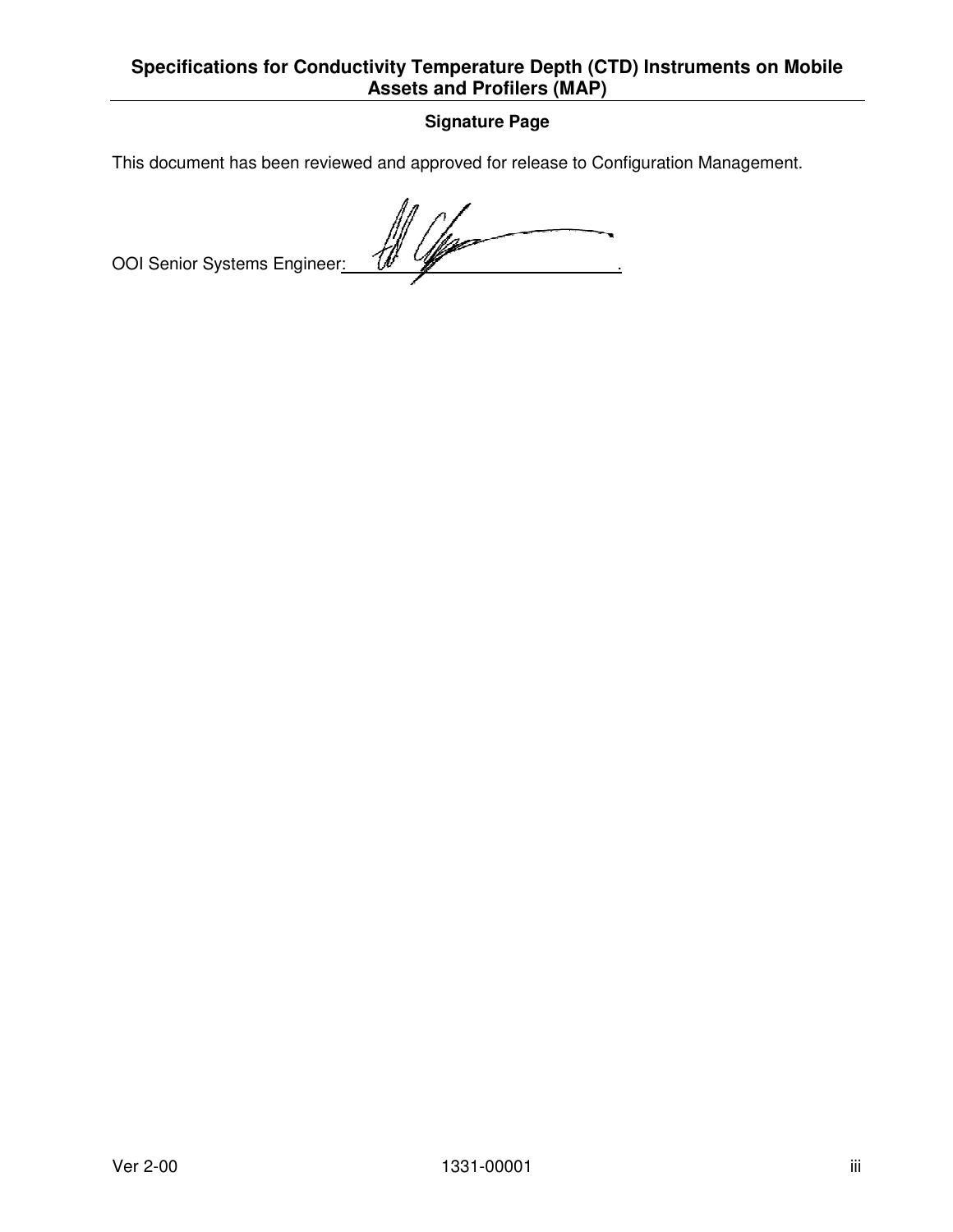#### **Table of Contents**

| 1            | General |  |
|--------------|---------|--|
| 1.1          |         |  |
| 1.2          |         |  |
| 1.3          |         |  |
| 1.3.1        |         |  |
| 1.3.2        |         |  |
| 1.4          |         |  |
| 1.4.1        |         |  |
| 1.4.2        |         |  |
| $\mathbf{2}$ |         |  |
| 2.1          |         |  |
| 2.1.1        |         |  |
| 2.1.2        |         |  |
| 2.1.3        |         |  |
| 2.1.4        |         |  |
| 2.2          |         |  |
| 2.2.1        |         |  |
| 2.2.2        |         |  |
| 2.2.3        |         |  |
| 2.2.4        |         |  |
| 2.2.5        |         |  |
| 2.3          |         |  |
| 2.3.1        |         |  |
| 2.3.2        |         |  |
| 2.3.3        |         |  |
| 2.3.4        |         |  |
| 2.3.5        |         |  |
| 2.4          |         |  |
| 2.5          |         |  |
| 2.6          |         |  |
| 2.7          |         |  |
| 2.8          |         |  |
| 2.9          |         |  |
| 2.10         |         |  |
| 2.11         |         |  |
| 2.12         |         |  |
| 3            |         |  |
| 3.1          |         |  |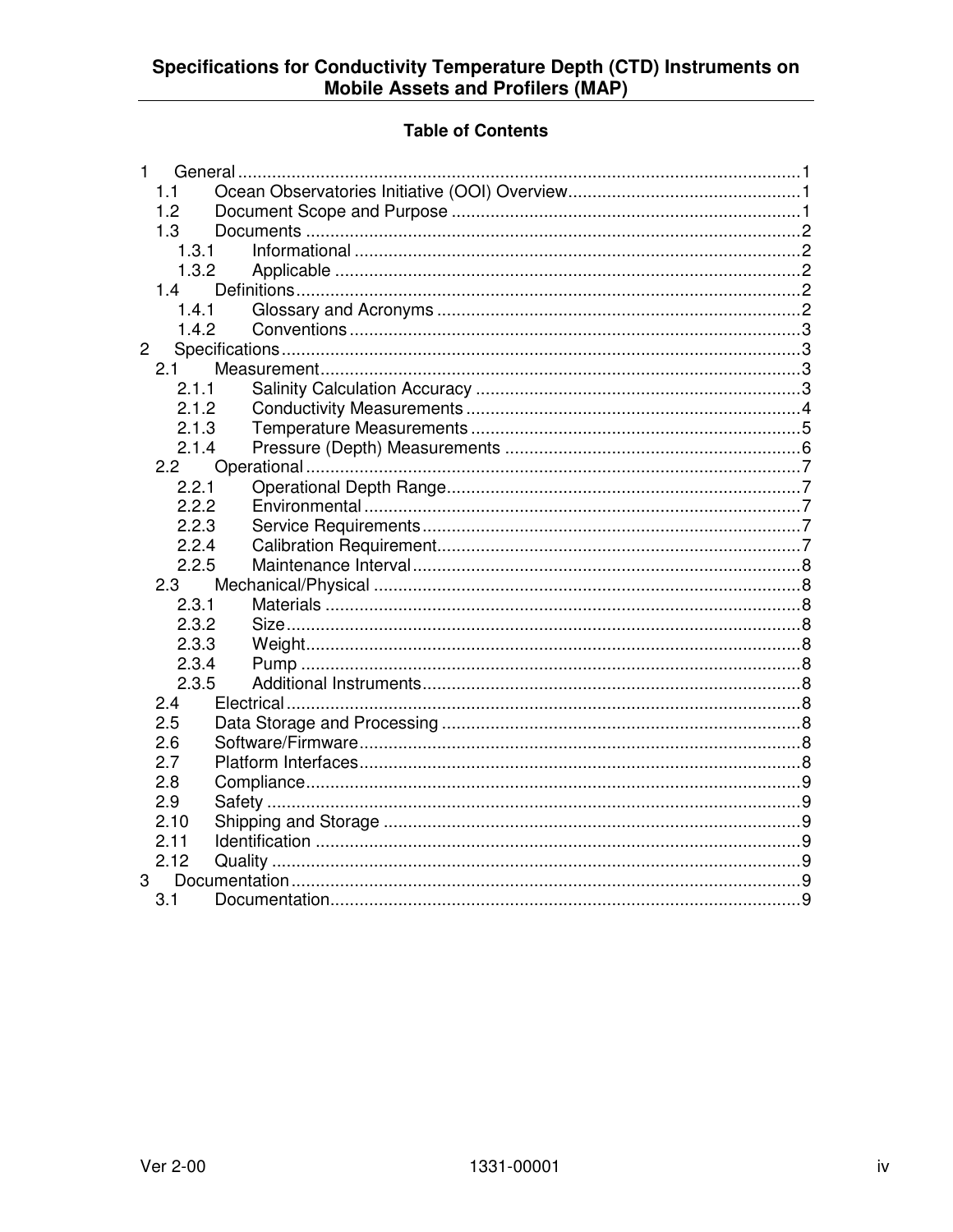#### **1 General**

#### 1.1 Ocean Observatories Initiative (OOI) Overview

Although the ocean is central to the habitability of our planet, it is largely unexplored. Biological, chemical, physical, and geological processes interact in complex ways in the ocean, at the seafloor, and at the air-sea interface. Our ability to learn more about these processes is severely limited by technical infrastructure, and developing a more fundamental scientific understanding of these relationships requires new and transformational approaches to ocean observation and experimentation.

The Ocean Observatories Initiative (OOI) will lay the foundation for future ocean science observations. OOI will enable powerful new scientific approaches by transforming the community's focus from expedition-based data gathering to persistent, controllable observations from a suite of interconnected sensors. The OOI's networked sensor grid will collect ocean and seafloor data at high sampling rates over years to decades. Researchers will make simultaneous, interdisciplinary measurements to investigate a spectrum of phenomena including episodic, short-lived events (tectonic, volcanic, oceanographic, biological, and meteorological), and more subtle, longer-term changes and emergent phenomena in ocean systems (circulation patterns, climate change, ocean acidity, and ecosystem trends).

The OOI will enable multiple scales of marine observations that are integrated into one observing system via common design elements and an overarching, interactive cyberinfrastructure. Coastal-scale assets of the OOI will expand existing observations off both U.S. coasts, creating focused, configurable observing regions. Regional cabled observing platforms will 'wire' a single region in the Northeast Pacific Ocean with a high speed optical and high power grid. Global components address planetary-scale changes via moored open-ocean buoys linked to shore via satellite. Through a unifying cyberinfrastructure, researchers will control sampling strategies of experiments deployed on one part of the system in response to remote detection of events by other parts of the system.

A more detailed discussion of the Oceans Observatories Initiative can be found in the OOI Final Network Design.

#### 1.2 Document Scope and Purpose

This document contains the specifications for conductivity, temperature, depth (CTD) instruments for use on mobile platforms assets and profilers for the OOI. These assets include buoyancy-driven gliders, propeller-driven Autonomous Underwater Vehicles (AUVs), wirefollowing profilers, and moored shallow/surface piercing profilers.

Gliders are buoyancy-driven, battery powered underwater vehicles that achieve propulsion by changing their volume by pumping to or from an oil-filled bladder. When they dive or rise, the glider's wings achieve lift allowing the glider to fly forward through the water. They can achieve speeds of about one tenth of those of the AUVs or  $\sim$  25 to 35 cm s<sup>-1</sup>. At the surface, gliders acquire position information using GPS and transmit data and receive commands via satellite.

AUVs are somewhat like instrumented torpedoes, though optimized for longer life at slower speeds while carrying a sensor payload. Optimum speeds for AUVs used in oceanographic applications are near 1.7 m s<sup>-1</sup>, while maximum speeds of about 2.5 m s<sup>-1</sup> may be reached. AUVs have a high payload capacity relative to gliders, and will carry a broad suite of sensors for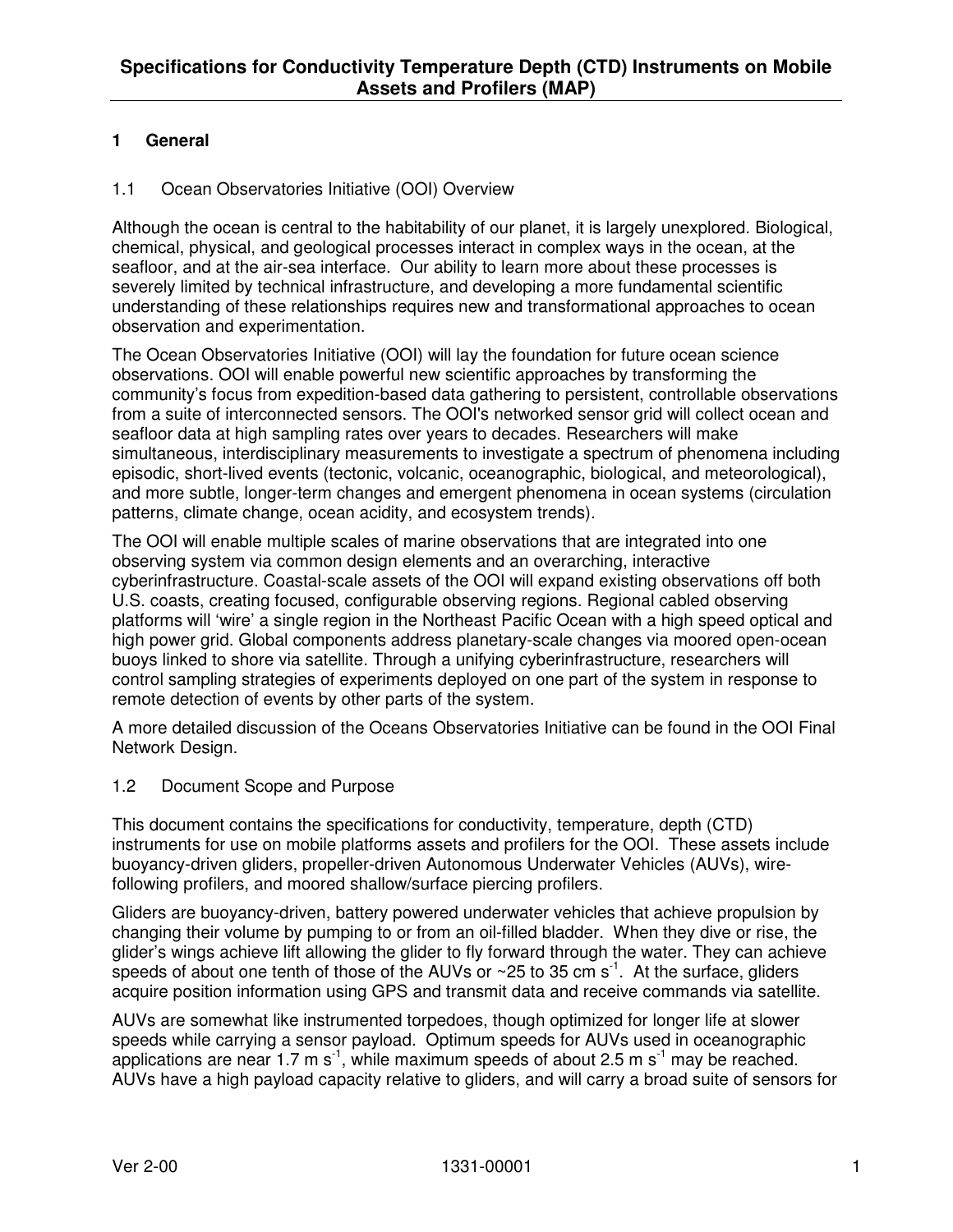interdisciplinary observations. They surface to obtain position fixes using GPS and while at the surface they also enter the OOI communications network using satellite telemetry.

Moored wire-following profilers contain a suite of sensors that are raised and lowered through the water column on a regular basis. These are generally used for deep measurements and profiles that can extent to more than 1000 meters in depth. It is expected that these profilers will move vertically at speeds up to about 0.25 m/s.

Moored shallow/surface piercing profilers are expected to be deployed in the shallowest 200 meters of the water column on OOI arrays. These profilers will carry a somewhat larger payload than wire-following profilers and can move vertically at speeds up to 0.5 m/s

#### 1.3 Documents

1.3.1 Informational

The documents listed in this section are for informational purposes only and may not have been referenced in this specification.

- Consortium for Ocean Leadership, Inc. 2010, "Final Network Design", Washington, D.C. [Online] Available: http://www.oceanleadership.org/programs-and-partnerships/oceanobserving/ooi/network-design/
- 1.3.2 Applicable

These documents contain requirements and specifications applicable to the instrument specified. The referenced section, requirement, or specification shall be met by the instrument specified herein.

 $\bullet$  N/A

#### 1.4 Definitions

- 1.4.1 Glossary and Acronyms
- **Accuracy** Closeness of the agreement between the result of a measurement and the value of the measure and (or true value of the measurement). (Taylor and Kuyatt, 1994).
- **AUV** Autonomous Underwater Vehicle
- **Cabled**  Any OOI platform that is connected to a communications/power cable connected to shore. The platforms on the backbone cable in the Northeast Pacific are examples.
- **Coastal**  For OOI, a coastal or coastal ocean site is located on the continental shelf or upper slope at a depth of 1000 m or less.
- **CTD**  Conductivity, Depth and Temperature
- **EIA** Electronics Industries Association
- **Instrument** A device that contains one or more sensors and a method for converting the information from the sensor into a transmittable and storable form.
- **Objective Value** The desired value of a technical parameter. This value, if provided, may be more challenging to achieve than the Threshold value. It is a goal, not a requirement, for the instrument.
- **OOI**  Ocean Observatories Initiative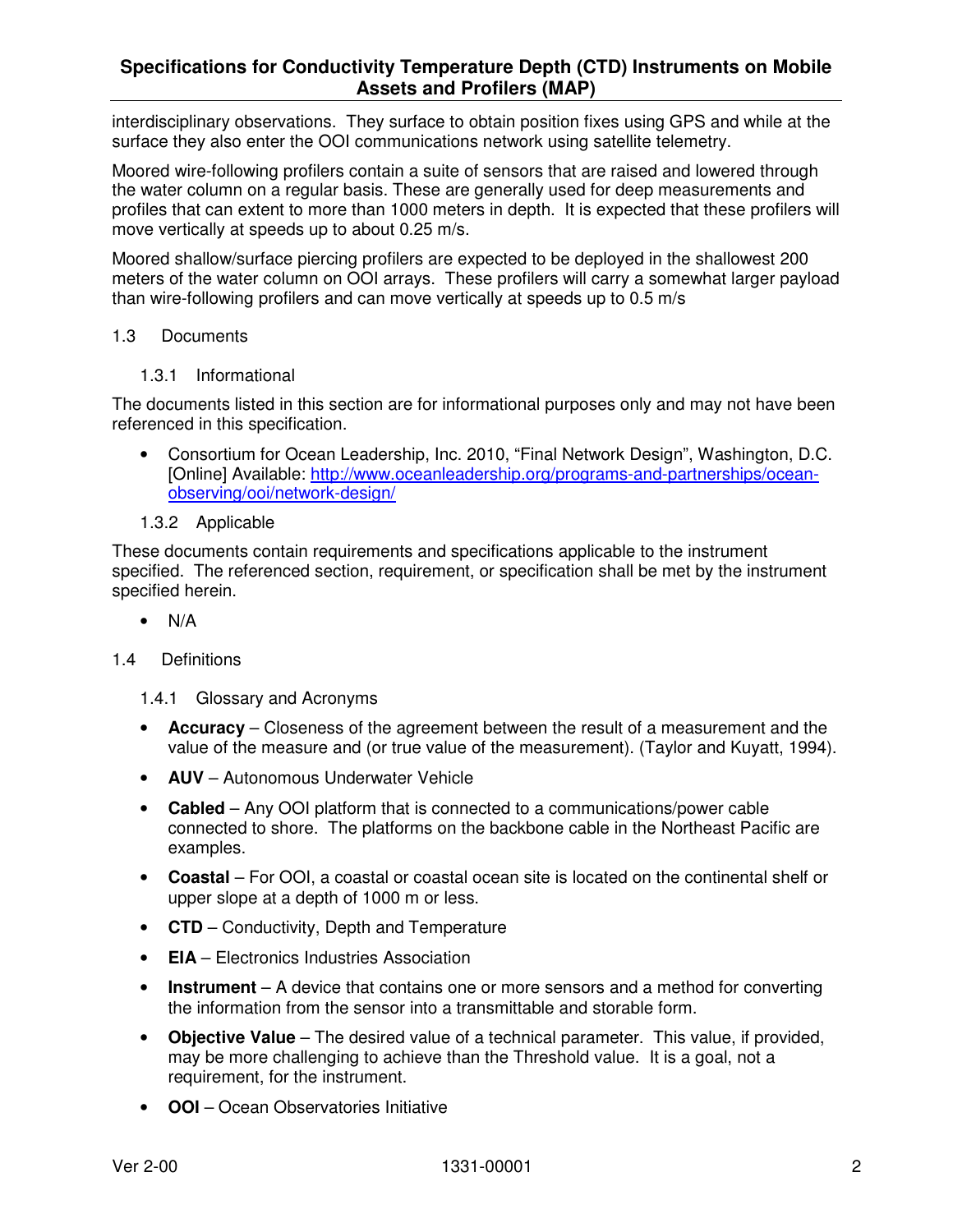- **Open Ocean**  Open ocean site is any site located at an ocean depth greater than 1000 meters or more than 500 km from shore.
- **Operate** Correctly performing designed functionality.
- **Precision** The closeness of agreement between independent measurements obtained under stipulated conditions of repeatability, generally expressed as a standard deviation (or standard uncertainty) of measurement results. Used as a measure of stability of an instrument/sensor and its capability of producing the same measurement over and over again for the same input signal (Taylor and Kuyatt, 1994).
- **Resolution** The smallest amount of input signal change that the instrument/sensor can detect reliably.
- **PSS** Practical Salinity Scale, the UNESCO Practical Salinity Scale of 1978 (PSS78). PSS defines salinity as a dimensionless conductivity ratio.
- **Sensor** A device that will convert a physical phenomenon into an electrical signal that can in turn be digitized through the use of an analog to digital converter. A sensor is normally housed in an instrument. Data coming from sensors is normally raw and needs to be calibrated.
- **Survive** Experience an event without major loss of hardware. System might experience loss of functionality requiring repair to return to normal mode functionality. An example of this is a glider loss resulting in the glider and its on-board instrument suite descending to the bottom. Any internal memory in the instrument would remain accessible, but the sensors might need to be replaced to return to normal functionality.
- **Sustain** Experience an event (environmental extreme or condition) without permanent loss of normal mode functionality. System may experience reduction of functionality during event.
- **Threshold Value** The limiting acceptable value of a technical parameter. If this item does not meet the performance as specified by the threshold value, it may not be sufficient for inclusion in the OOI system.
- 1.4.2 Conventions

All values contained in this document are Threshold Values unless specifically stated otherwise.

The bidder shall ignore the references in angle brackets < > at the end of each specification. They are for internal OOI use only.

The numbering of the specification statements (Such as "COND-005" appearing before COND-001) is for compatibility with a legacy specification and is not meant to imply any sort of priority.

#### **2 Specifications**

#### 2.1 Measurement

Values provided are threshold unless otherwise stated.

- 2.1.1 Salinity Calculation Accuracy
	- SALT-001 For all CTD instruments, conductivity, temperature, and pressure measurements shall be collected such that salinity calculated using UNESCO Seawater Equations of State (Fofonoff and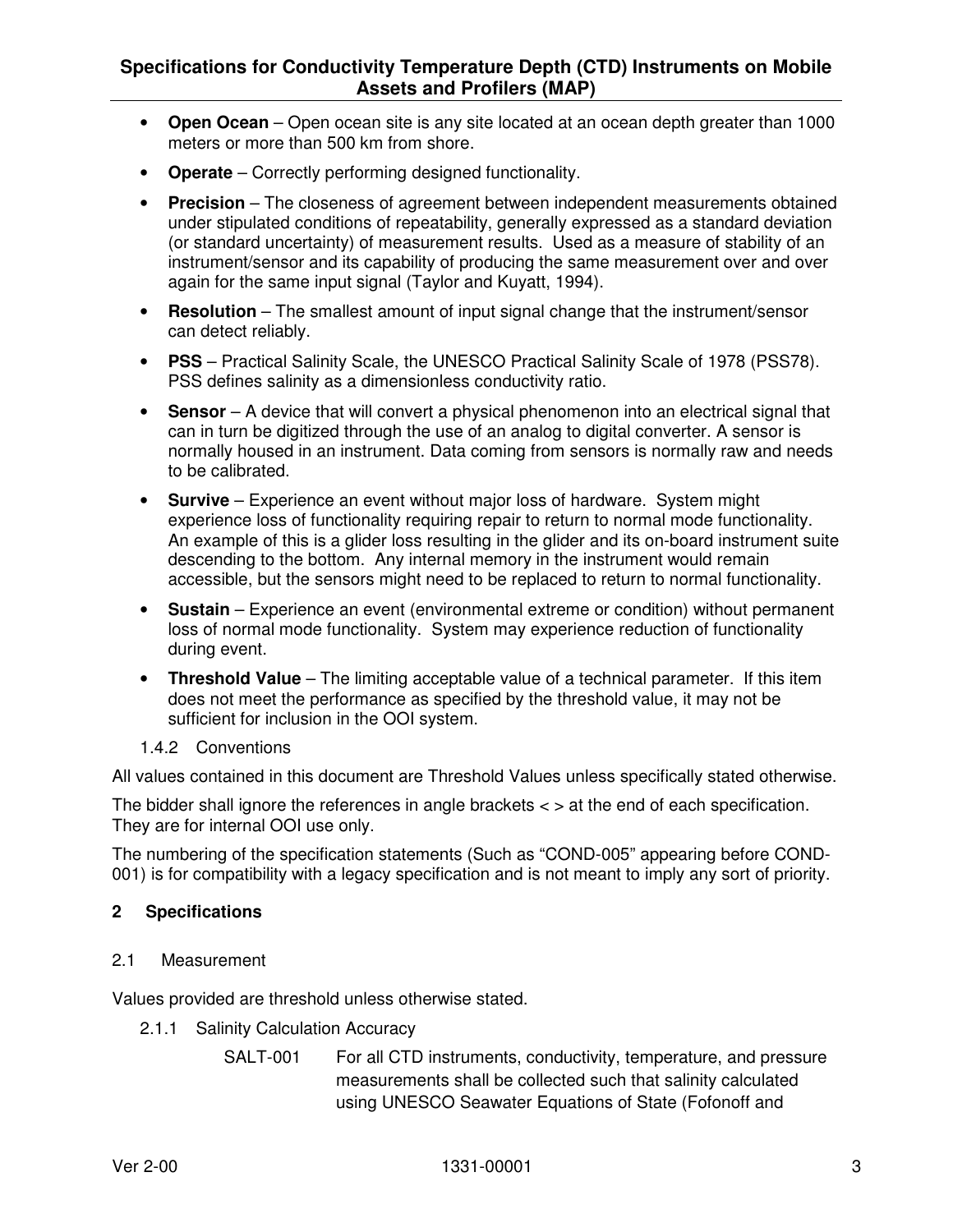| Millard, 1983) has an accuracy in the laboratory of $\pm 0.005$ on the                |
|---------------------------------------------------------------------------------------|
| Practical Salinity Scale (PSS). <l2-sr-rq-3143, l2-sr-rq-<="" th=""></l2-sr-rq-3143,> |
| 3468, L2-SR-RQ-3684, L2-SR-RQ-3486>                                                   |

- SALT-002 For CTD instruments on profilers that do not ascend to shallower than 200 m, conductivity, temperature, and pressure measurements shall be collected such that salinity calculated using UNESCO Seawater Equations of State (Fofonoff and Millard, 1983) has an accuracy of ±0.005 on the PSS for a full deployment interval. < L2-SR-RQ-3143, L2-SR-RQ-3468, L2-SR-RQ-3486>
- SALT-003 For CTD instruments on profilers that ascend to shallower than 200 m, conductivity, temperature, and pressure measurements shall be collected such that salinity calculated using UNESCO Seawater Equations of State (Fofonoff and Millard, 1983) has an accuracy of ±0.01 on the PSS for a full deployment interval. < L2- SR-RQ-3143, L2-SR-RQ-3468, L2-SR-RQ-3486>
- SALT-004 For CTD instruments on gliders and AUVs, conductivity, temperature, and pressure measurements shall be collected such that salinity calculated using UNESCO Seawater Equations of State (Fofonoff and Millard, 1983) has an accuracy of ±0.005 on the PSS for a full deployment interval. < L2-SR-RQ-3143, L2-SR-RQ-3468, L2-SR-RQ-3486>
- 2.1.2 Conductivity Measurements
	- a) Measurement with unit(s)

Conductivity  $(S \cdot m^{-1})$ 

- b) Minimum Value
	- COND-005a CTD instruments on mobile assets and profilers shall measure conductivity over a range with a minimum value of  $0.5 \cdot m^{-1}$ . < L2-SR-RQ-3474, L4-CG-IP-RQ-171L4-RSN-IP-RQ-288>
- c) Maximum Value
	- COND-005b CTD instruments on mobile assets and profilers shall measure conductivity over a range with a maximum value of  $7 \text{ S} \cdot \text{m}^{-1}$ . < L2-SR-RQ-3474, L4-CG-IP-RQ-171, L4-RSN-IP-RQ-288>
- d) Accuracy
	- COND-001 For CTD instruments on mobile assets and profilers, conductivity measurements shall have an accuracy in the laboratory of ±0.0003 S•m-1 for all instruments. <L2-SR-RQ-3471, L4-CG-IP-RQ-166, L4-RSN-IP-RQ-287>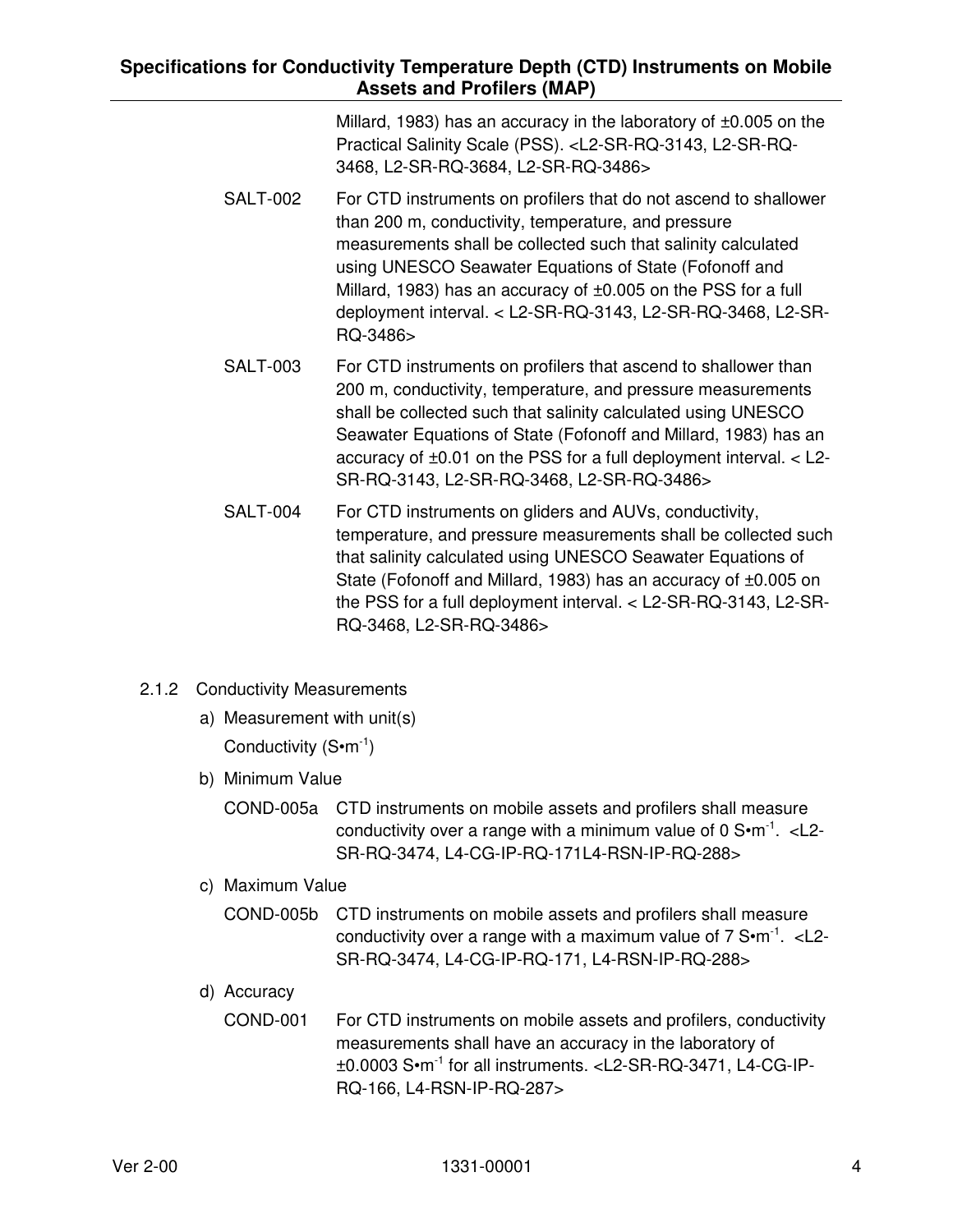|    | <b>COND-002</b>                 | Conductivity measurements shall have an accuracy, for the full<br>deployment interval, of ±0.0003 S•m <sup>-1</sup> for CTD instruments on<br>profilers that do not ascend to shallower than 200 m.                                   |
|----|---------------------------------|---------------------------------------------------------------------------------------------------------------------------------------------------------------------------------------------------------------------------------------|
|    | <b>COND-003</b>                 | Conductivity measurements shall have an accuracy, for the full<br>deployment interval, of ±0.001 S•m <sup>-1</sup> on CTD instruments on<br>profilers that ascend to shallower than 200 m.                                            |
|    | <b>COND-007</b>                 | Conductivity measurements shall have an accuracy, for the full<br>deployment interval, of $\pm 0.0003$ S $\cdot$ m <sup>-1</sup> for CTD instruments on<br>gliders and AUVs.                                                          |
|    | e) Precision                    |                                                                                                                                                                                                                                       |
|    | Not specified                   |                                                                                                                                                                                                                                       |
| f) | Resolution                      |                                                                                                                                                                                                                                       |
|    | COND-006                        | Conductivity measurements shall have a resolution ±0.00001 S•m<br><sup>1</sup> for CTD instruments on mobile assets and profilers. <l2-sr-rq-<br>3472, L4-CG-IP-RQ-167, L4-RSN-IP-RQ-286&gt;</l2-sr-rq-<br>                           |
|    | g) Drift                        |                                                                                                                                                                                                                                       |
|    | COND-004                        | For CTD instruments on mobile assets and profilers, conductivity<br>measurements shall have an annual drift of no more than 0.004<br>S.m <sup>-1</sup> . <l2-sr-rq-3473, l4-cg-ip-rq-344,="" l4-rsn-ip-rq-<br="">477</l2-sr-rq-3473,> |
|    | h) Response Times               |                                                                                                                                                                                                                                       |
|    | Not specified                   |                                                                                                                                                                                                                                       |
| i) | <b>Sampling Frequency</b>       |                                                                                                                                                                                                                                       |
|    | COND-008                        | For CTD instruments on mobile assets and profilers, conductivity<br>shall be sampled at a frequency of 1 Hz. $<$ L4-CG-IP-RQ-440, $>$                                                                                                 |
| j) | Dependencies                    |                                                                                                                                                                                                                                       |
|    | <b>Temperature Measurements</b> |                                                                                                                                                                                                                                       |
|    | a) Measurement with unit(s)     |                                                                                                                                                                                                                                       |
|    | Temperature $(°C)$              |                                                                                                                                                                                                                                       |
|    | b) Minimum Value                |                                                                                                                                                                                                                                       |
|    | TEMP-003a                       | CTD instruments on mobile assets and profilers shall measure<br>temperature over a range with a minimum value -2 $\degree$ C. <l2-sr-<br>RQ-3463, L4-CG-IP-RQ-163, L4-RSN-IP-RQ-289&gt;</l2-sr-<br>                                   |
|    | c) Maximum Value                |                                                                                                                                                                                                                                       |
|    | <b>TEMP-003b</b>                | CTD instruments on mobile assets and profilers shall measure<br>temperature over a range with a maximum value of $35^{\circ}$ C. <l2-< td=""></l2-<>                                                                                  |

 $2.1.3$ 

SR-RQ-3463, L4-CG-IP-RQ-163, L4-RSN-IP-RQ-289>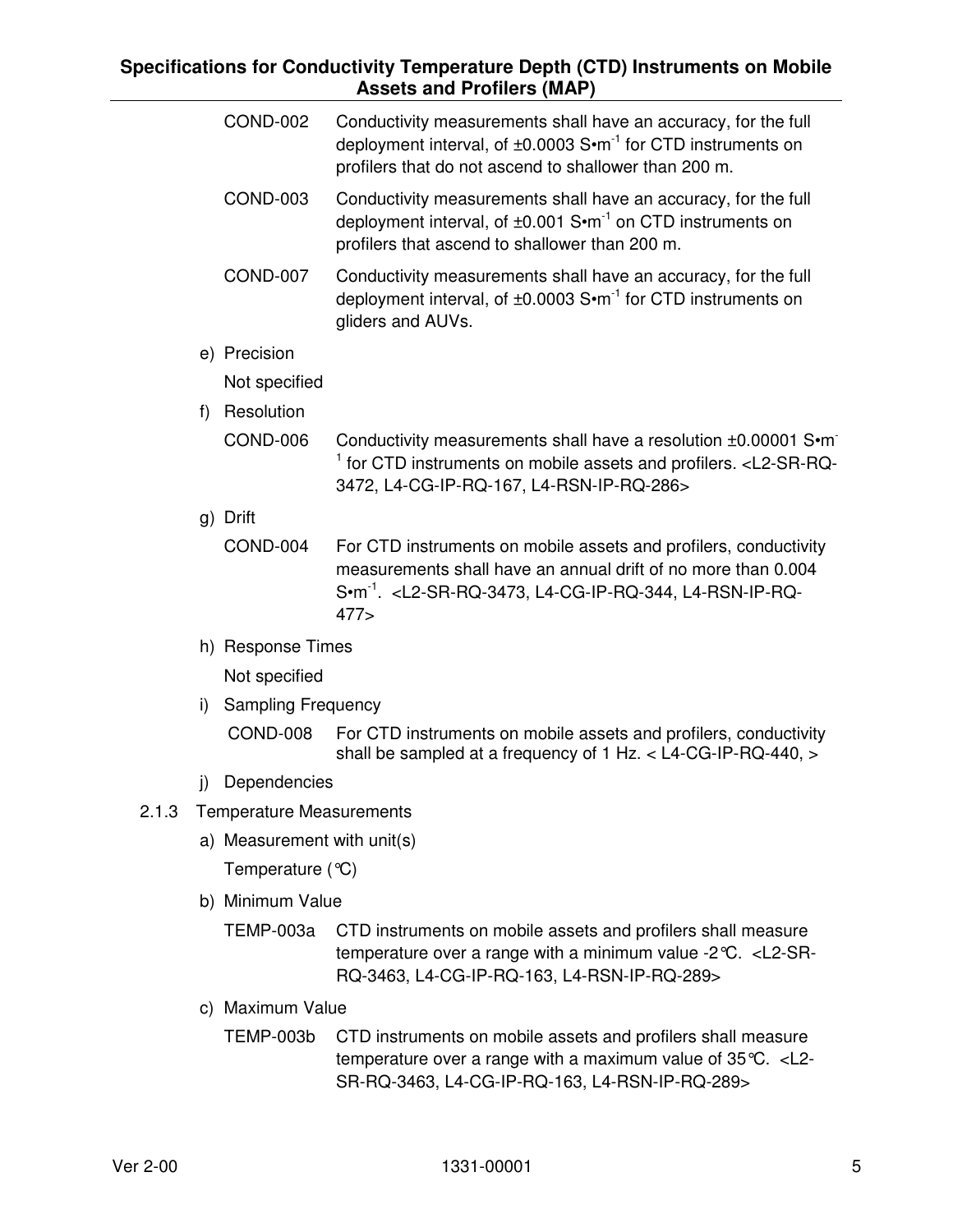|       |    | d) Accuracy                 |                                                                                                                                                                                                                                                          |
|-------|----|-----------------------------|----------------------------------------------------------------------------------------------------------------------------------------------------------------------------------------------------------------------------------------------------------|
|       |    | <b>TEMP-001</b>             | For CTD instruments on mobile assets and profilers, temperature<br>measurements shall have an accuracy, for the full deployment<br>interval, of ± 0.002 <sup>°</sup> C. <l2-sr-rq-3465, l4-<br="" l4-cg-ip-rq-342,="">RSN-IP-RQ-291&gt;</l2-sr-rq-3465,> |
|       |    | e) Precision                |                                                                                                                                                                                                                                                          |
|       |    | Not specified               |                                                                                                                                                                                                                                                          |
|       | f) | Resolution                  |                                                                                                                                                                                                                                                          |
|       |    | <b>TEMP-004</b>             | For CTD instruments on mobile assets and profilers, temperature<br>measurements shall have a resolution of 0.0001 <sup>°</sup> C. <l2-sr-rq-<br>3461, L4-CG-IP-RQ-159 &gt;</l2-sr-rq-<br>                                                                |
|       |    | g) Drift                    |                                                                                                                                                                                                                                                          |
|       |    | <b>TEMP-002</b>             | For CTD instruments on mobile assets and profilers, temperature<br>measurements shall have an annual drift of no more than 0.01 <sup>°</sup> C<br>per year. <l2-sr-rq-3462, l4-cg-ip-rq-343,="" l4-rsn-ip-rq-<br="">478</l2-sr-rq-3462,>                 |
|       |    | h) Response Times           |                                                                                                                                                                                                                                                          |
|       | i) | <b>Sampling Frequency</b>   |                                                                                                                                                                                                                                                          |
|       |    | <b>TEMP-005</b>             | For CTD instruments on mobile assets and profilers, temperature<br>measurements shall be sampled at a frequency of 1 Hz. <l2-sr-<br>RQ-3460, L4-CG-IP-RQ-162&gt;</l2-sr-<br>                                                                             |
|       | j) | Dependencies                |                                                                                                                                                                                                                                                          |
| 2.1.4 |    |                             | Pressure (Depth) Measurements                                                                                                                                                                                                                            |
|       |    | a) Measurement with unit(s) |                                                                                                                                                                                                                                                          |
|       |    | Pressure (dbar)             |                                                                                                                                                                                                                                                          |
|       |    |                             |                                                                                                                                                                                                                                                          |

- b) Minimum Value
	- PRES-001a CTD instruments on mobile assets and profilers shall measure pressure over a range with a minimum value of 0 dbar. <L2-SR-RQ-3478, L2-SR-RQ-3479, L4-CG-IP-RQ-347, L4-CG-IP-RQ-180, L4-RSN-IP-RQ-292>
- c) Maximum Value
	- PRES-001b CTD instruments on mobile assets and profilers shall measure pressure over a range with a maximum value that meets the full operational depth range of the host platform. <L2-SR-RQ-3478, L2-SR-RQ-3479, L4-CG-IP-RQ-347, L4-CG-IP-RQ-180, L4-RSN-IP-RQ-292>
- d) Accuracy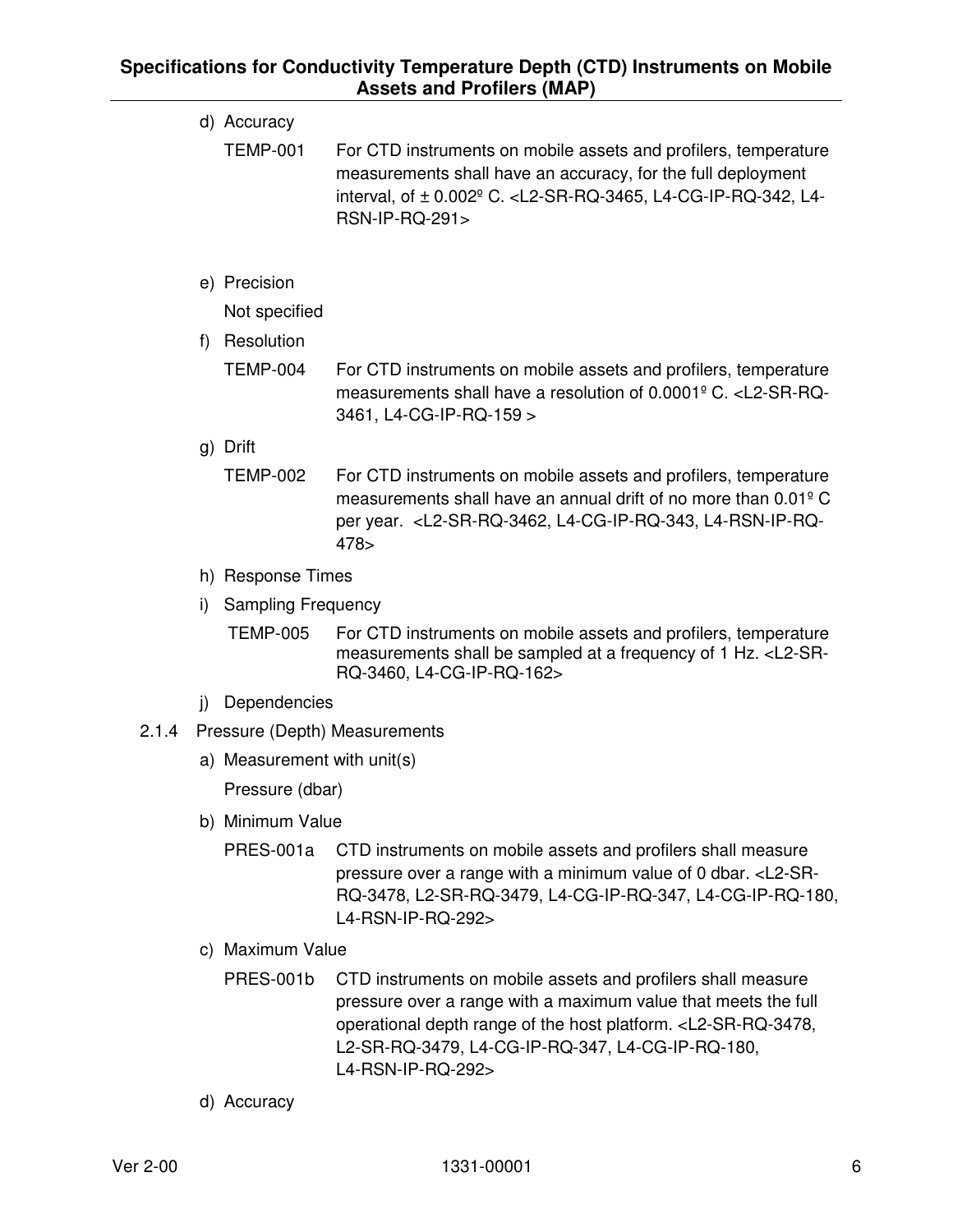- PRES-003 CTD instruments on mobile assets and profilers shall measure pressure with an accuracy of ±0.1% of the maximum operational depth range. <L2-SR-RQ-3481, L2-SR-RQ-3480, L4-CG-IP-RQ-174, L4-CG-IP-RQ-176, L4-RSN-IP-RQ-294>
- e) Precision

While precision is important to this measurement, a threshold value for precision is not provided in this document.

f) Resolution

| PRES-005 | For CTD instruments on mobile assets and profilers, pressure                               |
|----------|--------------------------------------------------------------------------------------------|
|          | sensors shall have a resolution of 0.002% of the maximum value                             |
|          | of its operational depth <l2-sr-rq-3482, l2-sr-rq-3483,="" l4-<="" td=""></l2-sr-rq-3482,> |
|          | CG-IP-RQ-175, L4-CG-IP-RQ-177, L4-RSN-IP-RQ-293>                                           |

- g) Drift
	- PRES-004 For CTD instruments on mobile assets and profilers, pressure sensors shall have an annual drift of no more than 0.05% of the maximum value of the operational depth range. < L2-SR-RQ-3485, L2-SR-RQ-3484, L4-CG-IP-RQ-345, L4-CG-IP-RQ-346, L4- RSN-IP-RQ-479>
- h) Sampling Frequency

PRES-006 For CTD instruments on mobile assets and profilers, pressure measurements shall be sampled at a frequency of 1 Hz.

i) Dependencies

(Note: There is no PRES-002 statement.)

#### 2.2 Operational

- 2.2.1 Operational Depth Range See platform specifications
- 2.2.2 Environmental

See platform specifications

2.2.3 Service Requirements

See platform specifications

2.2.4 Calibration Requirement

| MECH-001 | CTD instruments on open ocean profilers shall operate for at least<br>13 months without recalibration. < L4-CG-IP-RQ-286, LR-RSN-IP-<br>$RO-295$ |
|----------|--------------------------------------------------------------------------------------------------------------------------------------------------|
| MECH-005 | CTD instruments on coastal profilers shall operate for at least 7<br>months without recalibration. $<$ L4-CG-IP-RQ-286 $>$                       |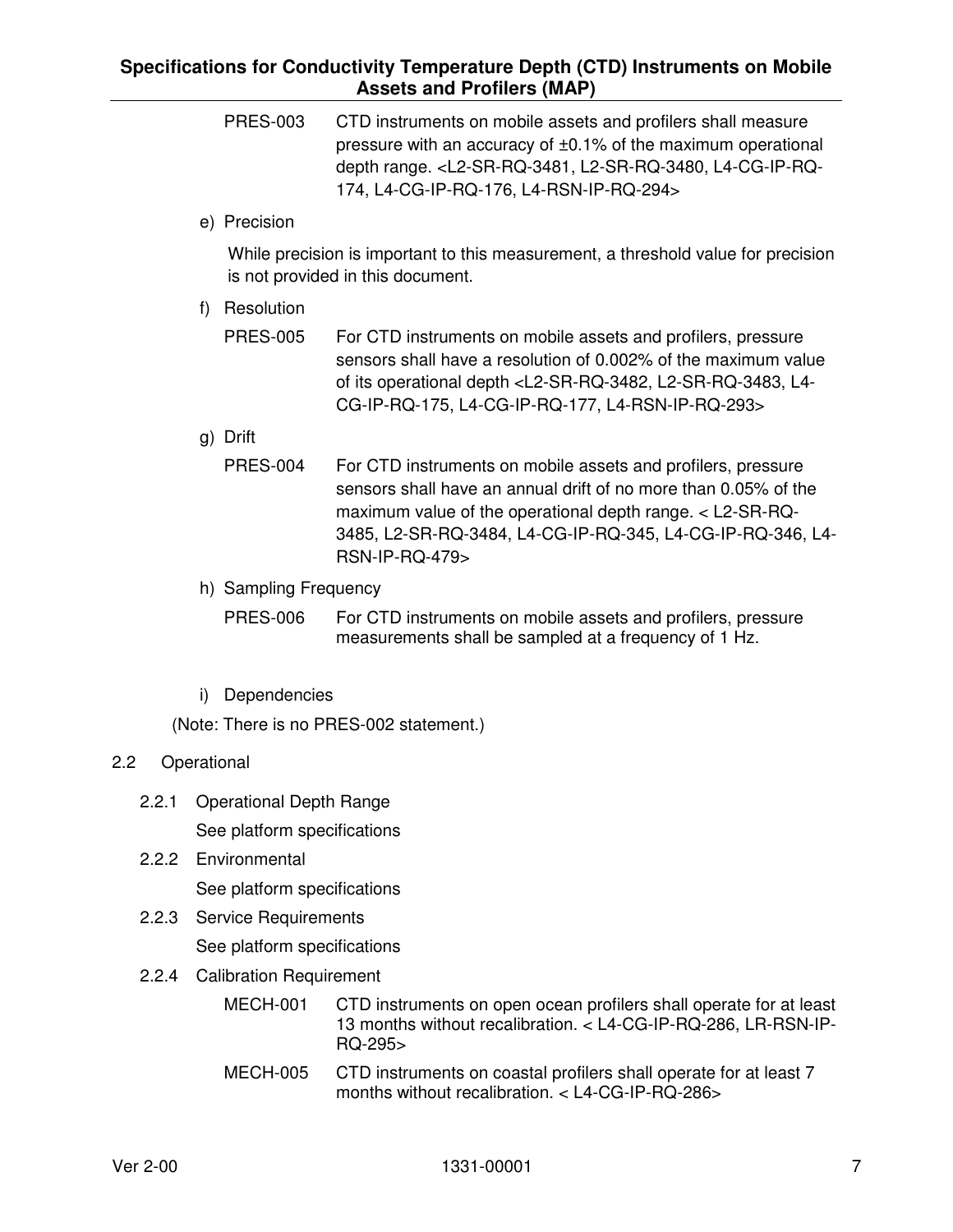MECH-006 CTD instruments on gliders and AUVs shall operate for at least 3 months without recalibration. < L4-CG-IP-RQ-286>

2.2.5 Maintenance Interval See platform specifications

#### 2.3 Mechanical/Physical

- 2.3.1 Materials See platform specifications
- 2.3.2 Size See platform specifications
- 2.3.3 Weight See platform specifications
- 2.3.4 Pump
	- MECH-002 The CTD instrument shall include a pump or equivalent design solution that fulfills the same purposes. The purposes of a pump are 1) controlled flow, especially in regions of reduced or obstructed flow 2) reduced biofouling,

#### 2.3.5 Additional Instruments

- MECH-003 The CTD instrument's pump should be capable of supporting additional instruments. This is an objective.
- MECH-004 CTD instruments should be capable of supporting additional instruments. Support shall consist of power, command and control, and data recording. This is an objective.

#### 2.4 Electrical

See platform specifications

2.5 Data Storage and Processing

See platform specifications

2.6 Software/Firmware

See platform specifications

2.7 Platform Interfaces

See platform specifications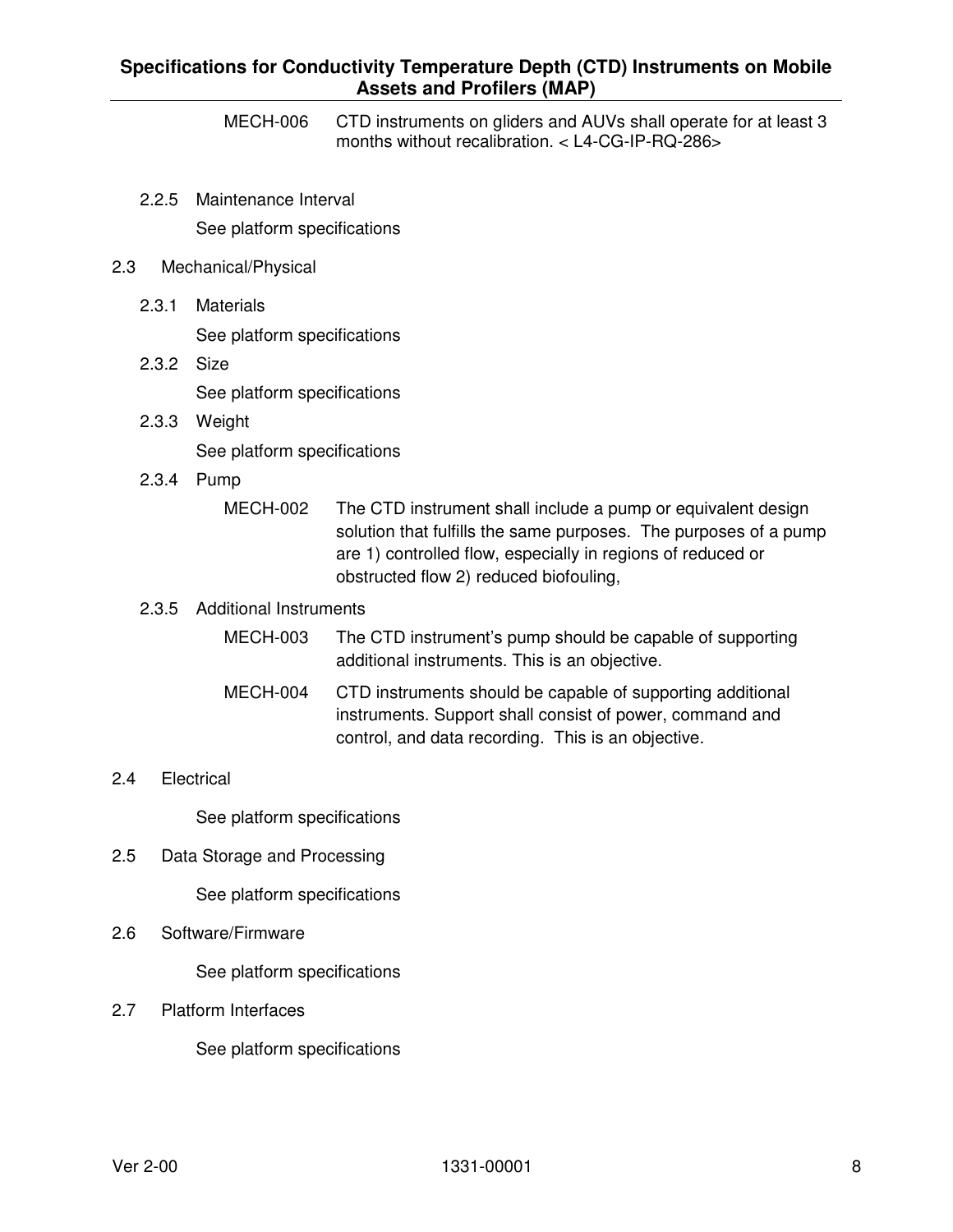2.8 Compliance

See platform specifications

2.9 Safety

See platform specifications

2.10 Shipping and Storage

See platform specifications

2.11 Identification

See platform specifications

2.12 Quality

See platform specifications

#### **3 Documentation**

3.1 Documentation

See the RFP for documentation that the vendor shall be required to supply.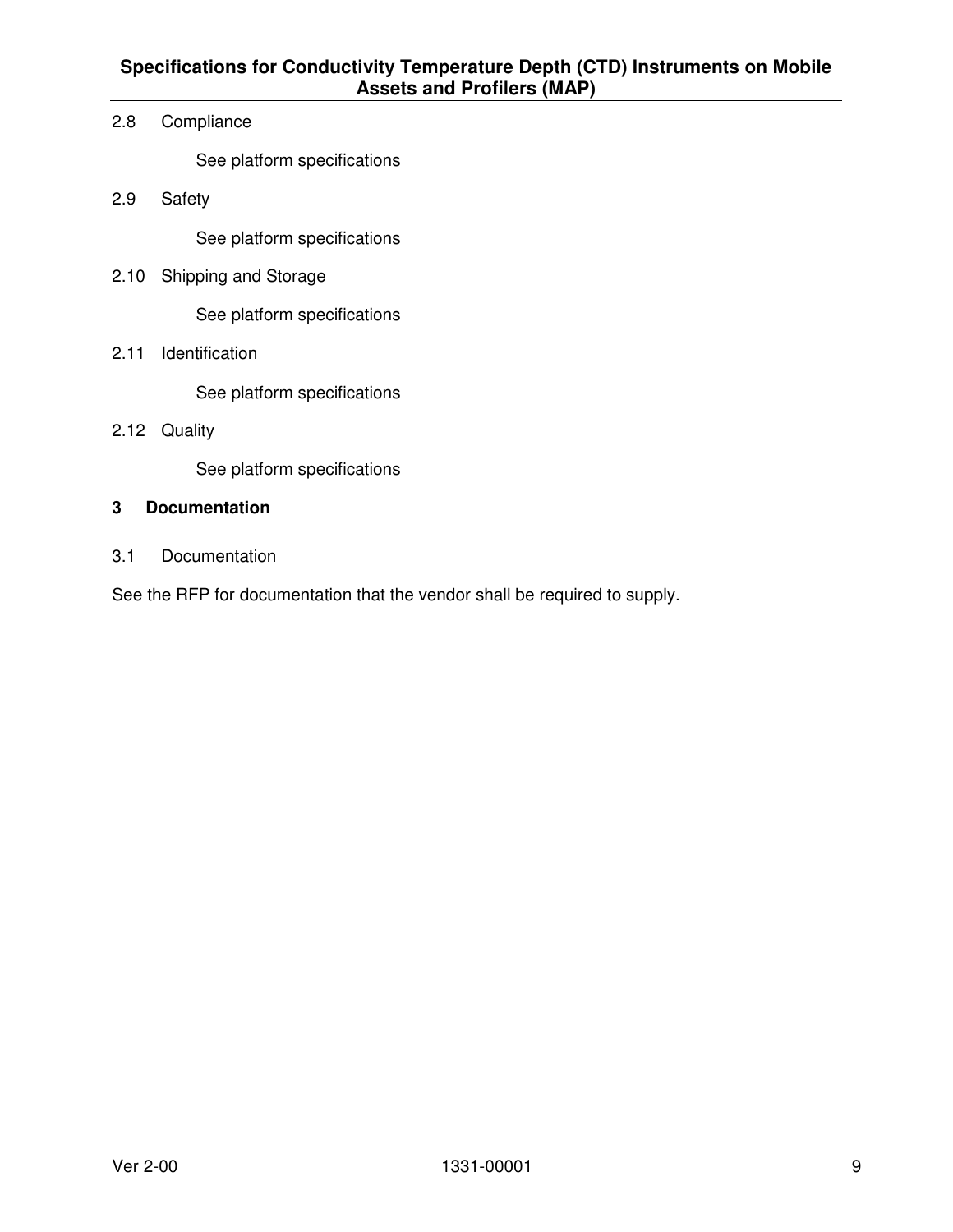

# **SPECIFICATIONS FOR DISSOLVED OXYGEN INSTRUMENTS ON MOBILE ASSETS AND PROFILERS**

Version 2-00 Document Control Number 1331-00002 2011-03-04

Consortium for Ocean Leadership, Inc. 1201 New York Ave NW, 4<sup>th</sup> Floor, Washington DC 20005 www.OceanLeadership.org

in Cooperation with

University of California, San Diego University of Washington Woods Hole Oceanographic Institution Oregon State University Scripps Institution of Oceanography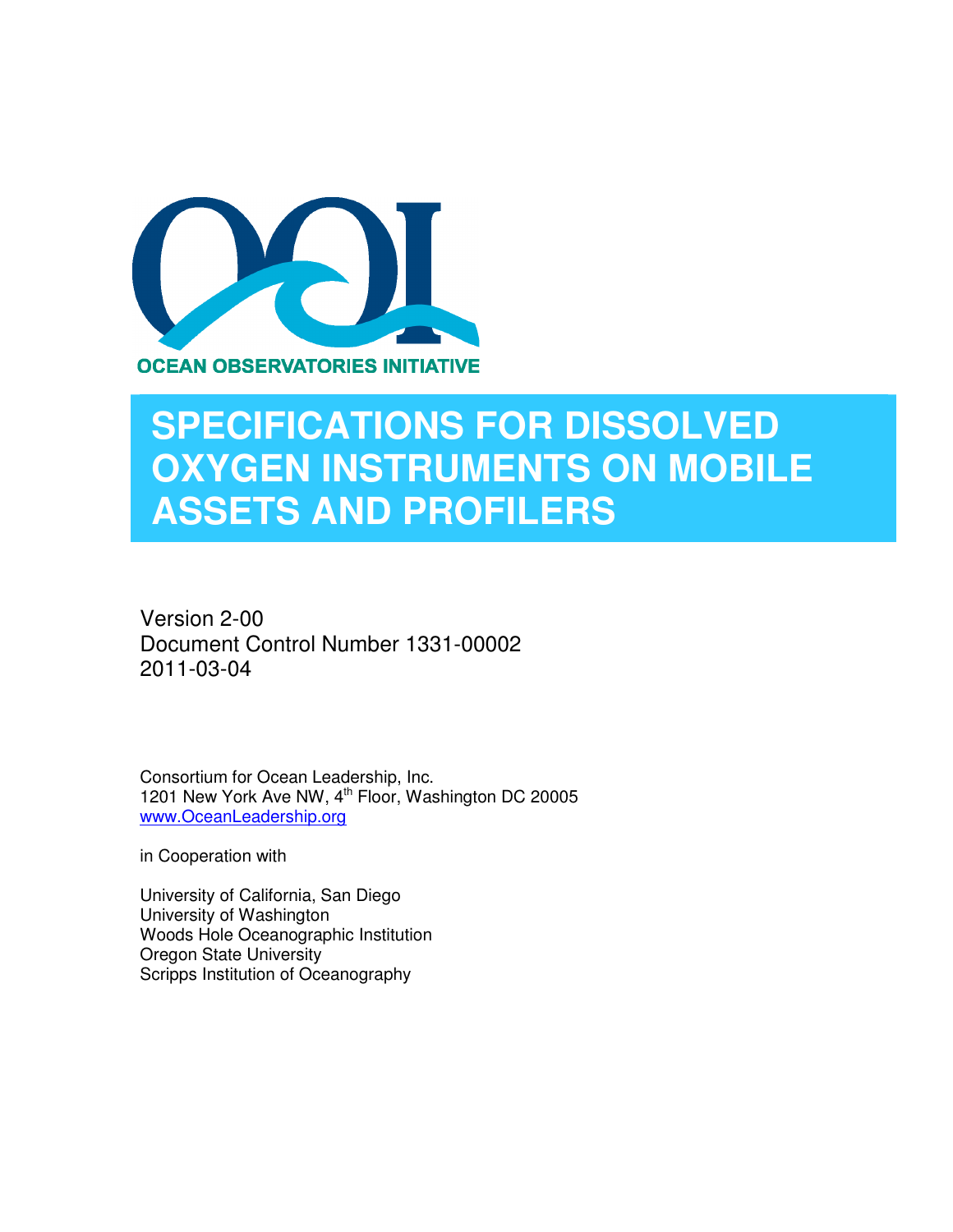#### **Document Control Sheet**

| <b>Version</b> | <b>Date</b> | <b>Description</b>                                                                                                                                                                                                       | Originator             |
|----------------|-------------|--------------------------------------------------------------------------------------------------------------------------------------------------------------------------------------------------------------------------|------------------------|
| $0 - 01$       | 05/18/2010  | Wrote spec from combined DO<br>spec that was vetted by the<br>SWG group on 5/12/2010                                                                                                                                     | Lorraine Brasseur      |
| $0 - 02$       | 5/19/2010   | Andrew Dickson comments,<br>changed document number and<br>added language for all mobile<br>assets and profilers                                                                                                         | Lorraine Brasseur      |
| $0 - 03$       | 5/19/2010   | SWG 5/19 comments addressed<br>- these included accuracy<br>redevined, change of response<br>time, revising units to mol/kg                                                                                              | Lorraine Brasseur      |
| $0 - 04$       | 5/21/2010   | Kendra Daly and Andrew<br>Dickson followup to drift and<br>response time - drift is now<br>more stringent and e-folding<br>language removed from<br>response time for clarity                                            | Lorraine Brasseur      |
| $1 - 00$       | 5/25/2010   | Updated SE comments - word<br>choice and clarity and revised<br>external power and data storage<br>added ELEC-002; fixed error in<br>SAMP-001 that should have<br>been caught earlier - was<br>updated correctly in 1336 | Lorraine Brasseur      |
| $1 - 01$       | 6/1/2010    | SE approved; formatting                                                                                                                                                                                                  | Lorraine Brasseur      |
| $1 - 02$       | 1/14/2011   | Converted to new spec template;<br>updates in concert with fixed<br>platform spec version 1-04.                                                                                                                          | Arthur Salwin (Noblis) |
| $1 - 03$       | 1/21/2011   | Revised document scope and<br>purpose; removed CTD interface<br>specs                                                                                                                                                    | Arthur Salwin (Noblis) |
| $1 - 04$       | 1/28/2011   | Added sampling frequency spec<br>for RSN shallow profiler                                                                                                                                                                | Arthur Salwin (Noblis) |
| $1 - 05$       | 02/08/2011  | Addressed comments on ECR #<br>1300-00113 and 1300-00115                                                                                                                                                                 | Arthur Salwin (Noblis) |
| $1 - 06$       | 02/09/2011  | Addressed DO2-006 with Giora<br>Proskurowski, Kendra Daly,<br>Leslie Smith, Jack Barth                                                                                                                                   | Lorraine Brasseur      |
| $1 - 07$       | 02/15/2011  | Minor edits                                                                                                                                                                                                              | Arthur Salwin (Noblis) |
| $1 - 08$       | 03/03/2011  | Added references to new<br>requirements                                                                                                                                                                                  | Arthur Salwin (Noblis) |
| $1 - 09$       | 03/04/2011  | Removed sampling frequencies                                                                                                                                                                                             | Arthur Salwin (Noblis) |
| $2 - 00$       | 03/04/2011  | Approved baseline                                                                                                                                                                                                        | Ed Chapman             |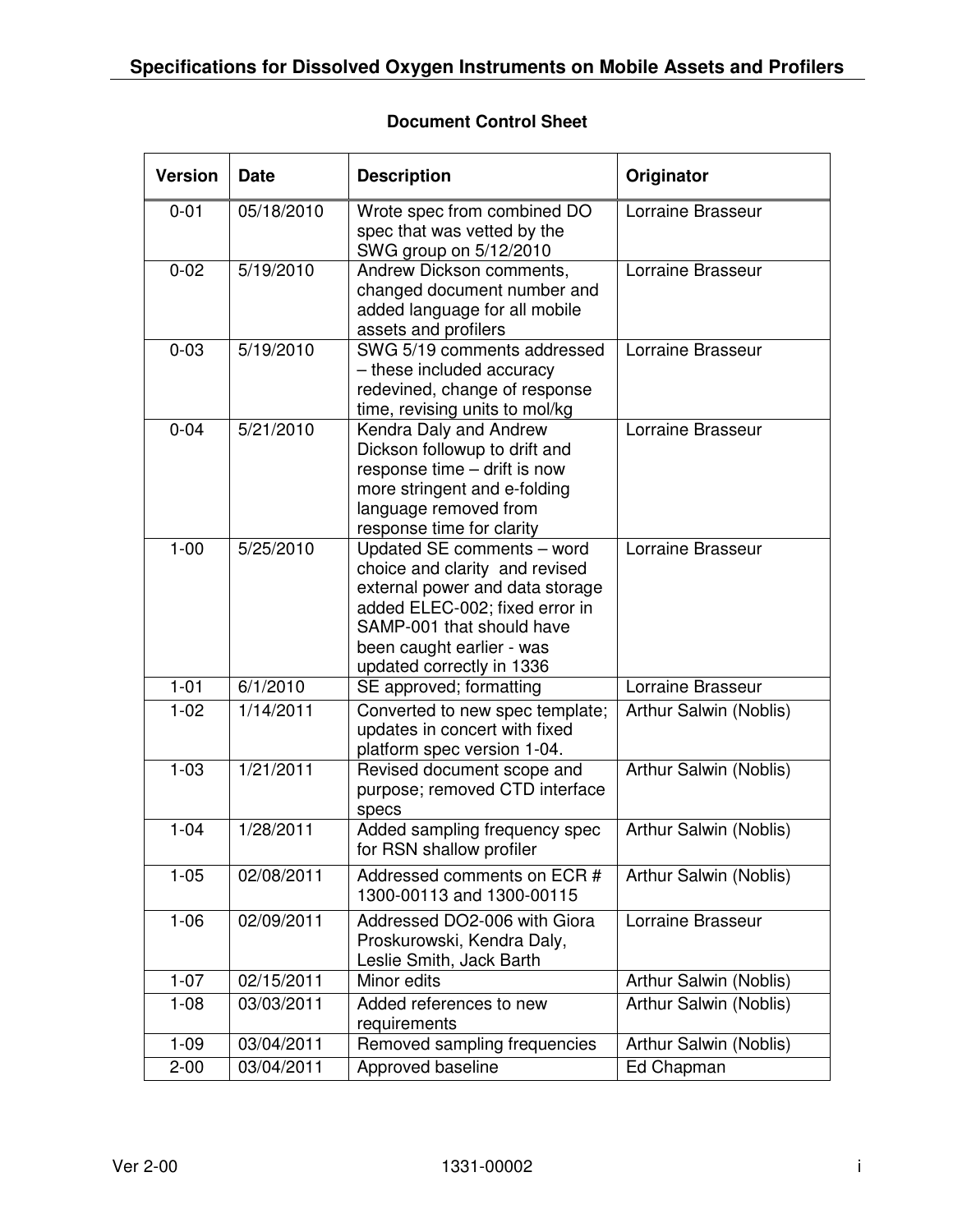#### **Signature Page**

This document has been reviewed and approved for release to Configuration Management.

OOI Senior Systems Engineer: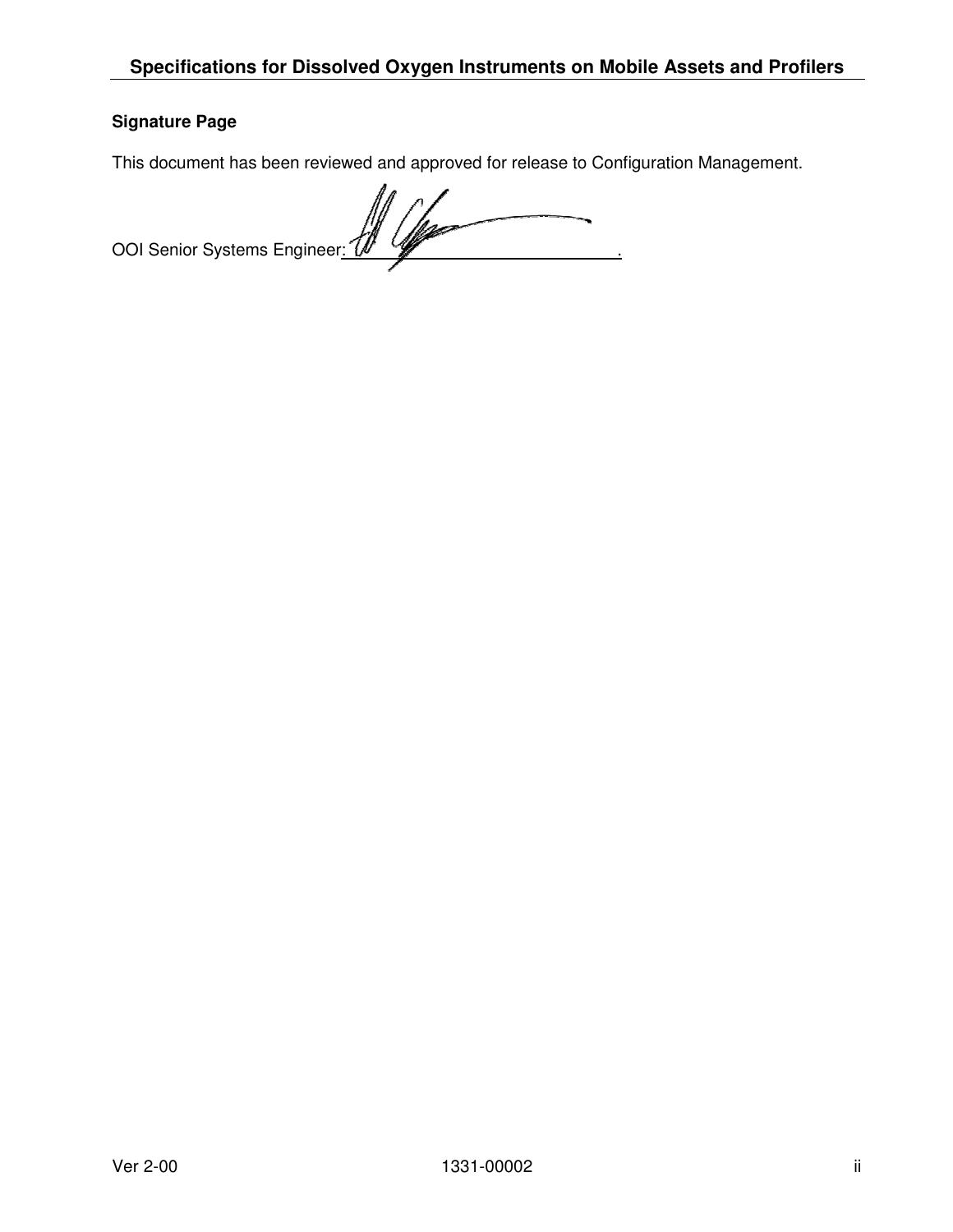# Specifications for Dissolved Oxygen Instruments on Mobile Assets and<br>Profilers

### **Table of Contents**

| 1.1            |       |  |
|----------------|-------|--|
| 1.2            |       |  |
| 1.3            |       |  |
| 1.3.1          |       |  |
| 1.3.2          |       |  |
| 14             |       |  |
| 1.4.1          |       |  |
|                | 1.4.2 |  |
| $\overline{2}$ |       |  |
| 2.1            |       |  |
|                | 2.1.1 |  |
| 2.2            |       |  |
| 2.3            |       |  |
| 2.4            |       |  |
| 2.5            |       |  |
| 2.6            |       |  |
| 2.7            |       |  |
| 2.8            |       |  |
| 2.9            |       |  |
| 2.10           |       |  |
| 2.11           |       |  |
| 2.12           |       |  |
| 3              |       |  |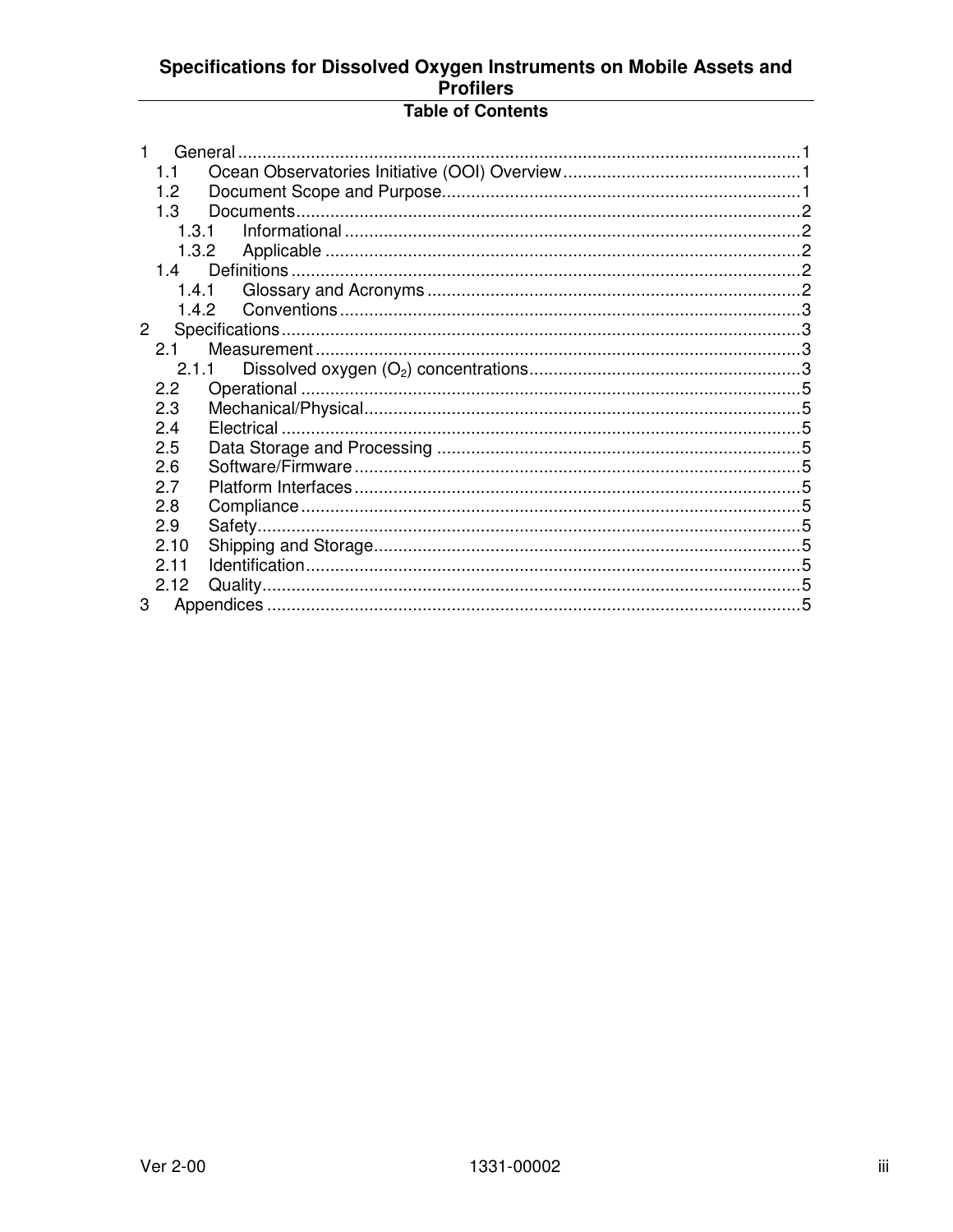#### **1 General**

#### 1.1 Ocean Observatories Initiative (OOI) Overview

Although the ocean is central to the habitability of our planet, it is largely unexplored. Biological, chemical, physical, and geological processes interact in complex ways in the ocean, at the seafloor, and at the air-sea interface. Our ability to learn more about these processes is severely limited by technical infrastructure, and developing a more fundamental scientific understanding of these relationships requires new and transformational approaches to ocean observation and experimentation.

The Ocean Observatories Initiative (OOI) will lay the foundation for future ocean science observations. OOI will enable powerful new scientific approaches by transforming the community's focus from expedition-based data gathering to persistent, controllable observations from a suite of interconnected sensors. The OOI's networked sensor grid will collect ocean and seafloor data at high sampling rates over years to decades. Researchers will make simultaneous, interdisciplinary measurements to investigate a spectrum of phenomena including episodic, short-lived events (tectonic, volcanic, oceanographic, biological, and meteorological), and more subtle, longer-term changes and emergent phenomena in ocean systems (circulation patterns, climate change, ocean acidity, and ecosystem trends).

The OOI will enable multiple scales of marine observations that are integrated into one observing system via common design elements and an overarching, interactive cyberinfrastructure. Coastalscale assets of the OOI will expand existing observations off both U.S. coasts, creating focused, configurable observing regions. Regional cabled observing platforms will 'wire' a single region in the Northeast Pacific Ocean with a high speed optical and high power grid. Global components address planetary-scale changes via moored open-ocean buoys linked to shore via satellite. Through a unifying cyberinfrastructure, researchers will control sampling strategies of experiments deployed on one part of the system in response to remote detection of events by other parts of the system.

A more detailed discussion of the Oceans Observatories Initiative can be found in the OOI Final Network Design.

1.2 Document Scope and Purpose

This document provides specifications for instruments on mobile assets and profilers that measure dissolved oxygen in seawater. These assets include buoyancy-driven gliders, propeller-driven Autonomous Underwater Vehicles (AUVs), wire-following profilers, and moored shallow/surface piercing profilers.

Gliders are buoyancy-driven, battery-powered underwater vehicles that achieve propulsion by changing their volume by pumping to or from an oil-filled bladder. When they dive or rise, the glider's wings achieve lift allowing the glider to fly forward through the water. They can achieve speeds of about one tenth of those of the AUVs or  $\sim$  25 to 35 cm s<sup>-1</sup>. At the surface, gliders acquire position information using GPS and transmit data and receive commands via satellite.

AUVs are somewhat like instrumented torpedoes, though optimized for longer life at slower speeds while carrying a sensor payload. Optimum speeds for AUVs used in oceanographic applications are near 1.7  $\text{m s}^{-1}$ , while maximum speeds of about 2.5 m s<sup>-1</sup> may be reached. AUVs have a high payload capacity relative to gliders, and will carry a broad suite of sensors for interdisciplinary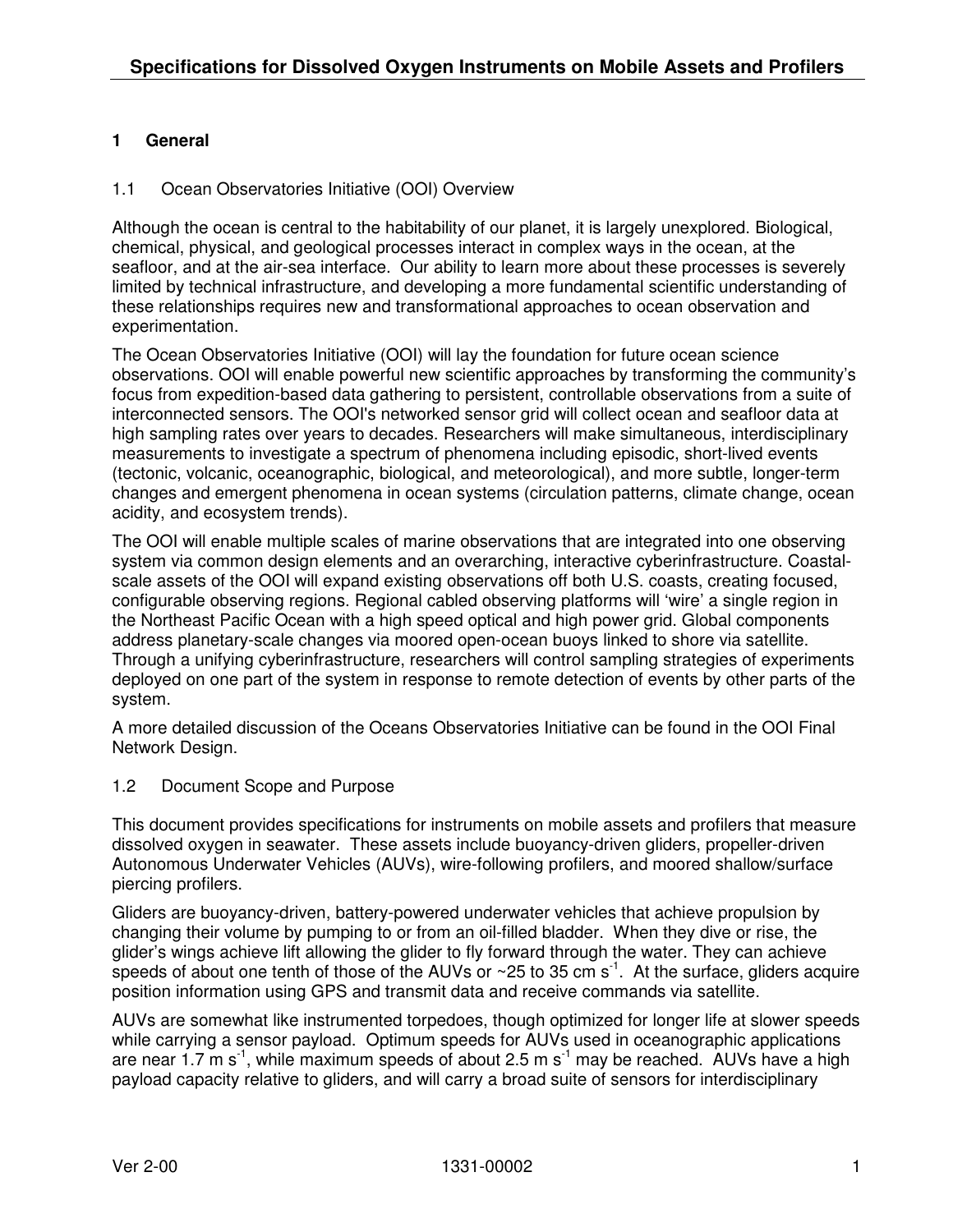observations. They surface to obtain position fixes using GPS and while at the surface they also enter the OOI communications network using satellite telemetry.

Moored wire-following profilers contain a suite of sensors that are raised and lowered through the water column on a regular basis. These are generally used for deep measurements and profiles that can extent to more than 1000 meters in depth. It is expected that these profilers will move vertically at speeds up to about 0.25 m/s.

Moored shallow/surface piercing profilers are expected to be used in the first 200 meters of the water column on OOI arrays. These profilers will carry a somewhat larger payload than wirefollowing profilers and can move vertically at speeds up to 0.5 m/s.

#### 1.3 Documents

1.3.1 Informational

The documents listed in this section are for informational purposes only and may not have been referenced in this specification.

- Consortium for Ocean Leadership, Inc. 2010, "Final Network Design", Washington, D.C. [Online] Available: http://www.oceanleadership.org/programs-and-partnerships/oceanobserving/ooi/network-design/
- 1.3.2 Applicable

These documents contain requirements and specifications applicable to the instrument specified. The referenced section, requirement, or specification shall be met by the instrument specified herein.

N/A

#### 1.4 Definitions

- 1.4.1 Glossary and Acronyms
- **Accuracy** Closeness of the agreement between the result of a measurement and the value of the measurand (or true value of the measurement). (Taylor and Kuyatt, 1994).
- **Cabled**  Any OOI platform that is connected to a communications/power cable connected to shore. The platforms on the backbone cable in the Northeast Pacific are examples.
- **Coastal**  For OOI, a coastal or coastal ocean site is located on the continental shelf or upper slope at a depth of 1000 m or less.
- **EIA** Electronics Industries Association
- **Instrument** A device that contains one or more sensors and a method for converting the information from the sensor into a transmittable and storable form.
- **Objective Value** The desired value of a technical parameter. This value, if provided, may be more challenging to achieve than the Threshold value. It is a goal, not a requirement, for the instrument.
- **OOI**  Ocean Observatories Initiative
- **Open Ocean**  Open ocean site is any site located at an ocean depth greater than 1000 meters or more than 500 km from shore.
- **Operate** Correctly performing designed functionality.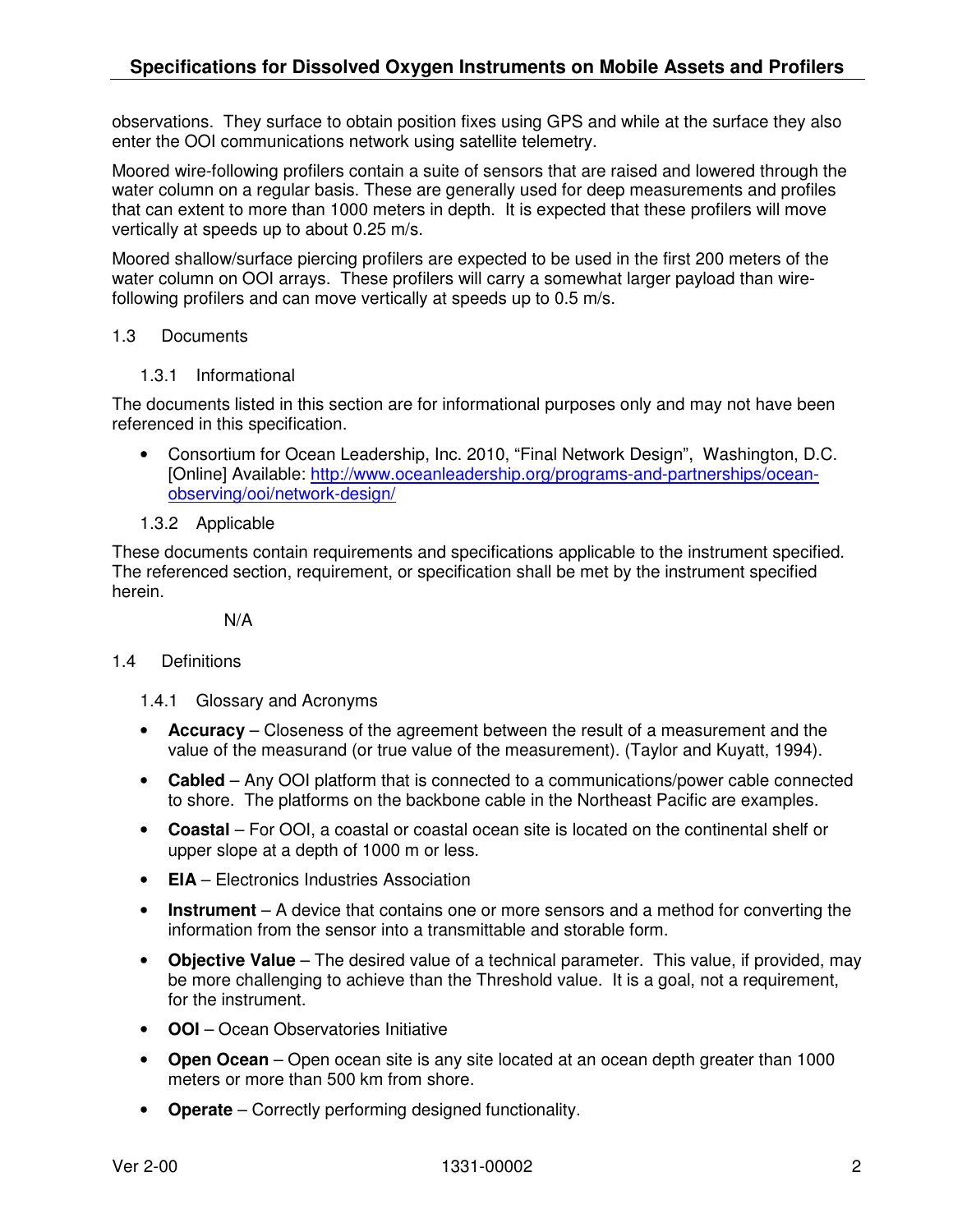- **Precision** The closeness of agreement between independent measurements obtained under stipulated conditions of repeatability, generally expressed as a standard deviation (or standard uncertainty) of measurement results. Used as a measure of stability of an instrument/sensor and its capability of producing the same measurement over and over again for the same input signal (Taylor and Kuyatt, 1994).
- **Resolution** The smallest amount of input signal change that the instrument/sensor can detect reliably.
- **PSS** Practical Salinity Scale, the UNESCO Practical Salinity Scale of 1978 (PSS78). PSS defines salinity as a dimensionless conductivity ratio.
- **Sensor** A device that will convert a physical phenomenon into an electrical signal that can in turn be digitized through the use of an analog to digital converter. A sensor is normally housed in an instrument. Data coming from sensors is normally raw and needs to be calibrated.
- **Survive** Experience an event without major loss of hardware. System might experience loss of functionality requiring repair to return to normal mode functionality. An example of this is knockdown of a global mooring or loss of some part of the mooring resulting in the instrument descending to the bottom. Any internal memory in the instrument would remain accessible, but the sensors might need to be replaced to return to normal functionality.
- **Sustain** Experience an event (environmental extreme or condition) without permanent loss of normal mode functionality. System may experience reduction of functionality during event.
- **Threshold Value** The limiting acceptable value of a technical parameter. If this item does not meet the performance as specified by the threshold value, it may not be sufficient for inclusion in the OOI system.
- 1.4.2 Conventions

All values contained in this document are Threshold Values unless specifically stated otherwise.

The bidder shall ignore the references in angle brackets  $\lt$   $>$  at the end of each specification. They are for internal OOI use only.

#### **2 Specifications**

#### 2.1 Measurement

Values provided are threshold unless otherwise stated.

- 2.1.1 Dissolved oxygen  $(O_2)$  concentrations
	- a) Measurement with unit(s)

Concentration of dissolved oxygen (µmol/kg)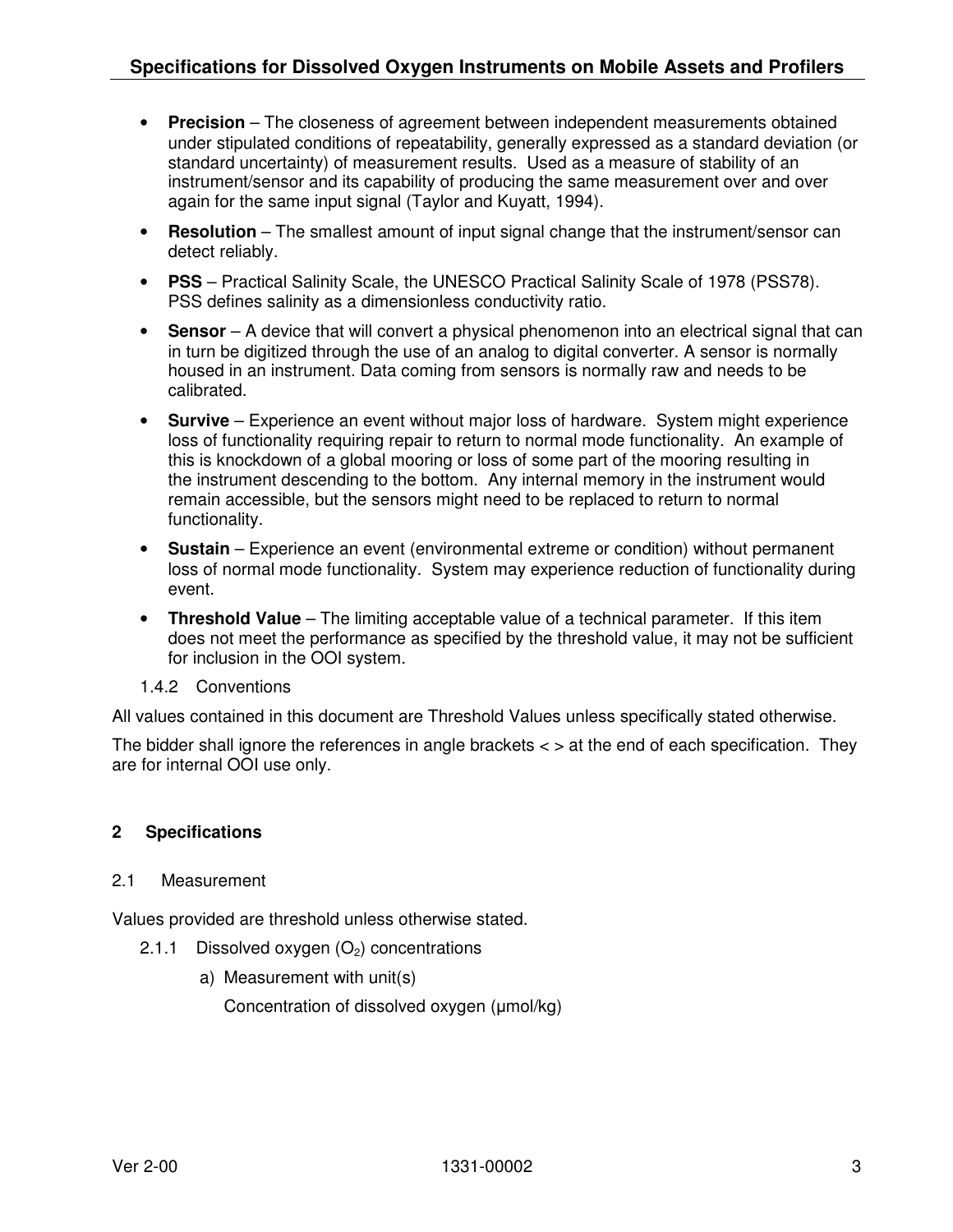| b) Minimum Value |                           |                                                                                                                                                                                                                                                                                |  |  |  |
|------------------|---------------------------|--------------------------------------------------------------------------------------------------------------------------------------------------------------------------------------------------------------------------------------------------------------------------------|--|--|--|
|                  | DO2-001                   | The instrument shall measure dissolved $O2$ concentrations in<br>seawater over a range with a minimum value of 0 µmol/kg.<br><l2-sr-rq-3128, l4-cg-ip-rq-187,="" l4-rsn-ip-rq-311=""></l2-sr-rq-3128,>                                                                         |  |  |  |
|                  | c) Maximum Value          |                                                                                                                                                                                                                                                                                |  |  |  |
|                  | DO2-002                   | The instrument shall measure dissolved $O2$ concentrations in<br>seawater over a range with a maximum value of 500 umol/kg.<br><l2-sr-rq-3128, l4-cg-ip-rq-187,="" l4-rsn-ip-rq-311=""></l2-sr-rq-3128,>                                                                       |  |  |  |
|                  | d) Accuracy               |                                                                                                                                                                                                                                                                                |  |  |  |
|                  | DO2-003                   | The instrument shall measure dissolved $O2$ concentrations with an<br>accuracy in the laboratory within $\pm$ 2% of the value provided by a<br>Winkler titration of a corresponding water sample. <l2-sr-rq-3495,<br>L4-CG-IP-RQ-182, L4-RSN-IP-RQ-312&gt;</l2-sr-rq-3495,<br> |  |  |  |
|                  | e) Precision              |                                                                                                                                                                                                                                                                                |  |  |  |
|                  | Not specified.            |                                                                                                                                                                                                                                                                                |  |  |  |
| f)               | Resolution                |                                                                                                                                                                                                                                                                                |  |  |  |
|                  | DO2-004                   | The instrument shall measure dissolved $O2$ concentrations with a<br>resolution of 1.0 μmol/kg. < L2-SR-RQ-3496, L4-CG-IP-RQ-183,<br>L4-RSN-IP-RQ-313>                                                                                                                         |  |  |  |
|                  | g) Drift                  |                                                                                                                                                                                                                                                                                |  |  |  |
|                  | DO2-005                   | The instrument shall measure dissolved $O2$ concentrations with an<br>annual drift of less than 10 µmol/kg. < L2-SR-RQ-3498,<br>L4-CG-IP-RQ-348, L4-RSN-IP-RQ-316>                                                                                                             |  |  |  |
|                  | h) Response Times         |                                                                                                                                                                                                                                                                                |  |  |  |
|                  | DO2-006                   | The instrument shall have a response time of 10 seconds or less for<br>measuring 63% of the changes in values that are greater than or<br>equal to the resolution. <l2-sr-rq-3799, l4-cg-ip-rq-561,<br="">L4-RSN-IP-RQ-621&gt;</l2-sr-rq-3799,>                                |  |  |  |
|                  | DO2-007                   | The instrument should have a response time of 10 seconds or less<br>for measuring 95% of the changes in values that are greater than or<br>equal to the resolution. This is an objective. <l2-sr-rq-3800,<br>L4-CG-IP-RQ-562, L4-RSN-IP-RQ-622&gt;</l2-sr-rq-3800,<br>         |  |  |  |
| i)               | <b>Sampling Frequency</b> |                                                                                                                                                                                                                                                                                |  |  |  |
|                  | Not specified.            |                                                                                                                                                                                                                                                                                |  |  |  |
| j)               | Dependencies              |                                                                                                                                                                                                                                                                                |  |  |  |
|                  | Not specified.            |                                                                                                                                                                                                                                                                                |  |  |  |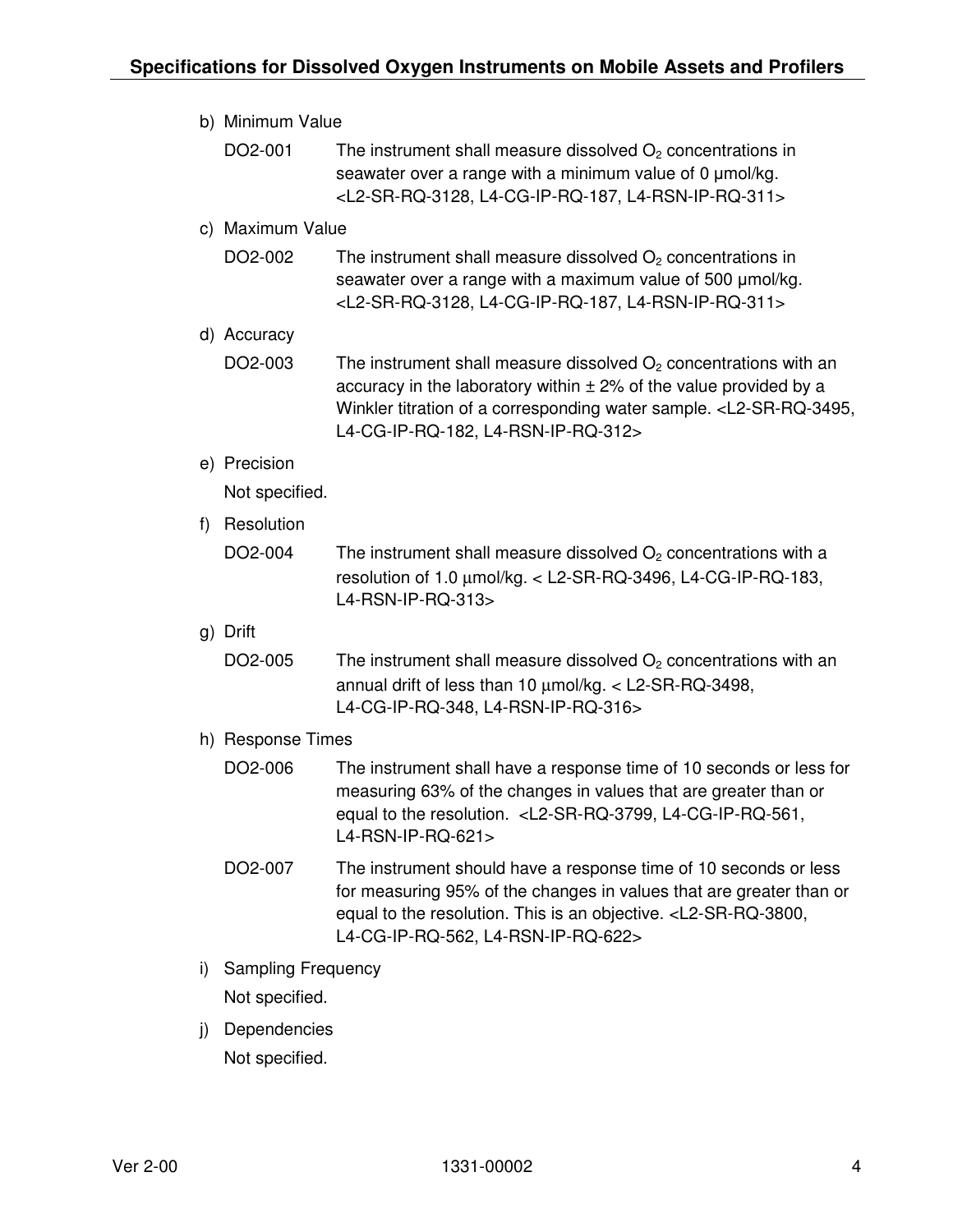2.2 Operational

See platform specifications.

2.3 Mechanical/Physical

See platform specifications.

2.4 Electrical

See platform specifications.

- 2.5 Data Storage and Processing See platform specifications.
- 2.6 Software/Firmware

See platform specifications.

2.7 Platform Interfaces

See platform specifications.

2.8 Compliance

See platform specifications.

2.9 Safety

See platform specifications.

2.10 Shipping and Storage

See platform specifications.

2.11 Identification

See platform specifications.

2.12 Quality

See platform specifications.

#### **3 Appendices**

None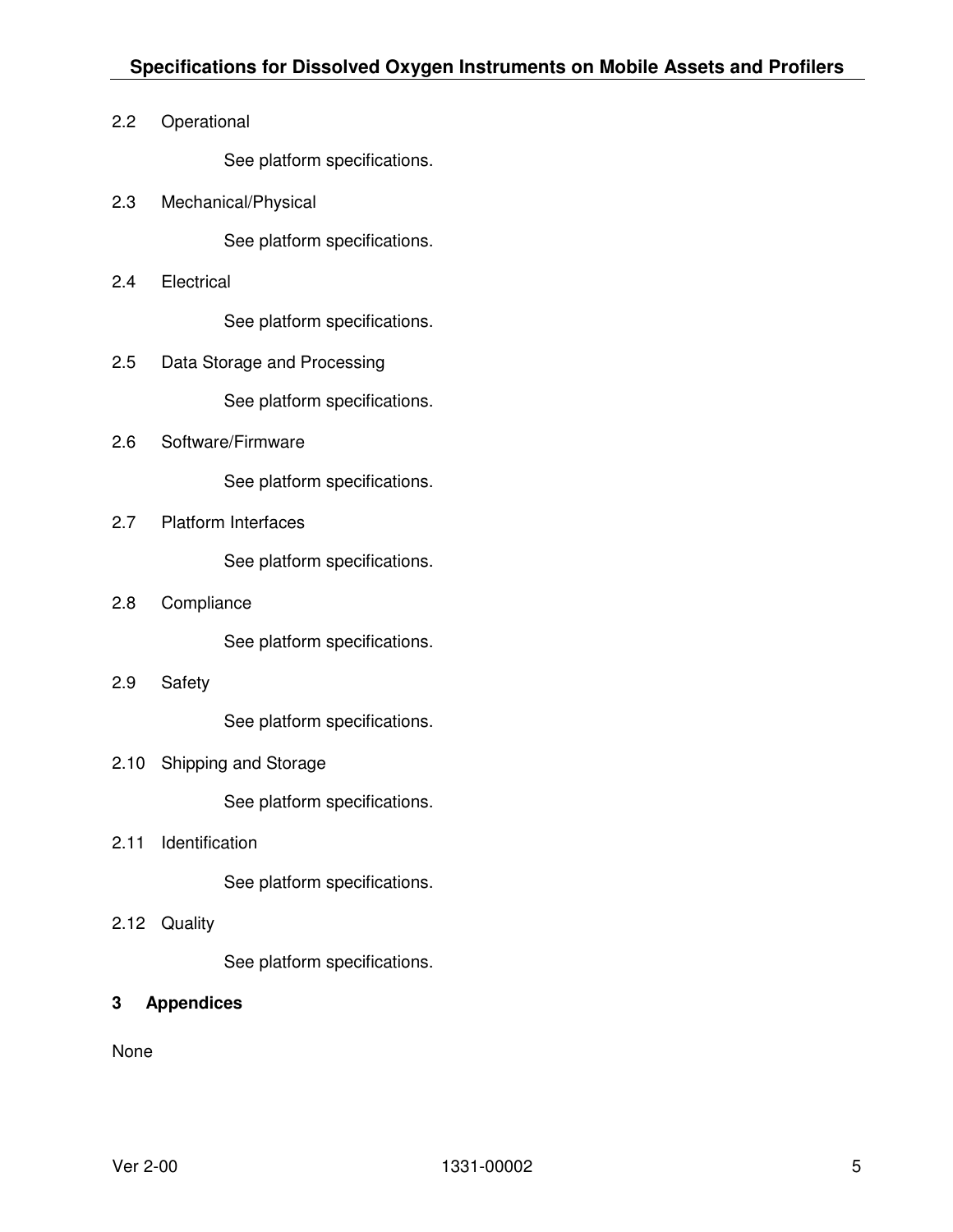

## **SPECIFICATIONS FOR MULTIPLE WAVELENGTH FLUOROMETER/OPTICAL BACKSCATTER INSTRUMENTS ON MOBILE ASSETS AND PROFILERS**

Version 2-00 Document Control Number 1331-00003 2011-02-15

Consortium for Ocean Leadership 1201 New York Ave NW, 4<sup>th</sup> Floor, Washington DC 20005 www.OceanLeadership.org

in Cooperation with

University of California, San Diego University of Washington Woods Hole Oceanographic Institution Oregon State University Scripps Institution of Oceanography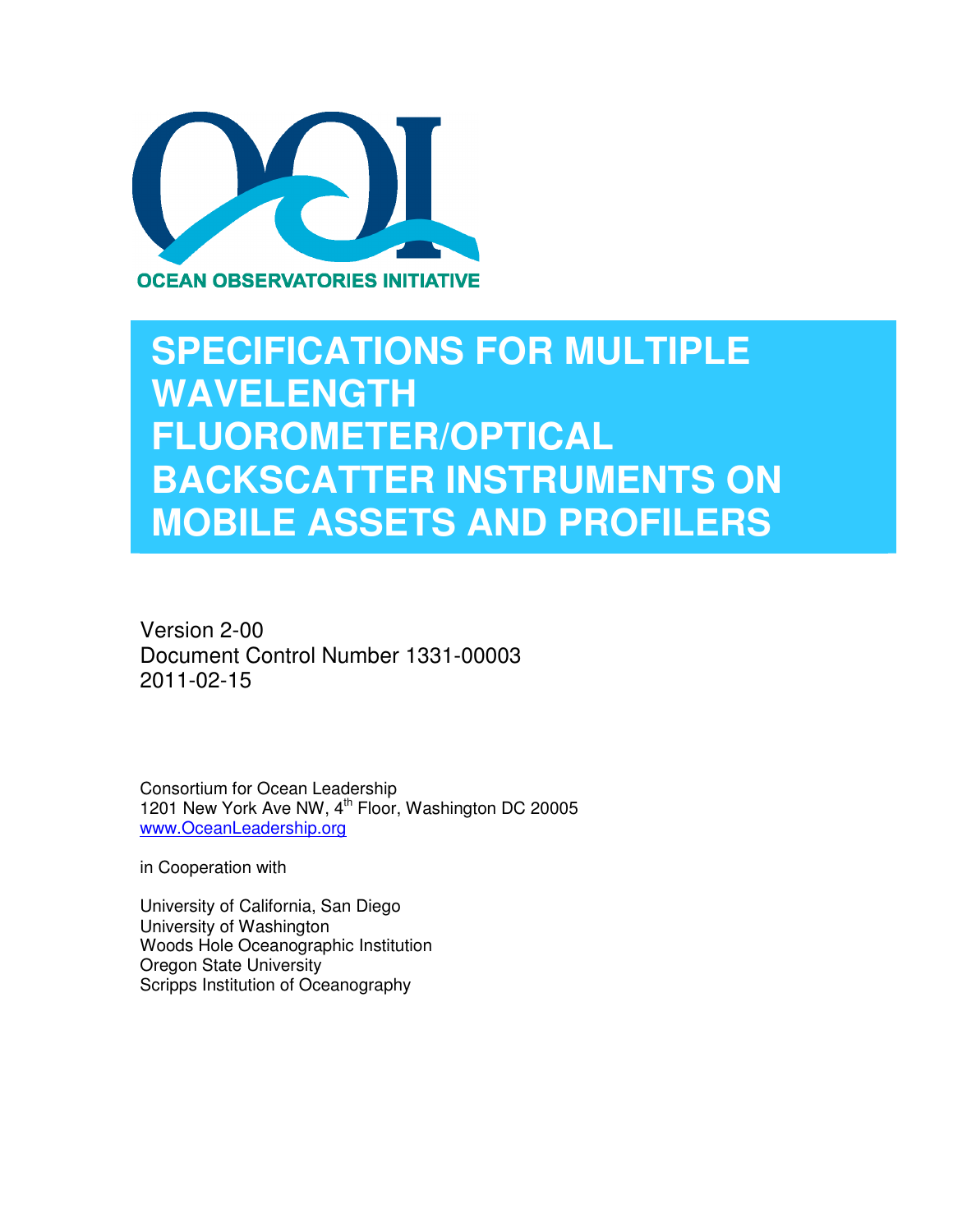#### **Specifications for Multiple Wavelength Fluorometer/Optical Backscatter Instruments on Mobile Assets and Profilers**

#### **Document Control Sheet**

| <b>Version</b> | <b>Date</b> | <b>Description</b>                                                                                                                                                         | Originator                  |
|----------------|-------------|----------------------------------------------------------------------------------------------------------------------------------------------------------------------------|-----------------------------|
| $0 - 01$       | 5/18/2010   | Derived Profiler specs from<br>general Fluorometer spec.                                                                                                                   | Rob DelCoco                 |
| $0 - 02$       | 5/19/2010   | Changed title to include all<br>mobile assets and profilers                                                                                                                | Rob DelCoco                 |
| $0 - 03$       | 5/21/2010   | Revised according to SWG<br>call 5/19 - changed BACK-001<br>to red wavelength from blue,<br>green, red. Removed<br>sampling rate SAMP-001 from<br>mobile asset spec        | Lorraine Brasseur           |
| $1 - 00$       | 5/25/2010   | Revised with SE comments,<br>clarified SAMP-001 and<br>SAMP-002; clarified meaning<br>and language regarding<br>excitation and emission<br>wavelengths; added PACK-<br>001 | Lorraine Brasseur           |
| $1 - 01$       | 6/09/2010   | Partial changes from Tim,<br>Oscar                                                                                                                                         | Lorraine Brasseur           |
| $1 - 02$       | 6/15/2010   | Changes from Tim, Oscar, Ed<br>Dever regarding backscatter<br>and number of wavelengths<br>required                                                                        | Lorraine Brasseur           |
| $1 - 03$       | 6/17/2010   | Typos corrected, comments on<br>optical backscatter, coastal<br>and global sampling<br>specifications made explicit -<br>added SAMP-003 for cabled<br>shallow profilers    | Ed Dever, Lorraine Brasseur |
| $1 - 04$       | 6/17/2010   | SE suggested wording<br>accepted                                                                                                                                           | Lorraine Brasseur           |
| $1 - 05$       | 01/12/2011  | Reformatted to new template                                                                                                                                                | Arthur Salwin (Noblis)      |
| $1 - 06$       | 01/19/2011  | Moved linearity spec under<br>accuracy heading for<br>fluorescence. Added accuracy<br>spec for backscatter.<br>Combined lower detection limit<br>with min value of range.  | Arthur Salwin (Noblis)      |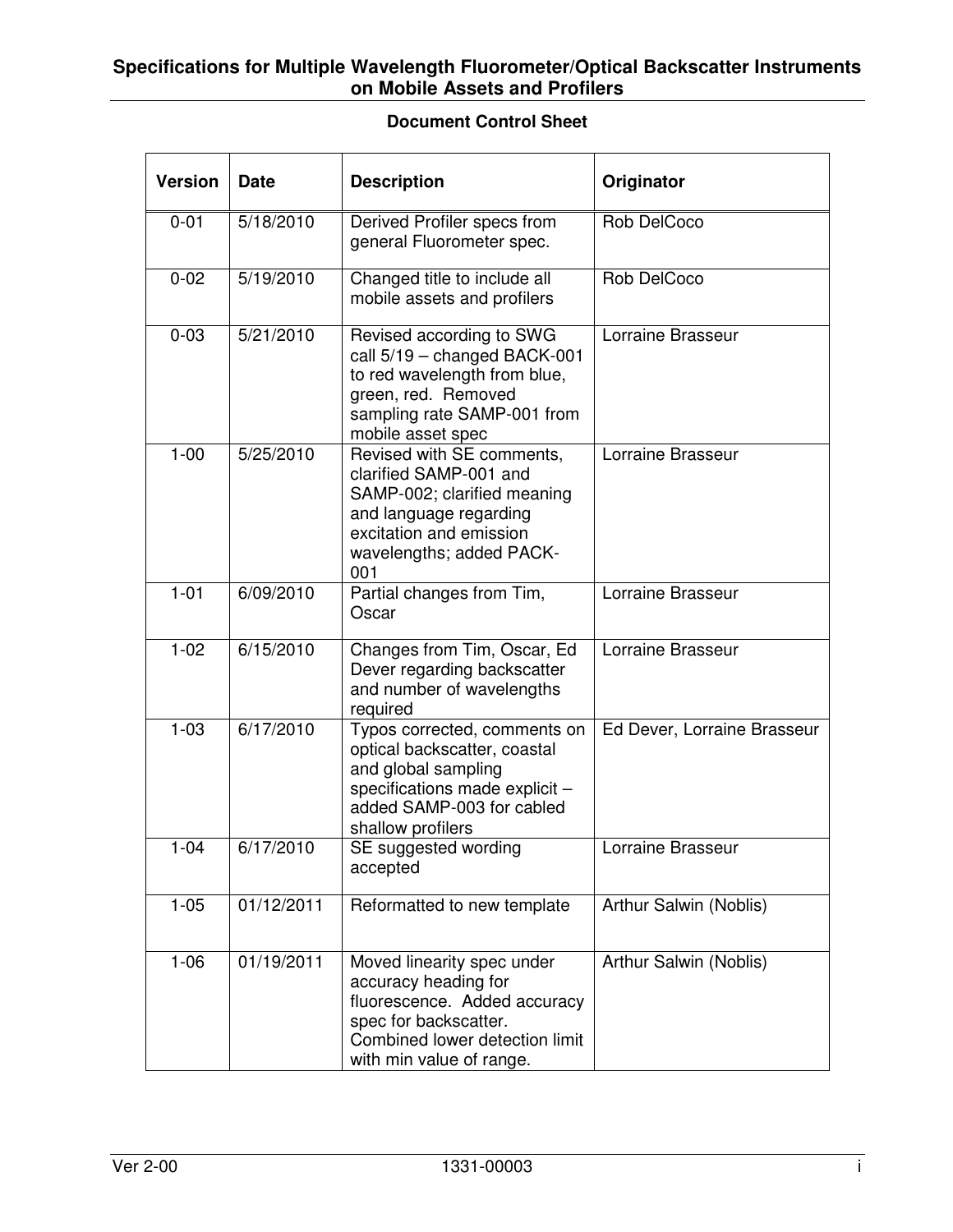#### **Specifications for Multiple Wavelength Fluorometer/Optical Backscatter Instruments on Mobile Assets and Profilers**

| $1 - 07$ | 01/26/2011 | Changed document scope and<br>purpose to include profilers<br>and to clean up AUV and<br>glider. Additional changes<br>based on discussions with<br>experts | Lorraine Brasseur      |
|----------|------------|-------------------------------------------------------------------------------------------------------------------------------------------------------------|------------------------|
| $1 - 08$ | 01/26/2011 | <b>Editorial fixes</b>                                                                                                                                      | Arthur Salwin (Noblis) |
| $1 - 09$ | 02/07/2011 | Revised per comments<br>received on ECR #1300-00117<br>& 1300-00118                                                                                         | Arthur Salwin (Noblis) |
| $1 - 10$ | 02/10/2011 | Minor edits                                                                                                                                                 | Rob DelCoco            |
| $1 - 11$ | 02/11/2011 | New comment numbers<br>incorporated                                                                                                                         | Arthur Salwin (Noblis) |
| $2 - 00$ | 02/15/2011 | <b>Approved by Systems</b><br>Engineer. ECR #1300-000118                                                                                                    | Ed Chapman             |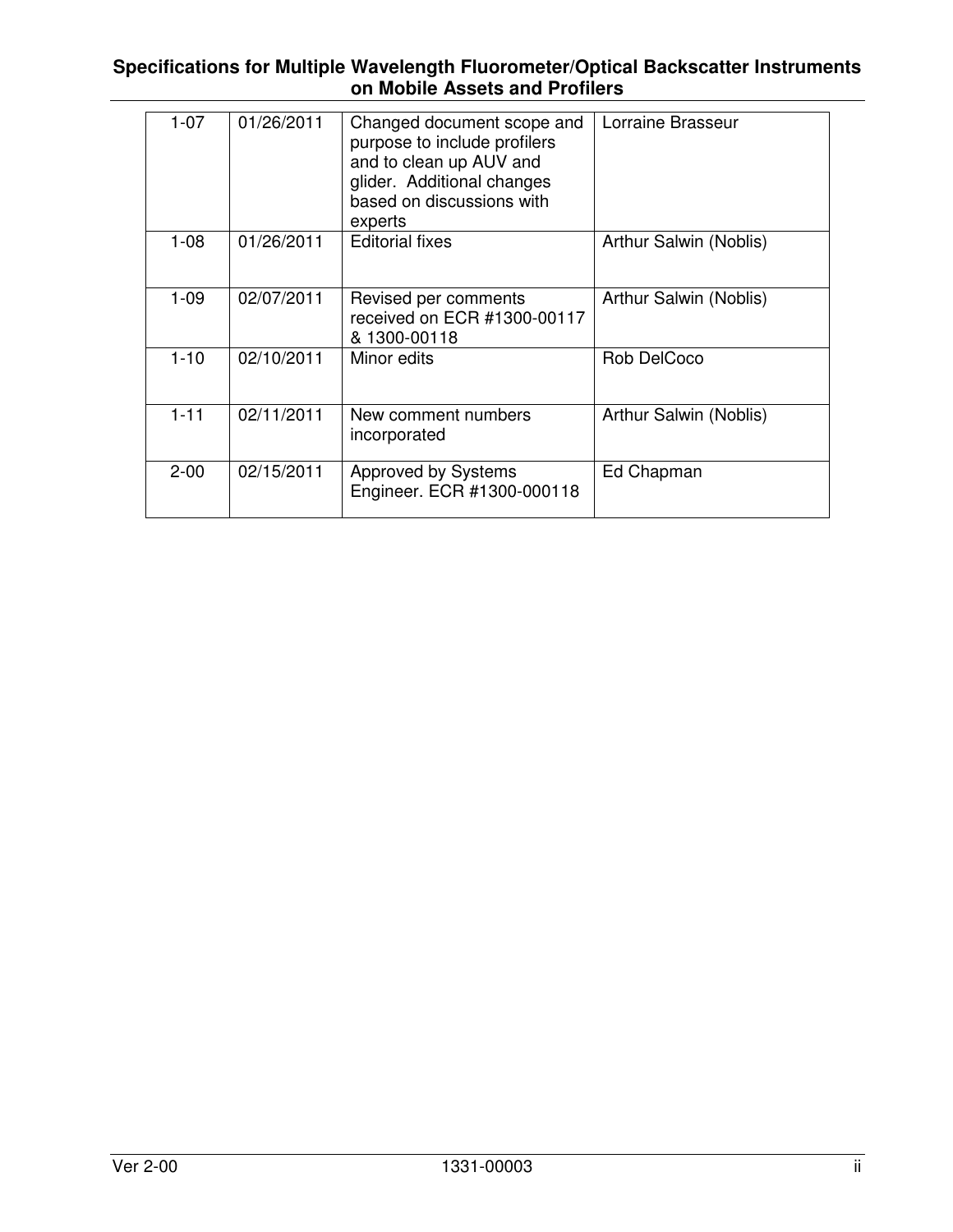### **Specifications for Multiple Wavelength Fluorometer/Optical Backscatter Instruments on Mobile Assets and Profilers**

#### **Signature Page**

This document has been reviewed and approved for release to Configuration Management.

 $\overline{\phantom{0}}$ OOI Senior Systems Engineer: 0 4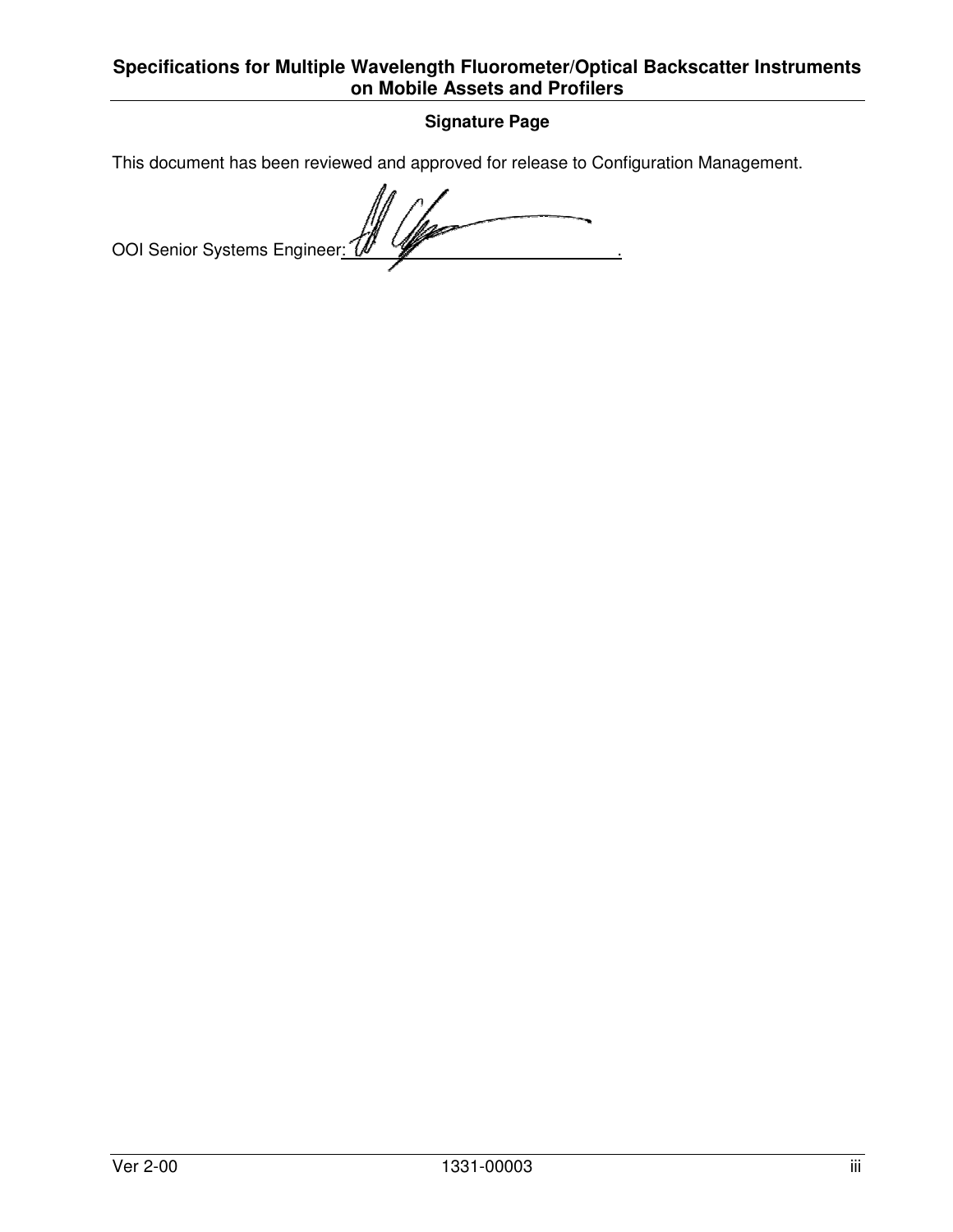## Specifications for Multiple Wavelength Fluorometer/Optical Backscatter<br>Instruments on Mobile Assets and Profilers

## **Table of Contents**

| 1           |                  |                                                                              |  |  |
|-------------|------------------|------------------------------------------------------------------------------|--|--|
|             | 1.1              |                                                                              |  |  |
|             | 1.2 <sub>2</sub> |                                                                              |  |  |
|             | 1.3              |                                                                              |  |  |
|             | 1.3.1            |                                                                              |  |  |
|             | 1.3.2            |                                                                              |  |  |
|             | 1.4              |                                                                              |  |  |
|             | 1.4.1            |                                                                              |  |  |
|             |                  | 142                                                                          |  |  |
| $2^{\circ}$ |                  |                                                                              |  |  |
|             | $2.1 -$          |                                                                              |  |  |
|             |                  | 2.1.1                                                                        |  |  |
|             |                  | 2.1.2                                                                        |  |  |
|             | 2.1.3            |                                                                              |  |  |
|             | $2.2^{\circ}$    |                                                                              |  |  |
|             | 2.3              |                                                                              |  |  |
|             | 2.4              |                                                                              |  |  |
|             | 2.5              |                                                                              |  |  |
|             | 2.6              |                                                                              |  |  |
|             | 2.7              |                                                                              |  |  |
|             | 2.8              |                                                                              |  |  |
|             | 2.9              |                                                                              |  |  |
|             | 2.10             |                                                                              |  |  |
|             | 2.11             |                                                                              |  |  |
|             | 2.12             |                                                                              |  |  |
|             | 3                |                                                                              |  |  |
|             | A-1              | Specification Values by the Platform on Which the Instruments are Deployed 8 |  |  |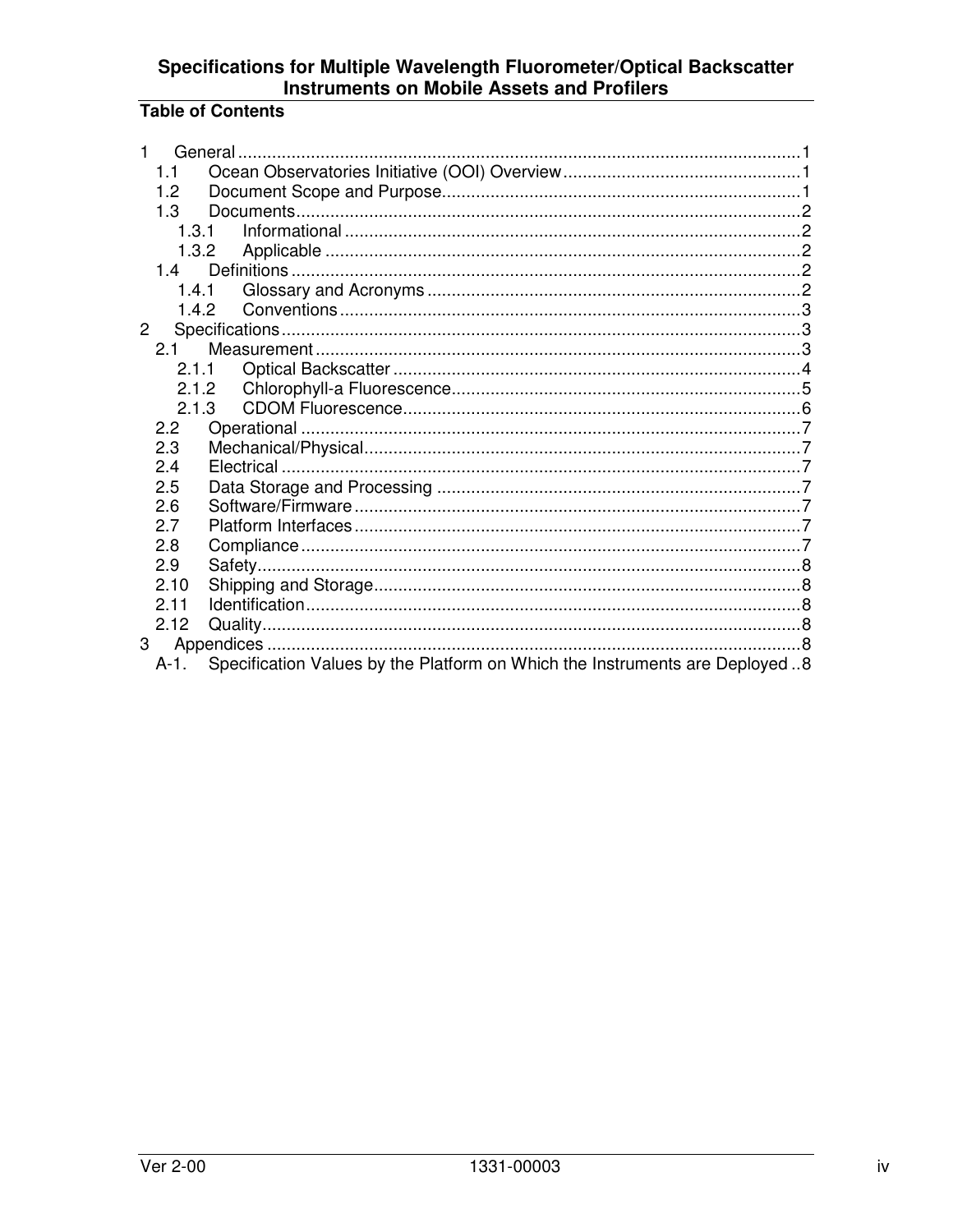## **1 General**

#### 1.1 Ocean Observatories Initiative (OOI) Overview

Although the ocean is central to the habitability of our planet, it is largely unexplored. Biological, chemical, physical, and geological processes interact in complex ways in the ocean, at the seafloor, and at the air-sea interface. Our ability to learn more about these processes is severely limited by technical infrastructure, and developing a more fundamental scientific understanding of these relationships requires new and transformational approaches to ocean observation and experimentation.

The Ocean Observatories Initiative (OOI) will lay the foundation for future ocean science observations. OOI will enable powerful new scientific approaches by transforming the community's focus from expedition-based data gathering to persistent, controllable observations from a suite of interconnected sensors. The OOI's networked sensor grid will collect ocean and seafloor data at high sampling rates over years to decades. Researchers will make simultaneous, interdisciplinary measurements to investigate a spectrum of phenomena including episodic, short-lived events (tectonic, volcanic, oceanographic, biological, and meteorological), and more subtle, longer-term changes and emergent phenomena in ocean systems (circulation patterns, climate change, ocean acidity, and ecosystem trends).

The OOI will enable multiple scales of marine observations that are integrated into one observing system via common design elements and an overarching, interactive cyberinfrastructure. Coastalscale assets of the OOI will expand existing observations off both U.S. coasts, creating focused, configurable observing regions. Regional cabled observing platforms will 'wire' a single region in the Northeast Pacific Ocean with a high speed optical and high power grid. Global components address planetary-scale changes via moored open-ocean buoys linked to shore via satellite. Through a unifying cyberinfrastructure, researchers will control sampling strategies of experiments deployed on one part of the system in response to remote detection of events by other parts of the system.

A more detailed discussion of the Oceans Observatories Initiative can be found in the OOI Final Network Design.

#### 1.2 Document Scope and Purpose

This document provides specifications for instruments on mobile assets and profilers that measure Optical Backscatter, Chlorophyll-a Fluorescence, and CDOM Fluorescence in seawater. These assets include gliders, Autonomous Underwater Vehicles (AUVs), wire-following profilers, and moored shallow/surface piercing profilers.

Gliders are buoyancy-driven, battery powered underwater vehicles that achieve propulsion by changing their volume by pumping to or from an oil-filled bladder. When they dive or rise, the glider's wings achieve lift allowing the glider to fly forward through the water. They can achieve speeds of about one tenth of those of the AUVs or  $\sim$  25 to 35 cm s<sup>-1</sup>. At the surface, gliders acquire position information using GPS and transmit data and receive commands via satellite.

AUVs are somewhat like instrumented torpedoes, though optimized for longer life at slower speeds while carrying a sensor payload. Optimum speeds for AUVs used in oceanographic applications are near 1.7  $\text{m s}^{-1}$ , while maximum speeds of about 2.5 m s<sup>-1</sup> may be reached. AUVs have a high payload capacity relative to gliders, and will carry a broad suite of sensors for interdisciplinary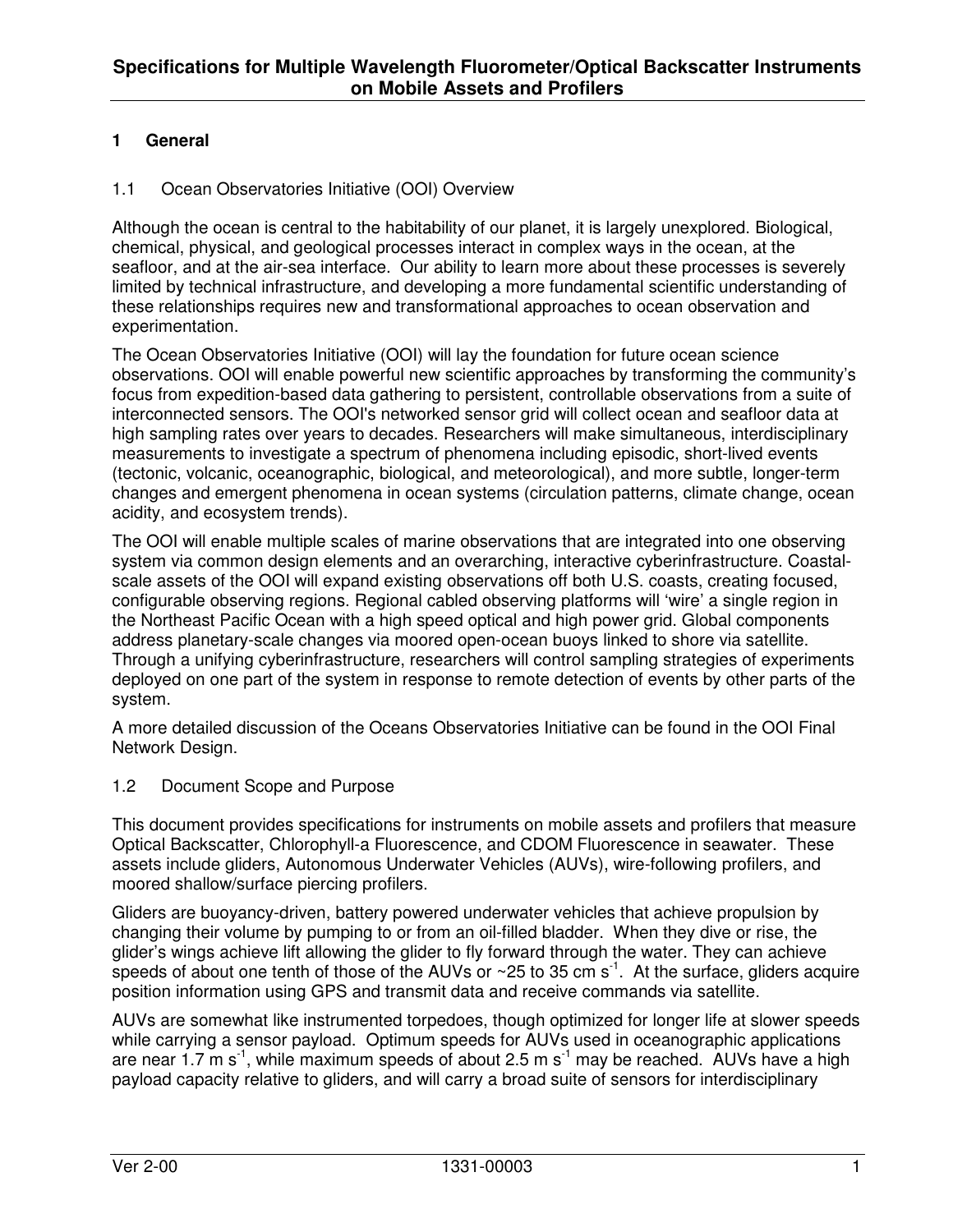#### **Specifications for Multiple Wavelength Fluorometer/Optical Backscatter Instruments on Mobile Assets and Profilers**

observations. They surface to obtain position fixes using GPS and while at the surface they also enter the OOI communications network using satellite telemetry.

Moored wire-following profilers contain a suite of sensors that are raised and lowered through the water column on a regular basis. These are generally used for deep measurements and profiles that can extent to more than 1000 meters in depth. It is expected that these profilers will move vertically at speeds up to about 0.25 m/s.

Moored shallow/surface piercing profilers are expected to be used in the first 200 meters of the water column on OOI arrays. These profilers will carry a somewhat larger payload than wirefollowing profilers and can move vertically at speeds up to 0.5 m/s

#### 1.3 Documents

1.3.1 Informational

The documents listed in this section are for informational purposes only and may not have been referenced in this specification.

- Consortium for Ocean Leadership, Inc. 2010, "Final Network Design", Washington, D.C. [Online] Available: http://www.oceanleadership.org/programs-and-partnerships/oceanobserving/ooi/network-design/
- 1.3.2 Applicable

These documents contain requirements and specifications applicable to the instrument specified. The referenced section, requirement, or specification shall be met by the instrument specified herein.

N/A

#### 1.4 Definitions

- 1.4.1 Glossary and Acronyms
- **Accuracy** Closeness of the agreement between the result of a measurement and the value of the measurand (or true value of the measurement). (Taylor and Kuyatt, 1994).
- **AUV** Autonomous Underwater Vehicle
- **bb(**λ**)** Optical Backscatter coefficient at wavelength λ
- **Cabled**  Any OOI platform that is connected to a communications/power cable connected to shore. The platforms on the backbone cable in the Northeast Pacific are examples.
- **CDOM** Colored Dissolved Organic Matter
- **Coastal**  For OOI, a coastal or coastal ocean site is located on the continental shelf or upper slope at a depth of 1000 m or less.
- **EIA** Electronics Industries Association
- **Instrument** A device that contains one or more sensors and a method for converting the information from the sensor into a transmittable and storable form.
- **Objective Value** The desired value of a technical parameter. This value, if provided, may be more challenging to achieve than the Threshold value. It is a goal, not a requirement, for the instrument.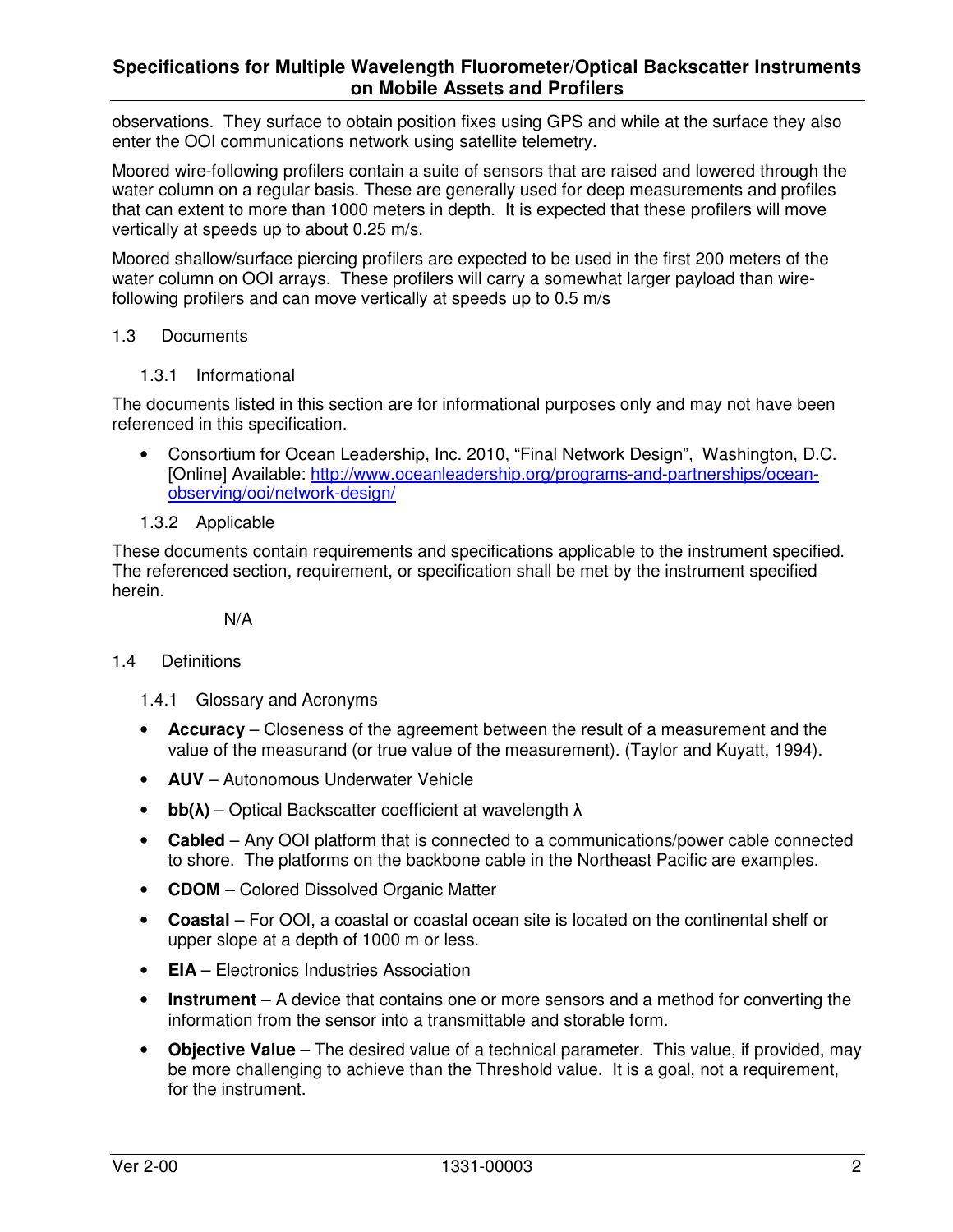#### **Specifications for Multiple Wavelength Fluorometer/Optical Backscatter Instruments on Mobile Assets and Profilers**

- **OOI**  Ocean Observatories Initiative
- **Open Ocean**  Open ocean site is any site located at an ocean depth greater than 1000 meters or more than 500 km from shore.
- **Operate** Correctly performing designed functionality.
- **ppb** Parts per billion
- **Precision** The closeness of agreement between independent measurements obtained under stipulated conditions of repeatability, generally expressed as a standard deviation (or standard uncertainty) of measurement results. Used as a measure of stability of an instrument/sensor and its capability of producing the same measurement over and over again for the same input signal (Taylor and Kuyatt, 1994).
- **Resolution** The smallest amount of input signal change that the instrument/sensor can detect reliably.
- **PSS** Practical Salinity Scale, the UNESCO Practical Salinity Scale of 1978 (PSS78). PSS defines salinity as a dimensionless conductivity ratio.
- **Sensor** A device that will convert a physical phenomenon into an electrical signal that can in turn be digitized through the use of an analog to digital converter. A sensor is normally housed in an instrument. Data coming from sensors is normally raw and needs to be calibrated.
- **Survive** Experience an event without major loss of hardware. System might experience loss of functionality requiring repair to return to normal mode functionality. An example of this is knockdown of a global mooring or loss of some part of the mooring resulting in the instrument descending to the bottom. Any internal memory in the instrument would remain accessible, but the sensors might need to be replaced to return to normal functionality.
- **Sustain** Experience an event (environmental extreme or condition) without permanent loss of normal mode functionality. System may experience reduction of functionality during event.
- **Threshold Value** The limiting acceptable value of a technical parameter. If this item does not meet the performance as specified by the threshold value, it may not be sufficient for inclusion in the OOI system.
- 1.4.2 Conventions

All values contained in this document are Threshold Values unless specifically stated otherwise.

The bidder shall ignore the references in angle brackets  $\lt$   $>$  at the end of each specification. They are for internal OOI use only.

#### **2 Specifications**

- 2.1 Measurement
	- MEAS-001 All measurements (optical backscatter, chlorophyll-a fluorescence, and CDOM fluorescence) should be made by the same instrument. This is an objective.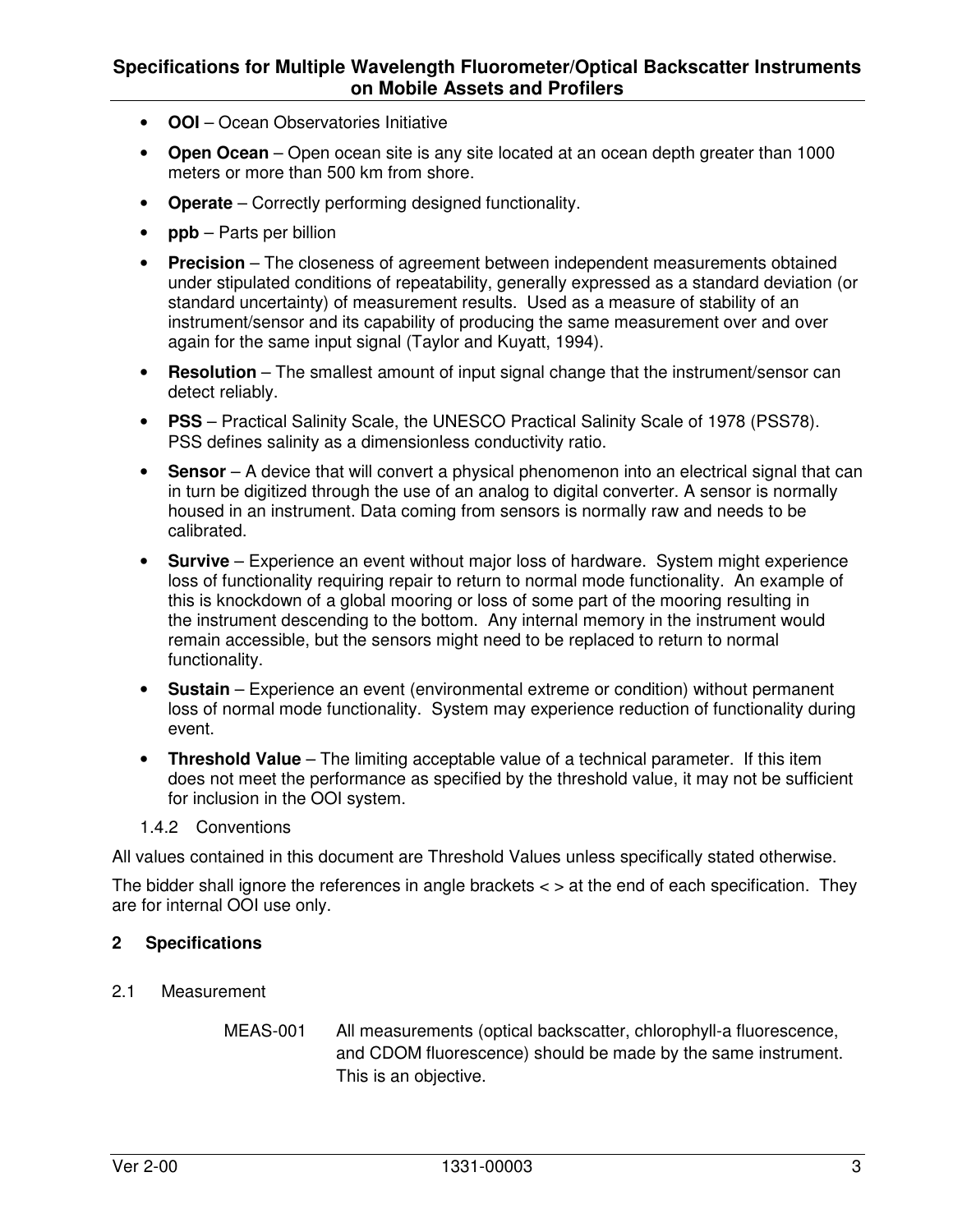| 2.1.1 | <b>Optical Backscatter</b> |                                                                    |                                                                                                                                                                                                             |  |  |  |  |  |
|-------|----------------------------|--------------------------------------------------------------------|-------------------------------------------------------------------------------------------------------------------------------------------------------------------------------------------------------------|--|--|--|--|--|
|       |                            | a) Measurement with unit(s)                                        |                                                                                                                                                                                                             |  |  |  |  |  |
|       |                            | Optical Backscatter coefficient (bb( $\lambda$ ) m <sup>-1</sup> ) |                                                                                                                                                                                                             |  |  |  |  |  |
|       |                            | b) Minimum Value                                                   |                                                                                                                                                                                                             |  |  |  |  |  |
|       |                            | <b>BACK-001</b>                                                    | The instrument shall measure optical backscatter over a range with a<br>minimum value of 0.001 bb( $\lambda$ ) m <sup>-1</sup> . < L2-SR-RQ-3541,<br>L4-CG-IP-RQ-393, L4-RSN-IP-RQ-360>                     |  |  |  |  |  |
|       |                            | c) Maximum Value                                                   |                                                                                                                                                                                                             |  |  |  |  |  |
|       |                            | <b>BACK-002</b>                                                    | The instrument shall measure optical backscatter over a range with a<br>maximum value of 0.2 bb( $\lambda$ ) m <sup>-1</sup> . <l2-sr-rq-3541,<br>L4-CG-IP-RQ-393, L4-RSN-IP-RQ-360&gt;</l2-sr-rq-3541,<br> |  |  |  |  |  |
|       |                            | d) Accuracy                                                        |                                                                                                                                                                                                             |  |  |  |  |  |
|       |                            |                                                                    | While accuracy is important to this measurement, a threshold value<br>for accuracy is not provided in this document.                                                                                        |  |  |  |  |  |
|       |                            | e) Precision                                                       |                                                                                                                                                                                                             |  |  |  |  |  |
|       |                            |                                                                    | While precision is important to this measurement, a threshold value<br>for precision is not provided in this document.                                                                                      |  |  |  |  |  |
|       | f)                         | Resolution                                                         |                                                                                                                                                                                                             |  |  |  |  |  |
|       |                            |                                                                    | While resolution is important to this measurement, a threshold value<br>for resolution is not provided in this document.                                                                                    |  |  |  |  |  |
|       |                            | g) Drift                                                           |                                                                                                                                                                                                             |  |  |  |  |  |
|       |                            |                                                                    | While drift is important to this measurement, a threshold value for<br>drift is not provided in this document.                                                                                              |  |  |  |  |  |
|       |                            | h) Response Times                                                  |                                                                                                                                                                                                             |  |  |  |  |  |
|       |                            | Not specified                                                      |                                                                                                                                                                                                             |  |  |  |  |  |
|       | i)                         | <b>Sampling Frequency</b>                                          |                                                                                                                                                                                                             |  |  |  |  |  |
|       |                            | <b>BACK-003</b>                                                    | The instrument shall be capable of measuring optical backscatter at a<br>sampling frequency of 1 Hz. <l2-sr-rq-3542, l4-cg-ip-rq-223,<br="">L4-RSN-IP-RQ-361&gt;</l2-sr-rq-3542,>                           |  |  |  |  |  |
|       | j)                         | Dependencies                                                       |                                                                                                                                                                                                             |  |  |  |  |  |
|       |                            | Not specified                                                      |                                                                                                                                                                                                             |  |  |  |  |  |
|       |                            | k) Wavelength bands                                                |                                                                                                                                                                                                             |  |  |  |  |  |
|       |                            | <b>BACK-004</b>                                                    | The instrument shall excite and measure optical backscatter in at<br>least one band in the visible spectrum. <l2-sr-rq-3787,<br>L4-CG-IP-RQ-551, L4-RSN-IP-RQ-609&gt;</l2-sr-rq-3787,<br>                   |  |  |  |  |  |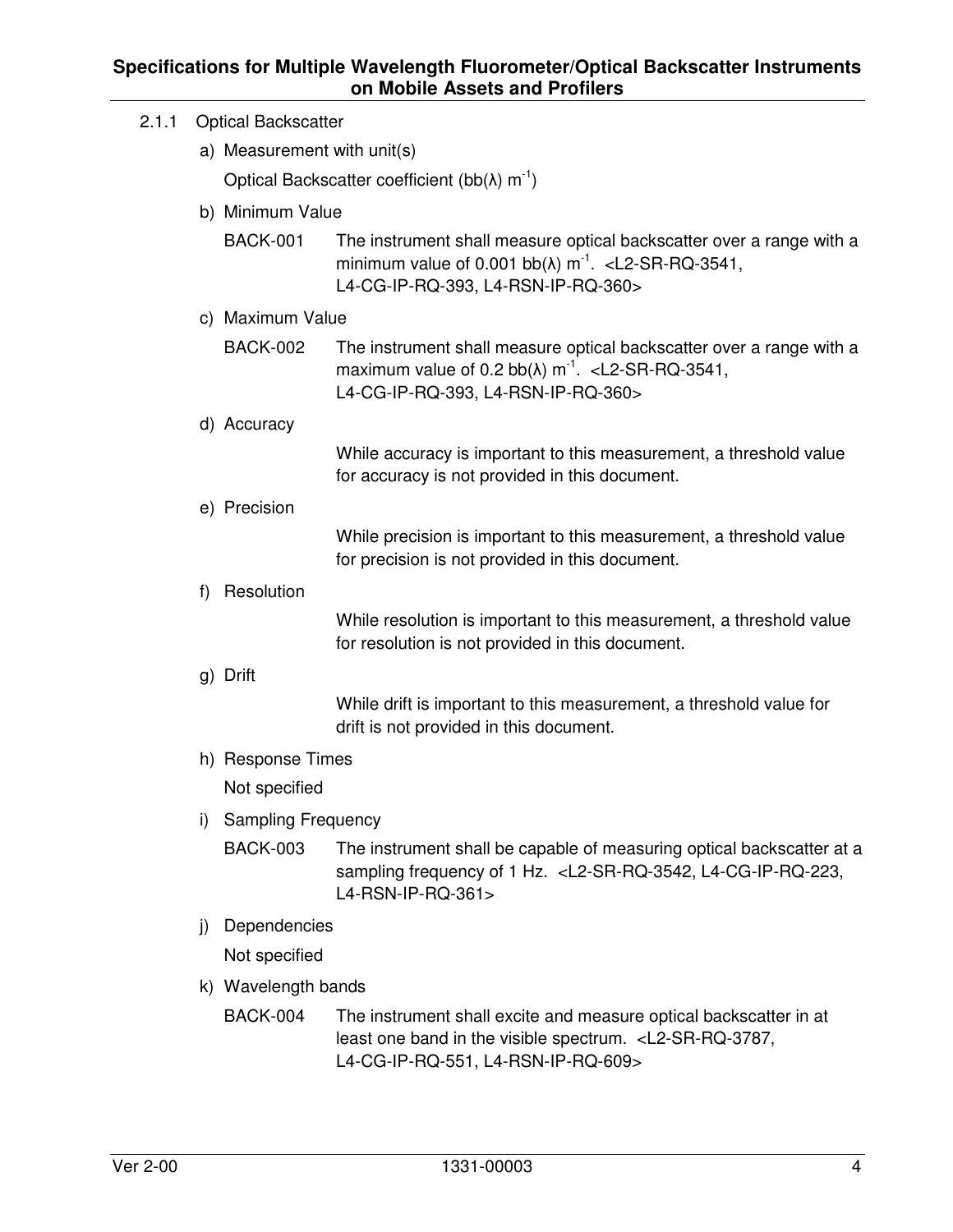#### **Specifications for Multiple Wavelength Fluorometer/Optical Backscatter Instruments on Mobile Assets and Profilers**   $\overline{a}$

|       |    | <b>BACK-005</b>             | The instrument should excite and measure optical backscatter in two<br>or more bands in the visible spectrum. This is an objective.<br><l2-sr-rq-3788, l4-cg-ip-rq-552,="" l4-rsn-ip-rq-610=""></l2-sr-rq-3788,> |
|-------|----|-----------------------------|------------------------------------------------------------------------------------------------------------------------------------------------------------------------------------------------------------------|
|       |    | <b>BACK-006</b>             | The instrument should provide the capability for optical backscatter<br>bands to be user selectable. This is an objective. <l2-sr-rq-3789,<br>L4-CG-IP-RQ-553, L4-RSN-IP-RQ-611&gt;</l2-sr-rq-3789,<br>          |
| 2.1.2 |    | Chlorophyll-a Fluorescence  |                                                                                                                                                                                                                  |
|       |    | a) Measurement with unit(s) |                                                                                                                                                                                                                  |
|       |    |                             | Chlorophyll-a concentration (µg/L)                                                                                                                                                                               |
|       |    | b) Minimum Value            |                                                                                                                                                                                                                  |
|       |    | <b>CHLO-001</b>             | The instrument shall measure chlorophyll-a concentration over a<br>range with a minimum value of 0.03 µg/L for the coastal ocean.<br><l2-sr-rq-3554, l4-cg-ip-rq-217=""></l2-sr-rq-3554,>                        |
|       |    | <b>CHLO-002</b>             | The instrument shall measure chlorophyll-a concentration over a<br>range with a minimum value of 0.01 µg/L for the open ocean.<br><l2-sr-rq-3791, l4-cg-ip-rq-555,="" l4-rsn-ip-rq-366=""></l2-sr-rq-3791,>      |
|       |    | c) Maximum Value            |                                                                                                                                                                                                                  |
|       |    | <b>CHLO-003</b>             | The instrument shall measure chlorophyll-a concentration over a<br>range with a maximum value of 50 µg/L for the coastal ocean.<br><l2-sr-rq-3554, l4-cg-ip-rq-217=""></l2-sr-rq-3554,>                          |
|       |    | <b>CHLO-004</b>             | The instrument should measure chlorophyll-a concentration over a<br>range with a maximum value of 125 µg/L for the coastal ocean. This<br>is an objective. < L2-SR-RQ-3790, L4-CG-IP-RQ-554>                     |
|       |    | <b>CHLO-005</b>             | The instrument shall measure chlorophyll-a concentration over a<br>range with a maximum value of 10 µg/L for the open ocean.<br><l2-sr-rq-3791, l4-cg-ip-rq-555,="" l4-rsn-ip-rq-366=""></l2-sr-rq-3791,>        |
|       |    | d) Accuracy                 |                                                                                                                                                                                                                  |
|       |    |                             | While accuracy is important to this measurement, a threshold value<br>for accuracy is not provided in this document.                                                                                             |
|       |    | e) Precision                |                                                                                                                                                                                                                  |
|       |    |                             | While precision is important to this measurement, a threshold value<br>for precision is not provided in this document.                                                                                           |
|       | f) | Resolution                  |                                                                                                                                                                                                                  |
|       |    |                             | While resolution is important to this measurement, a threshold value<br>for resolution is not provided in this document.                                                                                         |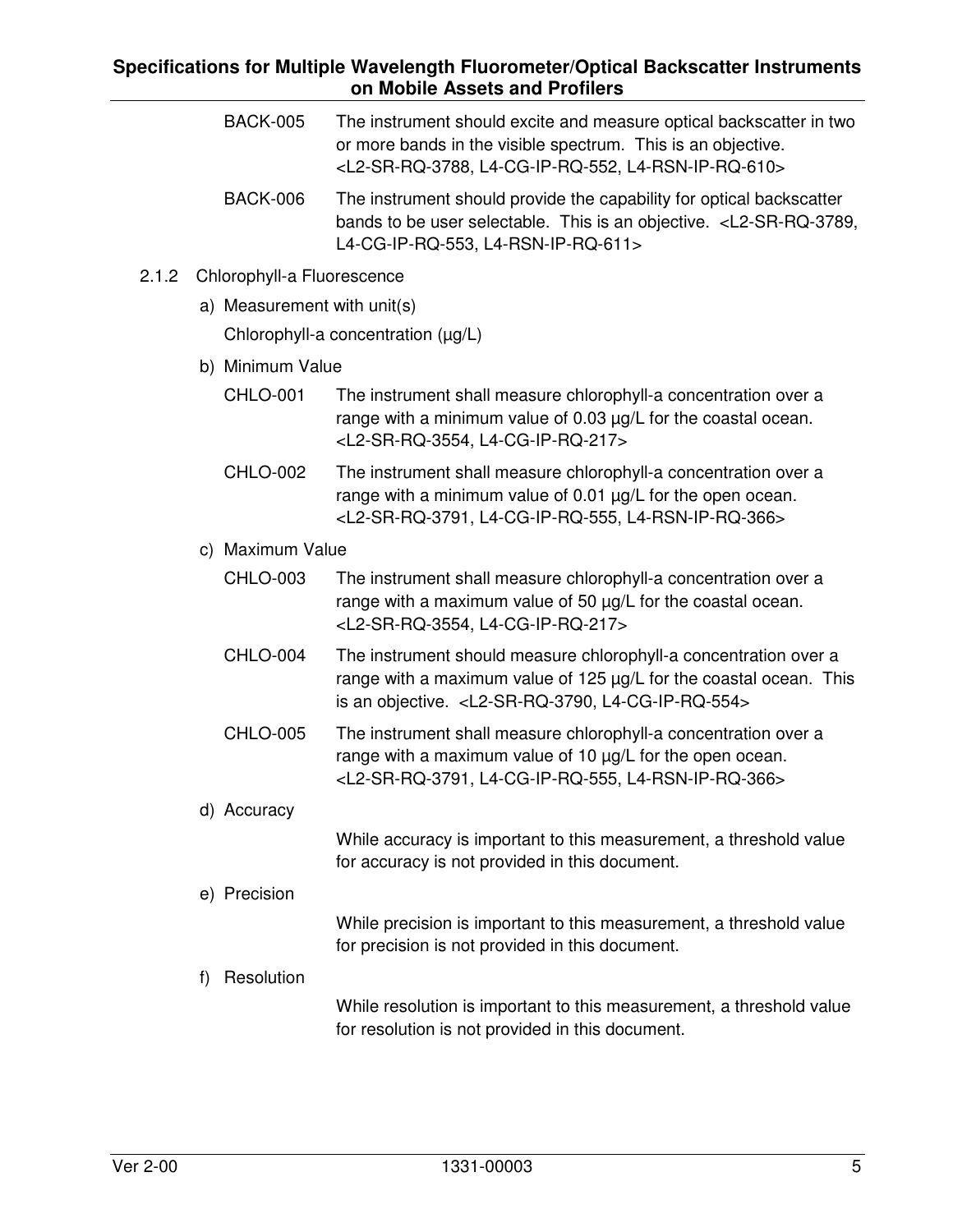g) Drift

While drift is important to this measurement, a threshold value for drift is not provided in this document.

h) Response Times

Not specified

- i) Sampling Frequency
	- CHLO-006 The instrument shall be capable of measuring chlorophyll-a fluorescence at a sampling frequency of 1 Hz. <L2-SR-RQ-3555, L4-CG-IP-RQ-395, L4-RSN-IP-RQ-367>
- j) Dependencies

Not specified

- k) Wavelengths
	- CHLO-007 The instrument shall measure fluorescence between 675 and 700 nm induced by excitation between 460 and 490 nm. <L4-CG-IP-RQ-213, L4-RSN-IP-RQ-612>

#### 2.1.3 CDOM Fluorescence

- a) Measurement with unit(s) CDOM concentration (ppb)
- b) Minimum Value
	- CDOM-001 The instrument shall measure CDOM concentration over a range with a minimum value of 0.09 ppb relative to a quinine sulfate standard. <L2-SR-RQ-3557, L4-CG-IP-RQ-219, L4-RSN-IP-RQ-372>
- c) Maximum Value
	- CDOM-002 The instrument shall measure CDOM concentration over a range with a maximum value of 500 ppb relative to a quinine sulfate standard. <L2-SR-RQ-3557, L4-CG-IP-RQ-219, L4-RSN-IP-RQ-372>
- d) Accuracy

While accuracy is important to this measurement, a threshold value for accuracy is not provided in this document.

e) Precision

While precision is important to this measurement, a threshold value for precision is not provided in this document.

f) Resolution

While resolution is important to this measurement, a threshold value for resolution is not provided in this document.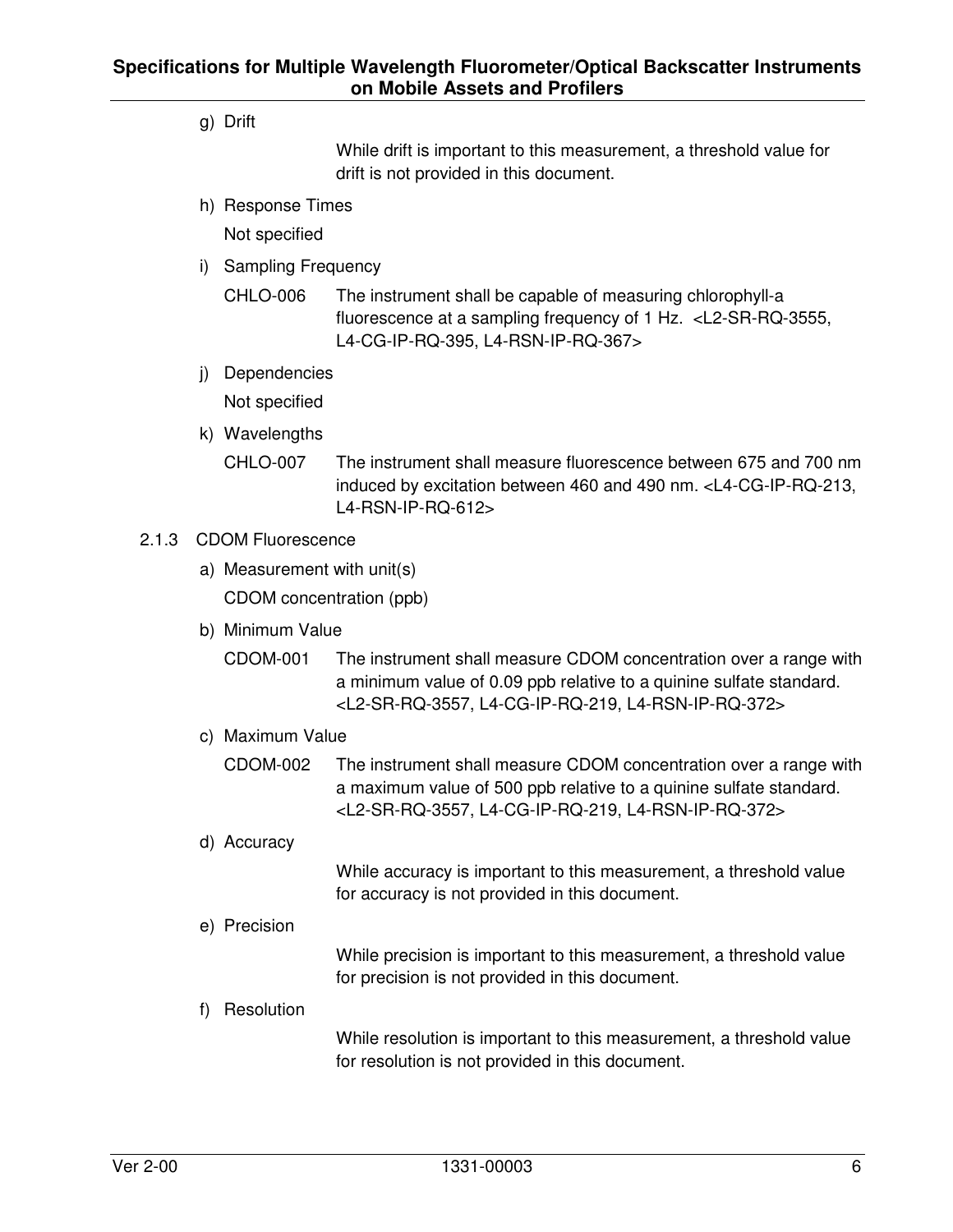g) Drift

While drift is important to this measurement, a threshold value for drift is not provided in this document.

h) Response Times

Not specified

- i) Sampling Frequency
	- CDOM-003 The instrument shall be capable of measuring CDOM fluorescence at a sampling frequency of 1 Hz. <L2-SR-RQ-3558, L4-CG-IP-RQ-397, L4-RSN-IP-RQ-373>
- j) Dependencies Not specified
- k) Wavelengths
	- CDOM-004 The instrument shall measure fluorescence between 450 and 480 nm induced by excitation between 360 and 380 nm. <L4-CG-IP-RQ-214, L4-RSN-IP-RQ-613>
- 2.2 Operational

See platform specifications.

2.3 Mechanical/Physical

See platform specifications.

2.4 Electrical

See platform specifications.

2.5 Data Storage and Processing

See platform specifications.

2.6 Software/Firmware

See platform specifications.

2.7 Platform Interfaces

See platform specifications.

2.8 Compliance

See platform specifications.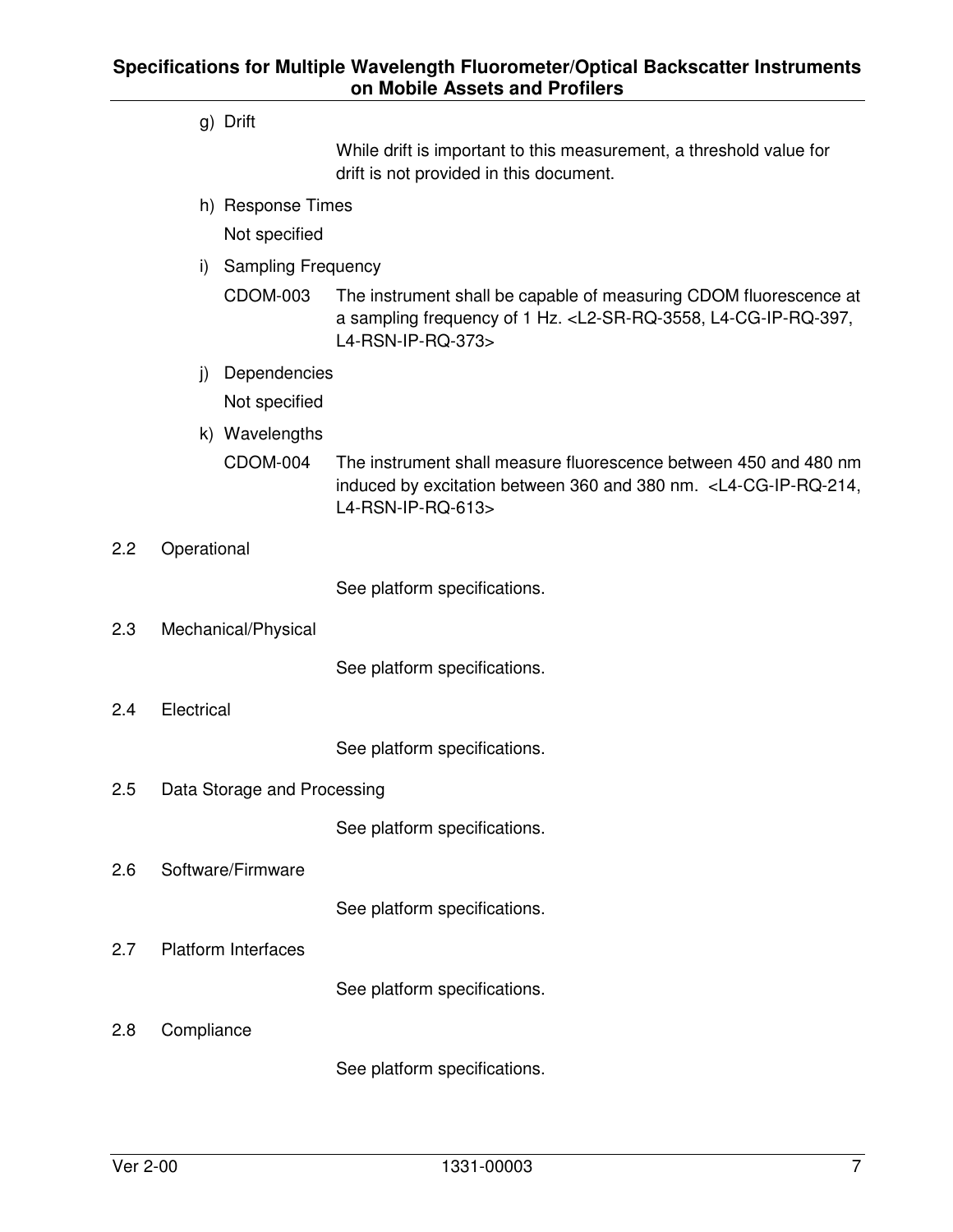## **Specifications for Multiple Wavelength Fluorometer/Optical Backscatter Instruments on Mobile Assets and Profilers**

| 2.9  | Safety                    |                              |
|------|---------------------------|------------------------------|
|      |                           | See platform specifications. |
|      | 2.10 Shipping and Storage |                              |
|      |                           | See platform specifications. |
| 2.11 | Identification            |                              |
|      |                           | See platform specifications. |
| 2.12 | Quality                   |                              |
|      |                           | See platform specifications. |

## **3 Appendices**

A-1. Specification Values by the Platform on Which the Instruments are Deployed

The following table provides specifications that vary by the platform on which the instrument is deployed.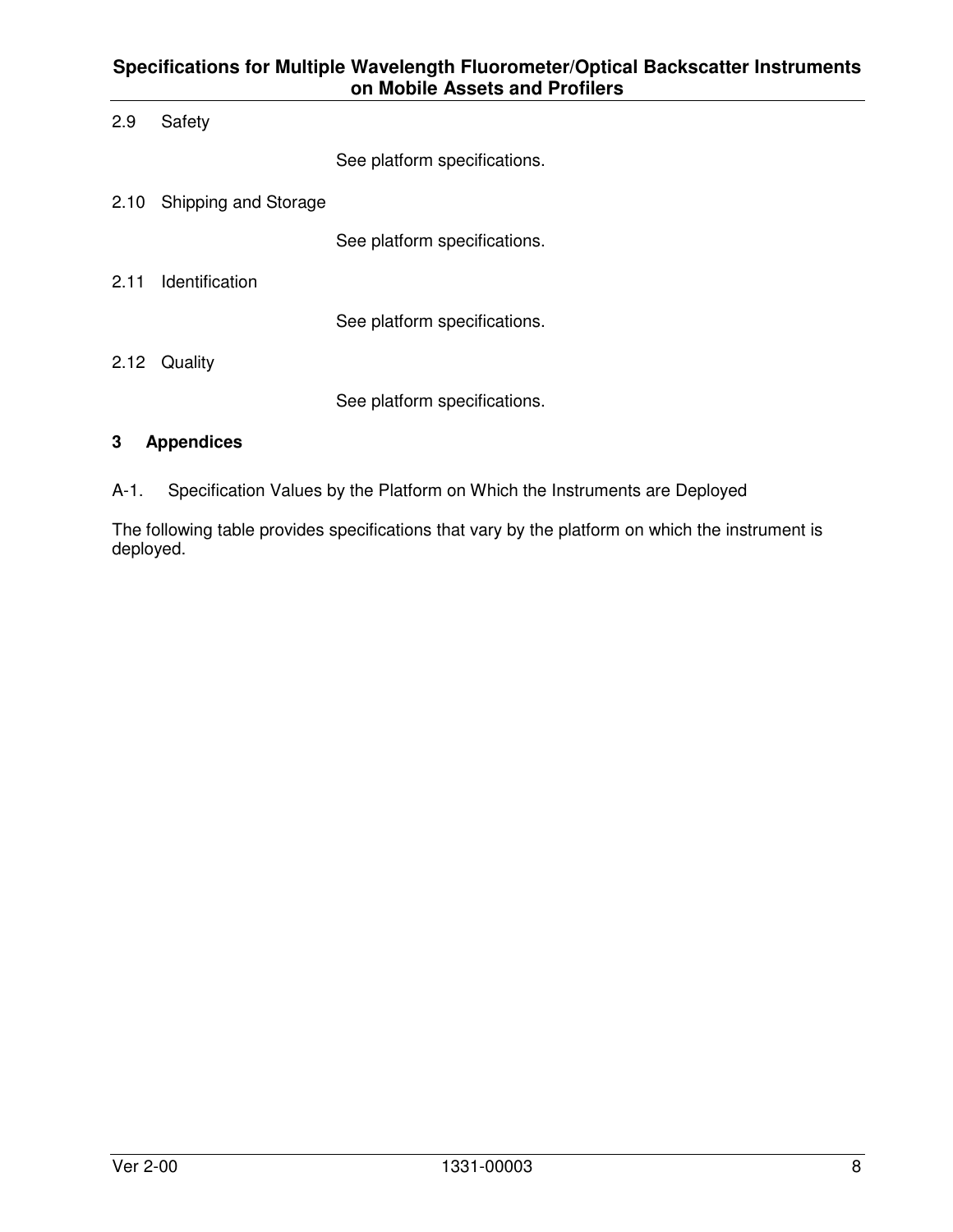#### **Specifications for Multiple Wavelength Fluorometer/Optical Backscatter Instruments on Mobile Assets and Profilers**

|                                                                                                                                           | Instrument Series | Cabled                | Location    | # Optical Backscatter<br>Bands | Required<br>Chlorophyll-a<br>Measurement | Chlorophyll-a Range<br>(hôn)                                      | CDOM Measurement<br>Required | <b>Platforms</b>                                                                                                                                                                     |   |
|-------------------------------------------------------------------------------------------------------------------------------------------|-------------------|-----------------------|-------------|--------------------------------|------------------------------------------|-------------------------------------------------------------------|------------------------------|--------------------------------------------------------------------------------------------------------------------------------------------------------------------------------------|---|
|                                                                                                                                           | $\overline{z}$    | $\overline{\text{C}}$ | O           | 1                              | $\overline{Y}$                           | $0.01 - 10$                                                       | Υ                            | Shallow water profilers                                                                                                                                                              |   |
|                                                                                                                                           | Y                 | C                     | O           | 1                              | Υ                                        | $0.01 - 10$                                                       | $\mathsf{N}$                 | Shallow water profilers                                                                                                                                                              |   |
|                                                                                                                                           | X                 | C                     | O           | 1                              | Υ                                        | $0.01 - 10$                                                       | Υ                            | Deep profilers                                                                                                                                                                       |   |
|                                                                                                                                           | W                 | U                     | $\mathsf C$ | 1                              | Υ                                        | $0.03 - 50$<br>(see note<br>1)                                    | Y                            | Wire-following profilers,<br>Surface-piercing profilers,<br>Gliders, AUVs                                                                                                            |   |
|                                                                                                                                           | $\vee$            | C                     | $\mathsf C$ | 1                              | Υ                                        | $0.03 - 50$<br>(see note<br>1)                                    | Y                            | Deep profilers, Surface-<br>Piercing profilers                                                                                                                                       |   |
|                                                                                                                                           | U                 | U                     | $\circ$     | 1<br>(see<br>note<br>2)        | Y                                        | $0.01 - 10$                                                       | N<br>(see<br>note<br>3)      | Wire-following profilers,<br>Surface-piercing profilers,<br>Gliders                                                                                                                  |   |
| Key:<br>Cabled:<br>Location:                                                                                                              | C is coastal      | O is open ocean       |             |                                |                                          |                                                                   |                              | C denotes platforms attached to the electro-optic cable in the Pacific Northwest (cabled)<br>U denotes platforms that have no cable connection to shore for power or data (uncabled) |   |
|                                                                                                                                           |                   |                       |             |                                |                                          |                                                                   |                              | Note 1: The objective value for the upper limit of the range is 125 µg/L for Series W and V.                                                                                         |   |
|                                                                                                                                           |                   |                       |             |                                |                                          | mitigation, chlorophyll-a accuracy, size, weight, or power usage. |                              | Note 2: Additional optical backscatter bands may be included if they do not impact biofouling                                                                                        |   |
| <b>Note 3:</b> CDOM may be included if it does not impact biofouling mitigation, chlorophyll-a accuracy,<br>size, weight, or power usage. |                   |                       |             |                                |                                          |                                                                   |                              |                                                                                                                                                                                      |   |
| Ver 2-00                                                                                                                                  |                   |                       |             |                                |                                          | 1331-00003                                                        |                              |                                                                                                                                                                                      | 9 |

## **Key:**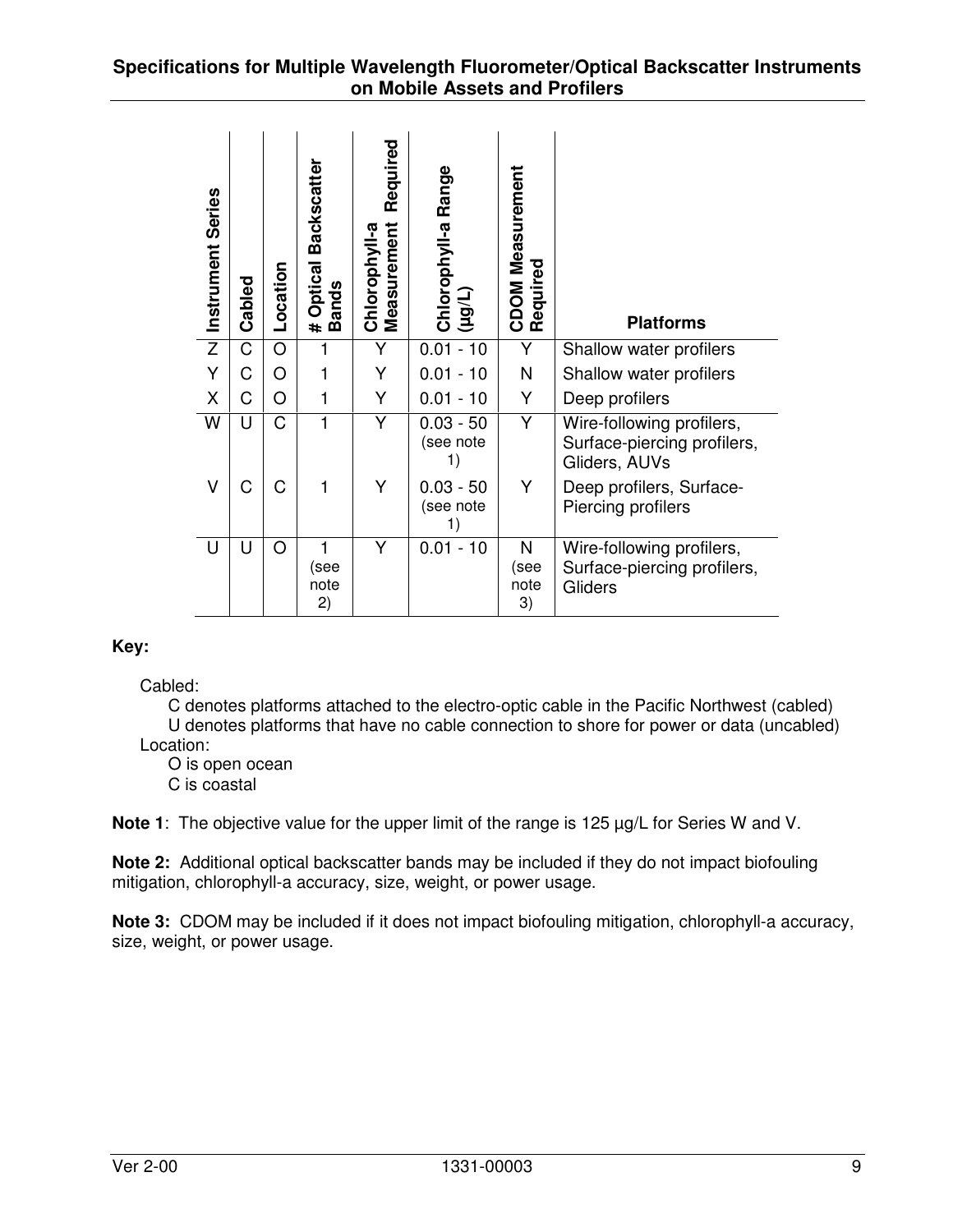

## **SPECIFICATIONS FOR PARTIAL PRESSURE OF CARBON DIOXIDE (pCO2) INSTRUMENTS ON MOBILE ASSETS AND PROFILERS**

Version 1-00 Document Control Number 1331-00012 2010-11-16

Consortium for Ocean Leadership 1201 New York Ave NW, 4<sup>th</sup> Floor, Washington DC 20005 www.OceanLeadership.org

in Cooperation with

University of California, San Diego University of Washington Woods Hole Oceanographic Institution Oregon State University Scripps Institution of Oceanography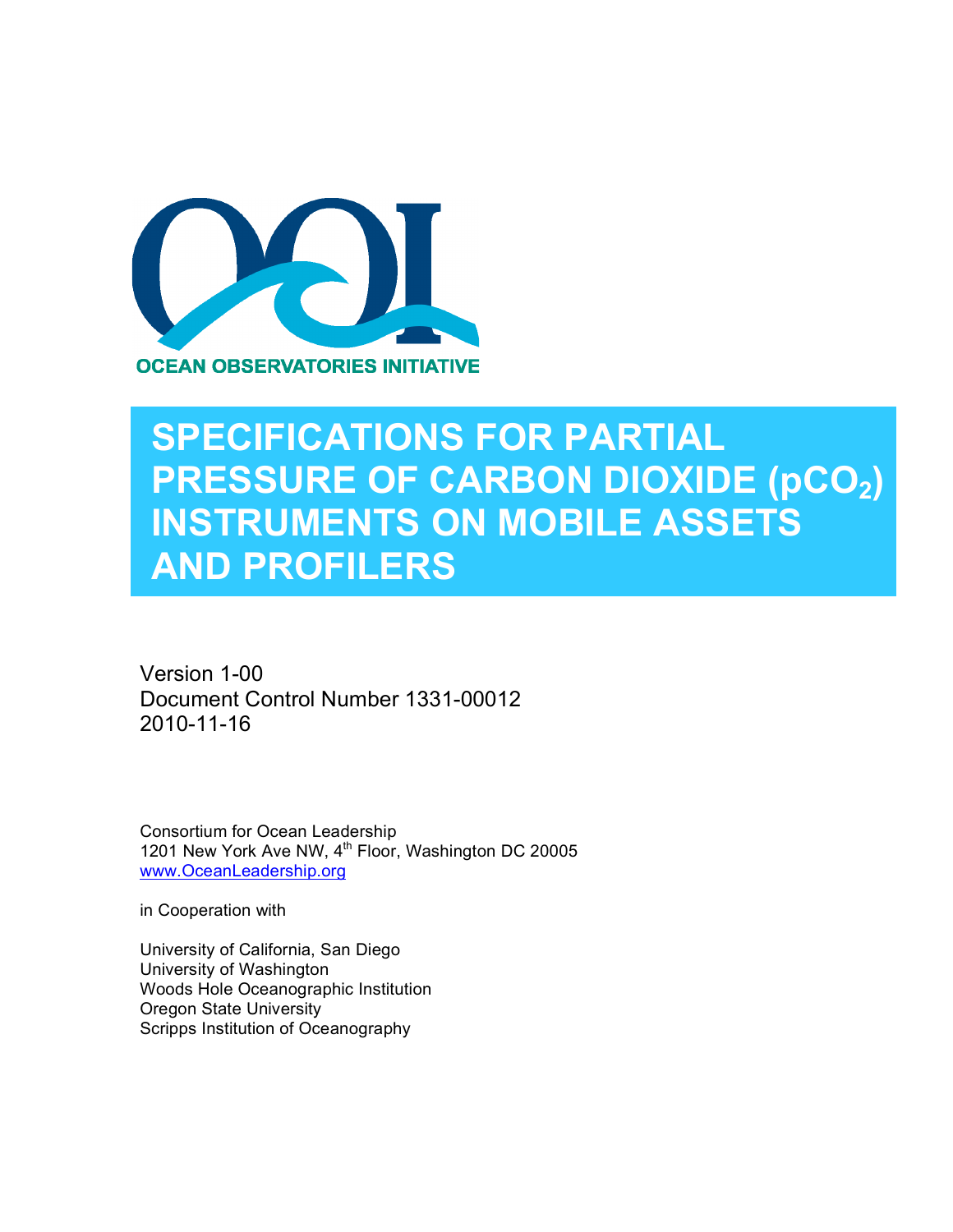## **Document Control Sheet**

| <b>Version</b> | <b>Date</b> | <b>Description</b>                                                                                                                                    | Originator             |
|----------------|-------------|-------------------------------------------------------------------------------------------------------------------------------------------------------|------------------------|
| $0 - 01$       | 05/10/2010  | <b>Initial Draft</b>                                                                                                                                  | Thien V. Dinh          |
| $0 - 02$       | 05/24/2010  | Extracted performance specs<br>from earlier version                                                                                                   | Rob DelCoco            |
| $0 - 03$       | 08/23/2010  | Reformatted per revised<br>template; new document<br>control number                                                                                   | Arthur Salwin (Noblis) |
| $0 - 04$       | 10/07/2010  | Revised following 5-day<br>review period of<br>corresponding fixed platform<br>specifications.                                                        | Arthur Salwin (Noblis) |
| $0 - 0.5$      | 10/13/2010  | Established consistency for<br>pCO <sub>2</sub><br>Revised glossary<br>Reference platform specs<br>Added "not specified" to<br>measurement parameters | Arthur Salwin (Noblis) |
| $0 - 06$       | 11/04/2010  | Replaced placeholder<br>requirements references.                                                                                                      | Arthur Salwin (Noblis) |
| $0 - 07$       | 11/16/2010  | Addressed 5-day review<br>comments                                                                                                                    | Arthur Salwin (Noblis) |
| $1 - 00$       | 11/16/2010  | S.E. approval – no other<br>changes                                                                                                                   | Arthur Salwin (Noblis) |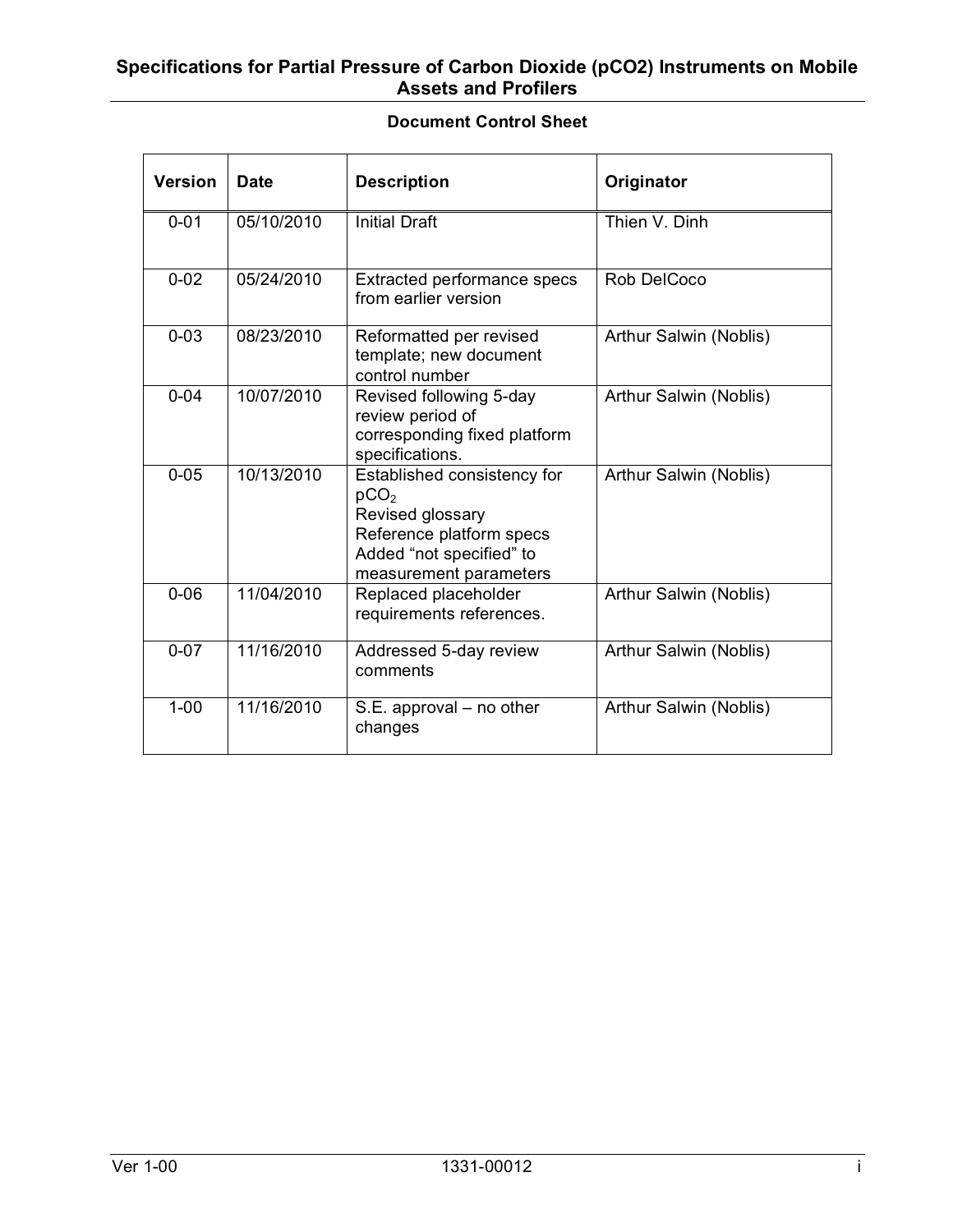## **Signature Page**

This document has been reviewed and approved for release to Configuration Management.

 $\frac{d}{d\theta}$ 

OOI Senior Systems Engineer:

.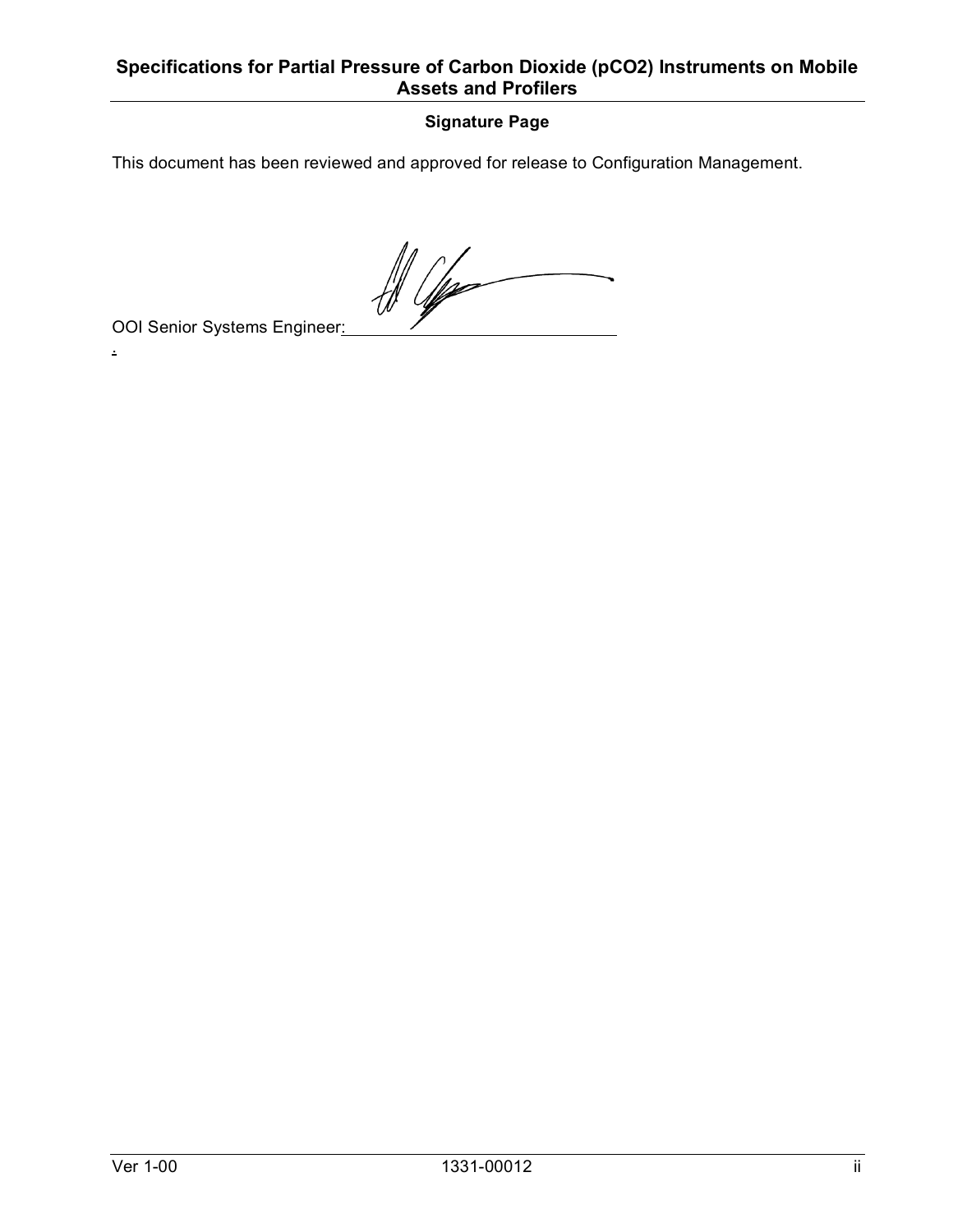## **Table of Contents**

|             | 1.1   |       |  |  |  |
|-------------|-------|-------|--|--|--|
|             | 12    |       |  |  |  |
|             | 1.3   |       |  |  |  |
|             | 1.31  |       |  |  |  |
|             | 1.3.2 |       |  |  |  |
|             | 14    |       |  |  |  |
|             |       |       |  |  |  |
|             |       | 1.4.2 |  |  |  |
| $2^{\circ}$ |       |       |  |  |  |
|             | 21    |       |  |  |  |
|             |       | 211   |  |  |  |
|             | 2.2   |       |  |  |  |
|             | 2.3   |       |  |  |  |
|             | 24    |       |  |  |  |
|             | 2.5   |       |  |  |  |
|             | 26    |       |  |  |  |
|             | 2.7   |       |  |  |  |
|             | 2.8   |       |  |  |  |
|             | 2.9   |       |  |  |  |
|             | 2.10  |       |  |  |  |
|             | 211   |       |  |  |  |
|             | 2.12  |       |  |  |  |
| 3           |       |       |  |  |  |
| 4           |       |       |  |  |  |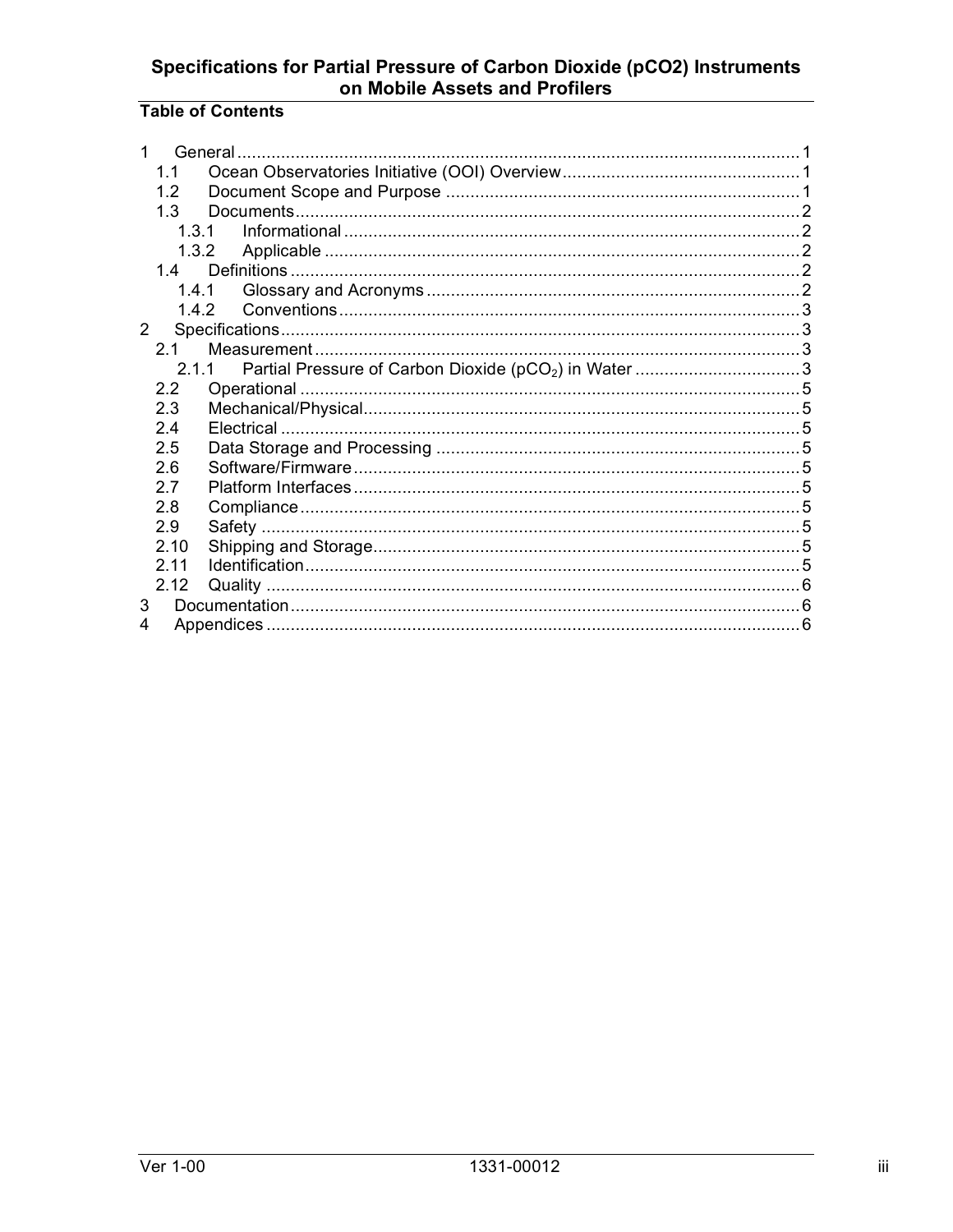## **1 General**

#### 1.1 Ocean Observatories Initiative (OOI) Overview

Although the ocean is central to the habitability of our planet, it is largely unexplored. Biological, chemical, physical, and geological processes interact in complex ways in the ocean, at the seafloor, and at the air-sea interface. Our ability to learn more about these processes is severely limited by technical infrastructure, and developing a more fundamental scientific understanding of these relationships requires new and transformational approaches to ocean observation and experimentation.

The Ocean Observatories Initiative (OOI) will lay the foundation for future ocean science observations. OOI will enable powerful new scientific approaches by transforming the community's focus from expedition-based data gathering to persistent, controllable observations from a suite of interconnected sensors. The OOI's networked sensor grid will collect ocean and seafloor data at high sampling rates over years to decades. Researchers will make simultaneous, interdisciplinary measurements to investigate a spectrum of phenomena including episodic, short-lived events (tectonic, volcanic, oceanographic, biological, and meteorological), and more subtle, longer-term changes and emergent phenomena in ocean systems (circulation patterns, climate change, ocean acidity, and ecosystem trends).

The OOI will enable multiple scales of marine observations that are integrated into one observing system via common design elements and an overarching, interactive cyberinfrastructure. Coastalscale assets of the OOI will expand existing observations off both U.S. coasts, creating focused, configurable observing regions. Regional cabled observing platforms will 'wire' a single region in the Northeast Pacific Ocean with a high speed optical and high power grid. Global components address planetary-scale changes via moored open-ocean buoys linked to shore via satellite. Through a unifying cyberinfrastructure, researchers will control sampling strategies of experiments deployed on one part of the system in response to remote detection of events by other parts of the system.

A more detailed discussion of the Oceans Observatories Initiative can be found in the OOI Final Network Design.

#### 1.2 Document Scope and Purpose

This document provides specifications for instruments on mobile assets and profilers that measure the partial pressure of carbon dioxide  $(CO<sub>2</sub>)$  in water. Mobile assets for OOI include buoyancydriven gliders and propeller-driven Autonomous Underwater Vehicles (AUVs).

Gliders are underwater autonomous vehicles that profile vertically by controlling buoyancy and moving horizontally on wings. They will be employed for two general purposes: providing horizontal context to horizontally fixed platforms, and communicating with subsurface instruments for relaying their data to shore. The buoyancy-driven, battery powered gliders change their volume by pumping to or from an oil-filled bladder; when they dive or rise; the glider's wings achieve lift allowing the glider to fly forward through the water. They can achieve speeds of about one tenth of those of the AUVs or  $\sim$  25 to 35 cm s<sup>-1</sup>. At the surface, gliders acquire position information using GPS and transmit data and receive commands via satellite.

AUVs are somewhat like instrumented torpedoes, though optimized for longer life at slower speeds while carrying a sensor payload. Optimum speeds for AUVs used in oceanographic applications are near 1.7 m s<sup>-1</sup>, while maximum speeds of about 2.5 m s<sup>-1</sup> may be reached. AUVs have a high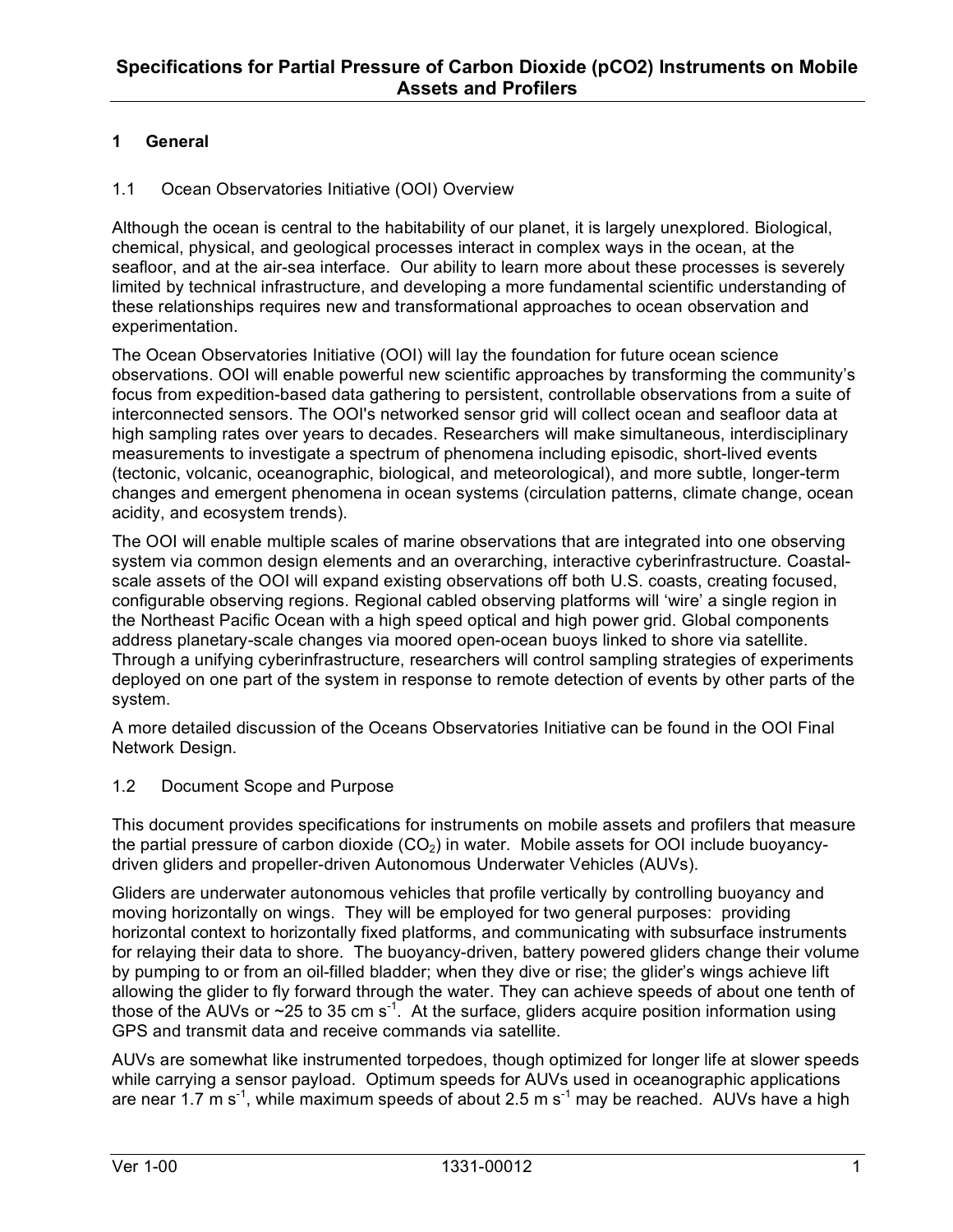payload capacity relative to gliders, and will carry a broad suite of sensors for interdisciplinary observations. They surface to obtain position fixes using GPS and while at the surface they also enter the OOI communications network using satellite telemetry. AUVs can run continuous missions of up to several days and are small enough to be deployed and recovered from a small boat.

Moored profilers contain a suite of sensors that are raised and lowered through the water column on a regular basis. The profiler body may travel through the water column using wire-following for deep measurements or winched technique for surface piercing measurements.

#### 1.3 Documents

1.3.1 Informational

The documents listed in this section are for informational purposes only and may not have been referenced in this specification.

- Consortium for Ocean Leadership, Inc. 2010, "Final Network Design", Washington, D.C. [Online] Available: http://www.oceanleadership.org/programs-and-partnerships/oceanobserving/ooi/network-design/
- 1.3.2 Applicable

These documents contain requirements and specifications applicable to the instrument specified. The referenced section, requirement, or specification shall be met by the instrument specified herein.

N/A

#### 1.4 Definitions

1.4.1 Glossary and Acronyms

- **Accuracy** Closeness of the agreement between the result of a measurement and the value of the measurand (or true value of the measurement). (Taylor and Kuyatt, 1994).
- **Cabled**  Any OOI platform that is connected to a communications/power cable connected to shore. The platforms on the backbone cable in the Northeast Pacific are examples.
- **Coastal**  For OOI, a coastal or coastal ocean site is located on the continental shelf or upper slope at a depth of 1000 m or less.
- **EIA** Electronics Industries Association
- **Instrument** A device that contains one or more sensors and a method for converting the information from the sensor into a transmittable and storable form.
- **Objective Value** The desired value of a technical parameter. This value, if provided, may be more challenging to achieve than the Threshold value. It is a goal, not a requirement, for the instrument.
- **OOI**  Ocean Observatories Initiative
- **Open Ocean**  Open ocean site is any site located at an ocean depth greater than 1000 meters or more than 500 km from shore.
- **Operate** Correctly performing designed functionality.
- **pCO<sub>2</sub>** Partial Pressure of Carbon Dioxide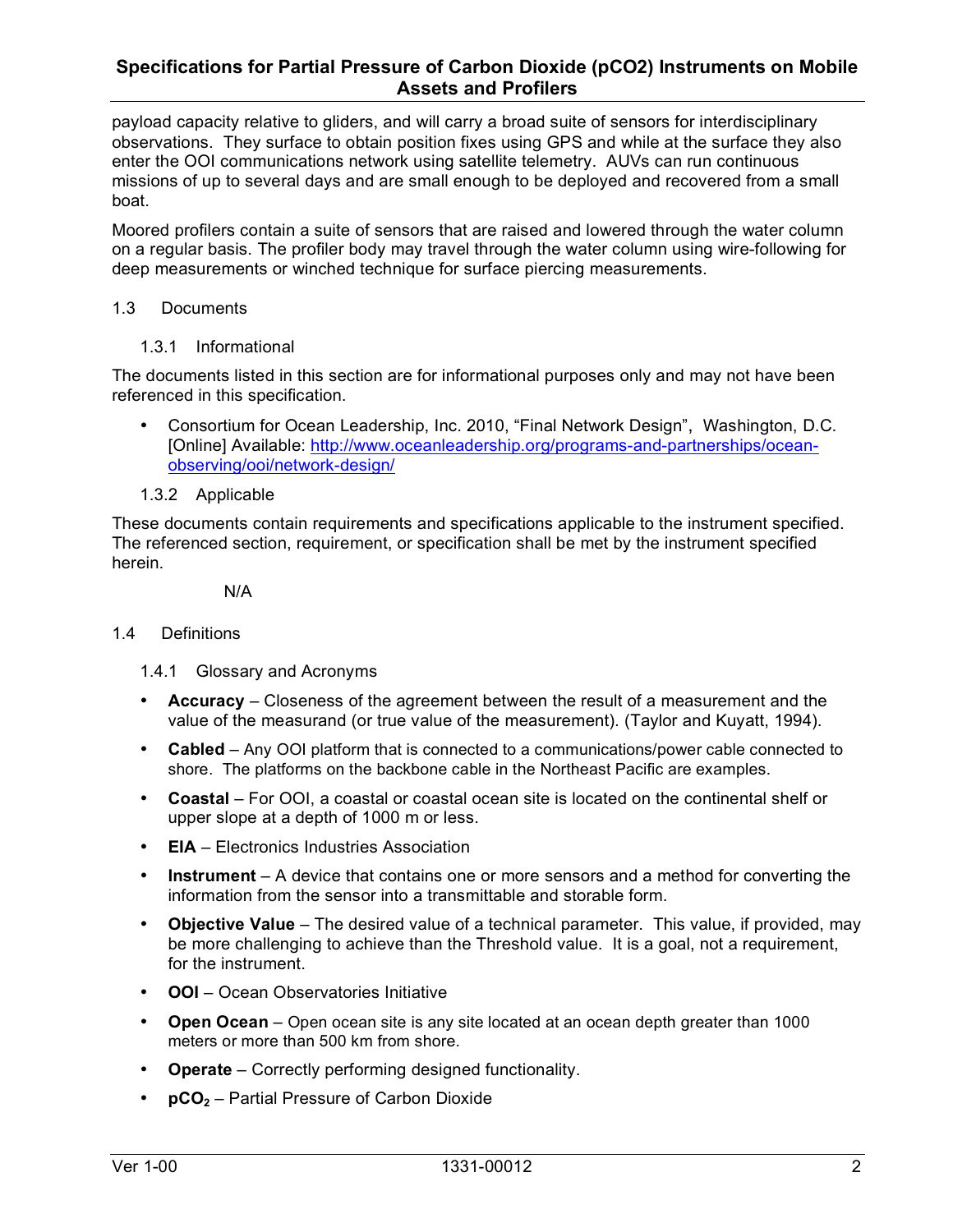- **Precision** The closeness of agreement between independent measurements obtained under stipulated conditions of repeatability, generally expressed as a standard deviation (or standard uncertainty) of measurement results. Used as a measure of stability of an instrument/sensor and its capability of producing the same measurement over and over again for the same input signal (Taylor and Kuyatt, 1994).
- **Resolution** The smallest amount of input signal change that the instrument/sensor can detect reliably.
- **PSS** Practical Salinity Scale, the UNESCO Practical Salinity Scale of 1978 (PSS78). PSS defines salinity as a dimensionless conductivity ratio.
- **Sensor** A device that will convert a physical phenomenon into an electrical signal that can in turn be digitized through the use of an analog to digital converter. A sensor is normally housed in an instrument. Data coming from sensors is normally raw and needs to be calibrated.
- **Survive** Experience an event without major loss of hardware. System might experience loss of functionality requiring repair to return to normal mode functionality. An example of this is knockdown of a global mooring or loss of some part of the mooring resulting in the instrument descending to the bottom. Any internal memory in the instrument would remain accessible, but the sensors might need to be replaced to return to normal functionality.
- **Sustain** Experience an event (environmental extreme or condition) without permanent loss of normal mode functionality. System may experience reduction of functionality during event.
- **Threshold Value** The limiting acceptable value of a technical parameter. If this item does not meet the performance as specified by the threshold value, it may not be sufficient for inclusion in the OOI system.
- 1.4.2 Conventions

All values contained in this document are Threshold Values unless specifically stated otherwise.

The bidder shall ignore the references in angle brackets < > at the end of each specification. They are for internal OOI use only.

#### **2 Specifications**

#### 2.1 Measurement

Values provided are threshold unless otherwise stated.

- 2.1.1 Partial Pressure of Carbon Dioxide ( $pCO<sub>2</sub>$ ) in Water
	- a) Measurement with unit(s)

Partial pressure of carbon dioxide in water (uatm)

- b) Minimum Value
	- PCO2-001 The instrument shall measure  $pCO<sub>2</sub>$  in water over a range with a minimum value of 100 µatm. <L2-SR-RQ-3505, L4-CG-IP-RQ-504, L4-RSN-IP-RQ-323>
- c) Maximum Value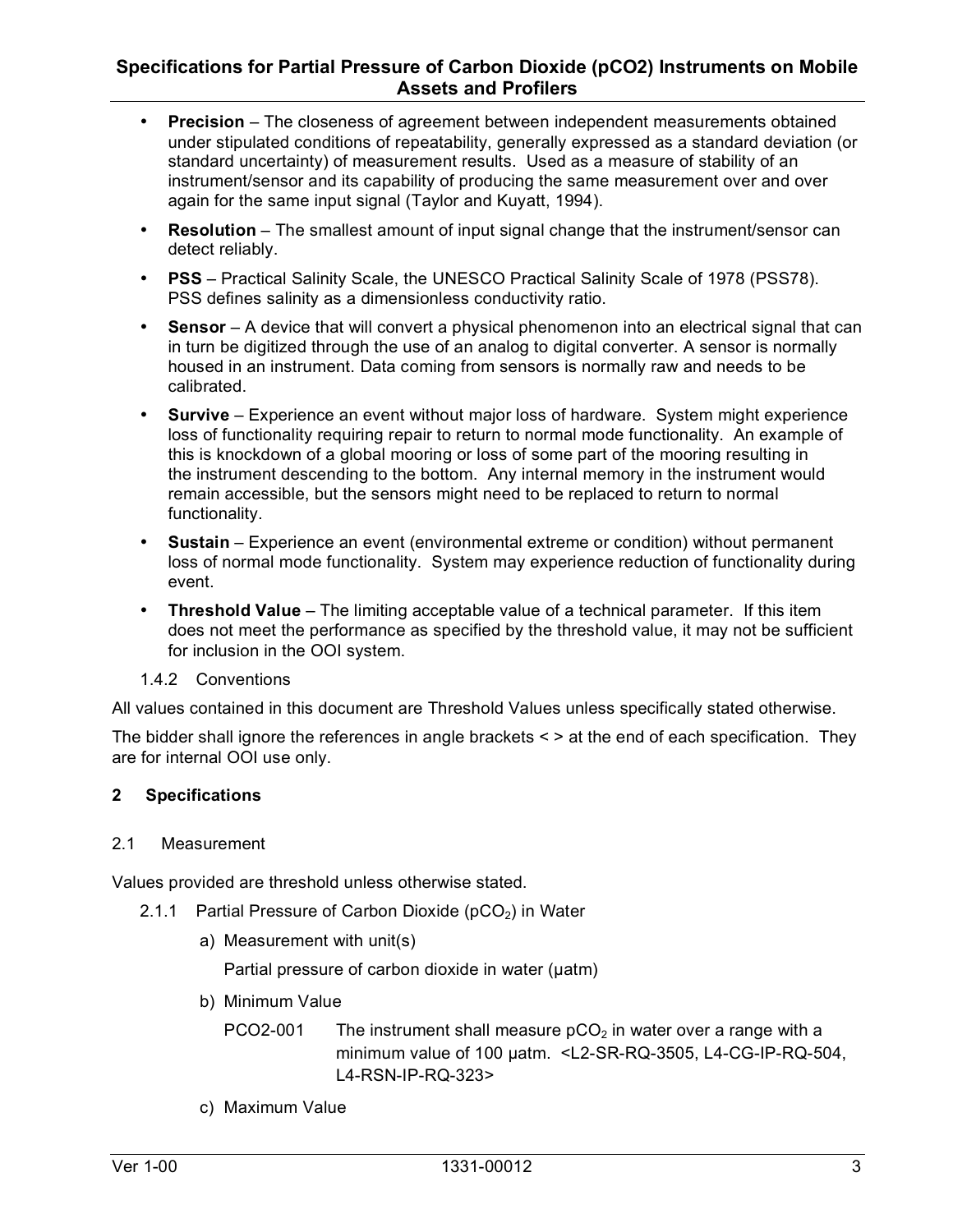|    | PCO2-002       | The instrument shall measure $pCO2$ in water over a range with a<br>maximum value of 2,000 uatm. <l2-sr-rq-3505,<br>L4-CG-IP-RQ-504, L4-RSN-IP-RQ-323&gt;</l2-sr-rq-3505,<br>                                                                     |
|----|----------------|---------------------------------------------------------------------------------------------------------------------------------------------------------------------------------------------------------------------------------------------------|
|    | d) Accuracy    |                                                                                                                                                                                                                                                   |
|    | PCO2-003       | The instrument shall measure $pCO2$ in water with an accuracy within<br>$±4$ µatm of the true value for concentrations $≤400$ µatm.<br><l2-sr-rq-3712, l4-cg-ip-rq-505,="" l4-rsn-ip-rq-559=""></l2-sr-rq-3712,>                                  |
|    | PCO2-004       | The instrument shall measure $pCO2$ in water with an accuracy within<br>$±1\%$ of the true value for concentrations >400 $\mu$ atm.<br><l2-sr-rq-3713, l4-cg-ip-rq-506,="" l4-rsn-ip-rq-560=""></l2-sr-rq-3713,>                                  |
|    | PCO2-005       | The instrument should measure $pCO2$ in water with an accuracy<br>within $\pm 2$ µatm of the true value for concentrations $\leq 400$ µatm. This<br>is an objective. <l2-sr-rq-3714, l4-cg-ip-rq-507,<br="">L4-RSN-IP-RQ-561&gt;</l2-sr-rq-3714,> |
|    | PCO2-006       | The instrument should measure $pCO2$ in water with an accuracy<br>within $\pm 0.5\%$ of the true value for concentrations >400 $\mu$ atm. This is<br>an objective. <l2-sr-rq-3715, l4-cg-ip-rq-508,<br="">L4-RSN-IP-RQ-562&gt;</l2-sr-rq-3715,>   |
|    | e) Precision   |                                                                                                                                                                                                                                                   |
|    | PCO2-007       | For concentrations $\leq 400$ µatm, the instrument shall measure pCO <sub>2</sub> in<br>water with a precision of $\pm 2$ µatm. <l2-sr-rq-3716,<br>L4-CG-IP-RQ-509, L4-RSN-IP-RQ-563&gt;</l2-sr-rq-3716,<br>                                      |
|    | PCO2-008       | For concentrations >400 $\mu$ atm, the instrument shall measure $pCO2$ in<br>water with a precision of ±0.50%. <l2-sr-rq-3717,<br>L4-CG-IP-RQ510, L4-RSN-IP-RQ-564&gt;</l2-sr-rq-3717,<br>                                                        |
|    | PCO2-009       | For concentrations $\leq 400$ µatm, the instrument should measure pCO <sub>2</sub><br>in water with a precision of $±1$ µatm. This is an objective.<br><l2-sr-rq-3718, l4-cg-ip-rq-511,="" l4-rsn-ip-rq-565=""></l2-sr-rq-3718,>                  |
|    | PCO2-010       | For concentrations >400 $\mu$ atm, the instrument should measure $pCO2$<br>in water with a precision of $\pm 0.25\%$ . This is an objective.<br><l2-sr-rq-3719, l4-cg-ip-rq-512,="" l4-rsn-ip-rq-566=""></l2-sr-rq-3719,>                         |
| f) | Resolution     |                                                                                                                                                                                                                                                   |
|    | Not specified. |                                                                                                                                                                                                                                                   |
| g) | Drift          |                                                                                                                                                                                                                                                   |
|    | Not specified. |                                                                                                                                                                                                                                                   |

h) Response Times Not specified.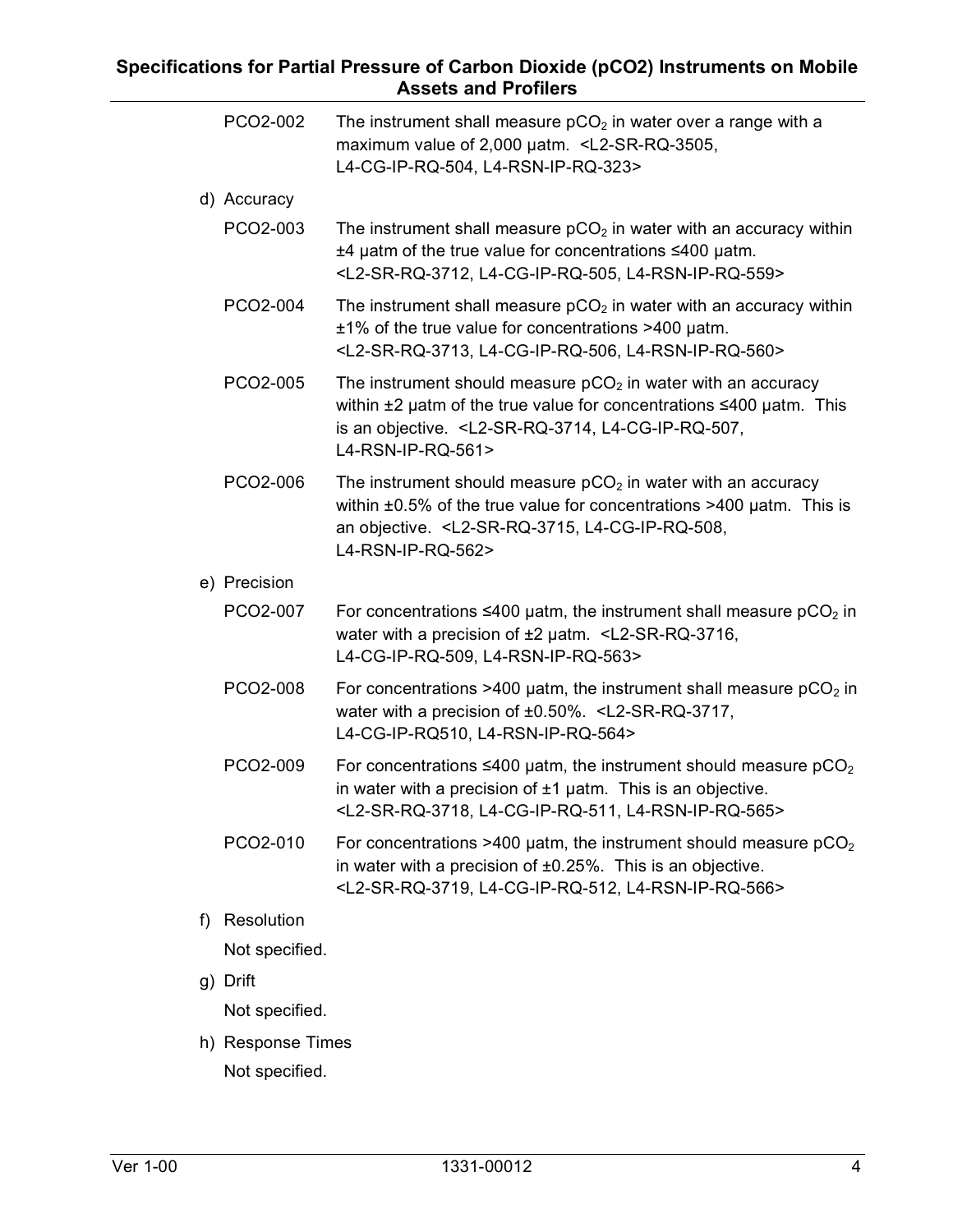- i) Sampling Frequency Not specified.
- j) Dependencies Not specified.

#### 2.2 Operational

See platform specifications for operational depth range and other operational specifications.

2.3 Mechanical/Physical

See platform specifications.

2.4 Electrical

See platform specifications.

2.5 Data Storage and Processing

See platform specifications.

2.6 Software/Firmware

See platform specifications.

2.7 Platform Interfaces

See platform specifications.

2.8 Compliance

See platform specifications.

2.9 Safety

See platform specifications.

2.10 Shipping and Storage

See platform specifications.

2.11 Identification

See platform specifications.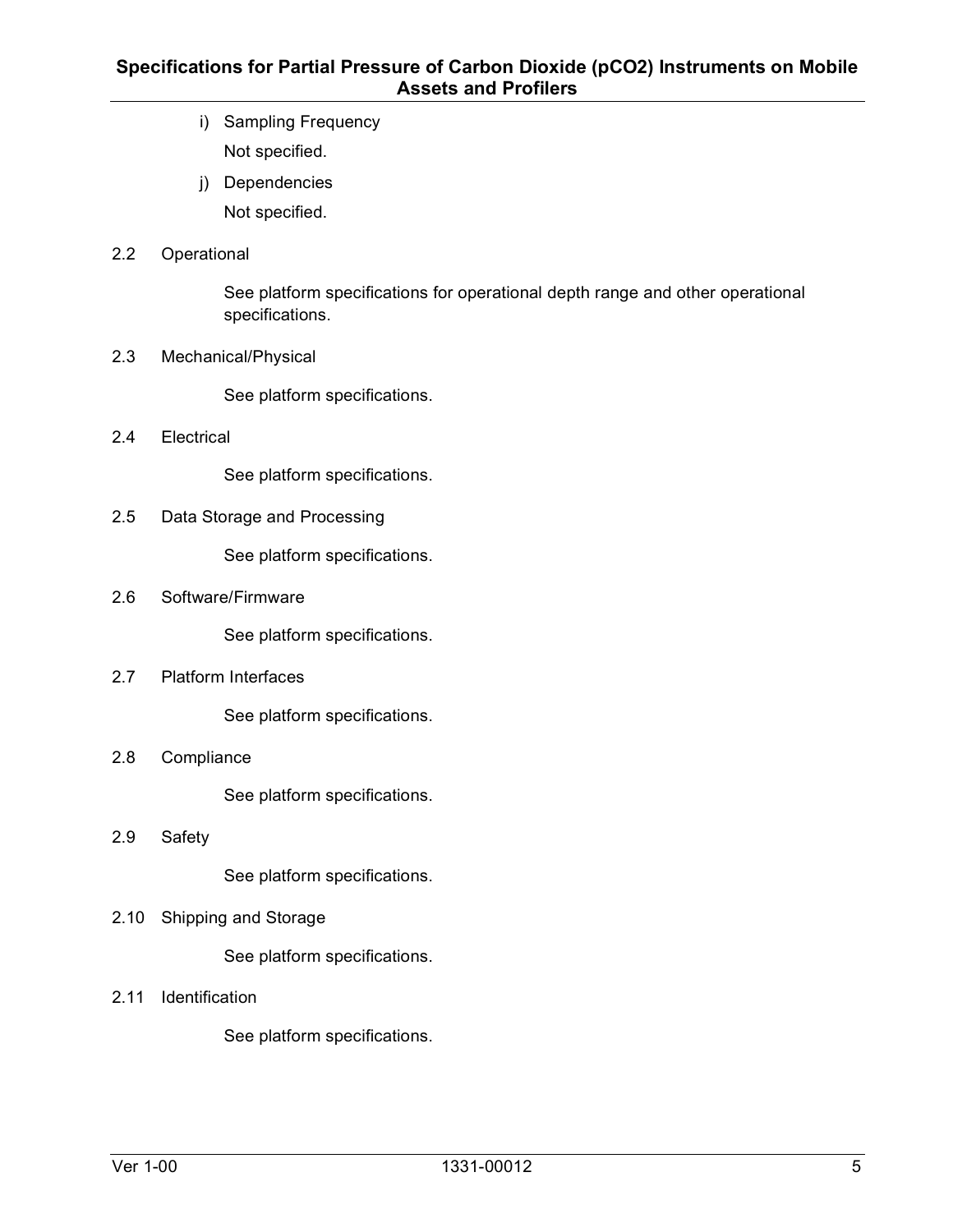## 2.12 Quality

See platform specifications.

## **3 Documentation**

See the RFP for documentation that the vendor shall be required to supply.

#### **4 Appendices**

None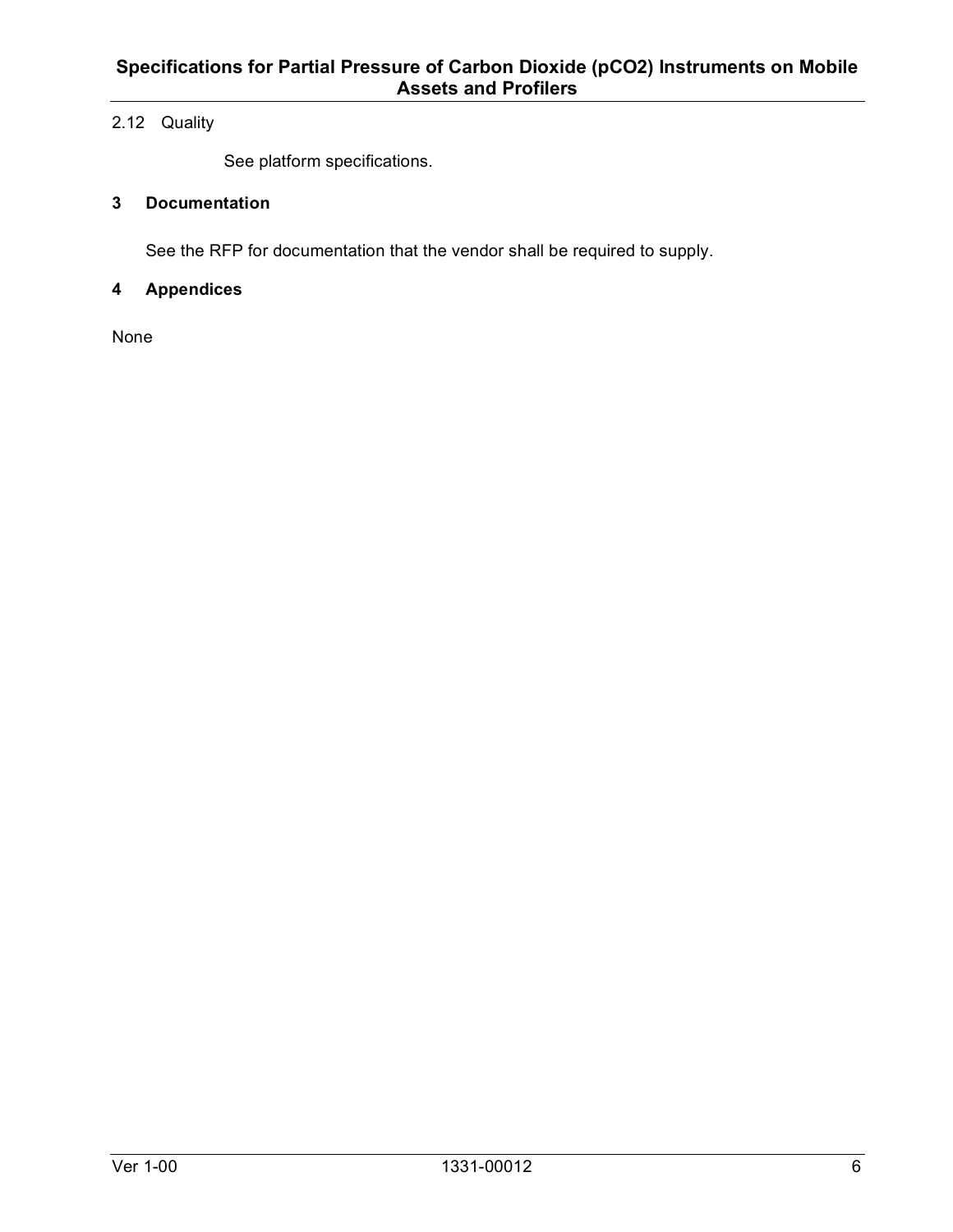

## **SPECIFICATIONS FOR SPECTRAL IRRADIANCE INSTRUMENTS ON MOBILE ASSETS AND PROFILERS (MAP)**

Version 1-00 Document Control Number 1331-00006 2010-12-10

Consortium for Ocean Leadership 1201 New York Ave NW, 4<sup>th</sup> Floor, Washington DC 20005 www.OceanLeadership.org

in Cooperation with

University of California, San Diego University of Washington Woods Hole Oceanographic Institution Oregon State University Scripps Institution of Oceanography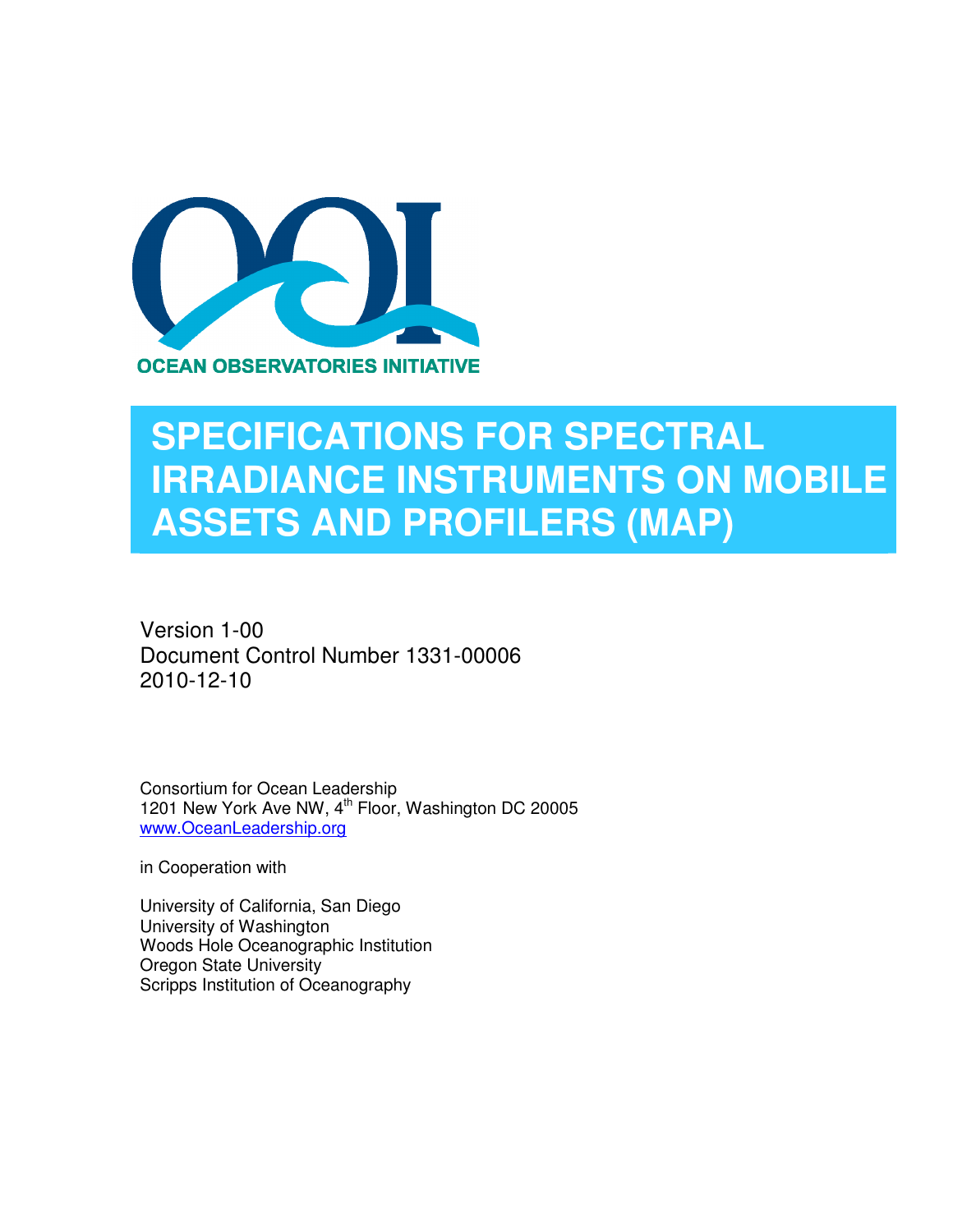### **Specifications for Spectral Irradiance Instruments on Mobile Assets and Profilers (MAP)**

## **Document Control Sheet**

| <b>Version</b> | <b>Date</b> | <b>Description</b>                                                                                                                                                               | Originator             |
|----------------|-------------|----------------------------------------------------------------------------------------------------------------------------------------------------------------------------------|------------------------|
| $0 - 01$       | 05/17/2010  | Derived Glider specs from<br>general SPKIR spec                                                                                                                                  | Rob DelCoco            |
| $0 - 02$       | 05/24/2010  | Changes to title, numbering,<br>and removal of synoptic<br>temperature reference                                                                                                 | Rob DelCoco            |
| $0 - 03$       | 07/05/2010  | Formatting edits and name<br>change correction                                                                                                                                   | Lorraine Brasseur      |
| $0 - 04$       | 08/27/2010  | Reformatted per spec<br>template v1-01 and changed<br>document control number<br>accordingly. Highlighted fixed<br>platform common spec<br>requirements for<br>consideration.    | Arthur Salwin (Noblis) |
| $0 - 05$       | 08/31/2010  | Revised per meeting with<br>subject matter experts.<br>Revised fixed platform<br>common spec requirements<br>for consideration per v-0-03 of<br>that spec.                       | Arthur Salwin (Noblis) |
| $0 - 06$       | 10/13/2010  | SWG inputs. Reverted<br>document number. Updated<br>glossary. Reference platform<br>specs. Revised per 5-day<br>review of corresponding fixed<br>platform spec. Clarified units. | Arthur Salwin (Noblis) |
| $0 - 07$       | 10/19/2010  | Added "not specified" and<br>references to platform<br>specifications                                                                                                            | Arthur Salwin (Noblis) |
| $0 - 08$       | 11/01/2010  | Changed "within a wavelength<br>range" to "over a wavelength<br>range". Changed resolution to<br>precision.                                                                      | Arthur Salwin (Noblis) |
| $0 - 09$       | 11/04/2010  | Edited spec numbers                                                                                                                                                              | Arthur Salwin (Noblis) |
| $0 - 10$       | 11/16/2010  | Addressed comments from<br>5-day review.                                                                                                                                         | Arthur Salwin (Noblis) |
| $0 - 11$       | 12/09/2010  | Referenced new requirements<br>for precision and wavelength<br>range                                                                                                             | Arthur Salwin (Noblis) |
| $1 - 00$       | 12/10/2010  | <b>Initial Release</b>                                                                                                                                                           | Ed Chapman             |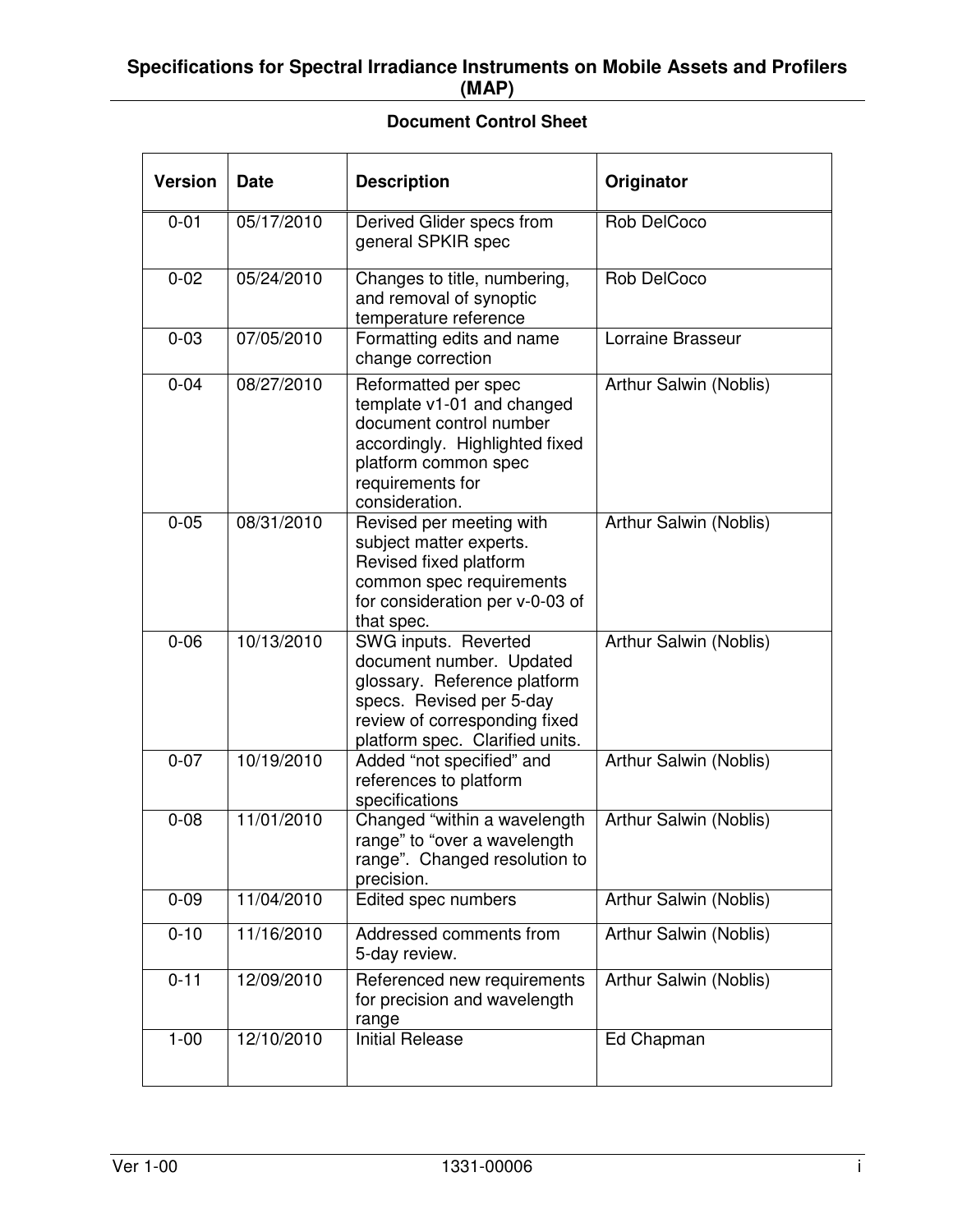## **Specifications for Spectral Irradiance Instruments on Mobile Assets and Profilers (MAP)**

## **Signature Page**

This document has been reviewed and approved for release to Configuration Management.

OOI Senior Systems Engineer: 4 4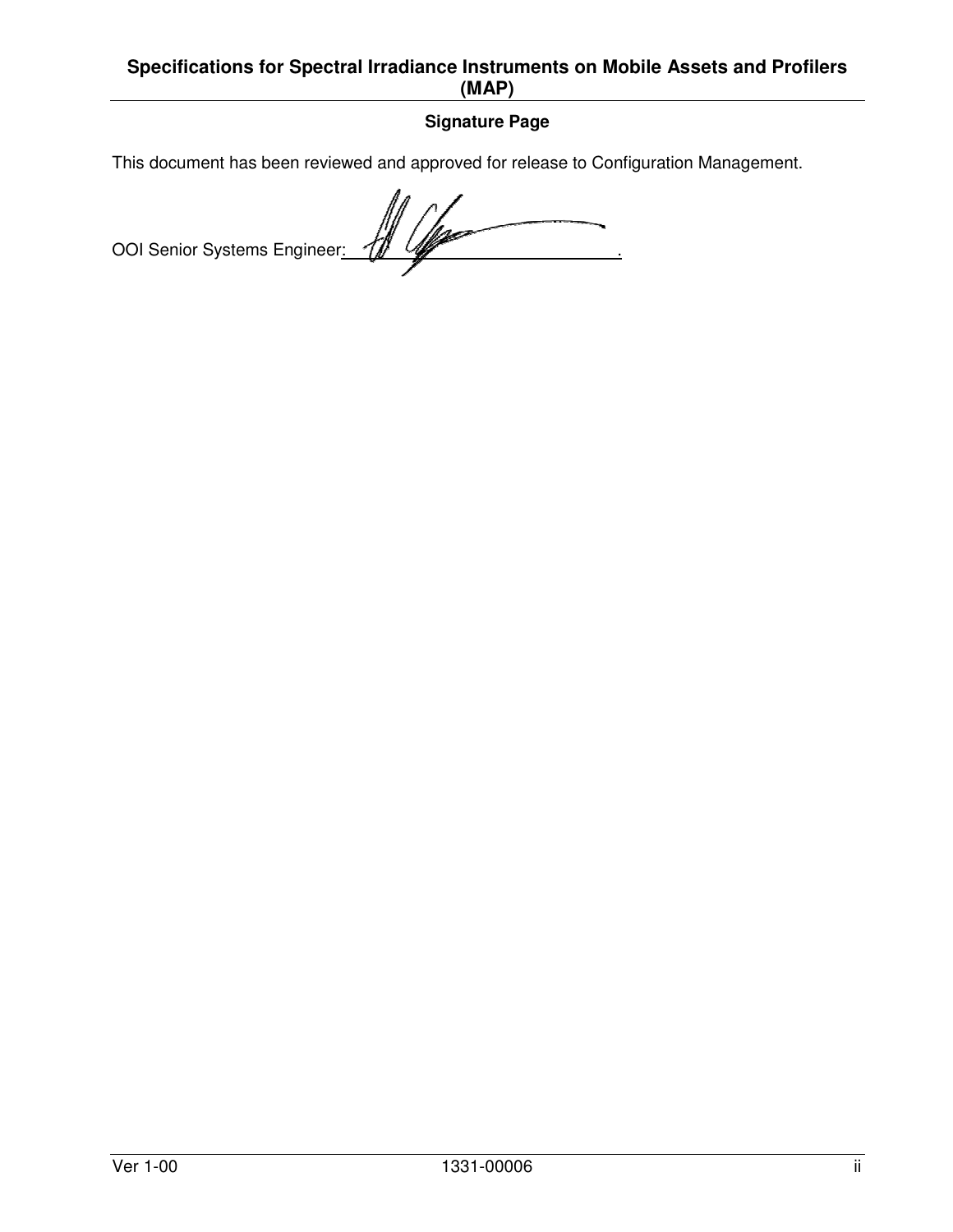## Specifications for Spectral Irradiance Instruments on Mobile Assets and<br>Profilers (MAP)

## **Table of Contents**

| 1.1          |       |  |
|--------------|-------|--|
| 1.2          |       |  |
| 1.3          |       |  |
| 1.3.1        |       |  |
|              | 1.3.2 |  |
| 14           |       |  |
|              |       |  |
|              |       |  |
| $\mathbf{2}$ |       |  |
| 2.1          |       |  |
|              | 2.1.1 |  |
| 2.2          |       |  |
| 2.3          |       |  |
| 2.4          |       |  |
| 2.5          |       |  |
| 2.6          |       |  |
| 2.7          |       |  |
| 2.8          |       |  |
| 2.9          |       |  |
| 2.10         |       |  |
| 2.11         |       |  |
| 2.12         |       |  |
| 3            |       |  |
| 4            |       |  |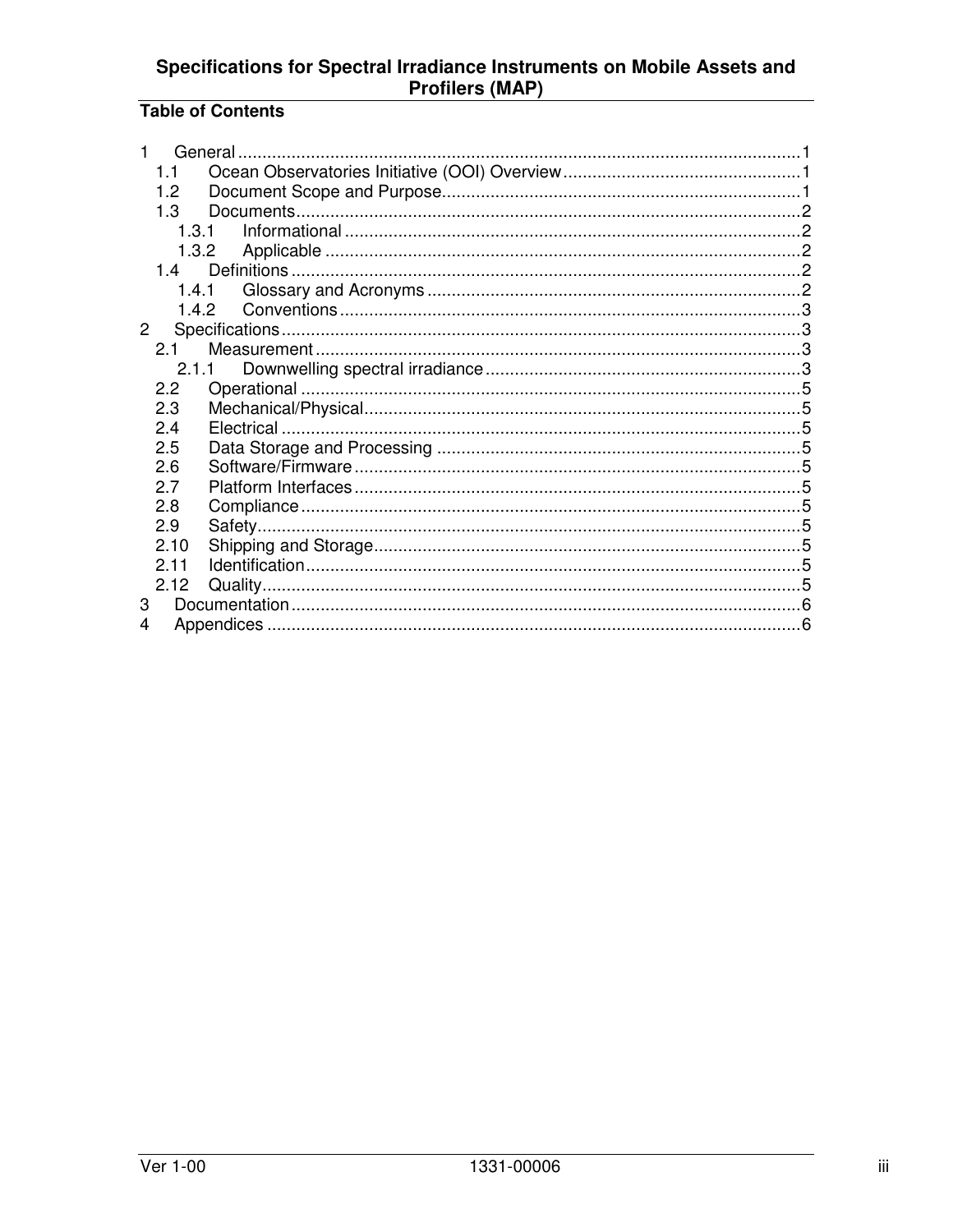### **1 General**

#### 1.1 Ocean Observatories Initiative (OOI) Overview

Although the ocean is central to the habitability of our planet, it is largely unexplored. Biological, chemical, physical, and geological processes interact in complex ways in the ocean, at the seafloor, and at the air-sea interface. Our ability to learn more about these processes is severely limited by technical infrastructure, and developing a more fundamental scientific understanding of these relationships requires new and transformational approaches to ocean observation and experimentation.

The Ocean Observatories Initiative (OOI) will lay the foundation for future ocean science observations. OOI will enable powerful new scientific approaches by transforming the community's focus from expedition-based data gathering to persistent, controllable observations from a suite of interconnected sensors. The OOI's networked sensor grid will collect ocean and seafloor data at high sampling rates over years to decades. Researchers will make simultaneous, interdisciplinary measurements to investigate a spectrum of phenomena including episodic, short-lived events (tectonic, volcanic, oceanographic, biological, and meteorological), and more subtle, longer-term changes and emergent phenomena in ocean systems (circulation patterns, climate change, ocean acidity, and ecosystem trends).

The OOI will enable multiple scales of marine observations that are integrated into one observing system via common design elements and an overarching, interactive cyberinfrastructure. Coastalscale assets of the OOI will expand existing observations off both U.S. coasts, creating focused, configurable observing regions. Regional cabled observing platforms will 'wire' a single region in the Northeast Pacific Ocean with a high speed optical and high power grid. Global components address planetary-scale changes via moored open-ocean buoys linked to shore via satellite. Through a unifying cyberinfrastructure, researchers will control sampling strategies of experiments deployed on one part of the system in response to remote detection of events by other parts of the system.

A more detailed discussion of the Oceans Observatories Initiative can be found in the OOI Final Network Design.

1.2 Document Scope and Purpose

This document contains the specifications for Spectral Irradiance (SPKIR) instruments that will be deployed on mobile assets and profilers to measure downwelling spectral irradiance. Mobile assets for OOI include buoyancy-driven gliders and propeller-driven Autonomous Underwater Vehicles (AUVs).

Gliders are underwater autonomous vehicles that profile vertically by controlling buoyancy and moving horizontally on wings. They will be employed for two general purposes: providing horizontal context to horizontally fixed platforms, and communicating with subsurface instruments for relaying their data to shore. The buoyancy-driven, battery powered gliders change their volume by pumping to or from an oil-filled bladder; when they dive or rise; the glider's wings achieve lift allowing the glider to fly forward through the water. They can achieve speeds of about one tenth of those of the  $\text{AUVs}$  or ~25 to 35 cm s<sup>-1</sup>. At the surface, gliders acquire position information using GPS and transmit data and receive commands via satellite.

AUVs are somewhat like instrumented torpedoes, though optimized for longer life at slower speeds while carrying a sensor payload. Optimum speeds for AUVs used in oceanographic applications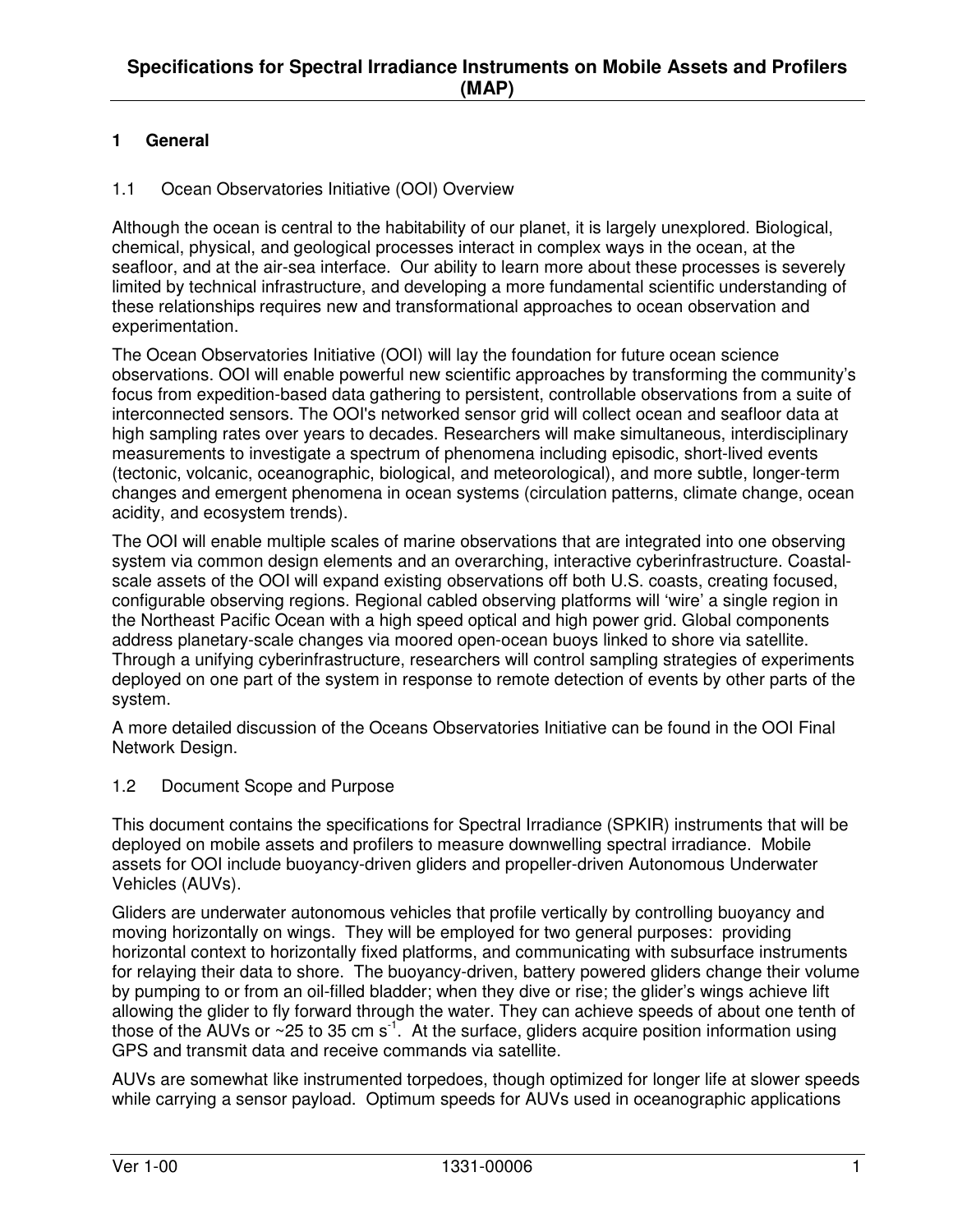#### **Specifications for Spectral Irradiance Instruments on Mobile Assets and Profilers (MAP)**

are near 1.7 m s<sup>-1</sup>, while maximum speeds of about 2.5 m s<sup>-1</sup> may be reached. AUVs have a high payload capacity relative to gliders, and will carry a broad suite of sensors for interdisciplinary observations. They surface to obtain position fixes using GPS and while at the surface they also enter the OOI communications network using satellite telemetry. AUVs can run continuous missions of up to several days and are small enough to be deployed and recovered from a small boat.

Moored profilers contain a suite of sensors that are raised and lowered through the water column on a regular basis. The profiler body may travel through the water column using wire-following for deep measurements or winched technique for surface piercing measurements.

#### 1.3 Documents

1.3.1 Informational

The documents listed in this section are for informational purposes only and may not have been referenced in this specification.

- Consortium for Ocean Leadership, Inc. 2010, "Final Network Design", Washington, D.C. [Online] Available: http://www.oceanleadership.org/programs-and-partnerships/oceanobserving/ooi/network-design/
- 1.3.2 Applicable

These documents contain requirements and specifications applicable to the instrument specified. The referenced section, requirement, or specification shall be met by the instrument specified herein.

N/A

#### 1.4 Definitions

- 1.4.1 Glossary and Acronyms
- **Accuracy** Closeness of the agreement between the result of a measurement and the value of the measurand (or true value of the measurement). (Taylor and Kuyatt, 1994).
- **Cabled**  Any OOI platform that is connected to a communications/power cable connected to shore. The platforms on the backbone cable in the Northeast Pacific are examples.
- **Coastal**  For OOI, a coastal or coastal ocean site is located on the continental shelf or upper slope at a depth of 1000 m or less.
- **EIA** Electronics Industries Association
- **Instrument** A device that contains one or more sensors and a method for converting the information from the sensor into a transmittable and storable form.
- **Objective Value** The desired value of a technical parameter. This value, if provided, may be more challenging to achieve than the Threshold value. It is a goal, not a requirement, for the instrument.
- **MAP**  Mobile Assets and Profilers
- **OOI**  Ocean Observatories Initiative
- **Open Ocean**  Open ocean site is any site located at an ocean depth greater than 1000 meters or more than 500 km from shore.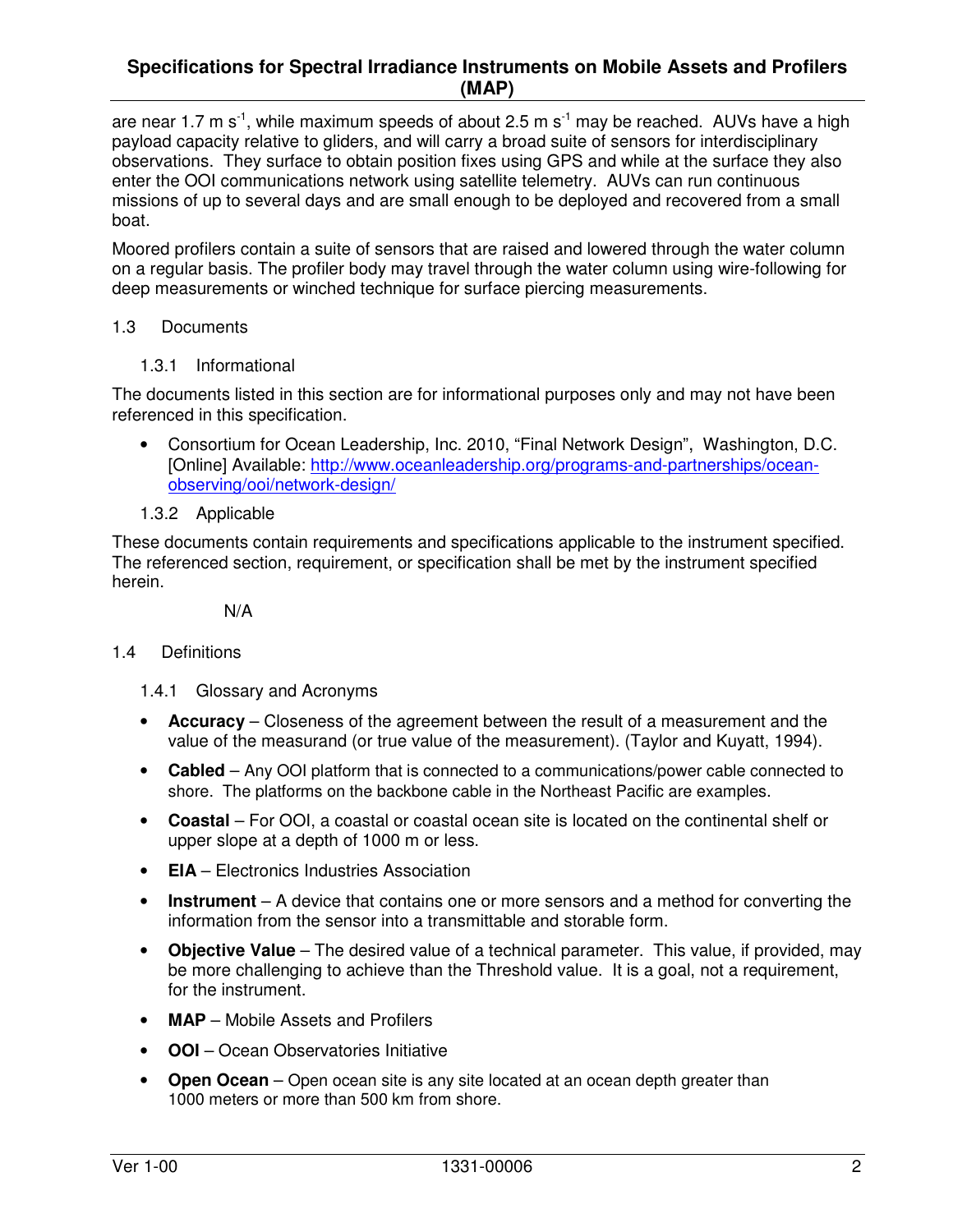#### **Specifications for Spectral Irradiance Instruments on Mobile Assets and Profilers (MAP)**

- **Operate** Correctly performing designed functionality.
- **Precision** The closeness of agreement between independent measurements obtained under stipulated conditions of repeatability, generally expressed as a standard deviation (or standard uncertainty) of measurement results. Used as a measure of stability of an instrument/sensor and its capability of producing the same measurement over and over again for the same input signal (Taylor and Kuyatt, 1994).
- **Resolution** The smallest amount of input signal change that the instrument/sensor can detect reliably.
- **PSS** Practical Salinity Scale, the UNESCO Practical Salinity Scale of 1978 (PSS78). PSS defines salinity as a dimensionless conductivity ratio.
- **Sensor** A device that will convert a physical phenomenon into an electrical signal that can in turn be digitized through the use of an analog to digital converter. A sensor is normally housed in an instrument. Data coming from sensors is normally raw and needs to be calibrated.
- **SPKIR** Spectral irradiance
- **Survive** Experience an event without major loss of hardware. System might experience loss of functionality requiring repair to return to normal mode functionality. An example of this is knockdown of a global mooring or loss of some part of the mooring resulting in the instrument descending to the bottom. Any internal memory in the instrument would remain accessible, but the sensors might need to be replaced to return to normal functionality.
- **Sustain** Experience an event (environmental extreme or condition) without permanent loss of normal mode functionality. System may experience reduction of functionality during event.
- **Threshold Value** The limiting acceptable value of a technical parameter. If this item does not meet the performance as specified by the threshold value, it may not be sufficient for inclusion in the OOI system.
- 1.4.2 Conventions

All values contained in this document are Threshold Values unless specifically stated otherwise.

The bidder shall ignore the references in angle brackets < > at the end of each specification. They are for internal OOI use only.

#### **2 Specifications**

2.1 Measurement

Values provided are threshold unless otherwise stated.

- 2.1.1 Downwelling spectral irradiance
	- a) Measurement with unit(s)

Downwelling spectral irradiance ( $\mu$ mol photons m<sup>-2</sup> s<sup>-1</sup>)

b) Minimum Value

SPKI-001 The instrument shall measure downwelling spectral irradiance over a range with a minimum value of 0.1 umol photons  $m^2 s^1$  across the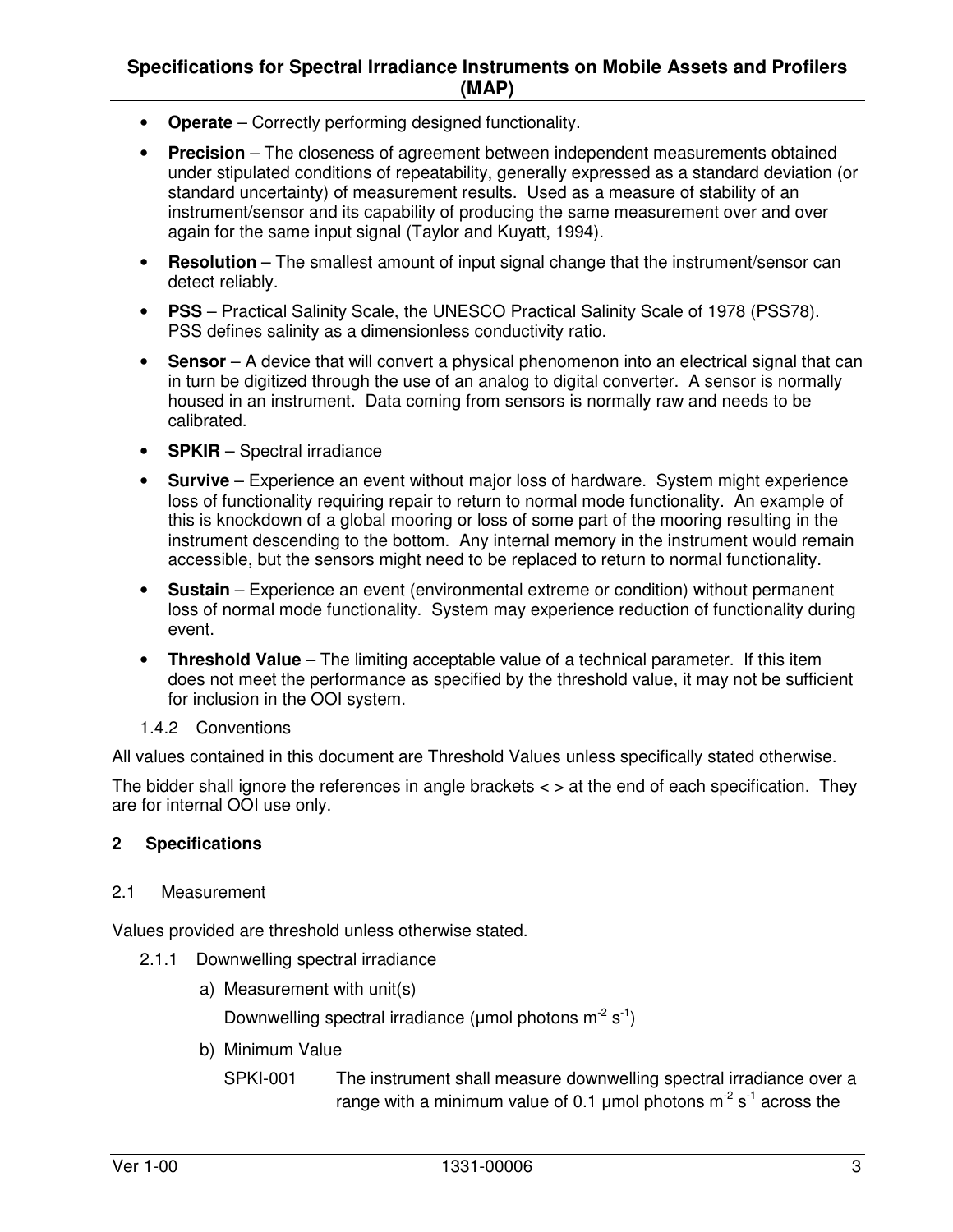| entire wavelength range specified in section 2.1.1k.                      |
|---------------------------------------------------------------------------|
| <l2-sr-rq-3528, l4-cg-ip-rq-377,="" l4-rsn-ip-rq-494=""></l2-sr-rq-3528,> |

- c) Maximum Value
	- SPKI-002 The instrument shall measure downwelling spectral irradiance over a range with a maximum value of 2000 µmol photons  $m<sup>2</sup> s<sup>-1</sup>$  across the entire wavelength range specified in section 2.1.1k. <L2-SR-RQ-3528, L4-CG-IP-RQ-377, L4-RSN-IP-RQ-494>
- d) Accuracy
	- SPKI-003 The instrument shall measure downwelling spectral irradiance with an accuracy within ±5% of the true value. <L2-SR-RQ-3527, L4-CG-IP-RQ-374, L4-RSN-IP-RQ-493>
- e) Precision
	- SPKI-004 The instrument shall measure downwelling spectral irradiance with a precision of 0.01 µmol photons  $m^2 s^{-1}$ . <L2-SR-RQ-3781, L4-CG-IP-RQ-527, L4-RSN-IP-RQ-595>
- f) Resolution

Not specified.

g) Drift

Not specified.

h) Response Times

Not specified.

i) Sampling Frequency

Not specified.

j) Dependencies

Not specified.

#### k) Wavelength range

- SPKI-005 The instrument shall measure downwelling spectral irradiance over the wavelength range of 380 nm to 720 nm. <L2-SR-RQ-3526, L4-CG-IP-RQ-206, L4-RSN-IP-RQ-490>
- SPKI-006 The instrument should measure downwelling spectral irradiance over the wavelength range of 380 nm to 750 nm. This is an objective. <L2-SR-RQ-3780, L4-CG-IP-RQ-526, L4-RSN-IP-RQ-593>
- l) Number of bands
	- SPKI-007 The instrument shall measure downwelling spectral irradiance in no fewer than 7 bands over the wavelength range specified in section 2.1.1.k. <L2-SR-RQ-3668, L4-CG-IP-RQ-373, L4-RSN-IP-RQ-491>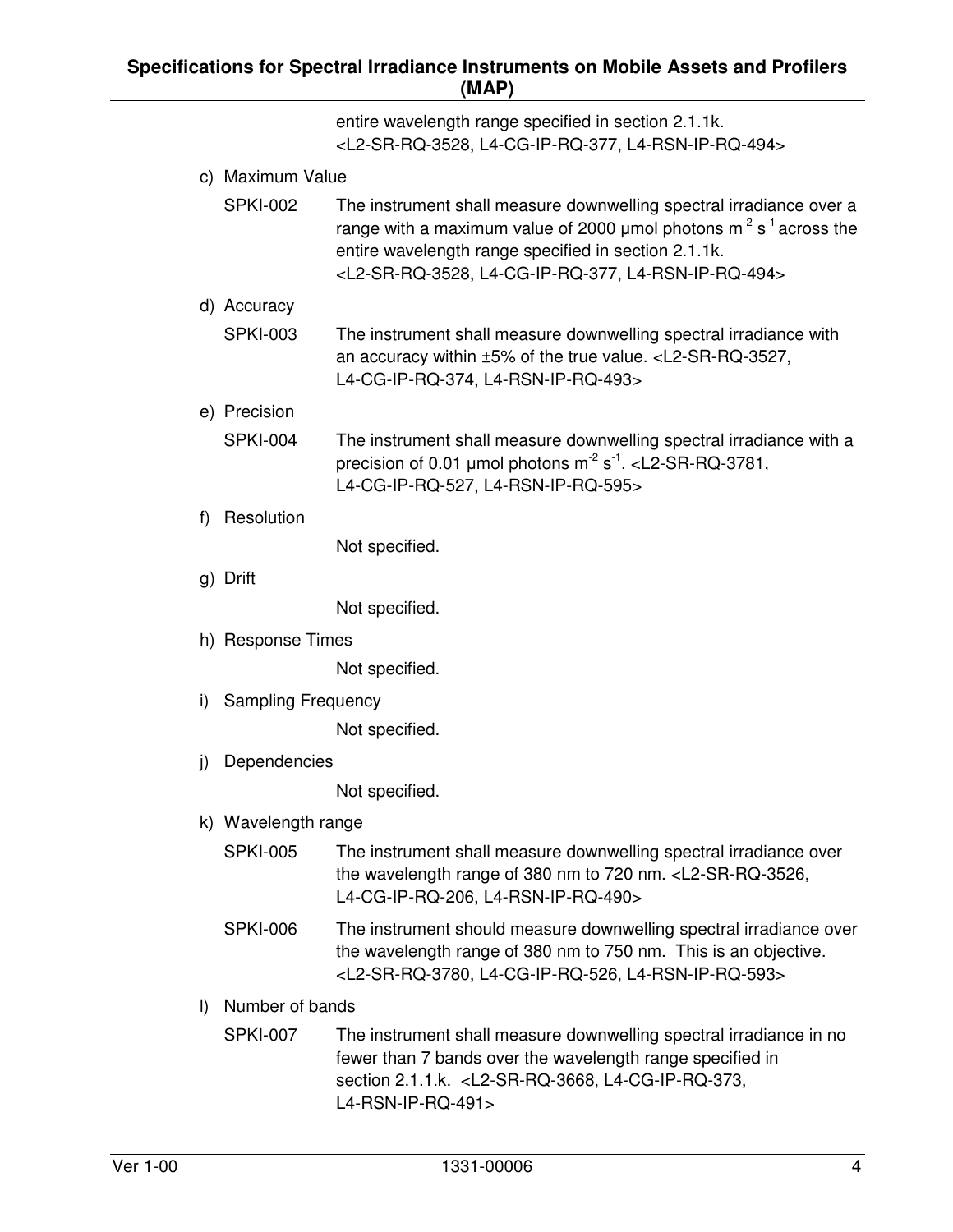## **Specifications for Spectral Irradiance Instruments on Mobile Assets and Profilers (MAP)**

|      |                             | (                                                                                                                                                 |  |  |  |
|------|-----------------------------|---------------------------------------------------------------------------------------------------------------------------------------------------|--|--|--|
|      | m) Spectral Bandwidth       |                                                                                                                                                   |  |  |  |
|      | <b>SPKI-008</b>             | The instrument shall have spectral bandwidths of no more than<br>20 nm. <l2-sr-rq-3669, l4-cg-ip-rq-207,="" l4-rsn-ip-rq-492=""></l2-sr-rq-3669,> |  |  |  |
| 2.2  | Operational                 |                                                                                                                                                   |  |  |  |
|      |                             | See Platform Specifications.                                                                                                                      |  |  |  |
| 2.3  | Mechanical/Physical         |                                                                                                                                                   |  |  |  |
|      |                             | See Platform Specifications.                                                                                                                      |  |  |  |
| 2.4  | Electrical                  |                                                                                                                                                   |  |  |  |
|      |                             | See Platform Specifications.                                                                                                                      |  |  |  |
| 2.5  | Data Storage and Processing |                                                                                                                                                   |  |  |  |
|      |                             | See Platform Specifications.                                                                                                                      |  |  |  |
| 2.6  | Software/Firmware           |                                                                                                                                                   |  |  |  |
|      |                             | See Platform Specifications.                                                                                                                      |  |  |  |
| 2.7  | Platform Interfaces         |                                                                                                                                                   |  |  |  |
|      |                             | See Platform Specifications.                                                                                                                      |  |  |  |
| 2.8  | Compliance                  |                                                                                                                                                   |  |  |  |
|      |                             | See Platform Specifications.                                                                                                                      |  |  |  |
| 2.9  | Safety                      |                                                                                                                                                   |  |  |  |
|      |                             | See Platform Specifications.                                                                                                                      |  |  |  |
| 2.10 | Shipping and Storage        |                                                                                                                                                   |  |  |  |
|      |                             | See Platform Specifications.                                                                                                                      |  |  |  |
| 2.11 | Identification              |                                                                                                                                                   |  |  |  |
|      |                             | See Platform Specifications.                                                                                                                      |  |  |  |
| 2.12 | Quality                     |                                                                                                                                                   |  |  |  |
|      |                             |                                                                                                                                                   |  |  |  |

See Platform Specifications.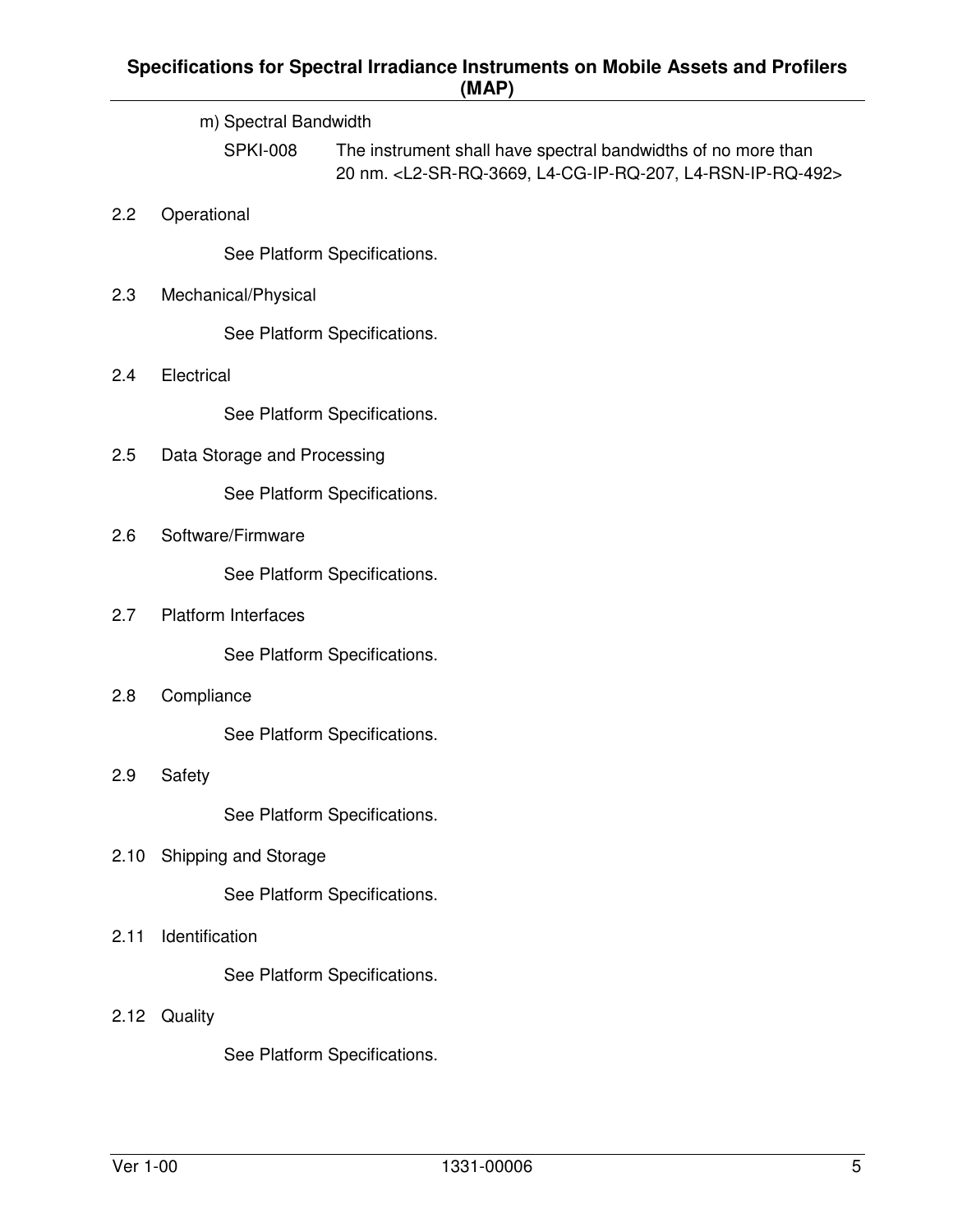## **3 Documentation**

See the RFP for documentation that the vendor shall be required to supply.

## **4 Appendices**

None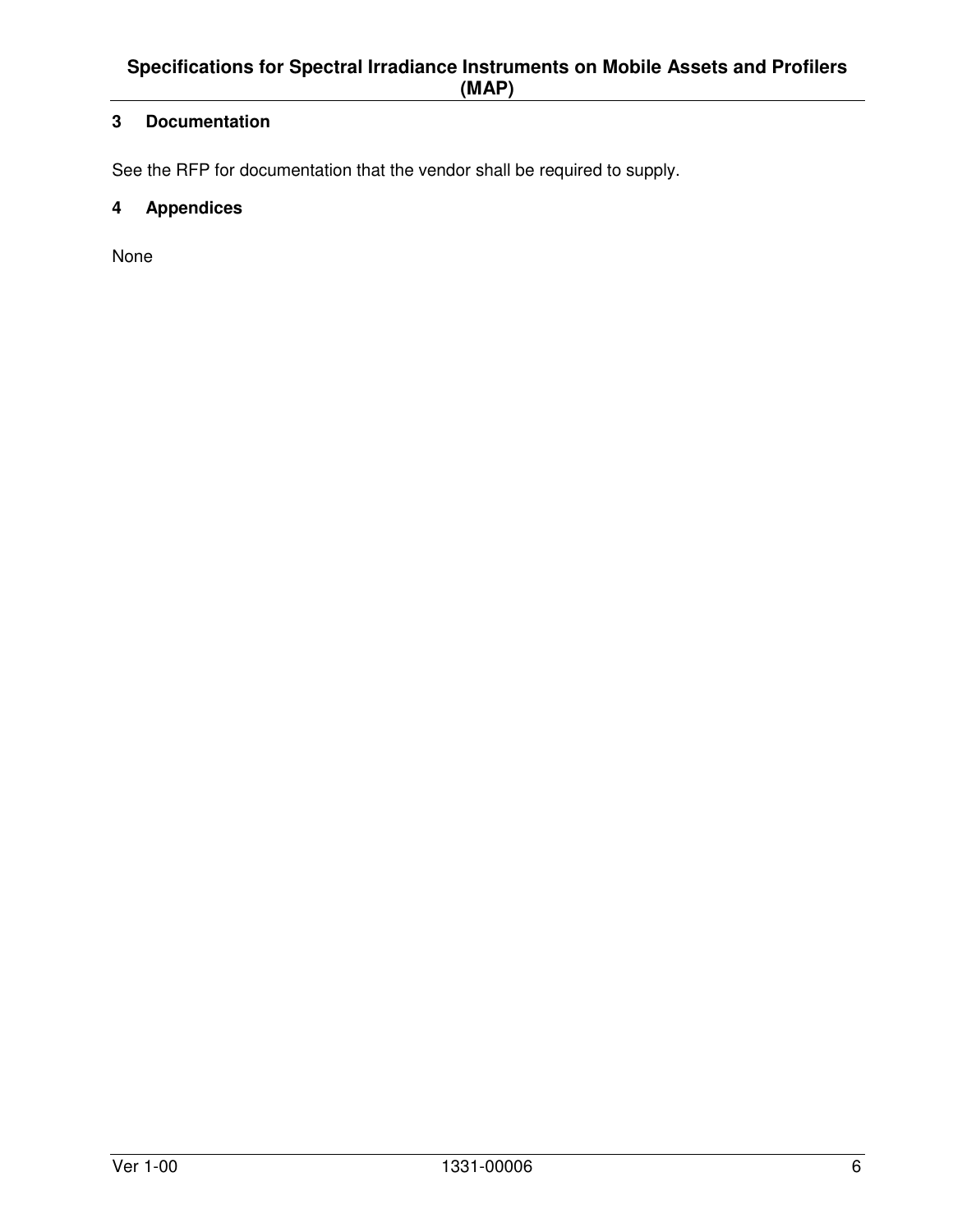

## **SPECIFICATIONS FOR OPTICAL ATTENUATION AND ABSORPTION INSTRUMENTS ON MOBILE ASSETS AND PROFILERS (MAP)**

Version 1-00 Document Control Number 1331-00007 2010-11-16

Consortium for Ocean Leadership 1201 New York Ave NW, 4<sup>th</sup> Floor, Washington DC 20005 www.OceanLeadership.org

in Cooperation with

University of California, San Diego University of Washington Woods Hole Oceanographic Institution Oregon State University Scripps Institution of Oceanography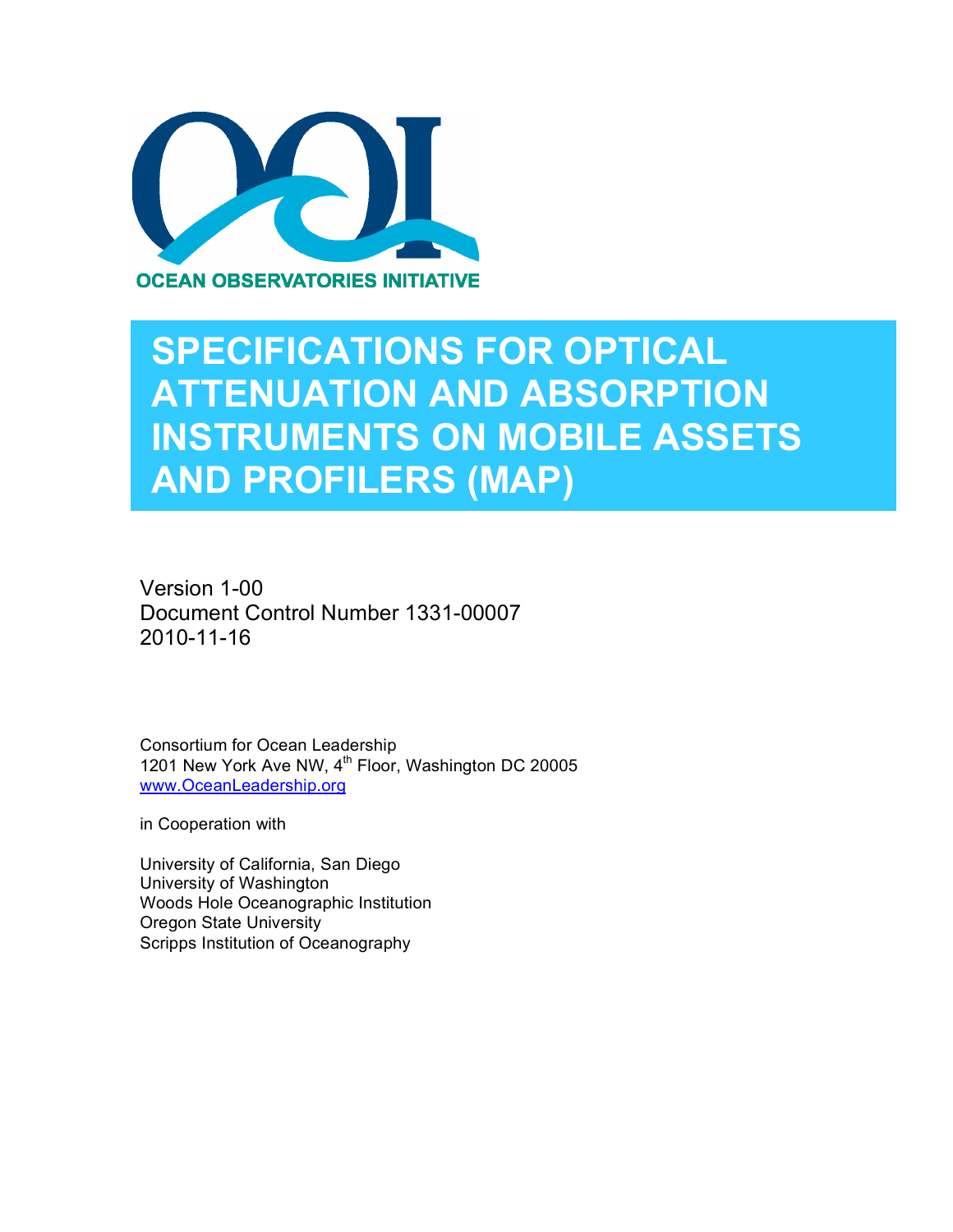#### **Specifications for Optical Attenuation and Absorption Instruments on Mobile Assets and Profilers (MAP)**

#### **Document Control Sheet**

| <b>Version</b> | <b>Date</b> | <b>Description</b>                                                                                                                                                                        | Originator             |
|----------------|-------------|-------------------------------------------------------------------------------------------------------------------------------------------------------------------------------------------|------------------------|
| $0 - 01$       | 05/10/2010  | <b>Initial Draft</b>                                                                                                                                                                      | Thien V. Dinh          |
| $0 - 02$       | 05/24/2010  | Extracted performance specs<br>from earlier version                                                                                                                                       | Rob DelCoco            |
| $0 - 03$       | 08/25/2010  | Reformatted per revised<br>template; new document<br>control number                                                                                                                       | Arthur Salwin (Noblis) |
| $0 - 04$       | 10/06/2010  | Reverted to original document<br>number.<br>Revised definitions.<br>Revised precision, operational<br>depth, and wavelength range.                                                        | Arthur Salwin (Noblis) |
| $0 - 05$       | 10/26/2010  | Changed "within a wavelength<br>range" to "over a wavelength<br>range". Referenced platform<br>specifications in lieu of<br>specifying operational depth<br>range. Minor editorial fixes. | Arthur Salwin (Noblis) |
| $0 - 06$       | 11/03/2010  | Revised language per<br>approved ECR. Added<br>references to platform specs.                                                                                                              | Arthur Salwin (Noblis) |
| $0 - 07$       | 11/16/2010  | Addressed 5-day review<br>comments. Referenced new<br>requirements.                                                                                                                       | Arthur Salwin (Noblis) |
| $1 - 00$       | 11/16/2010  | S.E. approval - no other<br>changes                                                                                                                                                       | Arthur Salwin (Noblis) |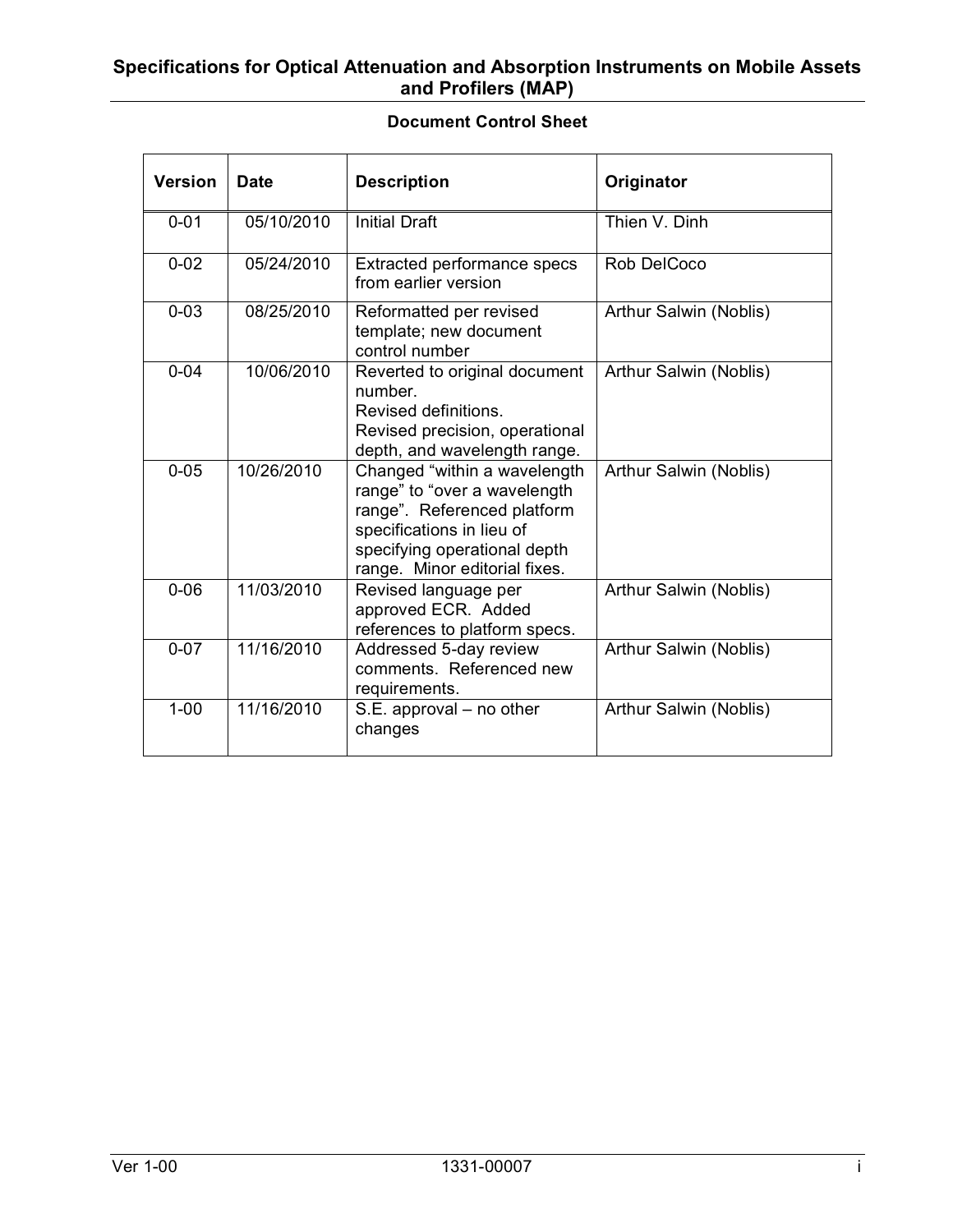## **Specifications for Optical Attenuation and Absorption Instruments on Mobile Assets and Profilers (MAP)**

## **Signature Page**

This document has been reviewed and approved for release to Configuration Management.

 $\frac{1}{2}$ 

OOI Senior Systems Engineer:

.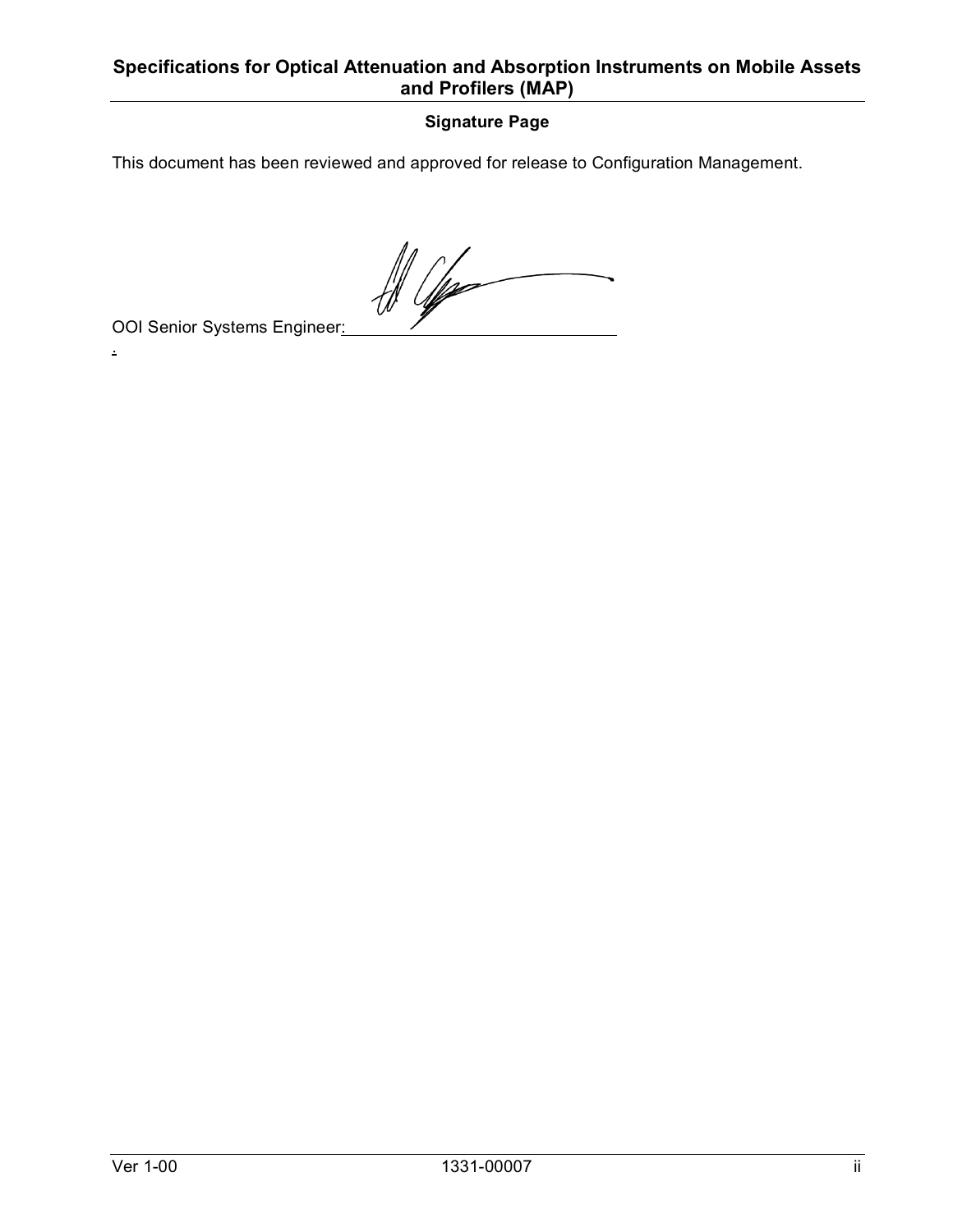# Specifications for Optical Attenuation and Absorption Instruments on<br>Mobile Assets and Profilers (MAP)

## **Table of Contents**

|             | 1 <sub>1</sub> |       |  |
|-------------|----------------|-------|--|
|             | 12             |       |  |
|             | 1.3            |       |  |
|             | 1.3.1          |       |  |
|             | 1.3.2          |       |  |
|             | 14             |       |  |
|             | 1.4.1          |       |  |
|             | 1.4.2          |       |  |
| $2^{\circ}$ |                |       |  |
|             | 2.1            |       |  |
|             |                |       |  |
|             |                | 2.1.2 |  |
|             | 22             |       |  |
|             | 2.3            |       |  |
|             | 2.4            |       |  |
|             | 2.5            |       |  |
|             | 2.6            |       |  |
|             | 27             |       |  |
|             | 2.8            |       |  |
|             | 2.9            |       |  |
|             | 2.10           |       |  |
|             | 211            |       |  |
|             | 2.12           |       |  |
| 3           |                |       |  |
| 4           |                |       |  |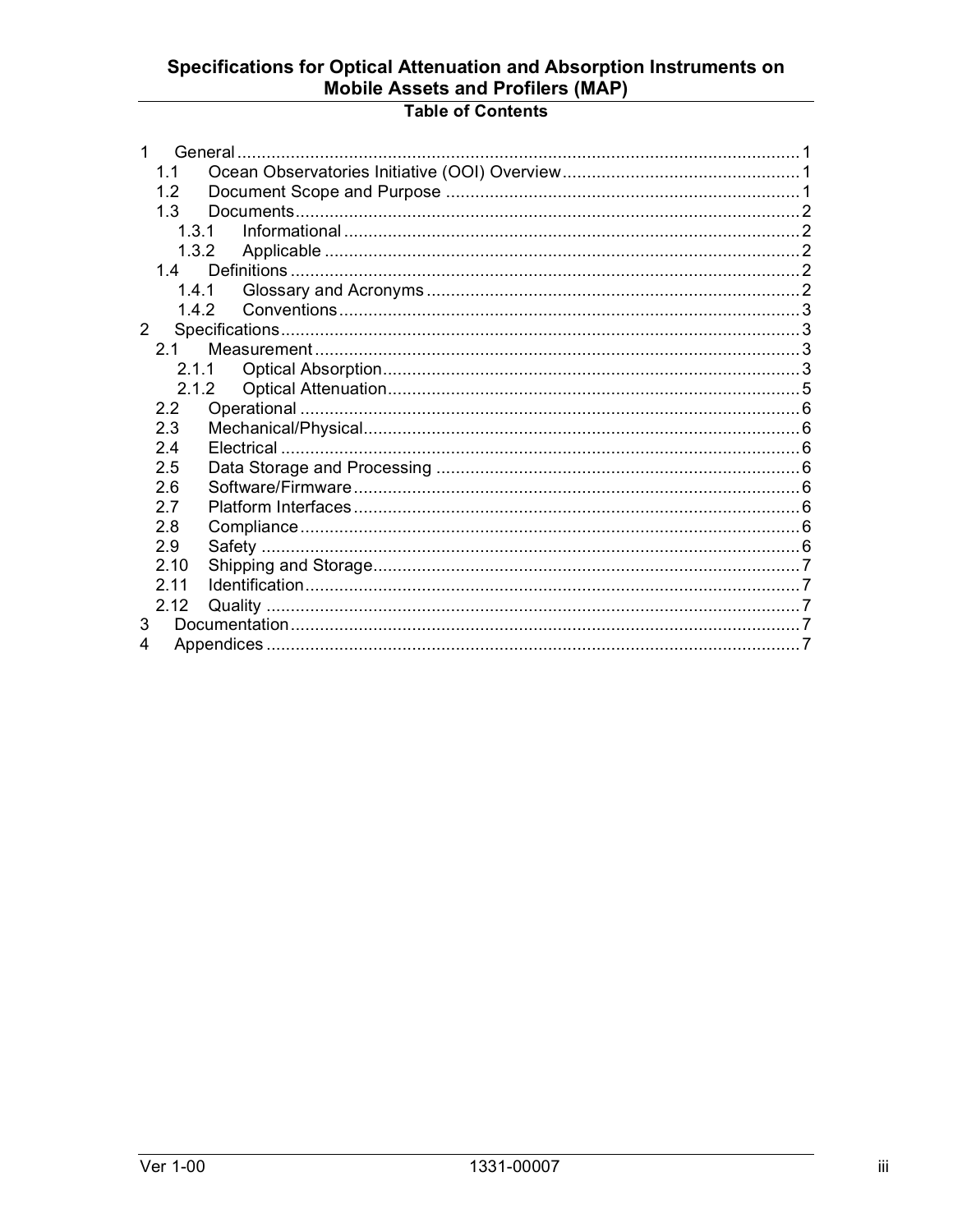### **1 General**

#### 1.1 Ocean Observatories Initiative (OOI) Overview

Although the ocean is central to the habitability of our planet, it is largely unexplored. Biological, chemical, physical, and geological processes interact in complex ways in the ocean, at the seafloor, and at the air-sea interface. Our ability to learn more about these processes is severely limited by technical infrastructure, and developing a more fundamental scientific understanding of these relationships requires new and transformational approaches to ocean observation and experimentation.

The Ocean Observatories Initiative (OOI) will lay the foundation for future ocean science observations. OOI will enable powerful new scientific approaches by transforming the community's focus from expedition-based data gathering to persistent, controllable observations from a suite of interconnected sensors. The OOI's networked sensor grid will collect ocean and seafloor data at high sampling rates over years to decades. Researchers will make simultaneous, interdisciplinary measurements to investigate a spectrum of phenomena including episodic, short-lived events (tectonic, volcanic, oceanographic, biological, and meteorological), and more subtle, longer-term changes and emergent phenomena in ocean systems (circulation patterns, climate change, ocean acidity, and ecosystem trends).

The OOI will enable multiple scales of marine observations that are integrated into one observing system via common design elements and an overarching, interactive cyberinfrastructure. Coastalscale assets of the OOI will expand existing observations off both U.S. coasts, creating focused, configurable observing regions. Regional cabled observing platforms will 'wire' a single region in the Northeast Pacific Ocean with a high speed optical and high power grid. Global components address planetary-scale changes via moored open-ocean buoys linked to shore via satellite. Through a unifying cyberinfrastructure, researchers will control sampling strategies of experiments deployed on one part of the system in response to remote detection of events by other parts of the system.

A more detailed discussion of the Oceans Observatories Initiative can be found in the OOI Final Network Design.

#### 1.2 Document Scope and Purpose

This document provides specifications for instruments on mobile assets and profilers that measure optical attenuation and absorption. Mobile assets for OOI include buoyancy-driven gliders and propeller-driven Autonomous Underwater Vehicles (AUVs).

Gliders are underwater autonomous vehicles that profile vertically by controlling buoyancy and moving horizontally on wings. They will be employed for two general purposes: providing horizontal context to horizontally fixed platforms, and communicating with subsurface instruments for relaying their data to shore. The buoyancy-driven, battery powered gliders change their volume by pumping to or from an oil-filled bladder; when they dive or rise; the glider's wings achieve lift allowing the glider to fly forward through the water. They can achieve speeds of about one tenth of those of the AUVs or  $\sim$  25 to 35 cm s<sup>-1</sup>. At the surface, gliders acquire position information using GPS and transmit data and receive commands via satellite.

AUVs are somewhat like instrumented torpedoes, though optimized for longer life at slower speeds while carrying a sensor payload. Optimum speeds for AUVs used in oceanographic applications are near 1.7 m s<sup>-1</sup>, while maximum speeds of about 2.5 m s<sup>-1</sup> may be reached. AUVs have a high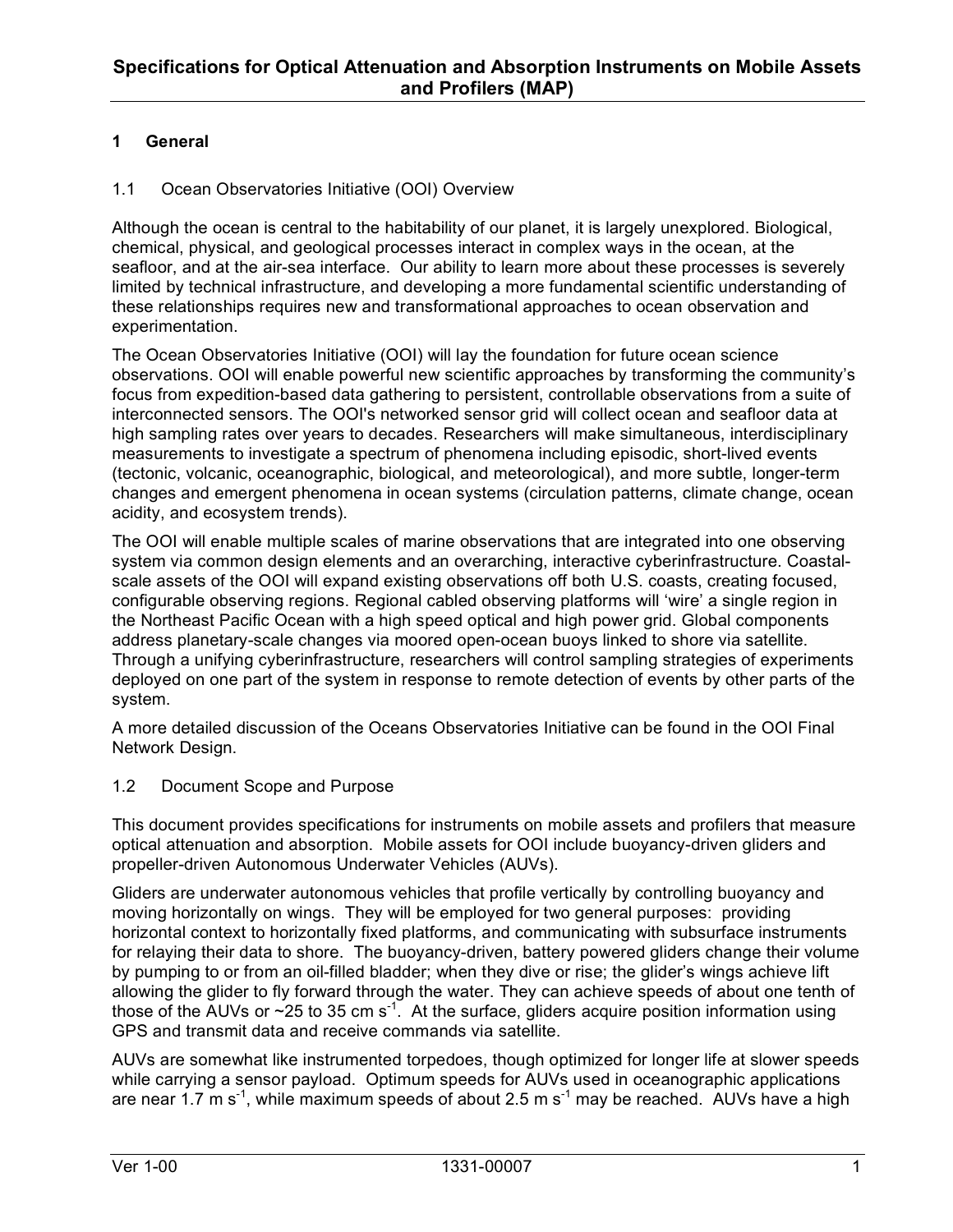payload capacity relative to gliders, and will carry a broad suite of sensors for interdisciplinary observations. They surface to obtain position fixes using GPS and while at the surface they also enter the OOI communications network using satellite telemetry. AUVs can run continuous missions of up to several days and are small enough to be deployed and recovered from a small boat.

Moored profilers contain a suite of sensors that are raised and lowered through the water column on a regular basis. The profiler body may travel through the water column using wire-following for deep measurements or winched technique for surface piercing measurements.

### 1.3 Documents

1.3.1 Informational

The documents listed in this section are for informational purposes only and may not have been referenced in this specification.

- Consortium for Ocean Leadership, Inc. 2010, "Final Network Design", Washington, D.C. [Online] Available: http://www.oceanleadership.org/programs-and-partnerships/oceanobserving/ooi/network-design/
- 1.3.2 Applicable

These documents contain requirements and specifications applicable to the instrument specified. The referenced section, requirement, or specification shall be met by the instrument specified herein.

N/A

#### 1.4 Definitions

1.4.1 Glossary and Acronyms

- **a(λ)** Absorption coefficient at wavelength λ
- **Accuracy** Closeness of the agreement between the result of a measurement and the value of the measurand (or true value of the measurement). (Taylor and Kuyatt, 1994).
- **c(λ)** Attenuation coefficient at wavelength λ
- **Cabled**  Any OOI platform that is connected to a communications/power cable connected to shore. The platforms on the backbone cable in the Northeast Pacific are examples.
- **Coastal**  For OOI, a coastal or coastal ocean site is located on the continental shelf or upper slope at a depth of 1000 m or less.
- **EIA** Electronics Industries Association
- **Instrument** A device that contains one or more sensors and a method for converting the information from the sensor into a transmittable and storable form.
- **Objective Value** The desired value of a technical parameter. This value, if provided, may be more challenging to achieve than the Threshold value. It is a goal, not a requirement, for the instrument.
- **OOI**  Ocean Observatories Initiative
- **Open Ocean**  Open ocean site is any site located at an ocean depth greater than 1000 meters or more than 500 km from shore.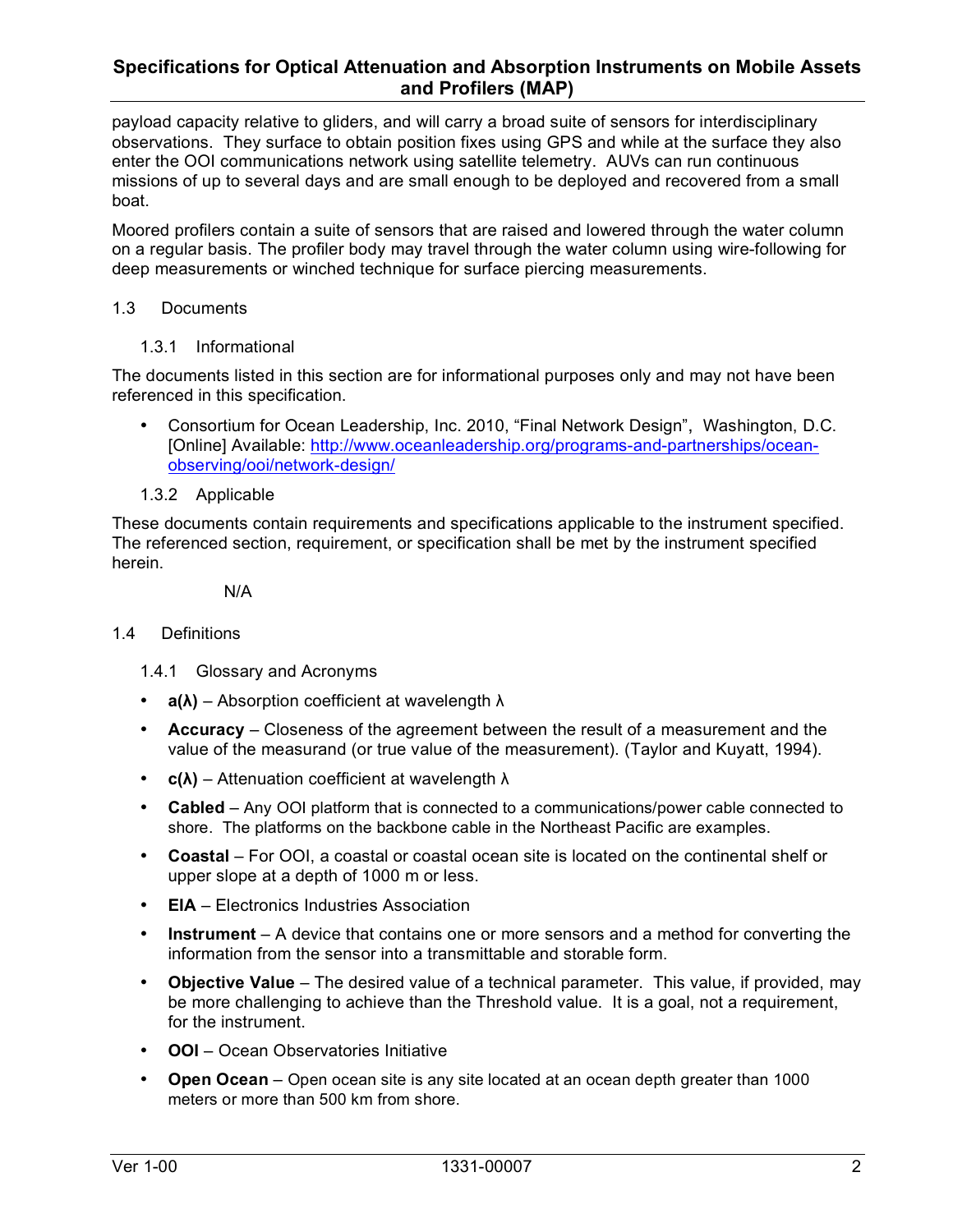- **Operate** Correctly performing designed functionality.
- **Precision** The closeness of agreement between independent measurements obtained under stipulated conditions of repeatability, generally expressed as a standard deviation (or standard uncertainty) of measurement results. Used as a measure of stability of an instrument/sensor and its capability of producing the same measurement over and over again for the same input signal (Taylor and Kuyatt, 1994).
- **Resolution** The smallest amount of input signal change that the instrument/sensor can detect reliably.
- **PSS** Practical Salinity Scale, the UNESCO Practical Salinity Scale of 1978 (PSS78). PSS defines salinity as a dimensionless conductivity ratio.
- **Sensor** A device that will convert a physical phenomenon into an electrical signal that can in turn be digitized through the use of an analog to digital converter. A sensor is normally housed in an instrument. Data coming from sensors is normally raw and needs to be calibrated.
- **Survive** Experience an event without major loss of hardware. System might experience loss of functionality requiring repair to return to normal mode functionality. An example of this is knockdown of a global mooring or loss of some part of the mooring resulting in the instrument descending to the bottom. Any internal memory in the instrument would remain accessible, but the sensors might need to be replaced to return to normal functionality.
- **Sustain** Experience an event (environmental extreme or condition) without permanent loss of normal mode functionality. System may experience reduction of functionality during event.
- **Threshold Value** The limiting acceptable value of a technical parameter. If this item does not meet the performance as specified by the threshold value, it may not be sufficient for inclusion in the OOI system.
- 1.4.2 Conventions

All values contained in this document are Threshold Values unless specifically stated otherwise.

The bidder shall ignore the references in angle brackets  $\leq$  > at the end of each specification. They are for internal OOI use only.

### **2 Specifications**

#### 2.1 Measurement

Values provided are threshold unless otherwise stated.

- 2.1.1 Optical Absorption
	- a) Measurement with unit(s)

Spectral absorption  $(a(\lambda)/m)$ 

- b) Minimum Value
	- ABSO-001 The instrument shall measure spectral absorption over a range with a minimum value of 0.05 a(λ)/m. <L2-SR-RQ-3533, L4-CG-IP-RQ-228, L4-RSN-IP-RQ-348>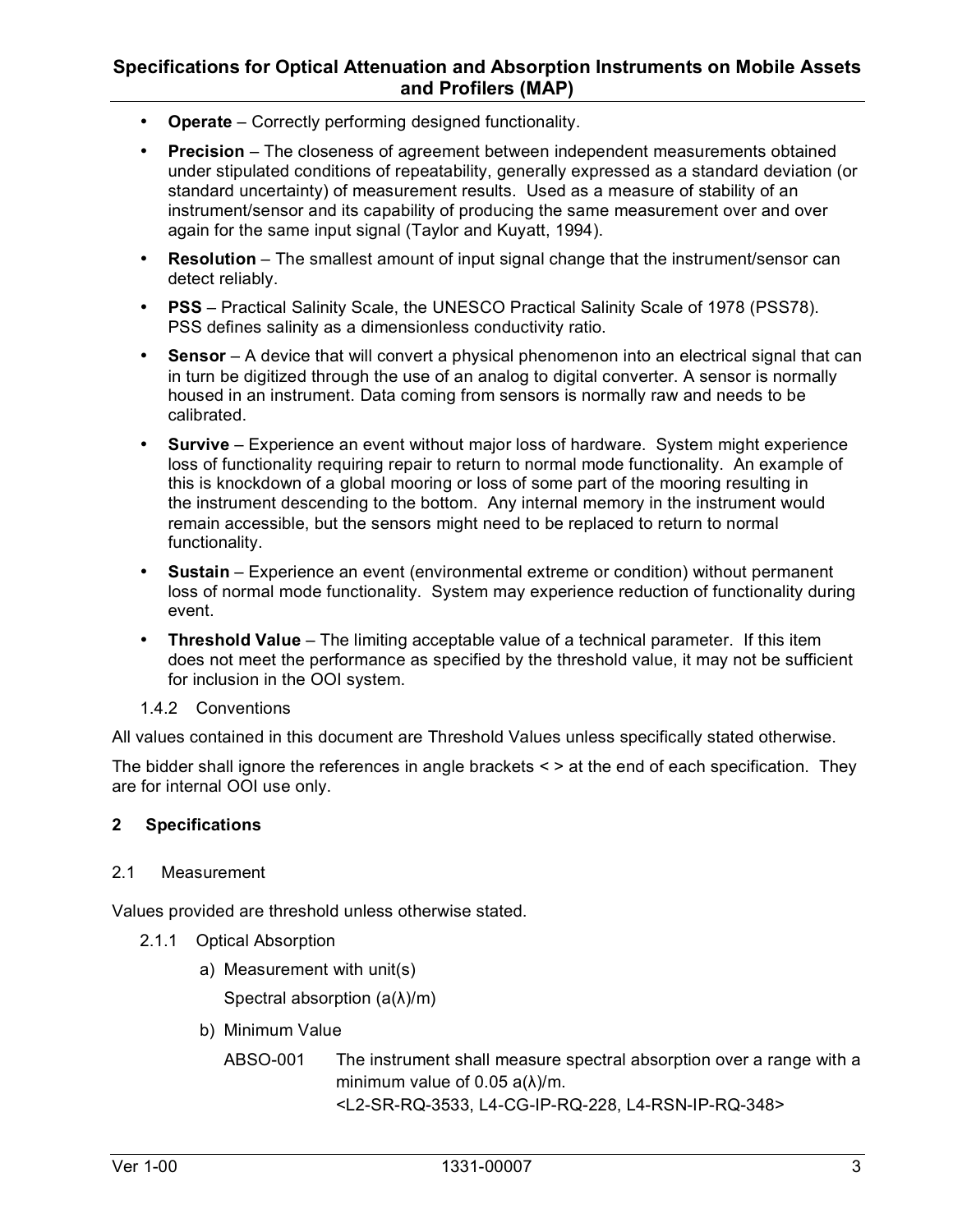|                                         | c) Maximum Value    |                                                                                                                                                                                                           |  |  |
|-----------------------------------------|---------------------|-----------------------------------------------------------------------------------------------------------------------------------------------------------------------------------------------------------|--|--|
|                                         | ABSO-002            | The instrument shall measure spectral absorption over a range with a<br>maximum value of 8 $a(\lambda)/m$ .<br><l2-sr-rq-3533, l4-cg-ip-rq-228,="" l4-rsn-ip-rq-348=""></l2-sr-rq-3533,>                  |  |  |
|                                         | d) Accuracy         |                                                                                                                                                                                                           |  |  |
|                                         | ABSO-003            | The instrument shall measure spectral absorption with an accuracy<br>within $\pm 0.01$ a( $\lambda$ )/m of the true value. <l2-sr-rq-3532,<br>L4-CG-IP-RQ-226, L4-RSN-IP-RQ-347&gt;</l2-sr-rq-3532,<br>   |  |  |
|                                         | e) Precision        |                                                                                                                                                                                                           |  |  |
|                                         | ABSO-004            | The instrument shall measure spectral absorption with a precision of<br>$0.005 a(\lambda)/m.$ <l2-sr-rq-3742, l4-cg-ip-rq-514,<br="">L4-RSN-IP-RQ-567&gt;</l2-sr-rq-3742,>                                |  |  |
|                                         | ABSO-005            | The instrument should measure spectral absorption with a precision<br>of $10^{-3}$ a( $\lambda$ )/m. This is an objective. <l2-sr-rq-3743,<br>L4-CG-IP-RQ-515, L4-RSN-IP-RQ-568&gt;</l2-sr-rq-3743,<br>   |  |  |
| f                                       | Resolution          |                                                                                                                                                                                                           |  |  |
|                                         | Not specified.      |                                                                                                                                                                                                           |  |  |
|                                         | g) Drift            |                                                                                                                                                                                                           |  |  |
|                                         | Not specified.      |                                                                                                                                                                                                           |  |  |
|                                         | h) Response Times   |                                                                                                                                                                                                           |  |  |
|                                         | Not specified.      |                                                                                                                                                                                                           |  |  |
| i) Sampling Frequency<br>Not specified. |                     |                                                                                                                                                                                                           |  |  |
|                                         |                     |                                                                                                                                                                                                           |  |  |
| j)                                      | Dependencies        |                                                                                                                                                                                                           |  |  |
|                                         | Not specified.      |                                                                                                                                                                                                           |  |  |
|                                         | k) Wavelength range |                                                                                                                                                                                                           |  |  |
|                                         | ABSO-006            | The instrument shall measure spectral absorption over the<br>wavelength range of 400 nm to 720 nm. <l2-sr-rq-3744,<br>L4-CG-IP-RQ-516, L4-RSN-IP-RQ-569&gt;</l2-sr-rq-3744,<br>                           |  |  |
|                                         | ABSO-007            | The instrument should measure spectral absorption over the<br>wavelength range of 400 nm to 750 nm. This is an objective.<br><l2-sr-rq-3745, l4-cg-ip-rq-517,="" l4-rsn-ip-rq-570=""></l2-sr-rq-3745,>    |  |  |
| $\vert$                                 | Number of bands     |                                                                                                                                                                                                           |  |  |
|                                         | ABSO-008            | The instrument shall measure spectral absorption in no fewer than<br>7 bands over the wavelength range specified in 2.1.1.k.<br><l2-sr-rq-3746, l4-cg-ip-rq-518,="" l4-rsn-ip-rq-571=""></l2-sr-rq-3746,> |  |  |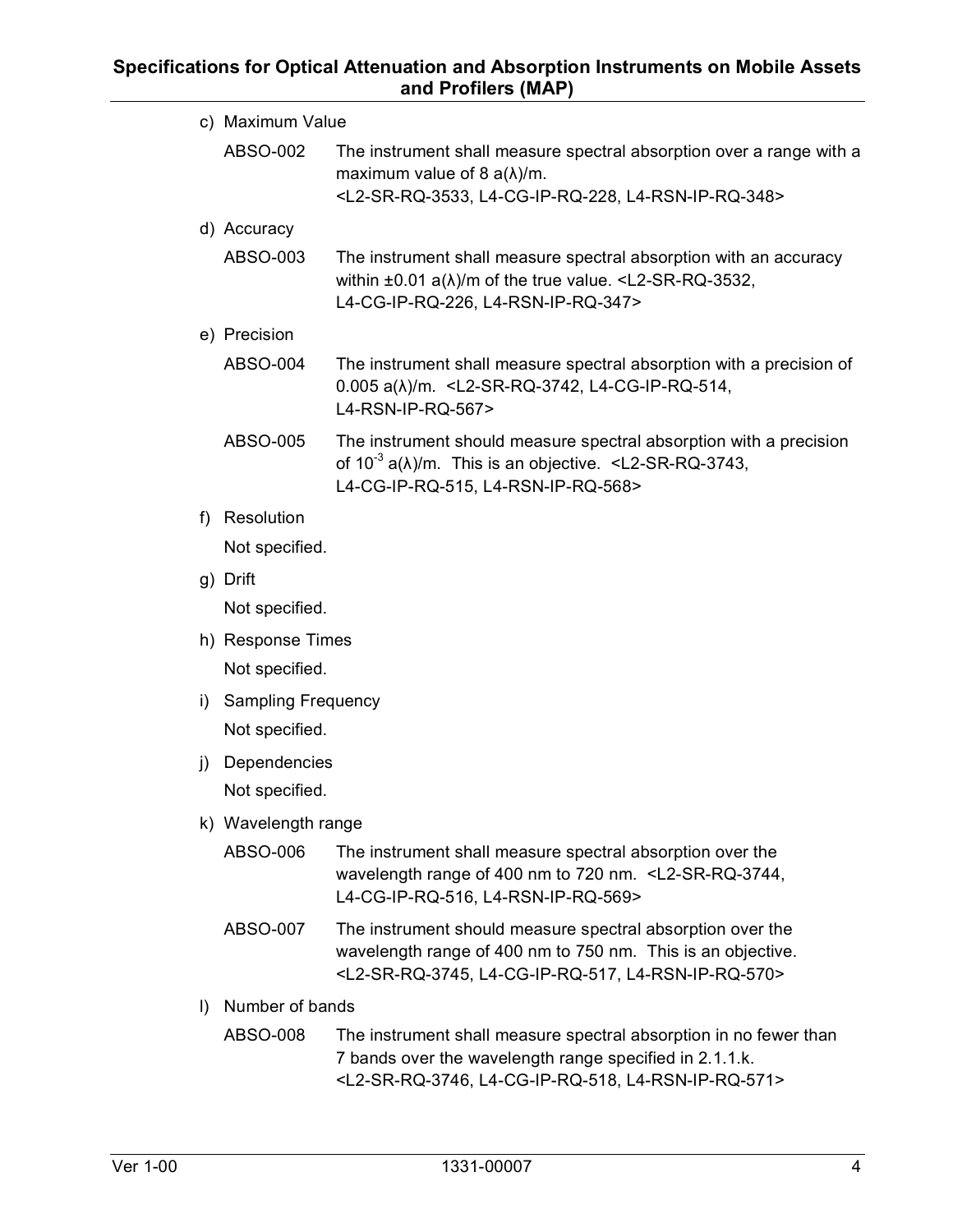|       |                            | m) Spectral Bandwidth                 |                                                                                                                                                                                                          |  |  |
|-------|----------------------------|---------------------------------------|----------------------------------------------------------------------------------------------------------------------------------------------------------------------------------------------------------|--|--|
|       |                            | ABSO-009                              | The instrument shall have spectral bandwidths of no more than<br>20 nm. <l2-sr-rq-3747, l4-cg-ip-rq-519,="" l4-rsn-ip-rq-572=""></l2-sr-rq-3747,>                                                        |  |  |
| 2.1.2 | <b>Optical Attenuation</b> |                                       |                                                                                                                                                                                                          |  |  |
|       |                            | a) Measurement with unit(s)           |                                                                                                                                                                                                          |  |  |
|       |                            | Spectral attenuation $(c(\lambda)/m)$ |                                                                                                                                                                                                          |  |  |
|       |                            | b) Minimum Value                      |                                                                                                                                                                                                          |  |  |
|       |                            | <b>ATTE-001</b>                       | The instrument shall measure spectral attenuation over a range with<br>a minimum value of 0.05 $c(\lambda)/m$ .<br><l2-sr-rq-3537, l4-cg-ip-rq-401,="" l4-rsn-ip-rq-354=""></l2-sr-rq-3537,>             |  |  |
|       |                            | c) Maximum Value                      |                                                                                                                                                                                                          |  |  |
|       |                            | <b>ATTE-002</b>                       | The instrument shall measure spectral attenuation over a range with<br>a maximum value of 15 $c(\lambda)/m$ .<br><l2-sr-rq-3537, l4-cg-ip-rq-401,="" l4-rsn-ip-rq-354=""></l2-sr-rq-3537,>               |  |  |
|       |                            | d) Accuracy                           |                                                                                                                                                                                                          |  |  |
|       |                            | ATTE-003                              | The instrument shall measure spectral attenuation with an accuracy<br>within $\pm 0.01$ c( $\lambda$ )/m of the true value. <l2-sr-rq-3536,<br>L4-CG-IP-RQ-399, L4-RSN-IP-RQ-353&gt;</l2-sr-rq-3536,<br> |  |  |
|       |                            | e) Precision                          |                                                                                                                                                                                                          |  |  |
|       |                            | <b>ATTE-004</b>                       | The instrument shall measure spectral attenuation with a precision of<br>0.005 c( $\lambda$ )/m. <l2-sr-rq-3748, l4-cg-ip-rq-520,<br="">L4-RSN-IP-RQ-573&gt;</l2-sr-rq-3748,>                            |  |  |
|       |                            | ATTE-005                              | The instrument should measure spectral attenuation with a precision<br>of $10^{-3}$ c( $\lambda$ )/m. This is an objective. <l2-sr-rq-3749,<br>L4-CG-IP-RQ-521, L4-RSN-IP-RQ-574&gt;</l2-sr-rq-3749,<br> |  |  |
|       | f)                         | Resolution                            |                                                                                                                                                                                                          |  |  |
|       |                            | Not specified.                        |                                                                                                                                                                                                          |  |  |
|       |                            | g) Drift                              |                                                                                                                                                                                                          |  |  |
|       |                            | Not specified.                        |                                                                                                                                                                                                          |  |  |
|       |                            | h) Response Times                     |                                                                                                                                                                                                          |  |  |
|       |                            | Not specified.                        |                                                                                                                                                                                                          |  |  |
|       | i)                         | <b>Sampling Frequency</b>             |                                                                                                                                                                                                          |  |  |
|       |                            | Not specified.                        |                                                                                                                                                                                                          |  |  |
|       | j)                         | Dependencies                          |                                                                                                                                                                                                          |  |  |
|       |                            | Not specified.                        |                                                                                                                                                                                                          |  |  |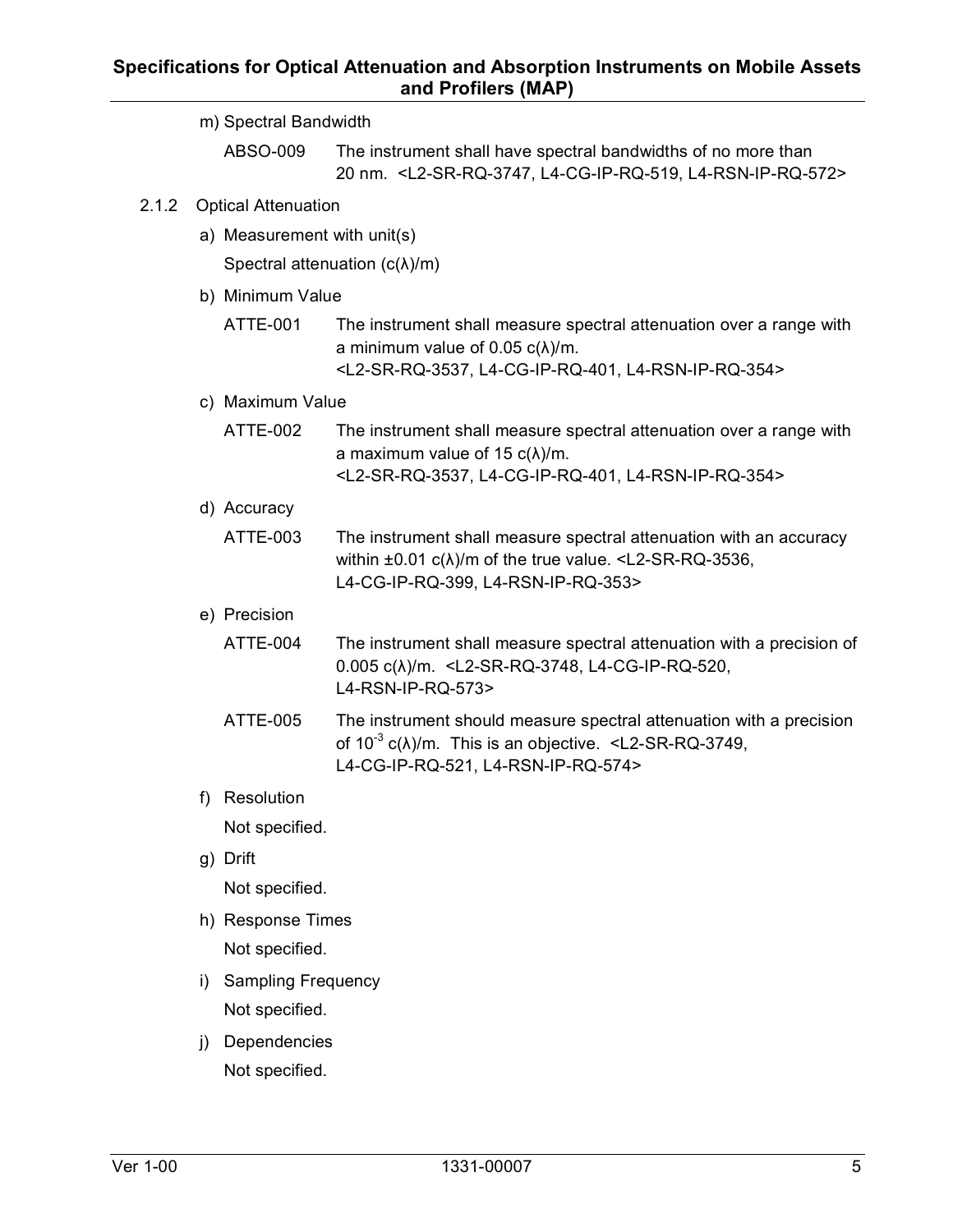|                                    |                            | k) Wavelength range                                                                                                                                                                                        |  |
|------------------------------------|----------------------------|------------------------------------------------------------------------------------------------------------------------------------------------------------------------------------------------------------|--|
|                                    | ATTE-006                   | The instrument shall measure spectral attenuation over the<br>wavelength range of 400 nm to 720 nm. <l2-sr-rq-3750,<br>L4-CG-IP-RQ-522, L4-RSN-IP-RQ-575&gt;</l2-sr-rq-3750,<br>                           |  |
|                                    | <b>ATTE-007</b>            | The instrument should measure spectral attenuation over the<br>wavelength range of 400 nm to 750 nm. This is an objective.<br><l2-sr-rq-3751, l4-cg-ip-rq-523,="" l4-rsn-ip-rq-576=""></l2-sr-rq-3751,>    |  |
|                                    | Number of bands<br>$\vert$ |                                                                                                                                                                                                            |  |
|                                    | <b>ATTE-008</b>            | The instrument shall measure spectral attenuation in no fewer than 7<br>bands over the wavelength range specified in 2.1.2.k.<br><l2-sr-rq-3752, l4-cg-ip-rq-524,="" l4-rsn-ip-rq-577=""></l2-sr-rq-3752,> |  |
| m) Spectral Bandwidth              |                            |                                                                                                                                                                                                            |  |
|                                    | ATTE-009                   | The instrument shall have spectral bandwidths of no more than<br>20 nm. <l2-sr-rq-3753, l4-cg-ip-rq-525,="" l4-rsn-ip-rq-578=""></l2-sr-rq-3753,>                                                          |  |
| 2.2                                | Operational                |                                                                                                                                                                                                            |  |
|                                    |                            | See platform specifications.                                                                                                                                                                               |  |
| 2.3                                | Mechanical/Physical        |                                                                                                                                                                                                            |  |
|                                    |                            | See platform specifications.                                                                                                                                                                               |  |
| 2.4                                | Electrical                 |                                                                                                                                                                                                            |  |
|                                    |                            | See platform specifications.                                                                                                                                                                               |  |
| 2.5<br>Data Storage and Processing |                            |                                                                                                                                                                                                            |  |
|                                    |                            | See platform specifications.                                                                                                                                                                               |  |
| 2.6<br>Software/Firmware           |                            |                                                                                                                                                                                                            |  |
|                                    |                            | See platform specifications.                                                                                                                                                                               |  |
| 2.7                                | <b>Platform Interfaces</b> |                                                                                                                                                                                                            |  |
|                                    |                            | See platform specifications.                                                                                                                                                                               |  |
| 2.8                                | Compliance                 |                                                                                                                                                                                                            |  |
|                                    |                            | See platform specifications.                                                                                                                                                                               |  |
| 2.9                                | Safety                     |                                                                                                                                                                                                            |  |
|                                    |                            | See platform specifications.                                                                                                                                                                               |  |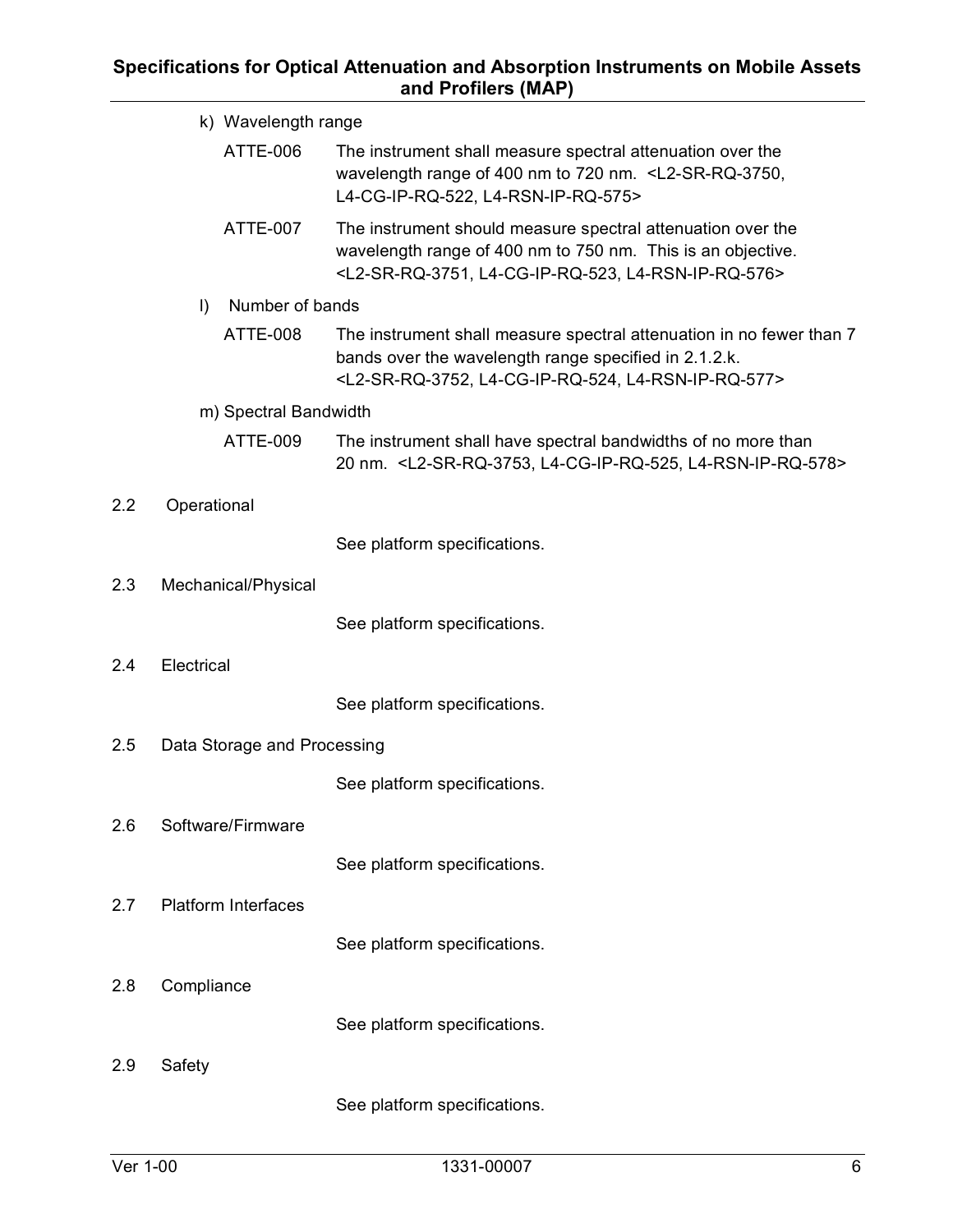|  |  | 2.10 Shipping and Storage |
|--|--|---------------------------|
|--|--|---------------------------|

See platform specifications.

2.11 Identification

See platform specifications.

2.12 Quality

See platform specifications.

### **3 Documentation**

See the RFP for documentation that the vendor shall be required to supply.

# **4 Appendices**

None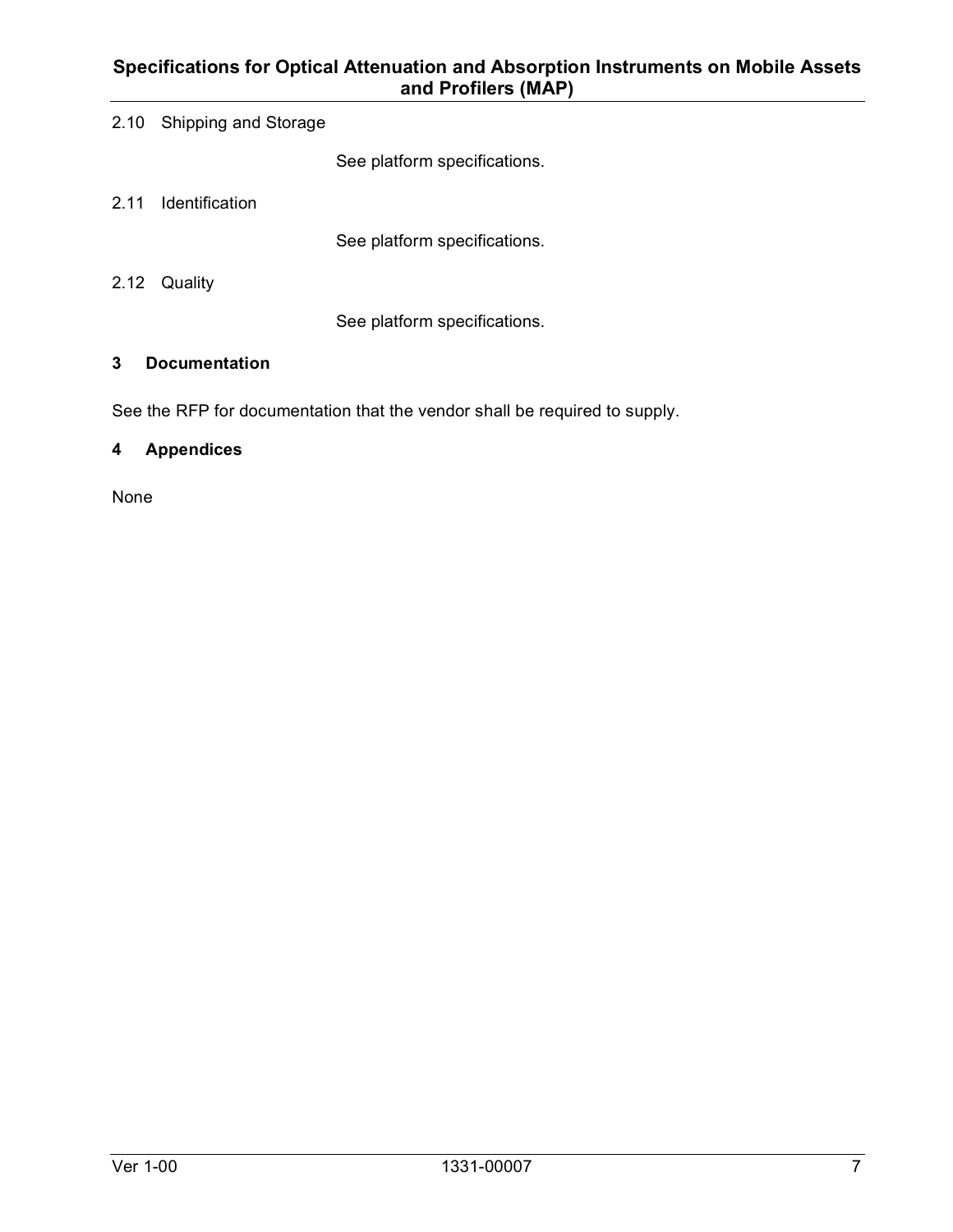

# **SPECIFICATIONS FOR NITRATE INSTRUMENTS ON PROFILERS**

Version 1-00 Document Control Number 1331-00014 2011-03-02

Consortium for Ocean Leadership 1201 New York Ave NW, 4<sup>th</sup> Floor, Washington DC 20005 www.OceanLeadership.org

in Cooperation with

University of California, San Diego University of Washington Woods Hole Oceanographic Institution Oregon State University Scripps Institution of Oceanography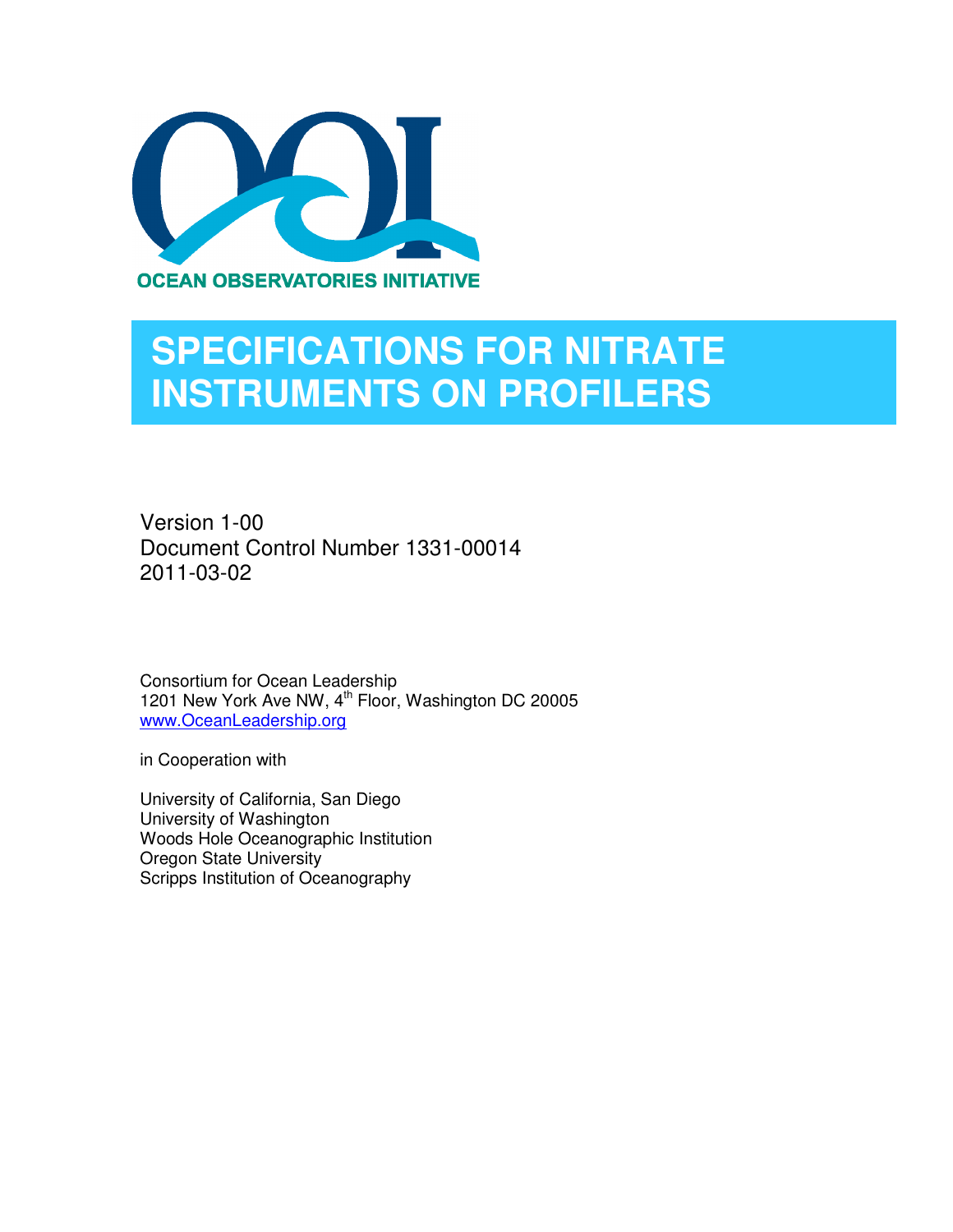# **Document Control Sheet**

| <b>Version</b> | <b>Date</b> | <b>Description</b>                                                                                                                | Originator          |
|----------------|-------------|-----------------------------------------------------------------------------------------------------------------------------------|---------------------|
| $0 - 01$       | 2010/05/26  | Initial spec from requirements                                                                                                    | Lorraine Brasseur   |
| $0 - 02$       | 2010/07/08  | With comments from K Daly in<br>yellow highlights                                                                                 | Lorraine Brasseur   |
| $0 - 03$       | 2010/08/26  | Revised based on SWG<br>meeting 8/11/2010                                                                                         | Wade Smith (Noblis) |
| $0 - 04$       | 2011/01/07  | Specifications placed on new<br>template                                                                                          | <b>Noblis</b>       |
| $0 - 05$       | 2011/01/14  | Specifications corrected to<br>reflect application only on<br>profilers and not AUV or<br>Gliders                                 | <b>Noblis</b>       |
| $0 - 06$       | 2011/02/01  | Incorporated adjudicated 5-<br>day review comments;<br>Specifications corrected to<br>reflect application on CG<br>profilers only | <b>Noblis</b>       |
| $0 - 07$       | 2011/02/03  | Minor changes to document<br>title and document scope<br>wording                                                                  | <b>Noblis</b>       |
| $1 - 00$       | 2011-03-02  | <b>Initial Release</b>                                                                                                            | Ed Chapman          |
|                |             |                                                                                                                                   |                     |
|                |             |                                                                                                                                   |                     |
|                |             |                                                                                                                                   |                     |
|                |             |                                                                                                                                   |                     |
|                |             |                                                                                                                                   |                     |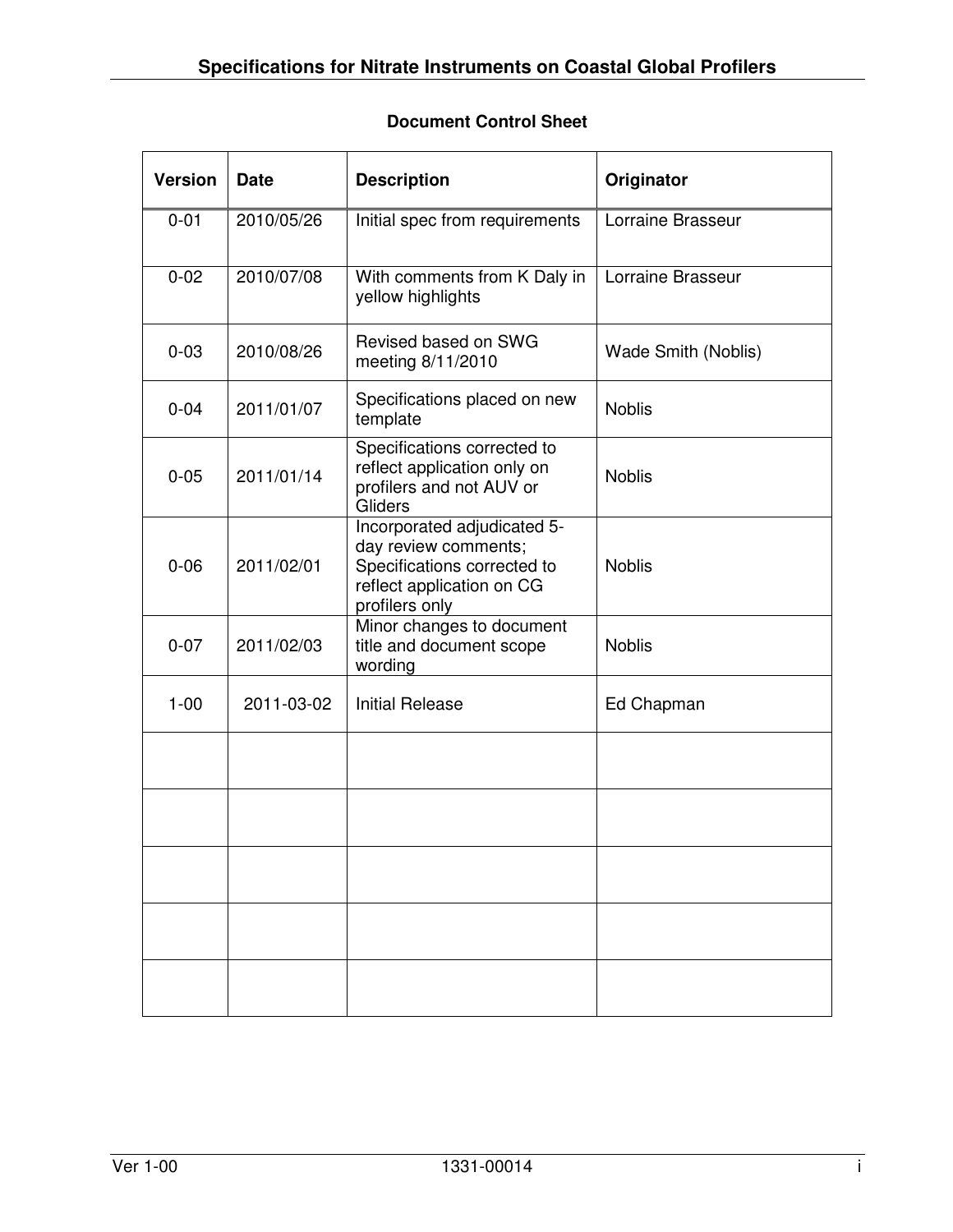# **Signature Page**

This document has been reviewed and approved for release to Configuration Management.

OOI Senior Systems Engineer: 40 Com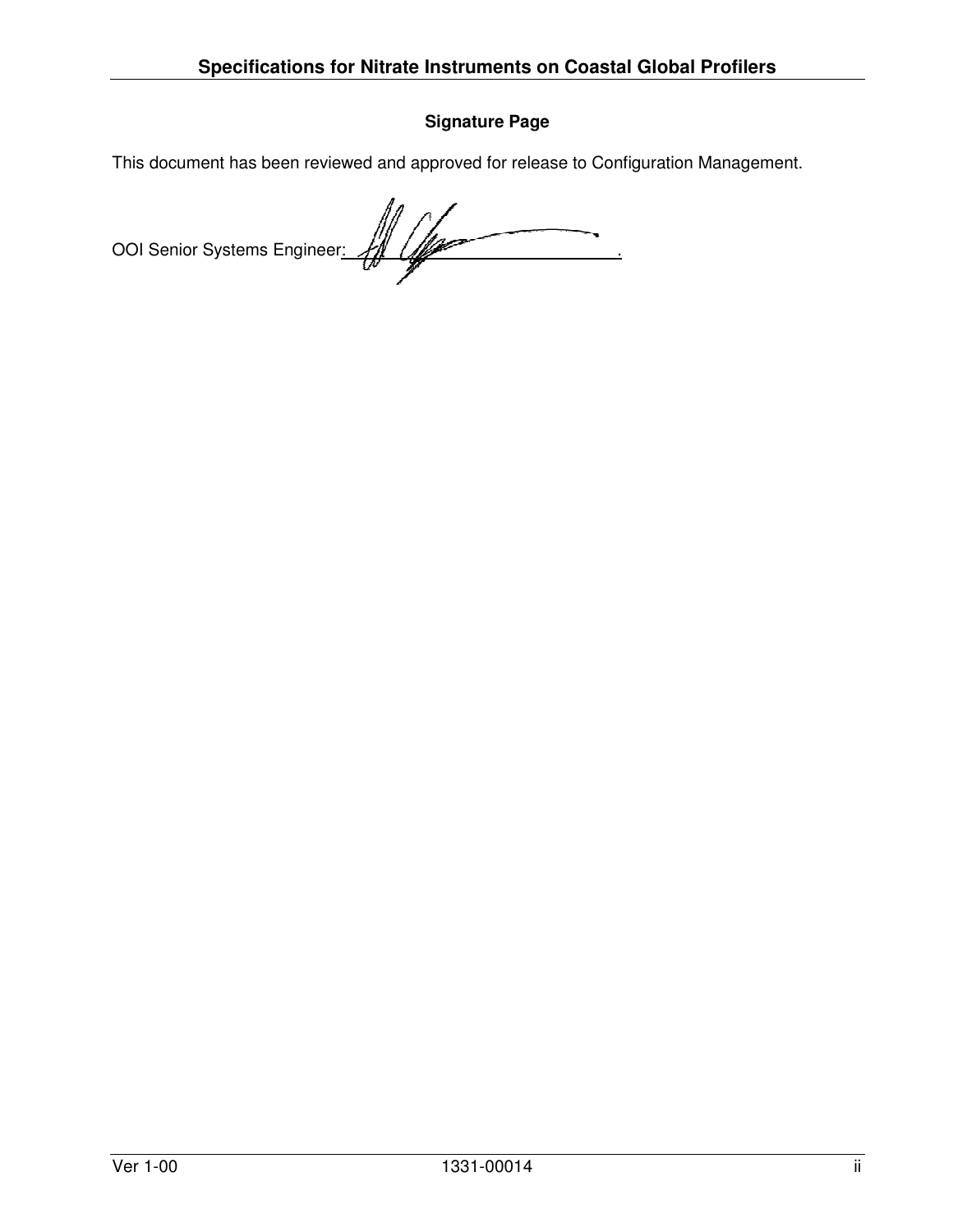# **Specifications for Nitrate Instruments on Coastal Global Profilers**

# **Table of Contents**

| 1.1            |       |  |
|----------------|-------|--|
| 1.2            |       |  |
| 1.3            |       |  |
|                | 1.3.1 |  |
|                | 1.3.2 |  |
| 14             |       |  |
|                | 1.4.1 |  |
|                |       |  |
| 2 <sup>1</sup> |       |  |
| 2.1            |       |  |
|                | 2.1.1 |  |
| 2.2            |       |  |
| 2.3            |       |  |
| 2.4            |       |  |
| 2.5            |       |  |
| 2.6            |       |  |
| 2.7            |       |  |
| 2.8            |       |  |
| 2.9            |       |  |
| 2.10           |       |  |
| 2.11           |       |  |
| 2.12           |       |  |
| 3              |       |  |
| 4              |       |  |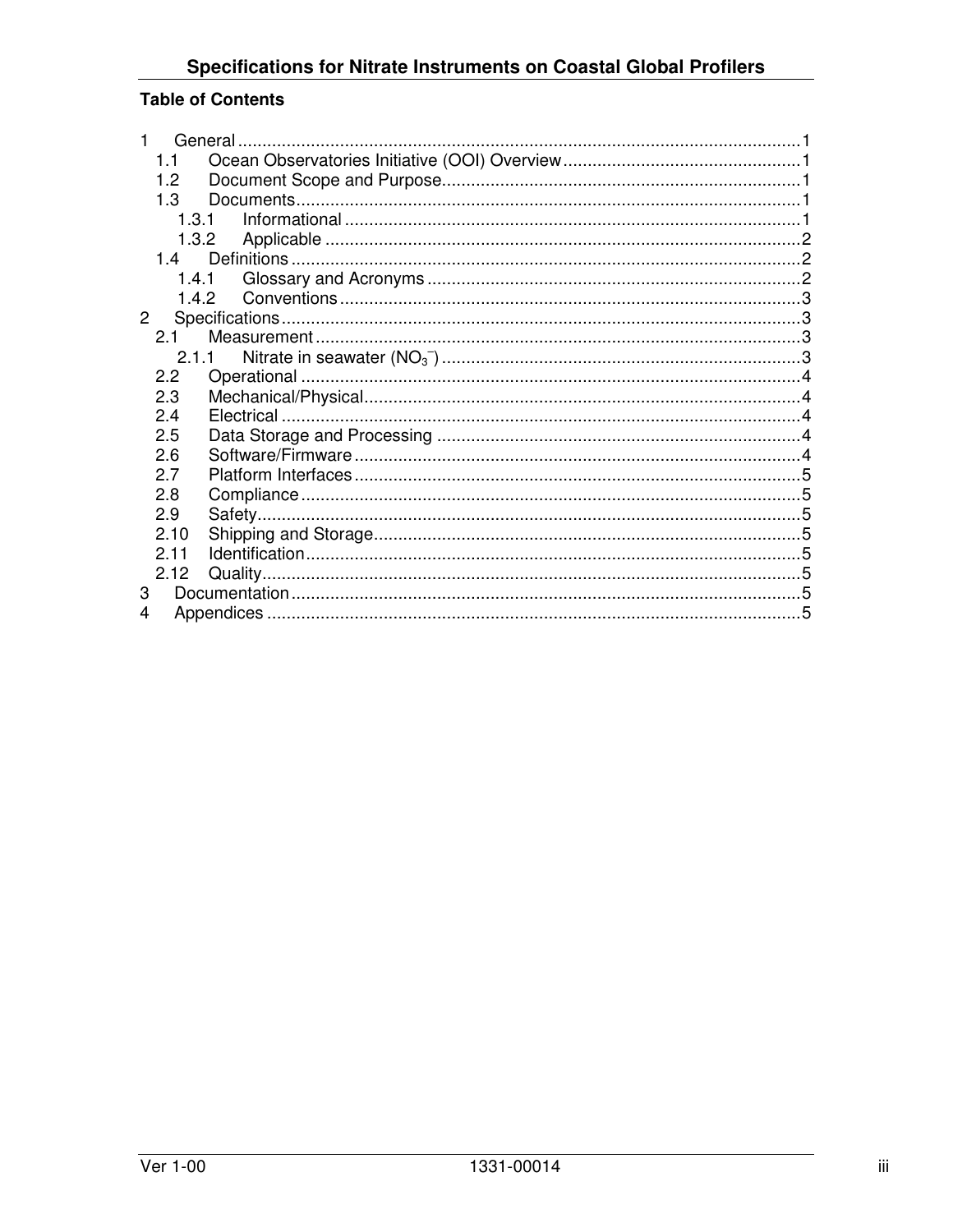# **1 General**

### 1.1 Ocean Observatories Initiative (OOI) Overview

Although the ocean is central to the habitability of our planet, it is largely unexplored. Biological, chemical, physical, and geological processes interact in complex ways in the ocean, at the seafloor, and at the air-sea interface. Our ability to learn more about these processes is severely limited by technical infrastructure, and developing a more fundamental scientific understanding of these relationships requires new and transformational approaches to ocean observation and experimentation.

The Ocean Observatories Initiative (OOI) will lay the foundation for future ocean science observations. OOI will enable powerful new scientific approaches by transforming the community's focus from expedition-based data gathering to persistent, controllable observations from a suite of interconnected sensors. The OOI's networked sensor grid will collect ocean and seafloor data at high sampling rates over years to decades. Researchers will make simultaneous, interdisciplinary measurements to investigate a spectrum of phenomena including episodic, short-lived events (tectonic, volcanic, oceanographic, biological, and meteorological), and more subtle, longer-term changes and emergent phenomena in ocean systems (circulation patterns, climate change, ocean acidity, and ecosystem trends).

The OOI will enable multiple scales of marine observations that are integrated into one observing system via common design elements and an overarching, interactive cyberinfrastructure. Coastalscale assets of the OOI will expand existing observations off both U.S. coasts, creating focused, configurable observing regions. Regional cabled observing platforms will 'wire' a single region in the Northeast Pacific Ocean with a high speed optical and high power grid. Global components address planetary-scale changes via moored open-ocean buoys linked to shore via satellite. Through a unifying cyberinfrastructure, researchers will control sampling strategies of experiments deployed on one part of the system in response to remote detection of events by other parts of the system.

A more detailed discussion of the Oceans Observatories Initiative can be found in the OOI Final Network Design.

### 1.2 Document Scope and Purpose

This document provides specifications for instruments to measure dissolved nitrate ( $NO<sub>3</sub>^-$ ) in seawater. These instruments will be used on profilers in the OOI.

Moored profilers contain a suite of sensors that are raised and lowered through the water column on a regular basis. The profiler body may travel through the water column by using a wire-following mechanism for deep measurements or by a winched technique for surface piercing measurements.

### 1.3 Documents

### 1.3.1 Informational

The documents listed in this section are for informational purposes only and may not have been referenced in this specification.

• Consortium for Ocean Leadership, Inc. 2010, "Final Network Design", Washington, D.C. [Online] Available: http://www.oceanleadership.org/programs-and-partnerships/oceanobserving/ooi/network-design/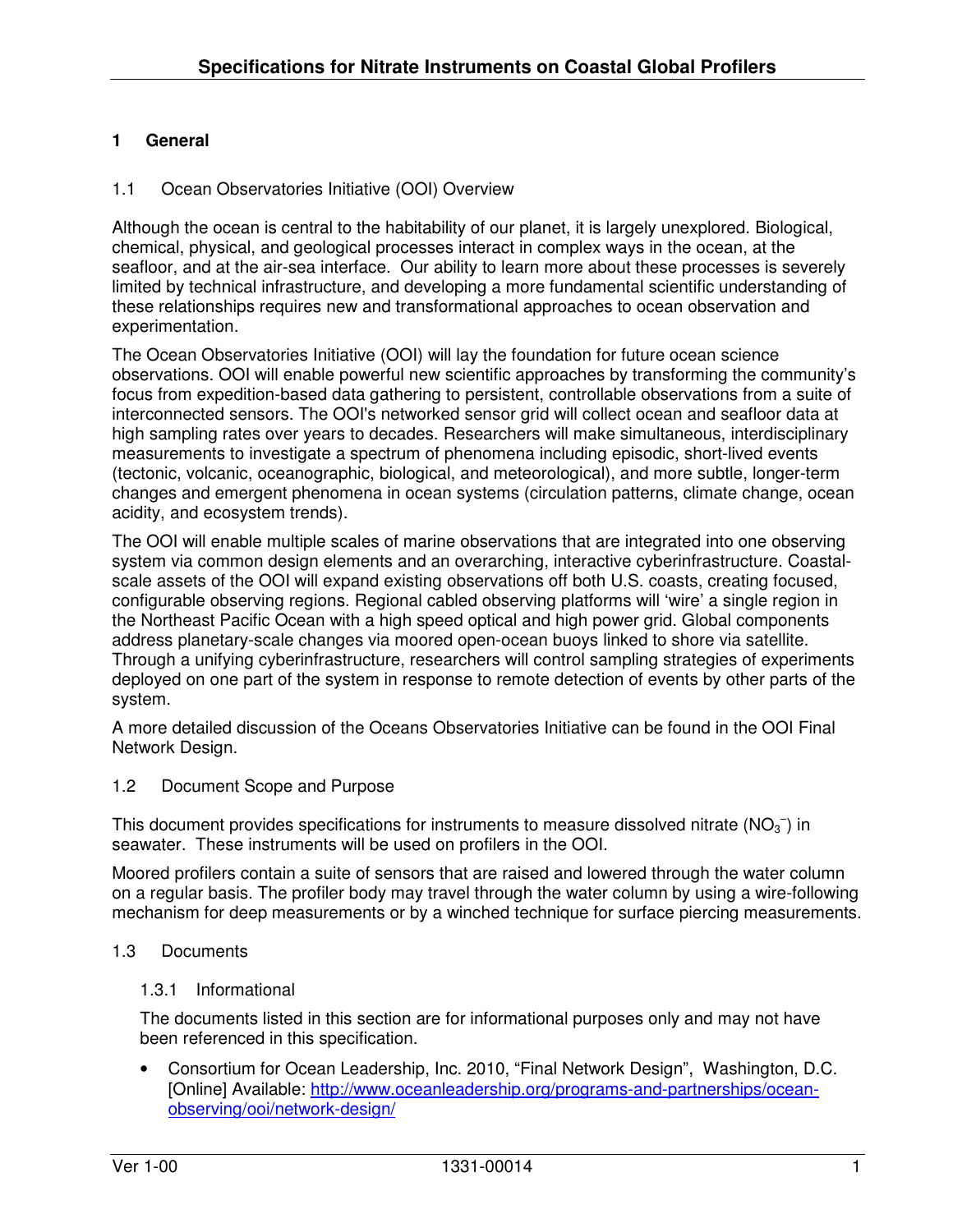# 1.3.2 Applicable

These documents contain requirements and specifications applicable to the instrument specified. The referenced section, requirement, or specification shall be met by the instrument specified herein.

### 1.4 Definitions

1.4.1 Glossary and Acronyms

- **Accuracy** Closeness of the agreement between the result of a measurement and the value of the measurand (or true value of the measurement). (Taylor and Kuyatt, 1994).
- **Cabled**  Any OOI platform that is connected to a communications/power cable connected to shore. The platforms on the backbone cable in the Northeast Pacific are examples.
- **Coastal**  For OOI, a coastal or coastal ocean site is located on the continental shelf or upper slope at a depth of 1000 m or less.
- **EIA** Electronics Industries Association
- **Instrument** A device that contains one or more sensors and a method for converting the information from the sensor into a transmittable and storable form.
- **Objective Value** The desired value of a technical parameter. This value, if provided, may be more challenging to achieve than the Threshold value. It is a goal, not a requirement, for the instrument.
- **OOI**  Ocean Observatories Initiative
- **Open Ocean**  Open ocean site is any site located at an ocean depth greater than 1000 meters or more than 500 km from shore.
- **Operate** Correctly performing designed functionality.
- **Precision** The closeness of agreement between independent measurements obtained under stipulated conditions of repeatability, generally expressed as a standard deviation (or standard uncertainty) of measurement results. Used as a measure of stability of an instrument/sensor and its capability of producing the same measurement over and over again for the same input signal (Taylor and Kuyatt, 1994).
- **Resolution** The smallest amount of input signal change that the instrument/sensor can detect reliably.
- **PSS** Practical Salinity Scale, the UNESCO Practical Salinity Scale of 1978 (PSS78). PSS defines salinity as a dimensionless conductivity ratio.
- **Sensor** A device that will convert a physical phenomenon into an electrical signal that can in turn be digitized through the use of an analog to digital converter. A sensor is normally housed in an instrument. Data coming from sensors is normally raw and needs to be calibrated.
- **Survive** Experience an event without major loss of hardware. System might experience loss of functionality requiring repair to return to normal mode functionality. An example of this is knockdown of a global mooring or loss of some part of the mooring resulting in the instrument descending to the bottom. Any internal memory in the instrument would remain accessible, but the sensors might need to be replaced to return to normal functionality.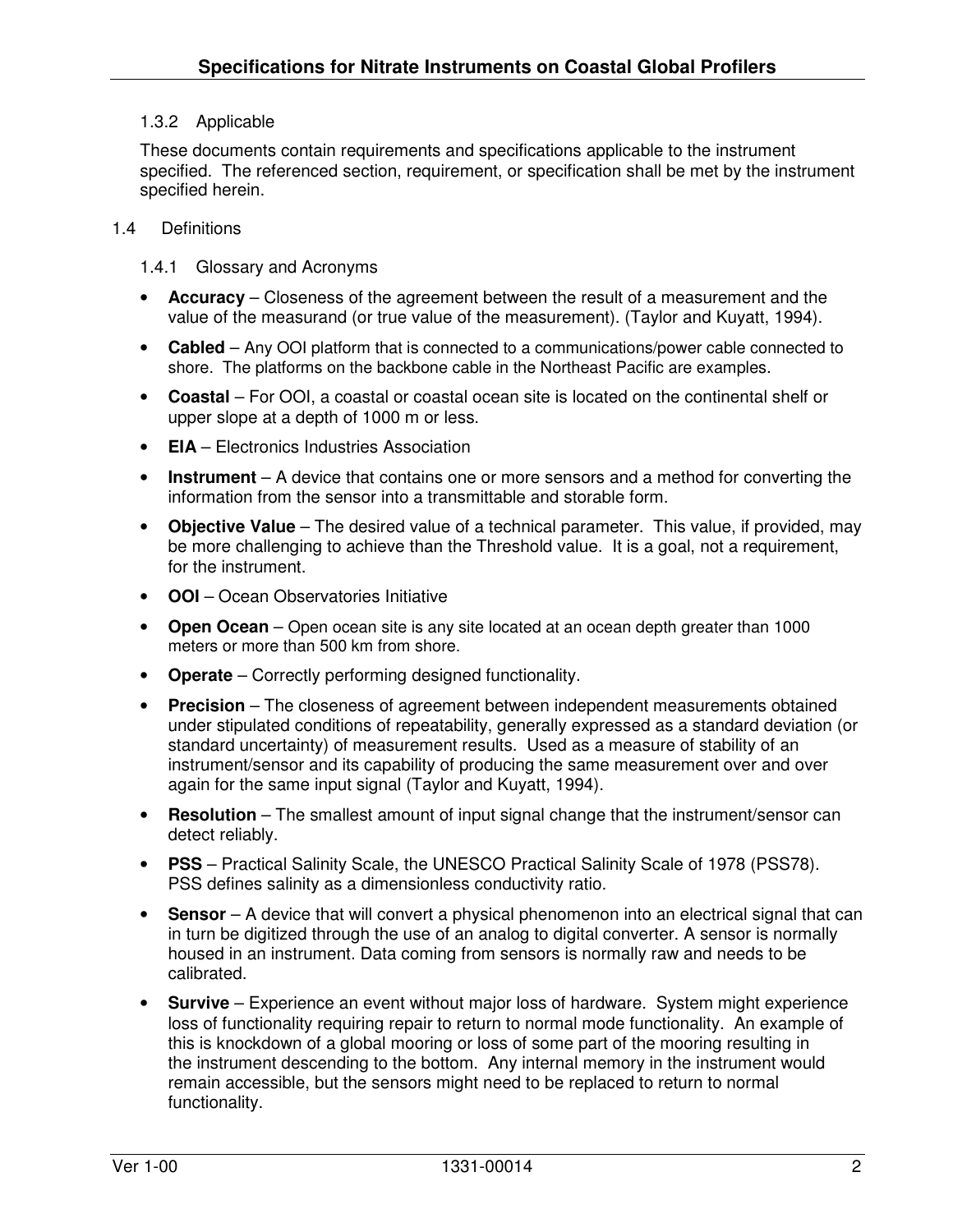- **Sustain** Experience an event (environmental extreme or condition) without permanent loss of normal mode functionality. System may experience reduction of functionality during event.
- **Threshold Value** The limiting acceptable value of a technical parameter. If this item does not meet the performance as specified by the threshold value, it may not be sufficient for inclusion in the OOI system.
- 1.4.2 Conventions

All values contained in this document are Threshold Values unless specifically stated otherwise.

The bidder shall ignore the references in angle brackets < > at the end of each specification. They are for internal OOI use only.

### **2 Specifications**

### 2.1 Measurement

Values provided are threshold unless otherwise stated.

- 2.1.1 Nitrate in seawater  $(NO_3^-)$ 
	- a) Measurement with unit(s) Dissolved Nitrate (micromolar; µM)
	- b) Minimum Value
		- NITR-001 The instrument shall measure dissolved nitrate  $(NO<sub>3</sub><sup>-</sup>)$  in seawater over a range with a minimum value of 0.5 µM <L4-CG-IP-RQ-234, L2-SR-RQ-3130>
		- NITR-002 The instrument should measure dissolved nitrate  $(NO<sub>3</sub><sup>-</sup>)$  in seawater over a range with a minimum value of 0.03 µM. This is an objective. <L4-CG-IP-RQ-556, L4-RSN-IP-RQ-614, L2-SR-RQ-3795>
	- c) Maximum Value
		- NITR-003 The instrument shall measure dissolved nitrate  $(NO<sub>3</sub><sup>-</sup>)$  in seawater over a range with a maximum value of 50 µM <L4-CG-IP-RQ-234, L2-SR-RQ-3130>

### d) Accuracy

- NITR-004 The instrument shall measure dissolved nitrate  $(NO<sub>3</sub><sup>-</sup>)$  in seawater with an accuracy of  $\pm 2 \mu M$  for nitrate concentrations below 20  $\mu M$ <L4-CG-IP-RQ-233, L2-SR-RQ-3508>
- NITR-005 The instrument should measure dissolved nitrate  $(NO<sub>3</sub><sup>-</sup>)$  in seawater with an accuracy of  $\pm$  0.05 µM for nitrate concentrations below 20 µM. This is an objective. <L4-CG-IP-RQ-557, L4-RSN-IP-RQ-615, L2-SR-RQ-3796>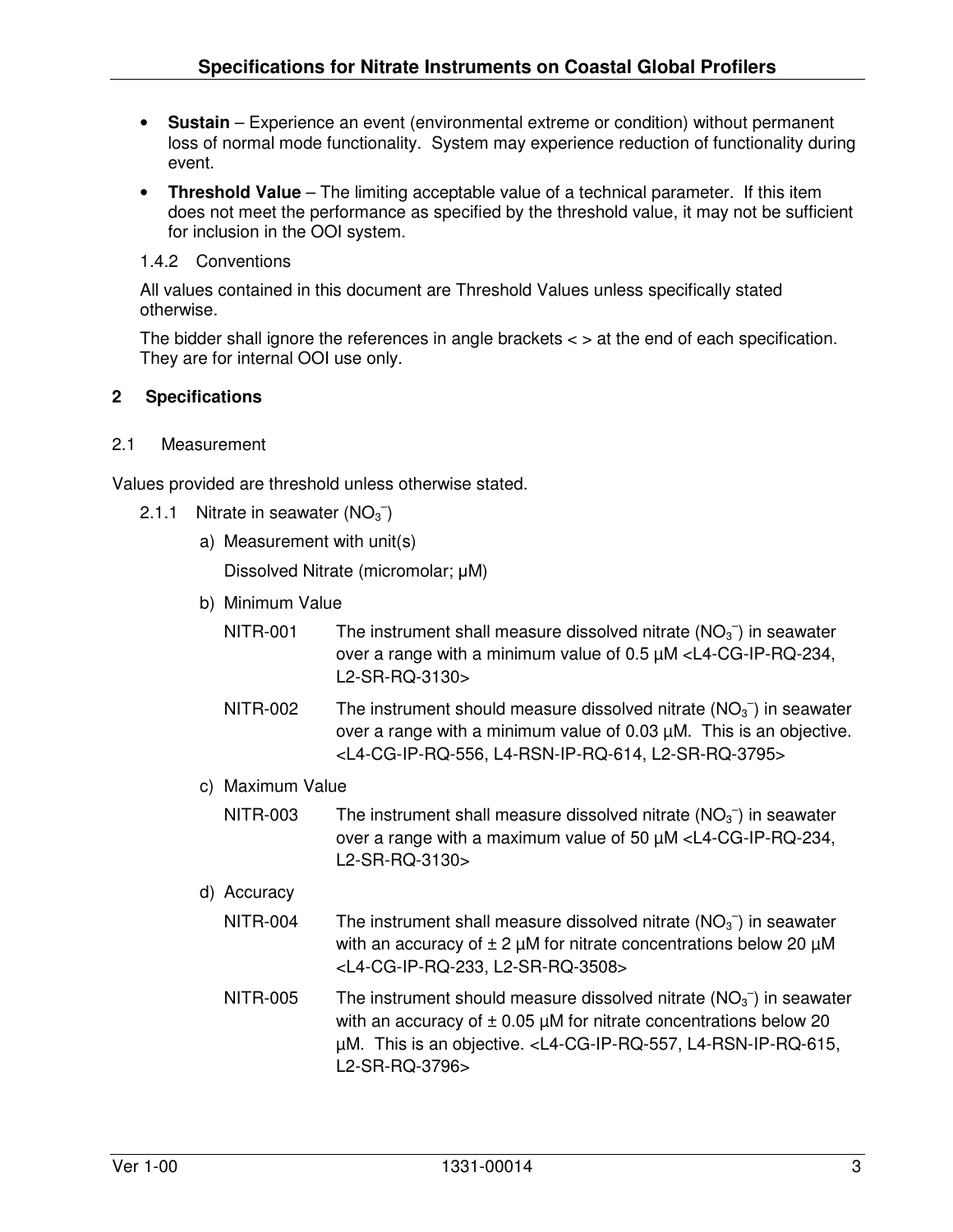|                   | <b>NITR-006</b>                 | The instrument shall measure dissolved nitrate $(NO3-)$ in seawater<br>with an accuracy of $\pm$ 10% for nitrate concentrations at or above 20<br>µM <l4-cg-ip-rq-403, l2-sr-rq-3509=""></l4-cg-ip-rq-403,>  |
|-------------------|---------------------------------|--------------------------------------------------------------------------------------------------------------------------------------------------------------------------------------------------------------|
|                   | e) Precision                    |                                                                                                                                                                                                              |
|                   | <b>NITR-007</b>                 | The instrument shall measure dissolved nitrate $(NO3-)$ in seawater<br>with a precision of $\pm$ 2% of the measured value. < L4-RSN-IP-RQ-<br>330, L2-SR-RQ-3510, L4-CG-IP-RQ-558>                           |
|                   | Resolution<br>f)                |                                                                                                                                                                                                              |
|                   |                                 | Not specified                                                                                                                                                                                                |
|                   | g) Drift                        |                                                                                                                                                                                                              |
|                   | <b>NITR-008</b>                 | The instrument shall measure dissolved nitrate $(NO3-)$ in seawater<br>with a drift of no greater than $4 \mu$ M over a deployment of seven<br>months <l4-cg-ip-rq-404, l2-sr-rq-3514=""></l4-cg-ip-rq-404,> |
| h) Response Times |                                 |                                                                                                                                                                                                              |
|                   |                                 | Not specified                                                                                                                                                                                                |
|                   | i)<br><b>Sampling Frequency</b> |                                                                                                                                                                                                              |
|                   | <b>NITR-009</b>                 | The instrument shall be capable of measuring dissolved nitrate at a<br>sampling frequency of 1Hz <l4-cg-ip-rq-239, l2-sr-rq-3511=""></l4-cg-ip-rq-239,>                                                      |
|                   | Dependencies<br>j)              |                                                                                                                                                                                                              |
|                   |                                 | Not specified.                                                                                                                                                                                               |
| 2.2               | Operational                     |                                                                                                                                                                                                              |
|                   |                                 | See platform specifications.                                                                                                                                                                                 |
| 2.3               | Mechanical/Physical             |                                                                                                                                                                                                              |
|                   |                                 | See platform specifications.                                                                                                                                                                                 |
| 2.4               | Electrical                      |                                                                                                                                                                                                              |
|                   |                                 | See platform specifications.                                                                                                                                                                                 |
| 2.5               | Data Storage and Processing     |                                                                                                                                                                                                              |
|                   |                                 | See platform specifications.                                                                                                                                                                                 |
| 2.6               | Software/Firmware               |                                                                                                                                                                                                              |
|                   |                                 | See platform specifications.                                                                                                                                                                                 |